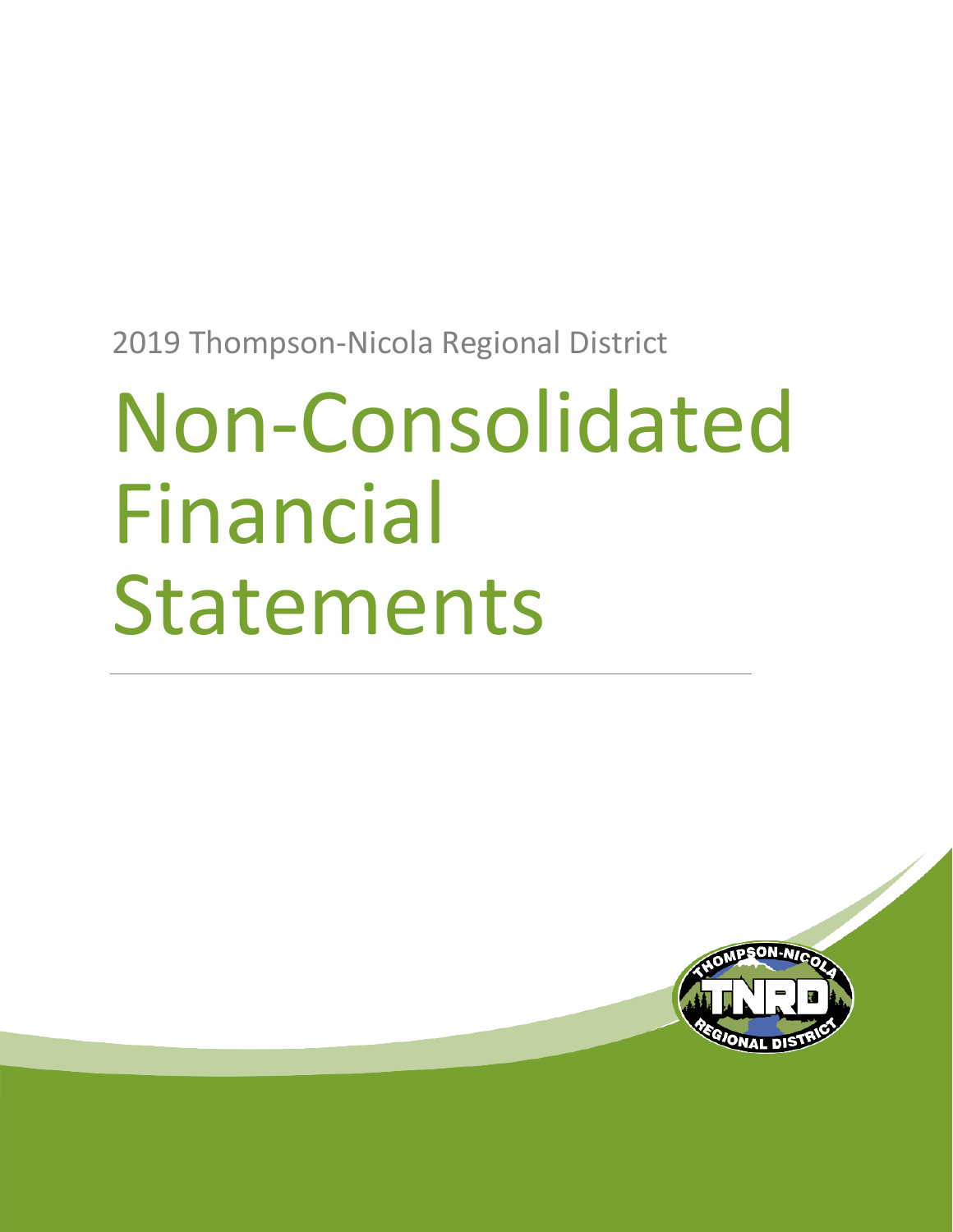Non-Consolidated Financial Statements of

# **THOMPSON-NICOLA REGIONAL DISTRICT**

Year ended December 31, 2019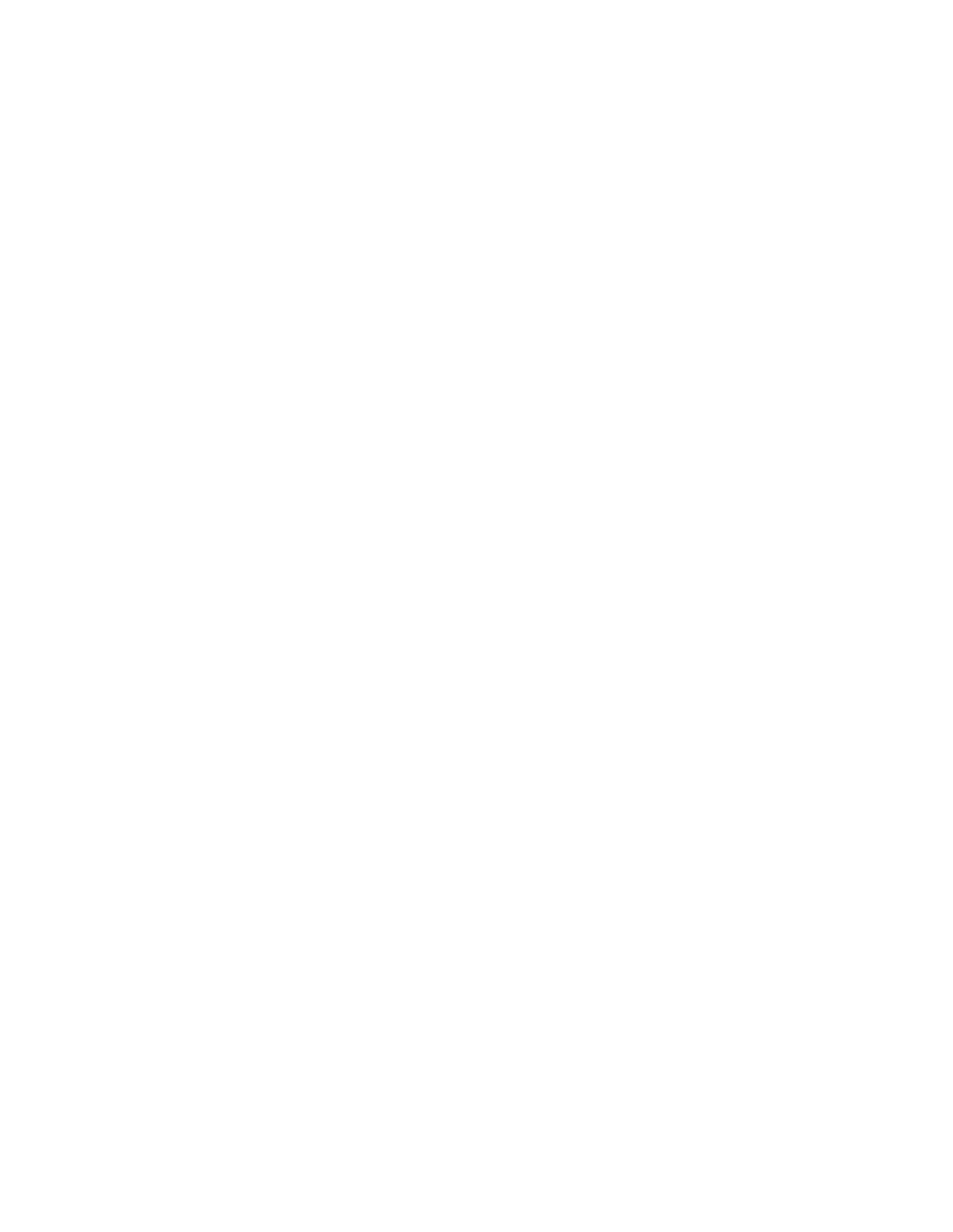Index to **Non-Consolidated** Financial Statements Year ended December 31, 2019, with comparative figures for 2018

| <b>Blue River Cemetery Perpetual Care Fund</b>                    | Page 1   |
|-------------------------------------------------------------------|----------|
| Avola Cemetery Perpetual Care Fund                                | Page 2   |
| Proposed Functions Reserve Fund                                   | Page 3   |
| <b>Waterworks Capital Fund</b>                                    | Page 4   |
| <b>Waterworks Operating Fund</b>                                  | Page 6   |
| Sewerage Capital Fund                                             | Page 8   |
| Sewerage Operating Fund                                           | Page 10  |
| <b>Utilities Capital Fund</b>                                     | Page 12  |
| <b>Utilities Operating Fund</b>                                   | Page 14  |
| <b>General Capital Fund</b>                                       | Page 16  |
| <b>General Operating Fund</b>                                     | Page 18  |
| General Operating Fund - Schedules of Revenue and Expenditures    | Page 21  |
| Waterworks Operating Fund - Schedules of Revenue and Expenditures | Page 144 |
| Sewerage Operating Fund - Schedules of Revenue and Expenditures   | Page 156 |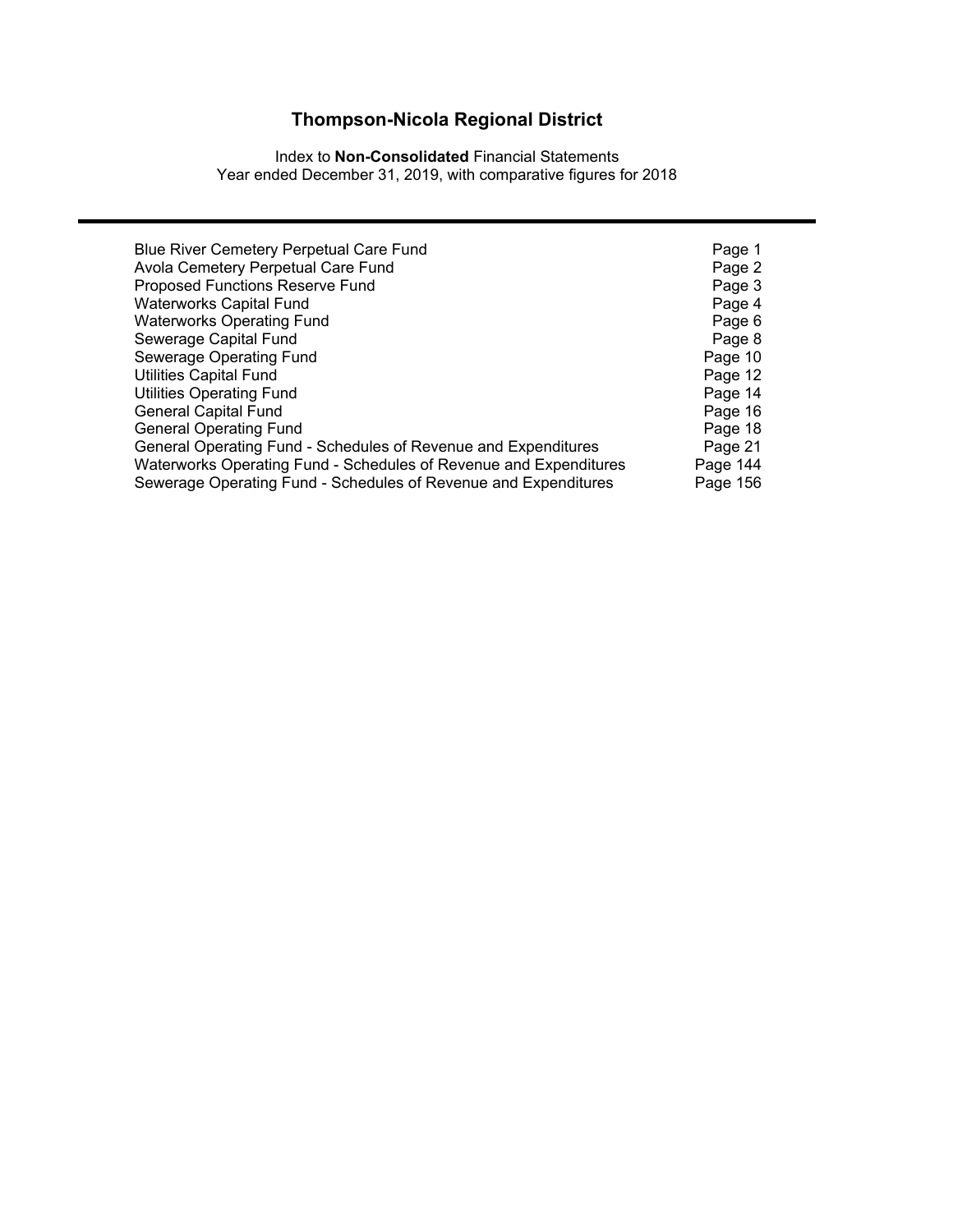## **Blue River Cemetery Perpetual Care Fund**

#### Statement of Financial Position

|                                                                                                 | 2019              | 2018        |
|-------------------------------------------------------------------------------------------------|-------------------|-------------|
| <b>Assets</b>                                                                                   |                   |             |
| Cash and cash equivalents                                                                       | 2,631             | 2,517       |
|                                                                                                 | \$<br>2,631<br>\$ | 2,517       |
| <b>Reserve</b>                                                                                  |                   |             |
| Blue River Trust: Open Balance<br><b>Blue River Contributions</b><br><b>Blue River Interest</b> | 2,517<br>62<br>52 | 2,475<br>42 |
| Balance at end of year                                                                          | \$<br>\$<br>2,631 | 2,517       |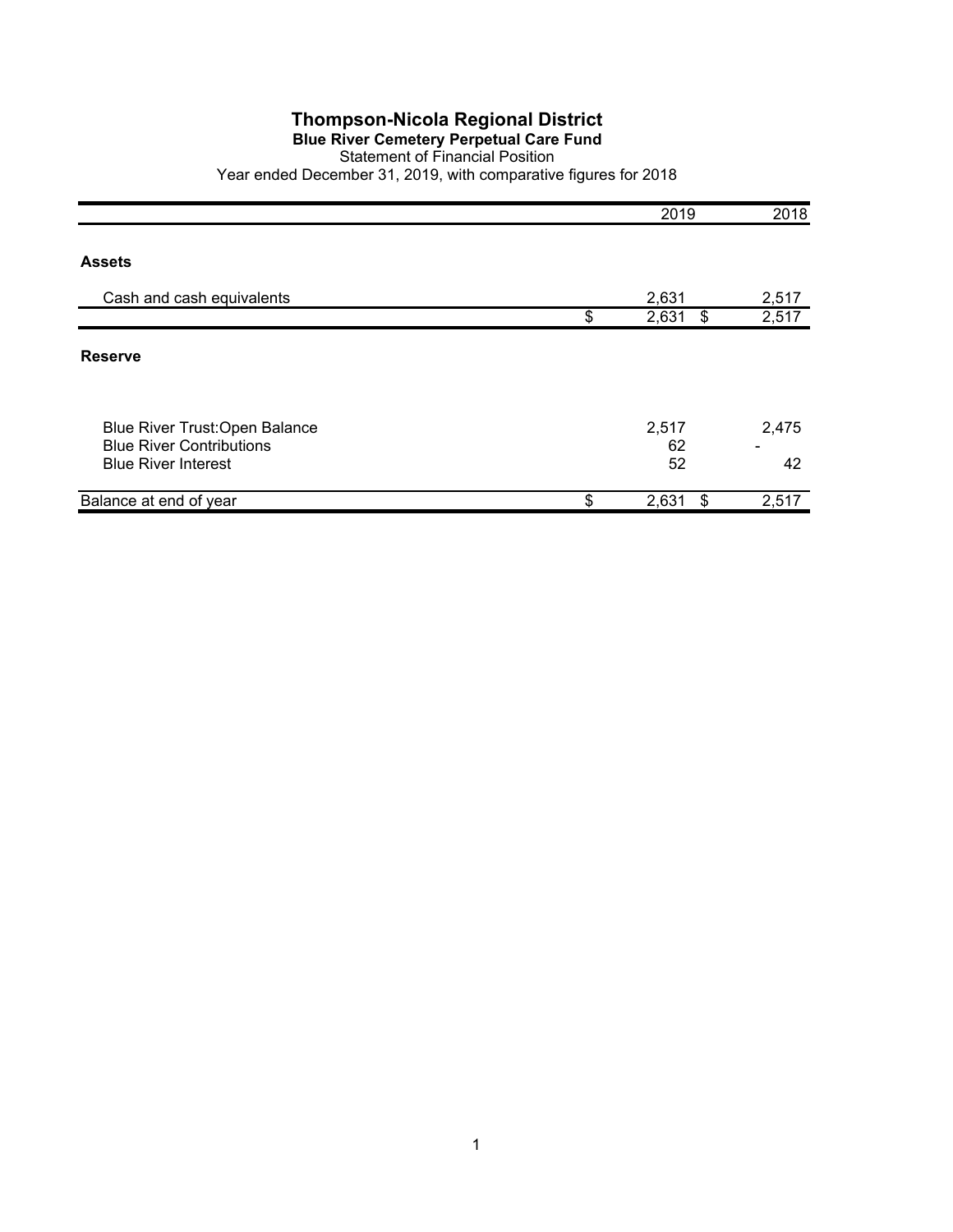## **Avola Cemetery Perpetual Care Fund**

## Statement of Financial Position

|                                                         | 2019            | 2018                                |
|---------------------------------------------------------|-----------------|-------------------------------------|
|                                                         |                 |                                     |
| Cash and cash equivalents                               | 363             | 325                                 |
|                                                         | \$<br>363 \$    | 325                                 |
| <b>Reserve</b>                                          |                 |                                     |
| Avola Trust: Open Balance<br><b>Avola Contributions</b> | 325<br>31       | 319<br>$\qquad \qquad \blacksquare$ |
| Avola Interest                                          | 7               | 5                                   |
| Balance at end of year                                  | \$<br>363<br>\$ | 325                                 |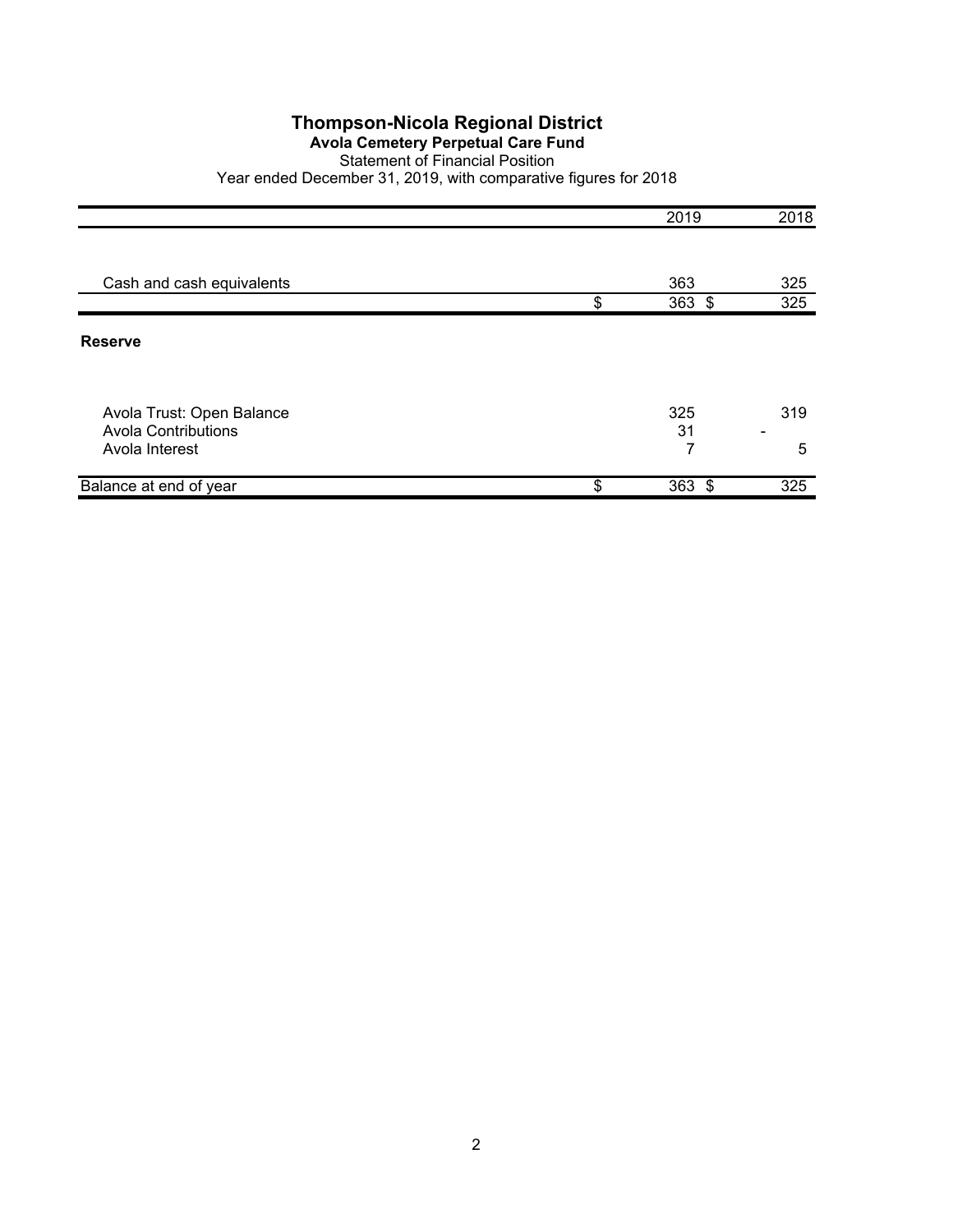## **Proposed Functions Reserve Fund**

Statement of Financial Position

| Year ended December 31, 2019, with comparative figures for 2018 |  |  |  |  |
|-----------------------------------------------------------------|--|--|--|--|
|-----------------------------------------------------------------|--|--|--|--|

|                                                                                                                                                                                                          | 2019                      | 2018                                        |
|----------------------------------------------------------------------------------------------------------------------------------------------------------------------------------------------------------|---------------------------|---------------------------------------------|
| <b>Assets</b>                                                                                                                                                                                            |                           |                                             |
| Due from other funds                                                                                                                                                                                     | \$<br>187,379 \$          | 174,158                                     |
|                                                                                                                                                                                                          | \$<br>187,379 \$          | 174,158                                     |
| <b>Reserve</b>                                                                                                                                                                                           |                           |                                             |
| Balance at beginning of year                                                                                                                                                                             | \$<br>174,158 \$          | 161,509                                     |
| Add Revenue:<br>Interest<br>Transfer from reserve                                                                                                                                                        | 3,221<br>10,000<br>13,221 | 2,649<br>25,464<br>28,113                   |
| <b>Deduct Expenditures:</b><br>Loon Lake VFF Referendum<br>McLure VFF Referendum<br>South Green Lake VFF Referendum<br>Little Fort VFF Petition<br><b>Tobiano VFF Petition</b><br>70 Mile VFF Referendum |                           | 5,869<br>4,212<br>4,659<br>267<br>407<br>50 |
|                                                                                                                                                                                                          |                           | 15,464                                      |
| Balance at end of year                                                                                                                                                                                   | \$<br>187,379 \$          | 174,158                                     |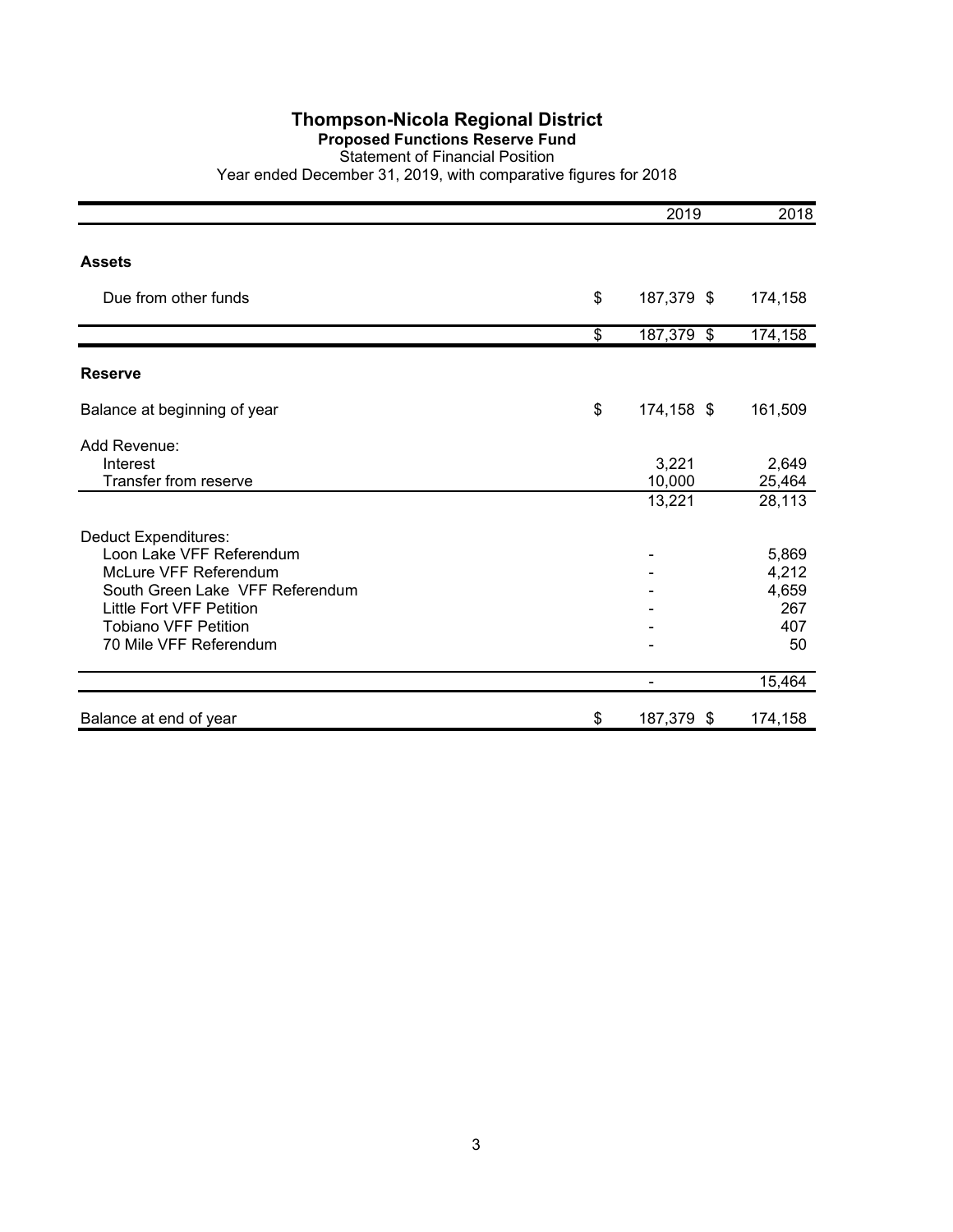## **Waterworks Capital Fund**

Statement of Financial Position Year ended December 31, 2019, with comparative figures for 2018

|                                                 |               | 2019                     | 2018                  |
|-------------------------------------------------|---------------|--------------------------|-----------------------|
| <b>Assets</b>                                   |               |                          |                       |
| Due from other funds<br>Tangible capital assets | \$            | 657,739 \$<br>10,815,199 | 560,997<br>10,867,926 |
|                                                 | $\$\$         | 11,472,938 \$            | 11,428,923            |
| <b>Liabilities</b>                              |               |                          |                       |
| Deferred revenue<br>Long-term debt              | $\frac{1}{2}$ | $5,907$ \$<br>2,089,323  | 5,812<br>2,190,475    |
|                                                 |               | 2,095,230                | 2,196,287             |
| Reserves<br>Surplus at end of year              |               | 669,500<br>8,708,208     | 572,853<br>8,659,783  |
|                                                 | \$            | 11,472,938<br>\$         | 11,428,923            |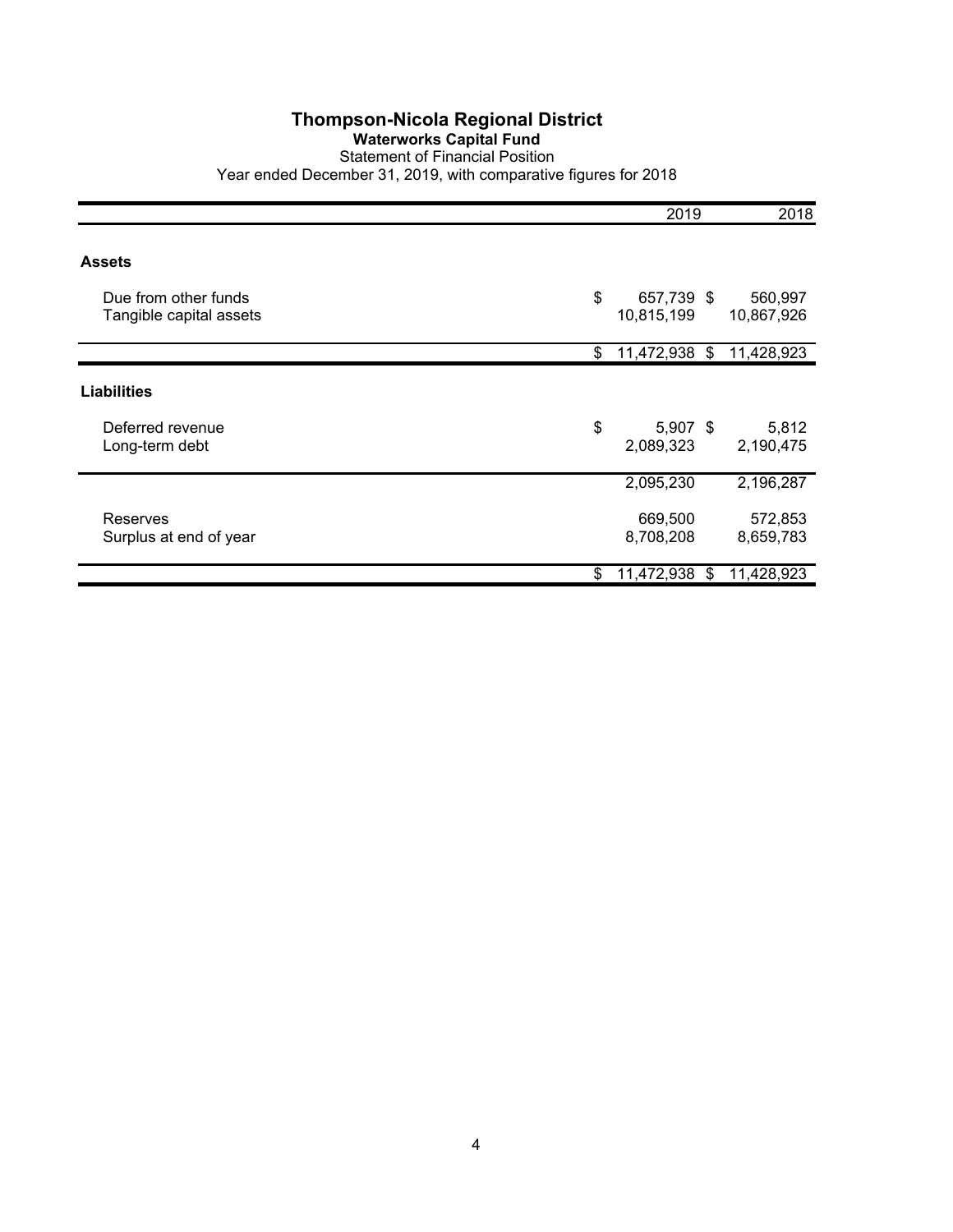## **Thompson-Nicola Regional District Waterworks Capital Fund** Statement of Changes in Equity Year ended December 31, 2019, with comparative figures for 2018

|                                      | Operations<br>2019    | Operations<br>2018 |
|--------------------------------------|-----------------------|--------------------|
|                                      |                       |                    |
| Balance at beginning of year         | \$<br>8,659,783 \$    | 9,099,151          |
| Change in Tangible Capital Assets:   |                       |                    |
| Acquisitions of capital assets       | 321,668               | 372,730            |
| Amortization of capital assets       | (374, 395)            | (365, 657)         |
| Debt in excess of assets capitalized |                       | (778, 291)         |
| Commutations                         |                       | 265,454            |
|                                      | 8,607,056             | 8,593,387          |
| Redemption of long term debt:        |                       |                    |
| TNRD debt: principal payments        | 89,441                | 56,327             |
| TNRD debt: actuarial adjustment      | 11,711                | 10.069             |
| Balance at end of year               | \$<br>8,708,208<br>S. | 8,659,783          |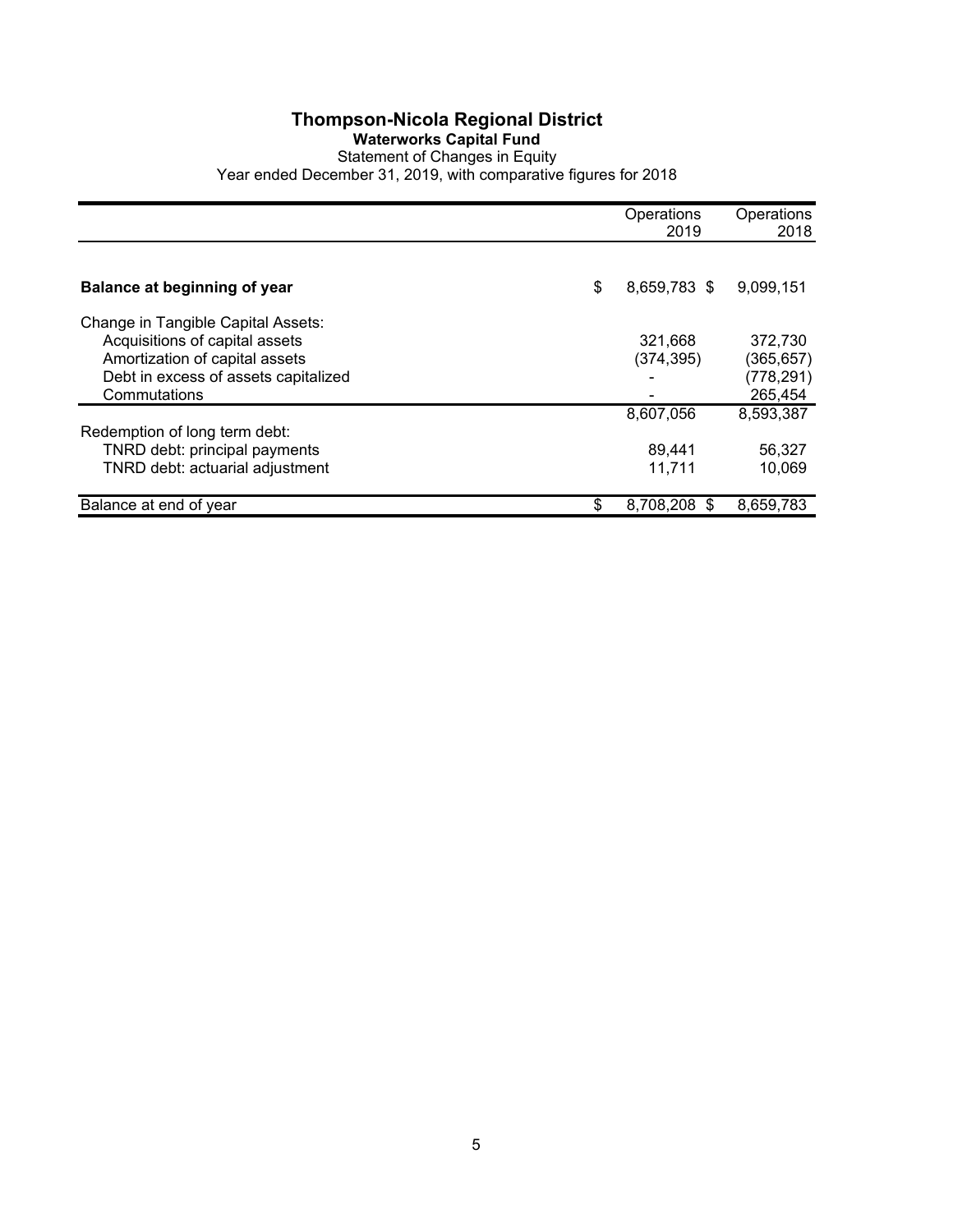## **Waterworks Operating Fund**

#### Statement of Financial Position Year ended December 31, 2019, with comparative figures for 2018

|                                                                                                              | 2019                                  | 2018                        |
|--------------------------------------------------------------------------------------------------------------|---------------------------------------|-----------------------------|
| <b>Assets</b>                                                                                                |                                       |                             |
| Accounts receivable<br>Debt reserve funds - Municipal Finance Authority<br>Due to other funds                | \$<br>195,887 \$<br>84,374<br>147,538 | 211,025<br>86,721<br>76,519 |
|                                                                                                              | \$<br>427,799<br>\$                   | 374,265                     |
| <b>Liabilities</b>                                                                                           |                                       |                             |
| Accounts payable and accrued liabilities<br>Deferred revenue<br>Debenture debt - Municipal Finance Authority | \$<br>$30,780$ \$<br>17,692<br>84,374 | 24,727<br>25,192<br>86,721  |
|                                                                                                              | 132,846                               | 136,640                     |
| Net income (loss)                                                                                            | 294,953                               | 237,625                     |
|                                                                                                              | \$<br>427,799<br>\$                   | 374,265                     |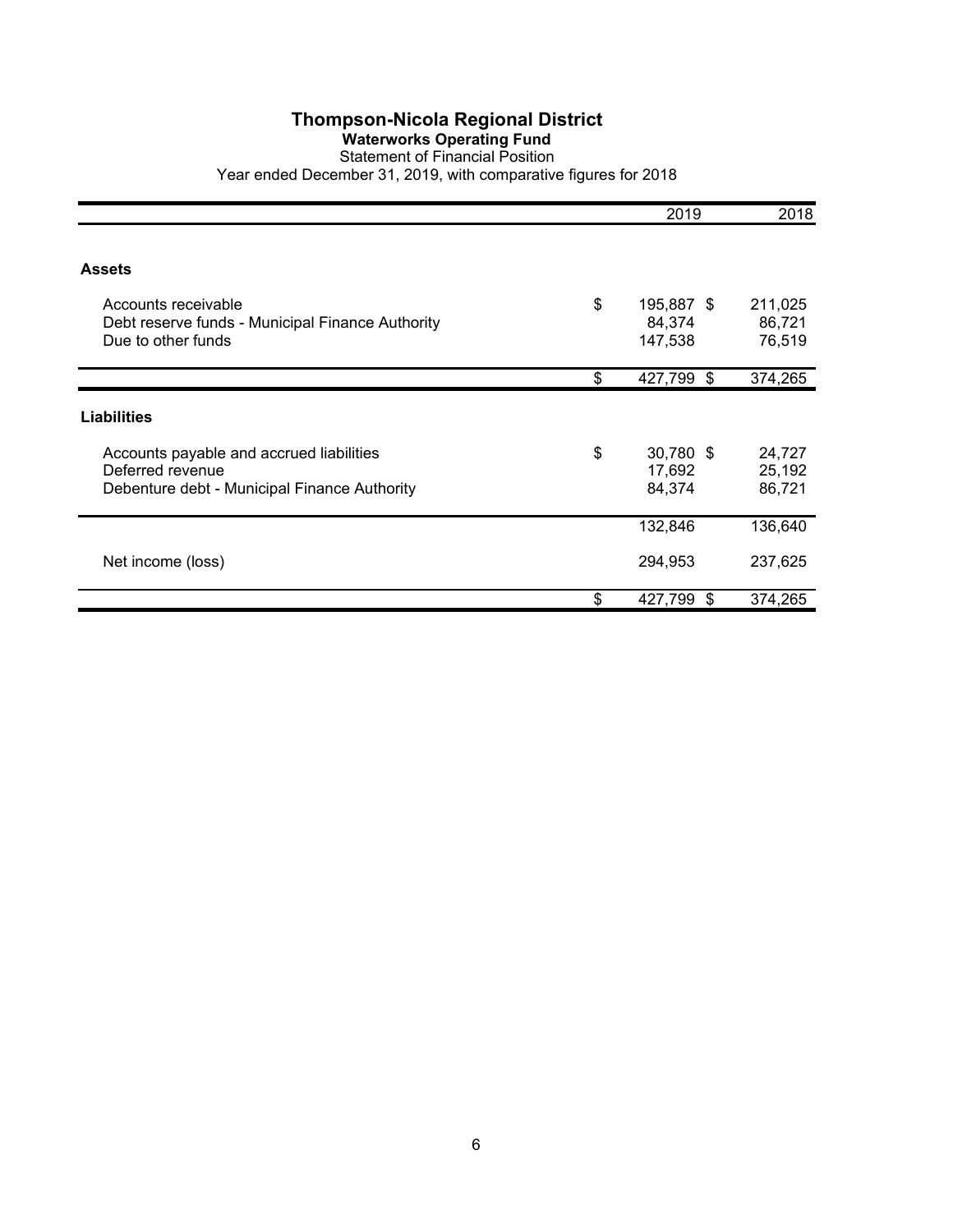#### **Waterworks Operating Fund**

Schedule of Revenue and Expenditures

|                                                                      |            | Operations         | <b>Budget</b>                      | Operations         |
|----------------------------------------------------------------------|------------|--------------------|------------------------------------|--------------------|
|                                                                      |            | 2019               | 2019                               | 2018               |
| Revenue:                                                             |            |                    |                                    |                    |
| Parcel taxes<br>Grants in lieu of taxes                              | \$         | 386,692 \$         | 380,879 \$                         | 329,631<br>1,483   |
| Government transfers and other grants                                |            | 289,856            | 1,266,790                          | 323,754            |
| Water and sewer tolls                                                |            | 845,969            | 799,456                            | 826,980            |
| Interest                                                             |            | 9,394              | 3,925                              | 9,906              |
| Other revenue                                                        |            | 51,941             | 544,385                            | 28,860             |
| <b>Transfer from TCA Surplus</b>                                     |            | 374,395            |                                    | 365,657            |
|                                                                      |            | 1,958,247          | 2,995,435                          | 1,886,271          |
| Previous year's surplus                                              |            | 237,625            | 237,624                            | 324,785            |
| <b>Total revenue</b>                                                 | \$         | 2,195,872 \$       | 3,233,059 \$                       | 2,211,056          |
| <b>Expenditures:</b>                                                 | Page       |                    |                                    |                    |
| <b>Black Pines Water Service</b>                                     | 145 \$     | 194,671 \$         | 1,575,042 \$                       | 150,622            |
| <b>Blue River Water Service</b>                                      | 146        | 261,931            | 258,848                            | 238,001            |
| Del Oro Water Service                                                | 147        | 87,250             | 97,302                             | 70,393             |
| Evergreen Water Service                                              | 148        | 43,330             | 48,521                             | 35,844             |
| Loon Lake Water Service                                              | 149        | 71,766             | 78,593                             | 54,449             |
| <b>Maple Mission Water Service</b><br><b>Pritchard Water Service</b> | 150<br>151 | 63,850             | 54,336                             | 58,012             |
| Savona Water Service                                                 | 152        | 195,962<br>399,481 | 200,745<br>365,984                 | 221,786<br>547,665 |
| <b>Spences Bridge Water Service</b>                                  | 153        | 215,937            | 179,598                            | 238,752            |
| Vavenby Water Service                                                | 154        | 188,069            | 237,967                            | 206,104            |
| <b>Walhachin Water Service</b>                                       | 155        | 178,672            | 136,123                            | 151,803            |
| Total expenditures                                                   |            | 1,900,919          | 3,233,059                          | 1,973,431          |
| Surplus - end of year                                                | \$         | 294,953 \$         | \$<br>$\qquad \qquad \blacksquare$ | 237,625            |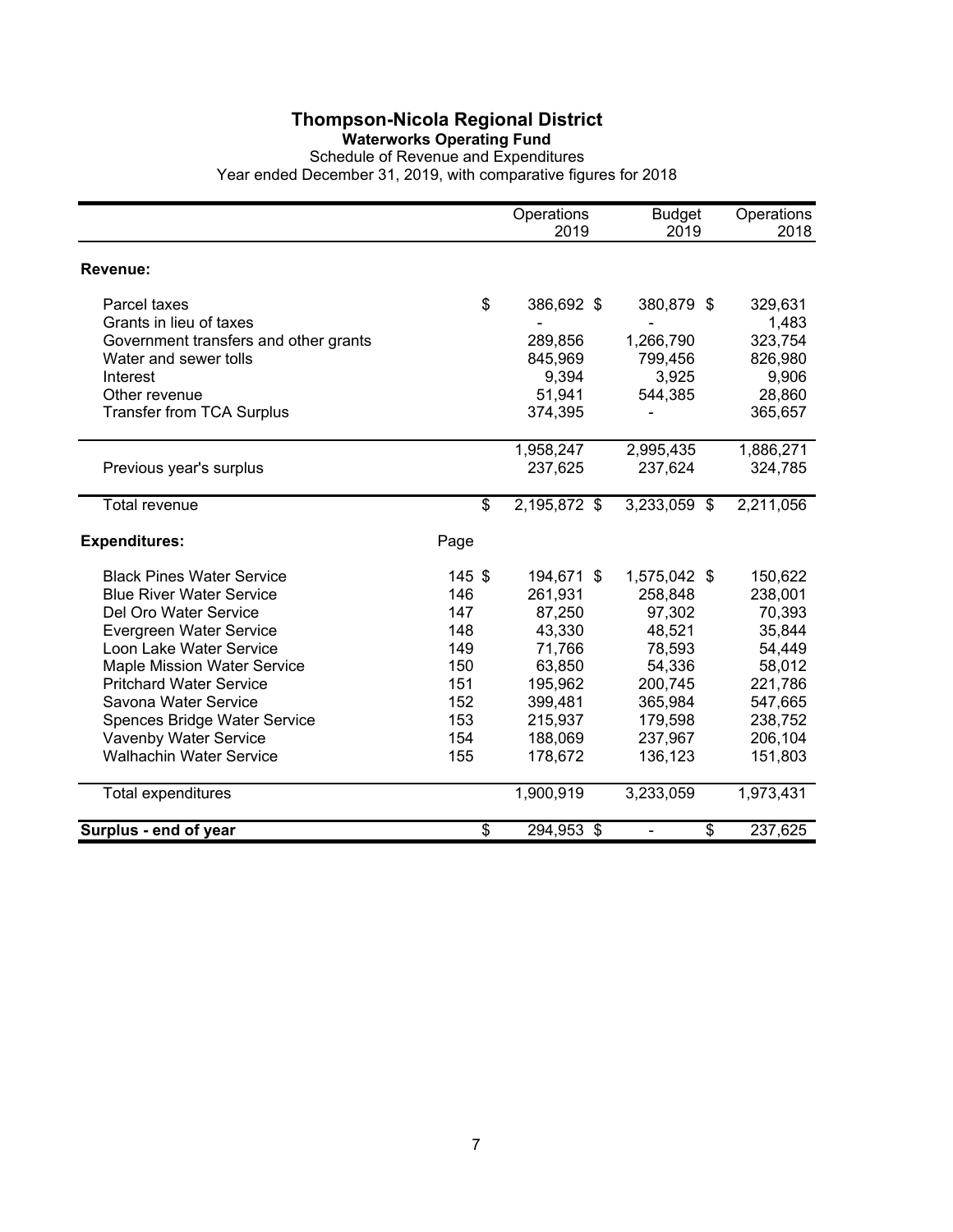#### **Sewerage Capital Fund** Statement of Financial Position

|                                                 | 2019                          | 2018                 |
|-------------------------------------------------|-------------------------------|----------------------|
|                                                 |                               |                      |
| <b>Assets</b>                                   |                               |                      |
| Due from other funds<br>Tangible capital assets | \$<br>265,885 \$<br>2,098,039 | 256,747<br>2,145,139 |
|                                                 | \$<br>2,363,924<br>\$         | 2,401,886            |
| <b>Liabilities</b>                              |                               |                      |
| Long-term debt                                  | \$<br>35,397 \$               | 69,267               |
| Reserves<br>Surplus at end of year              | 265,885<br>2,062,642          | 256,747<br>2,075,872 |
|                                                 | \$<br>2,363,924<br>\$         | 2,401,886            |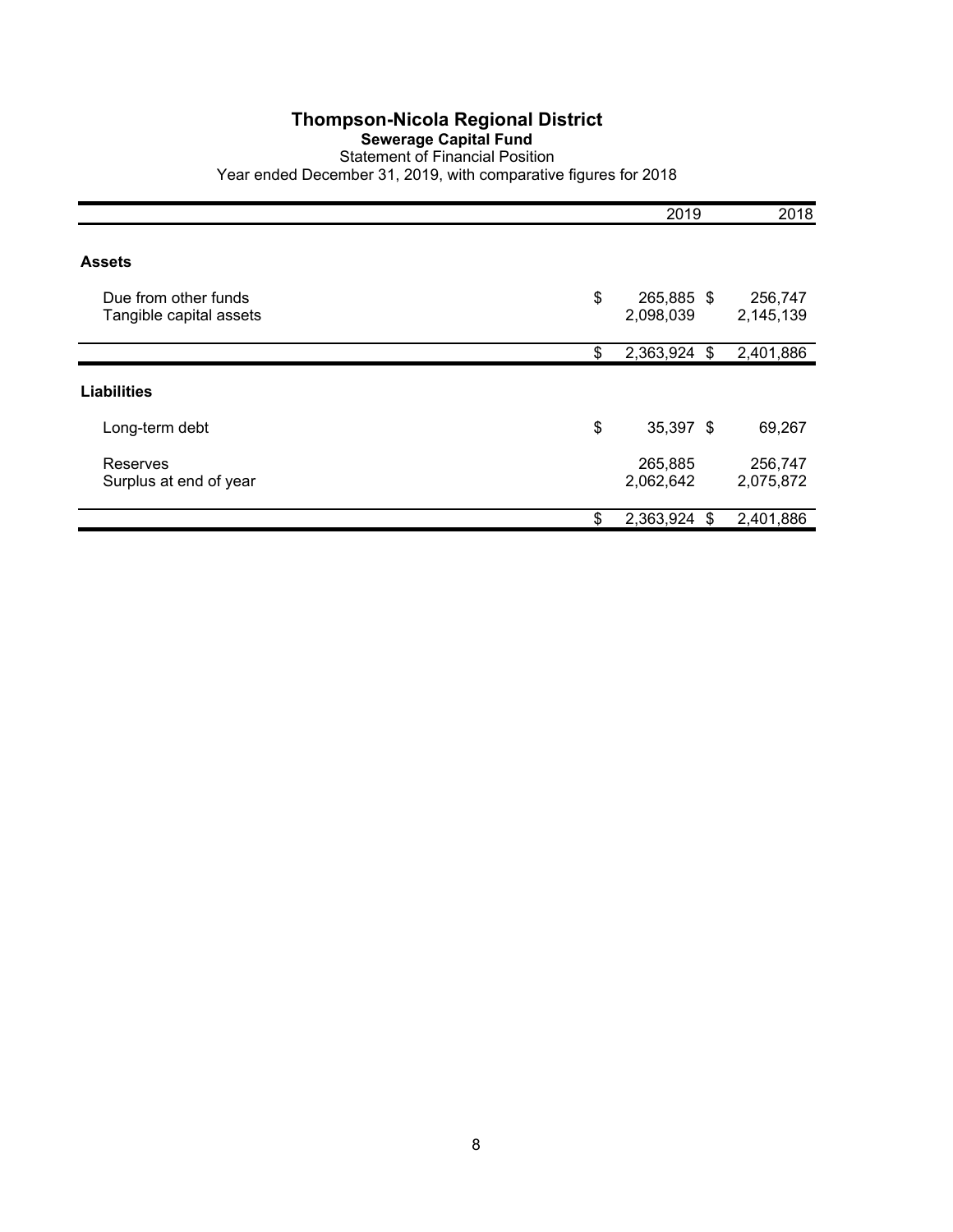## **Thompson-Nicola Regional District Sewerage Capital Fund** Statement of Changes in Equity Year ended December 31, 2019, with comparative figures for 2018

|                                     | Operations<br>2019 | Operations<br>2018 |
|-------------------------------------|--------------------|--------------------|
|                                     |                    |                    |
| <b>Balance at beginning of year</b> | \$<br>2,075,872 \$ | 2,110,677          |
| Change in Tangible Capital Assets:  |                    |                    |
| Acquisitions of capital assets      | 71.819             | 49,339             |
| Amortization of capital assets      | (118,919)          | (116, 555)         |
|                                     | 2,028,772          | 2,043,461          |
| Redemption of long term debt:       |                    |                    |
| TNRD debt: principal payments       | 15,689             | 15,689             |
| TNRD debt: actuarial adjustment     | 18.181             | 16.722             |
| Balance at end of year              | \$<br>2,062,642 \$ | 2,075,872          |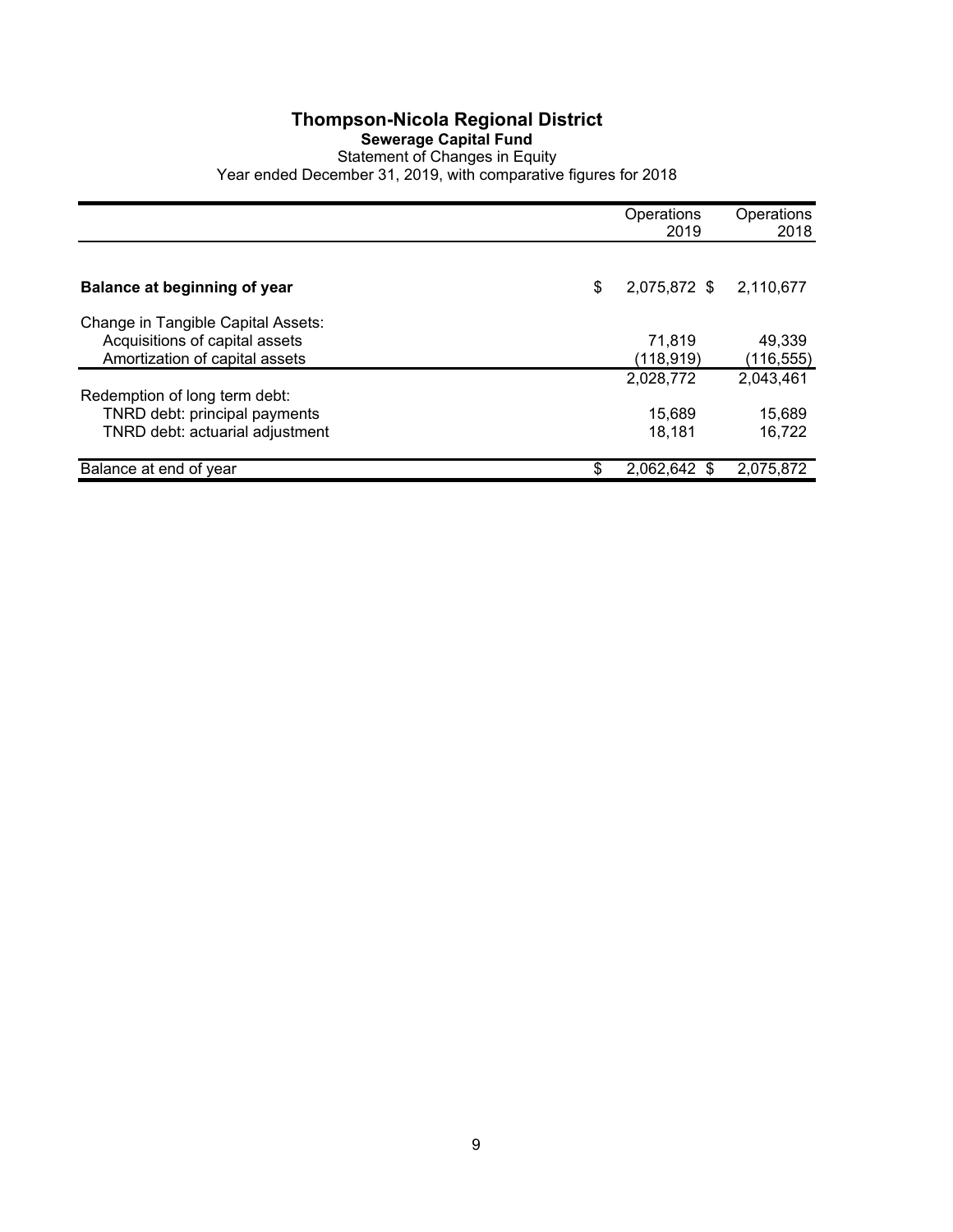## **Sewerage Operating Fund**

#### Statement of Financial Position Year ended December 31, 2019, with comparative figures for 2018

|                                                  | 2019            | 2018   |
|--------------------------------------------------|-----------------|--------|
|                                                  |                 |        |
| <b>Assets</b>                                    |                 |        |
| Accounts receivable                              | \$<br>19,150 \$ | 16,367 |
| Debt reserve funds - Municipal Finance Authority | 27,695          | 27,470 |
| Due to other funds                               | 24,717          | 47,973 |
|                                                  | \$<br>71,562 \$ | 91,810 |
|                                                  |                 |        |
| <b>Liabilities</b>                               |                 |        |
| Accounts payable and accrued liabilities         | \$<br>648 \$    | 817    |
| Debenture debt - Municipal Finance Authority     | 27,695          | 27,470 |
|                                                  |                 |        |
|                                                  | 28,343          | 28,287 |
| Surplus at end of year                           | 43,219          | 63,524 |
|                                                  |                 |        |
|                                                  | \$<br>71,562 \$ | 91,811 |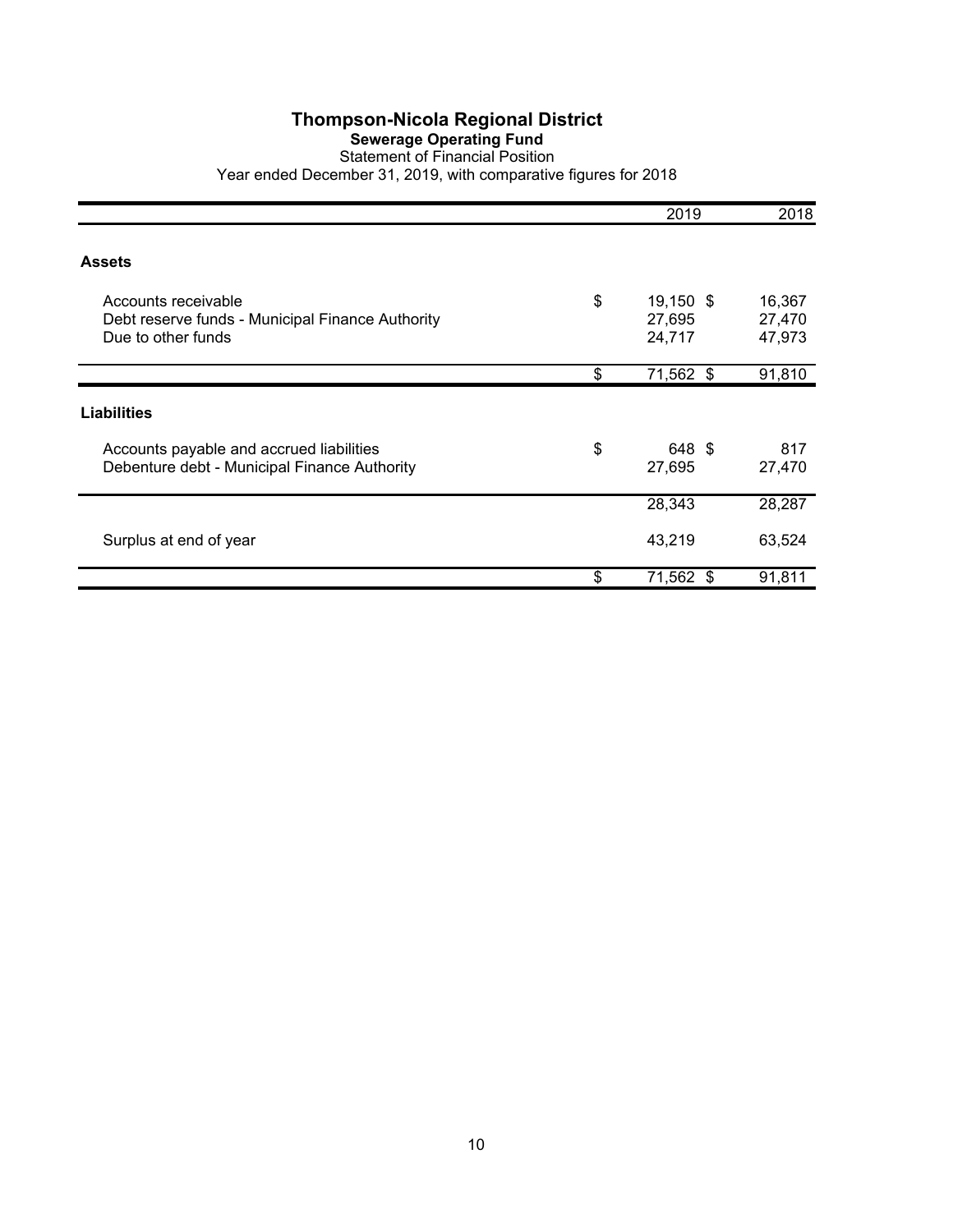#### **Sewerage Operating Fund**

#### Schedule of Revenue and Expenditures Year ended December 31, 2019, with comparative figures for 2018

|                                       |        | Operations<br>2019 | <b>Budget</b><br>2019 | Operations<br>2018 |
|---------------------------------------|--------|--------------------|-----------------------|--------------------|
| Revenue:                              |        |                    |                       |                    |
| Tax requisition                       | \$     | \$                 | \$                    | 12,931             |
| Parcel taxes                          |        | 134,957            | 134,777               | 141,582            |
| Grants in lieu of taxes               |        |                    |                       | 8                  |
| Government transfers and other grants |        | 71,286             | 112,033               | 398,572            |
| Water and sewer tolls                 |        | 127,765            | 118,692               | 121,565            |
| Disposal fees                         |        |                    |                       | 3,060              |
| Interest                              |        | 4,211              | 1,900                 | 4,103              |
| Other revenue                         |        |                    | 25,000                | 41,090             |
| Transfer from TCA Surplus             |        | 118,919            |                       | 116,555            |
|                                       |        | 457,138            | 392,402               | 839,466            |
| Previous year's surplus               |        | 63,524             | 63,523                | 111,083            |
| <b>Total revenue</b>                  | \$     | 520,662 \$         | 455,925 \$            | 950,549            |
| <b>Expenditures:</b>                  | Page   |                    |                       |                    |
| Paul Lake Sewer System                | 157 \$ | 146,304 \$         | 132,192 \$            | 120,461            |
| <b>Pritchard Sewer System</b>         | 158    | 326,737            | 264,412               | 317,246            |
| Septage Disposal Service Area A       | 159    | 4,402              | 59,321                | 407,322            |
| Septage Disposal Service Area B       | 160    |                    |                       | 25,756             |
| Septage Disposal Service Area O       | 161    |                    |                       | 16,240             |
| Total expenditures                    |        | 477,443            | 455,925               | 887,025            |
| Surplus - end of year                 | \$     | 43,219 \$          | \$                    | 63,524             |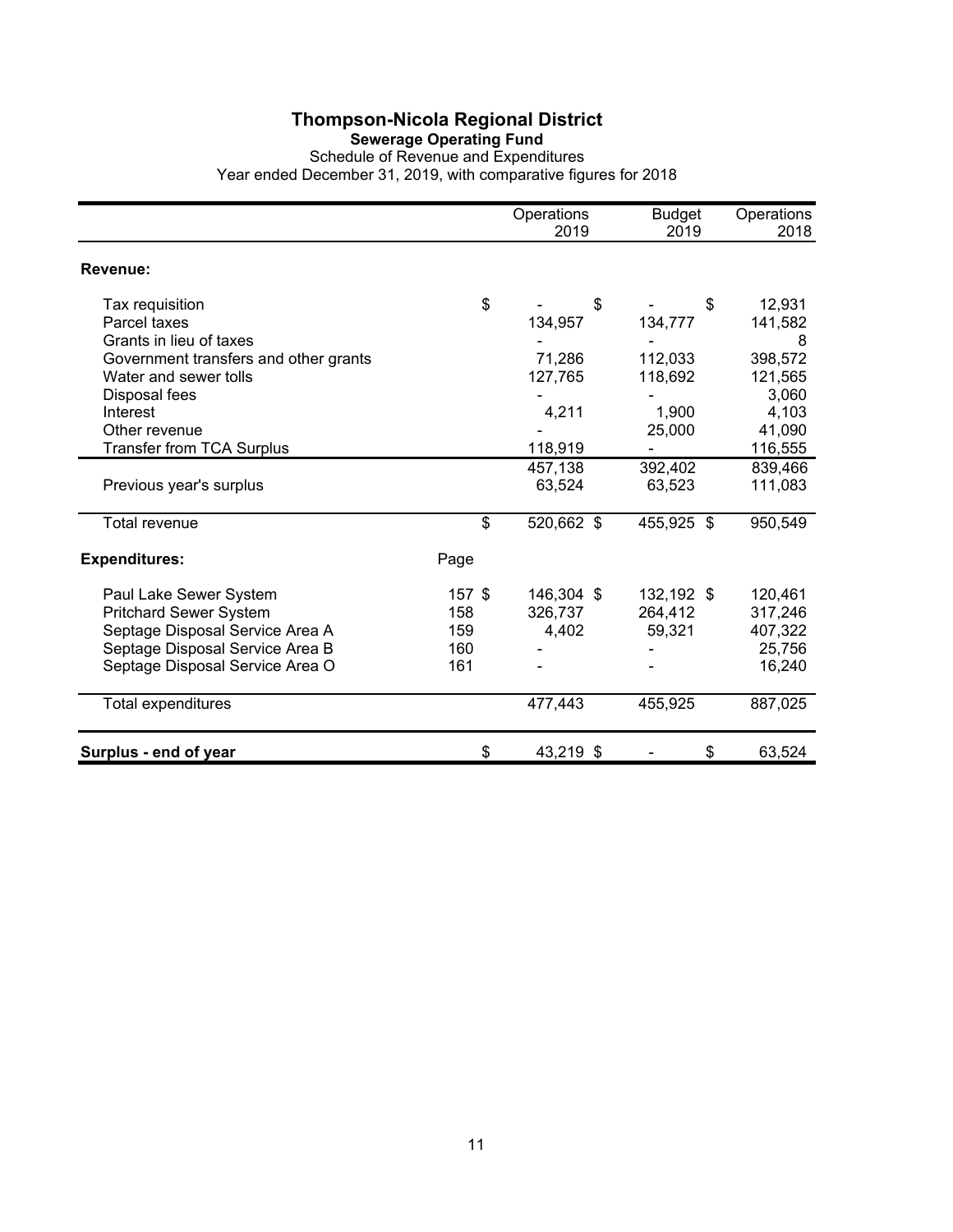## **Thompson-Nicola Regional District Utilities Capital Fund** Statement of Financial Position Year ended December 31, 2019, with comparative figures for 2018

|                    |   | 2019 |   | 2018 |
|--------------------|---|------|---|------|
|                    |   |      |   |      |
| <b>Assets</b>      | œ |      |   |      |
| <b>Liabilities</b> |   |      |   |      |
|                    |   |      | æ |      |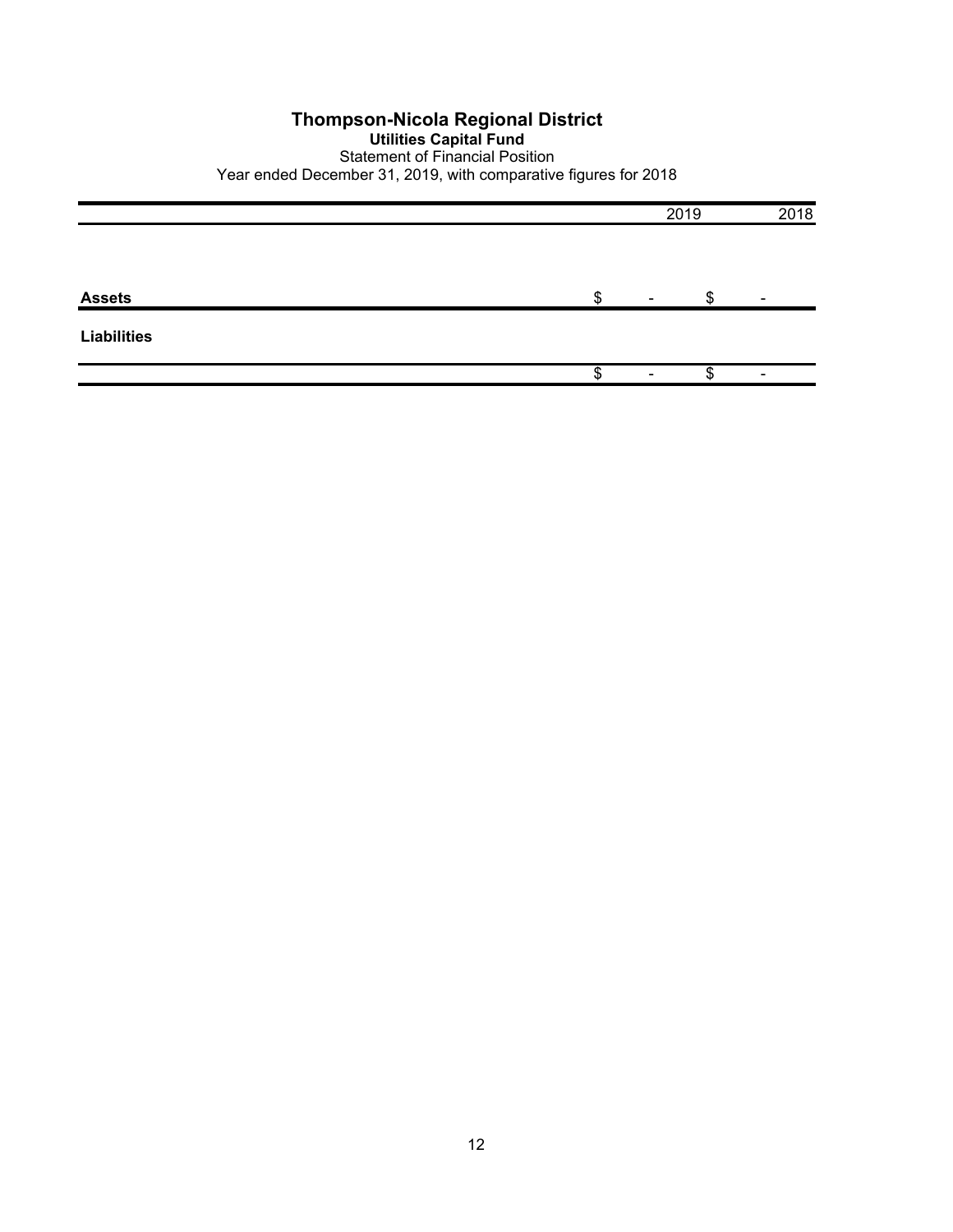## **Thompson-Nicola Regional District Utilities Capital Fund** Statement of Changes in Equity

|                                                                | Operations | 2019 | Operations<br>2018 |
|----------------------------------------------------------------|------------|------|--------------------|
| Balance at beginning of year                                   | \$         | \$   | (5, 335)           |
| Change in Tangible Capital Assets:                             |            |      |                    |
|                                                                |            |      | (5, 335)           |
| Redemption of long term debt:<br>TNRD debt: principal payments |            |      | 3,748              |
| TNRD debt: actuarial adjustment                                |            |      | 1,587              |
| Balance at end of year                                         | \$         | \$   |                    |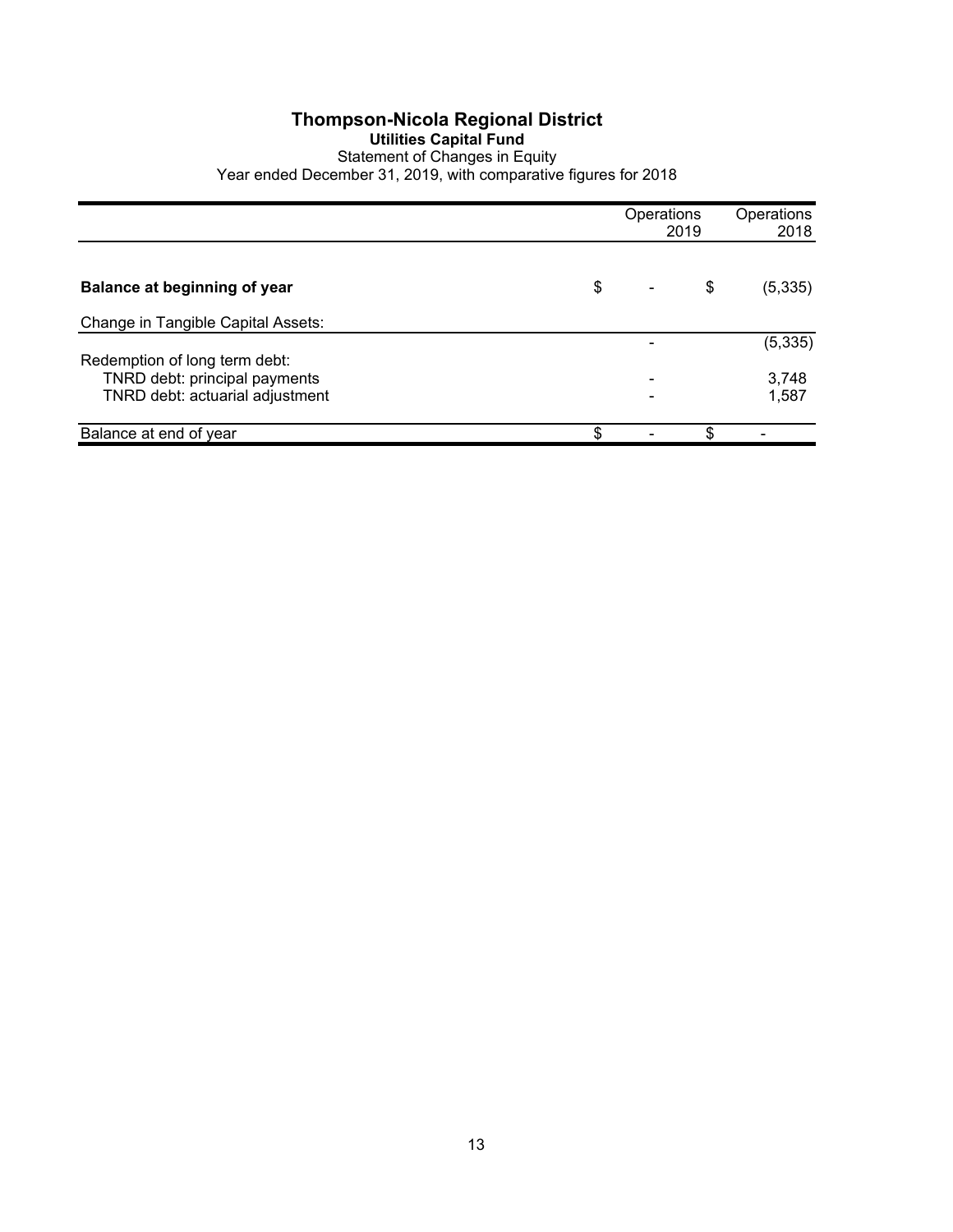#### **Thompson-Nicola Regional District Utilities Operating Fund** Statement of Financial Position

|                      |   |                          | 2019 |     |  |
|----------------------|---|--------------------------|------|-----|--|
|                      |   |                          |      |     |  |
| <b>Assets</b>        |   |                          |      |     |  |
| Due from other funds | ጥ | $\overline{\phantom{a}}$ |      | 919 |  |
|                      |   |                          |      |     |  |
|                      | S |                          | Œ    | 919 |  |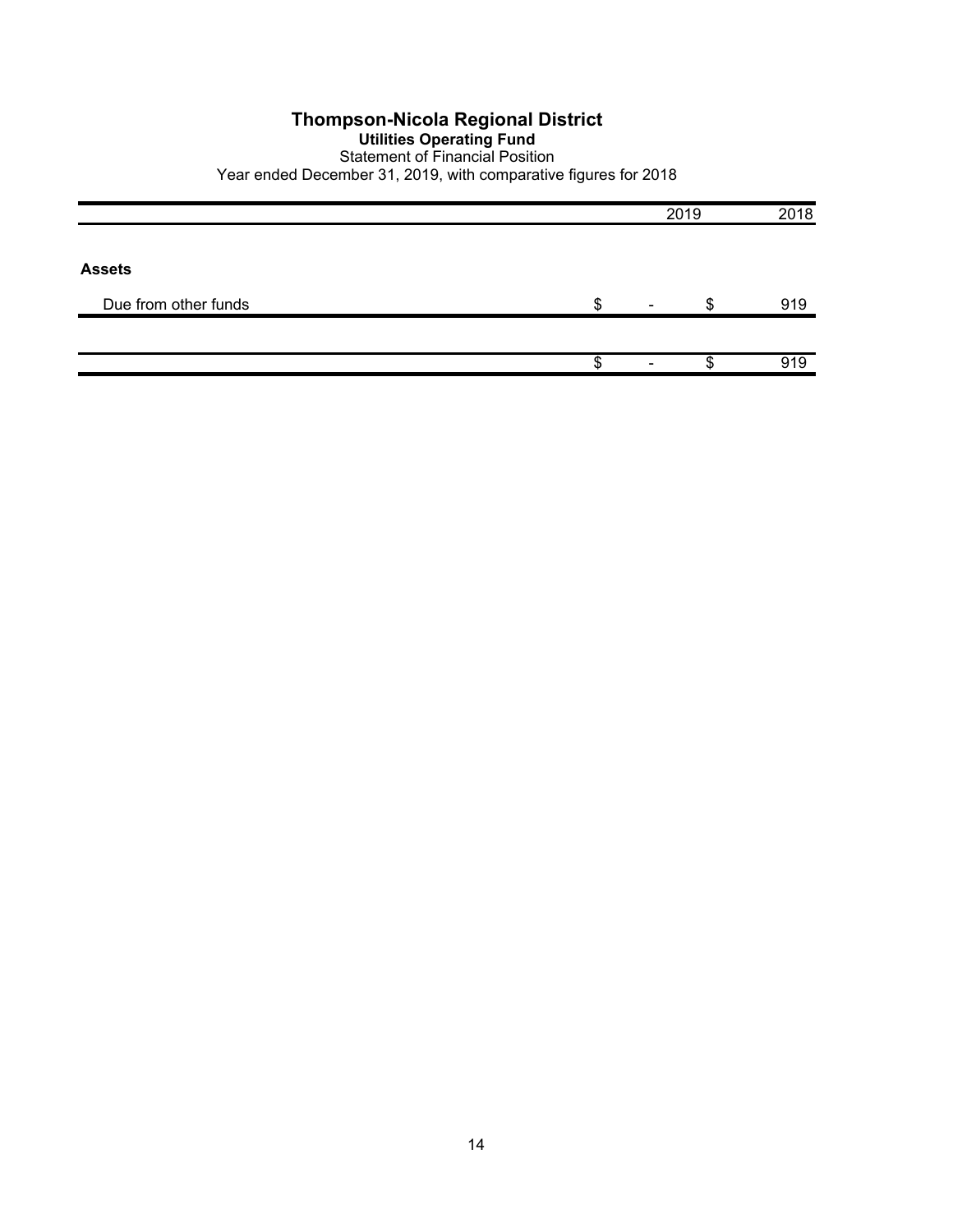#### **Thompson-Nicola Regional District Utilities Operating Fund Telephone and Hydro Utility Service Within a Portion of "J"** Schedule of Revenue and Expenditures Year ended December 31, 2019, with comparative figures for 2018

|                                             | Operations<br>2019 | <b>Budget</b><br>2019 | Operations<br>2018 |
|---------------------------------------------|--------------------|-----------------------|--------------------|
| Revenue:                                    |                    |                       |                    |
| Tax requisition                             | \$<br>$(919)$ \$   | $(919)$ \$            | 6,248              |
| Other revenue<br>Previous year's surplus    | 919                | 919                   | 656<br>2           |
| Total revenue                               |                    |                       | 6,906              |
| <b>Expenditures:</b>                        |                    |                       |                    |
| Administration charge<br>Debenture payments |                    |                       | 182<br>5,805       |
| Total expenditures                          |                    |                       | 5,987              |
| Surplus - end of year                       | \$<br>\$           | \$                    | 919                |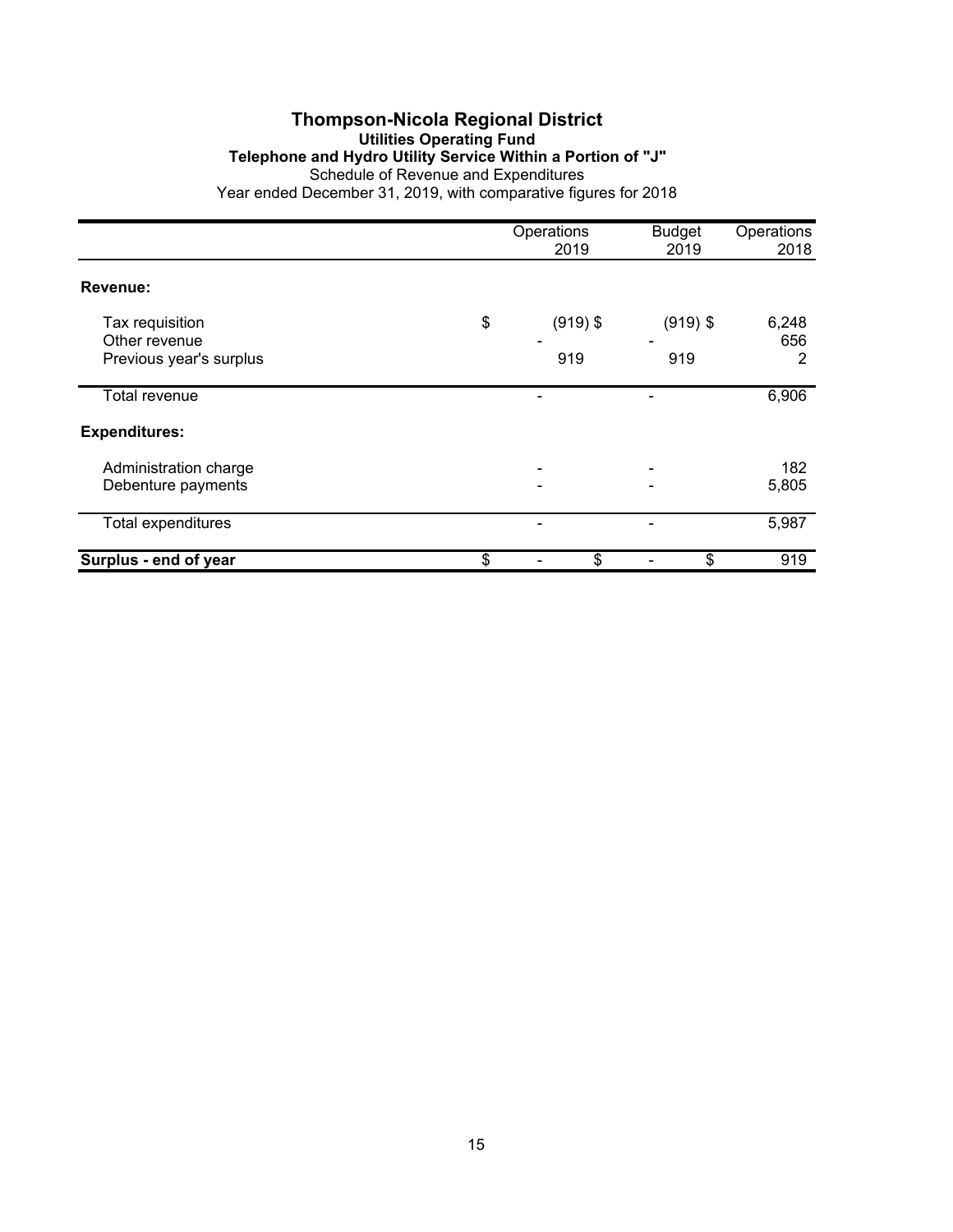## **Thompson-Nicola Regional District General Capital Fund** Statement of Financial Position Year ended December 31, 2019, with comparative figures for 2018

|                                                                               | 2019                                                | 2018                 |
|-------------------------------------------------------------------------------|-----------------------------------------------------|----------------------|
| Assets                                                                        |                                                     |                      |
| Due from local governments<br>Due from other funds<br>Tangible capital assets | \$104,794,808 \$111,636,318<br>36,496<br>40,643,682 | 18,189<br>37,384,132 |
|                                                                               | \$145,474,986 \$149,038,639                         |                      |
| <b>Liabilities</b>                                                            |                                                     |                      |
| Short-term debt<br>Debenture debt - Municipal Finance Authority               | \$<br>81,035 \$<br>104,794,808 111,636,318          | 91,881               |
|                                                                               | 111,728,199<br>104,875,843                          |                      |
| Equity in fixed assets                                                        | 40,599,143                                          | 37,310,440           |
|                                                                               | \$145,474,986 \$149,038,639                         |                      |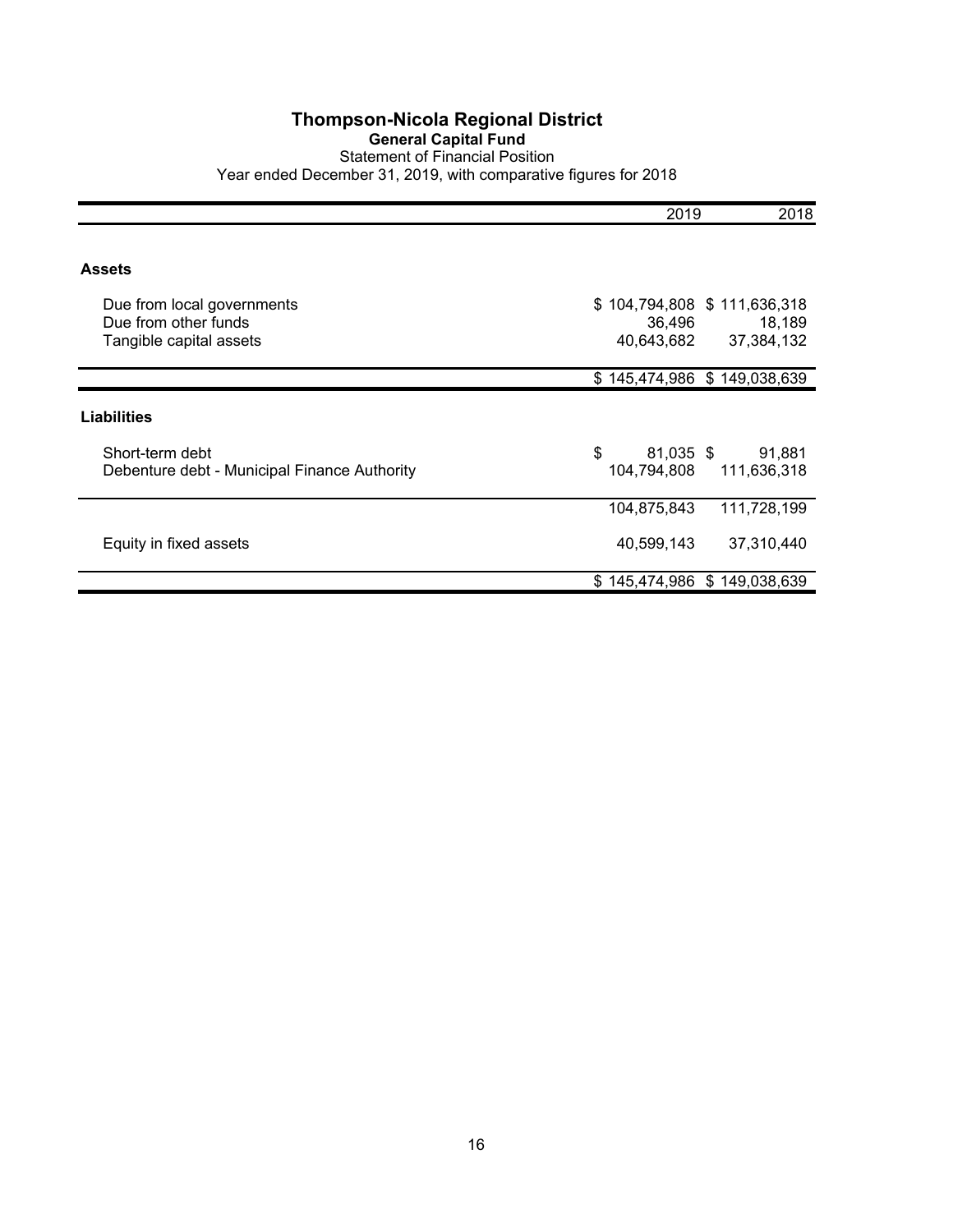## **Thompson-Nicola Regional District General Capital Fund** Statement of Changes in Equity Year ended December 31, 2019, with comparative figures for 2018

|                                                                      | Operations<br>2019             | Operations<br>2018 |
|----------------------------------------------------------------------|--------------------------------|--------------------|
| Balance at beginning of year                                         | \$<br>37,310,440 \$ 36,189,618 |                    |
|                                                                      |                                |                    |
| Change in Tangible Capital Assets:<br>Acquisitions of capital assets | 6,179,604                      | 3,699,447          |
| Disposal of capital assets                                           | (390)                          | (49, 864)          |
| Amortization of capital assets                                       | (2,901,357)                    | (2,539,561)        |
| Redemption of long term debt:                                        | 40.588.297                     | 37,299,640         |
| TNRD debt: principal payments                                        | 10.846                         | 10,800             |
| Balance at end of year                                               | \$<br>40,599,143 \$            | 37,310,440         |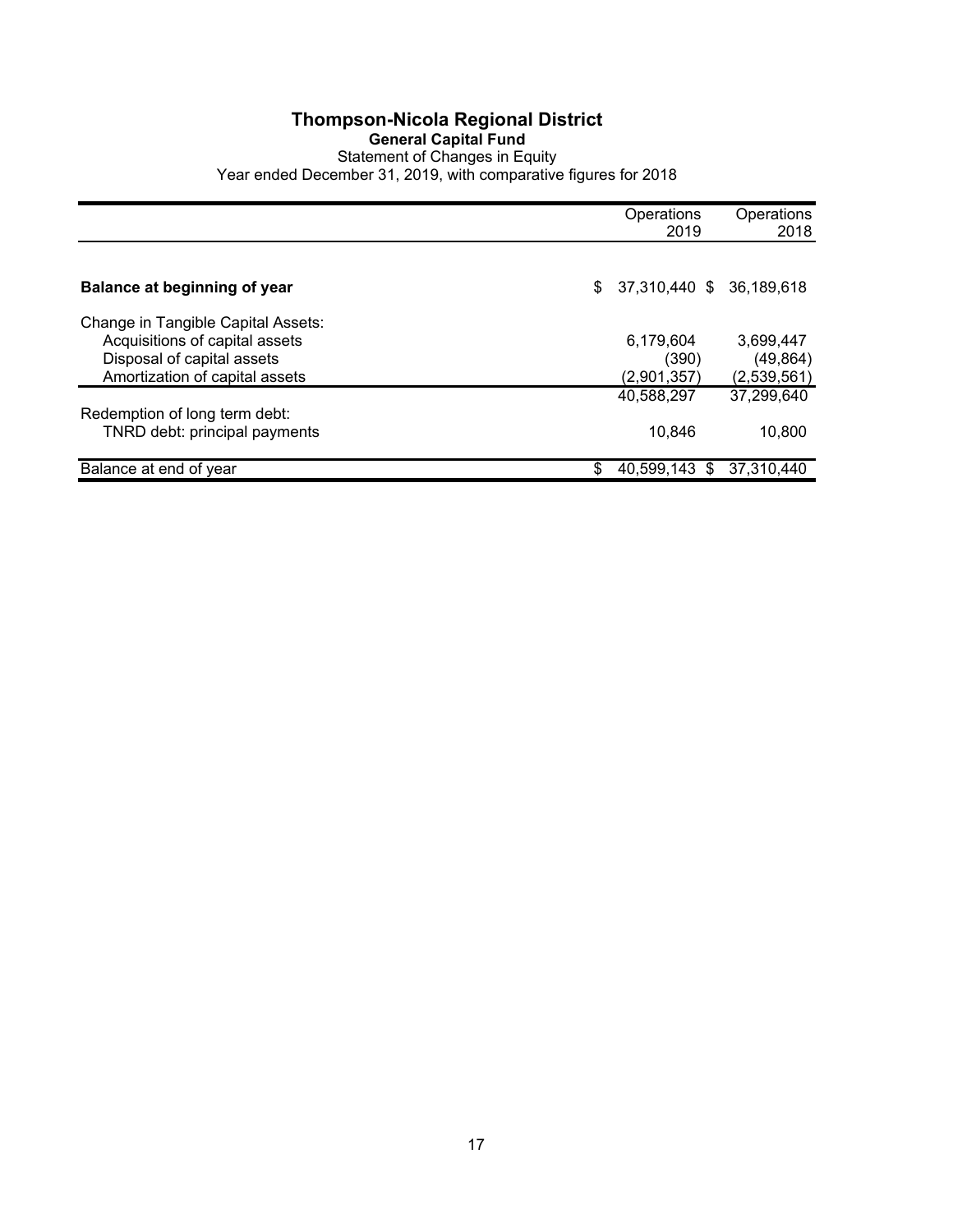## **Thompson-Nicola Regional District General Operating Fund** Statement of Financial Position

|                                          | 2019                          | 2018       |
|------------------------------------------|-------------------------------|------------|
|                                          |                               |            |
| <b>Assets</b>                            |                               |            |
| Cash and cash equivalents                | \$<br>42,128,832 \$           | 38,248,492 |
| Accounts receivable                      | 2,767,379                     | 3,581,357  |
| Prepaid expenses                         | 114,155                       | 83,164     |
| MFA debt reserve funds                   | 7,666,983                     | 7,512,927  |
|                                          | \$<br>52,677,349 \$49,425,940 |            |
|                                          |                               |            |
| <b>Liabilities</b>                       |                               |            |
| Accounts payable and accrued liabilities | \$<br>1,614,284 \$            | 1,891,680  |
| Accrued employee liabilities             | 827,901                       | 715,162    |
| Deferred revenue                         | 6,045,891                     | 5,229,123  |
| Due to other funds                       | 1,319,754                     | 1,135,502  |
| Landfill remediation liability           | 5,461,528                     | 5,461,528  |
| Member municipalities - debt reserves    | 7,666,983                     | 7,512,927  |
|                                          |                               |            |
|                                          | 22,936,341                    | 21,945,922 |
| Surplus at end of year                   | 8,428,907                     | 7,165,301  |
| Capital reserves                         | 3,906,715                     | 3,980,423  |
| Insurance deductible reserves            | 11,967                        | 11,749     |
| Operating reserves                       | 17,393,419                    | 16,322,545 |
|                                          |                               |            |
|                                          | \$<br>52,677,349 \$           | 49,425,940 |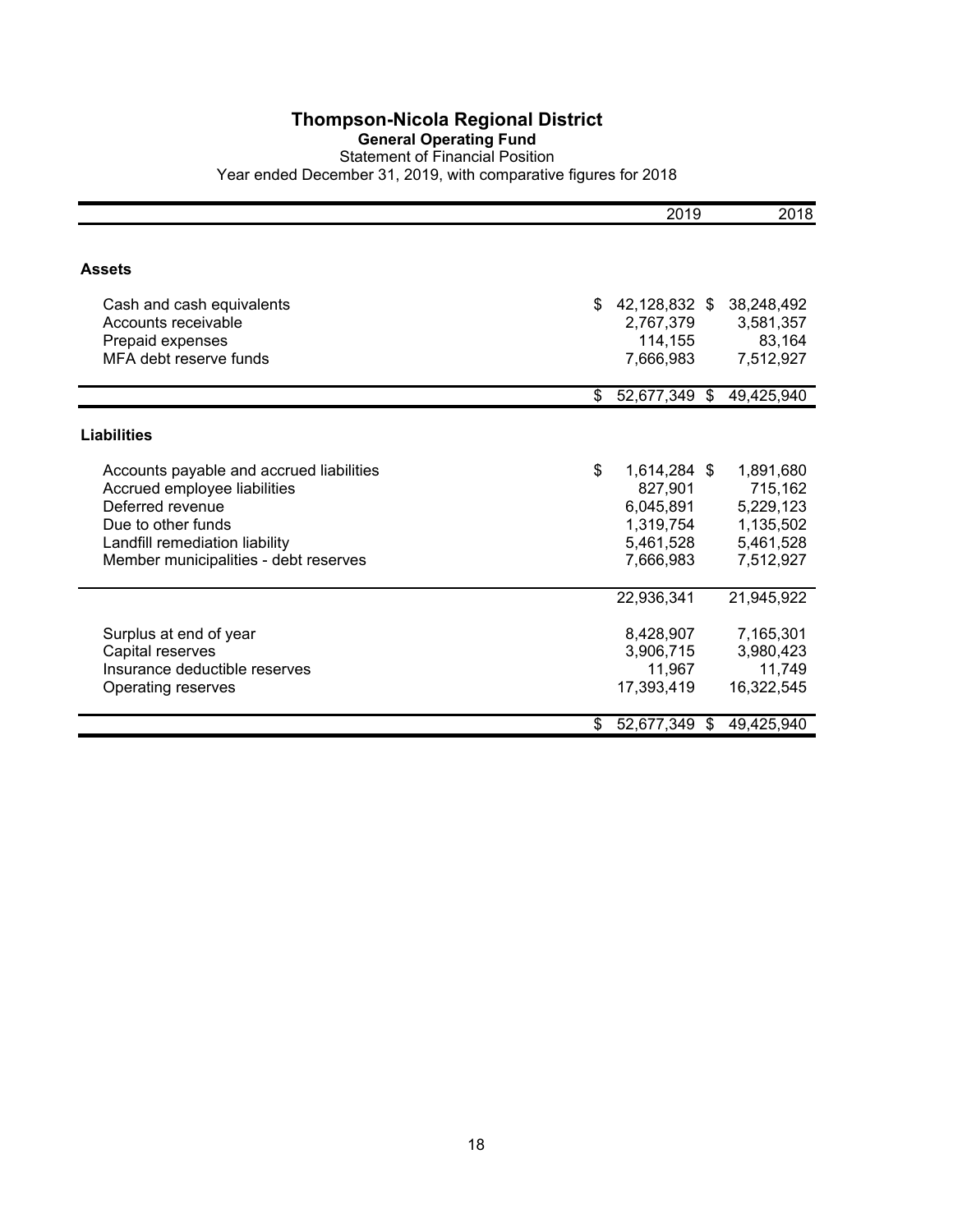#### **General Operating Fund**

#### Schedule of Revenue and Expenditures Year ended December 31, 2019, with comparative figures for 2018

|                                                                                                                                                                                                                                                                    | Operations<br>2019                                                                                                               | Budget<br>2019                                                                                     | Operations<br>2018                                                                                         |
|--------------------------------------------------------------------------------------------------------------------------------------------------------------------------------------------------------------------------------------------------------------------|----------------------------------------------------------------------------------------------------------------------------------|----------------------------------------------------------------------------------------------------|------------------------------------------------------------------------------------------------------------|
| Revenue:                                                                                                                                                                                                                                                           |                                                                                                                                  |                                                                                                    |                                                                                                            |
| Tax requisition<br>Grants in lieu of taxes<br>Government transfers and other grants<br>Sale of services<br>Administration charges to functions<br>Interest<br>Other revenue<br>Loss (gain) on sale of assets<br>Transfer from reserve<br>Transfer from TCA Surplus | \$<br>23,068,744 \$<br>160,398<br>3,127,427<br>3,556,086<br>712,341<br>1,119,085<br>2,665,751<br>(5,922)<br>557,035<br>2,901,357 | 23,068,744 \$<br>111,115<br>6,757,806<br>2,879,242<br>703,947<br>115,350<br>3,966,063<br>1,246,935 | 23,657,515<br>166,093<br>3,481,203<br>3,218,614<br>672,762<br>862,547<br>2,670,117<br>260,149<br>2,539,561 |
| Member municipalities MFA debt repayments                                                                                                                                                                                                                          | 37,862,302<br>12,267,561                                                                                                         | 38,849,202<br>11,937,768                                                                           | 37,528,561<br>13,223,417                                                                                   |
| Previous year's surplus                                                                                                                                                                                                                                            | 50,129,863<br>7,165,301                                                                                                          | 50,786,970<br>7,165,292                                                                            | 50,751,978<br>8,582,145                                                                                    |
| Total revenue                                                                                                                                                                                                                                                      | \$<br>57,295,164<br>- \$                                                                                                         | 57,952,262<br>S                                                                                    | 59,334,123                                                                                                 |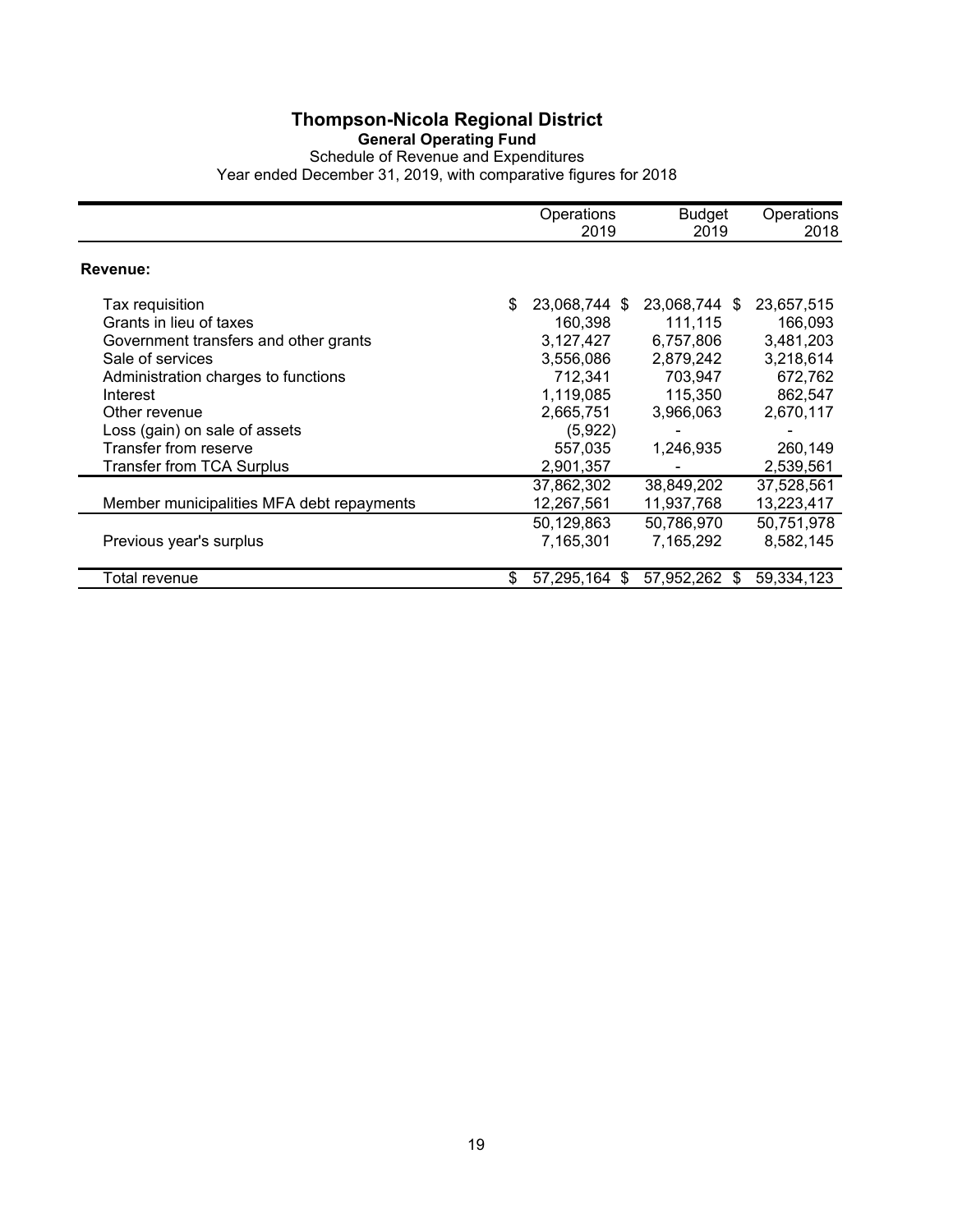# **General Operating Fund**

Schedule of Revenue and Expenditures Year ended December 31, 2019, with comparative figures for 2018

|                                              |                 | Operations<br>2019 | <b>Budget</b><br>2019 | Operations<br>2018 |
|----------------------------------------------|-----------------|--------------------|-----------------------|--------------------|
|                                              |                 |                    |                       |                    |
| <b>Expenditures:</b>                         | Page            |                    |                       |                    |
| <b>General Government Services</b>           |                 |                    |                       |                    |
| Legislative and Administration               | $24 \text{ } $$ | 7,310,258 \$       | 10,332,061 \$         | 7,313,199          |
| Electoral Area Administration                | 26              | 649,185            | 712,505               | 641,562            |
| <b>Protective Services</b>                   |                 |                    |                       |                    |
| <b>Fire Protection</b>                       | 27              | 2,683,747          | 4,365,535             | 2,058,370          |
| <b>Rescue Services</b>                       | 44              | 872,201            | 959,394               | 938,075            |
| Dangerous Dog Control                        | 50              | 35,625             | 181,919               | 11,675             |
| <b>Emergency Preparedness Program</b>        | 51              | 285,354            | 825,584               | 1,587,871          |
| <b>Building Standards</b>                    | 52              | 918,298            | 1,111,928             | 947,044            |
| <b>Transportation Services</b>               |                 |                    |                       |                    |
| <b>Street Lighting</b>                       | 53              | 40,175             | 47,835                | 43,715             |
| <b>Transit Services</b>                      | 62              | 82,205             | 82,205                | 81,697             |
| <b>Environmental Health Services</b>         |                 |                    |                       |                    |
| Solid Waste Management                       | 66              | 9,615,479          | 11,463,911            | 11,239,367         |
| Solid Waste Management Plan Review           | 67              |                    | 42,750                | 32,250             |
| <b>Noxious Weed Control</b>                  | 68              | 834,709            | 1,056,455             | 544,259            |
| <b>Mosquito Control</b>                      | 69              | 485,627            | 584,211               | 468,215            |
| <b>Alternative Waste Collection Services</b> | 74              | 442,316            | 410,239               | 450,350            |
| <b>Public Health and Welfare</b>             | 79              | 182,242            | 222,328               | 106,129            |
| <b>Environmental Development</b>             |                 |                    |                       |                    |
| <b>Environmental Planning and Zoning</b>     | 86              | 1,069,213          | 1,535,611             | 1,019,374          |
| Regional Development Commission              | 87              | 413,821            | 459,404               | 355,442            |
| <b>Economic Development and Tourism</b>      | 90              | 264,780            | 580,948               | 216,193            |
| Promotion                                    |                 |                    |                       |                    |
| <b>Gold Country Communities</b>              | 101             | 87,499             | 97,999                | 76,535             |
| <b>Recreational And Cultural Services</b>    |                 |                    |                       |                    |
| Nicola Valley Aquatic Centre                 | 102             | 195,240            | 191,746               | 191,153            |
| North Thompson Sportsplex                    | 103             | 170,341            | 170,340               | 165,196            |
| <b>Regional Parks</b>                        | 104             | 42,338             | 257,850               | 29,599             |
| <b>Community Parks</b>                       | 105             | 653,344            | 675,712               | 495,852            |
| <b>Community Halls</b>                       | 113             | 308,610            | 234,646               | 187,218            |
| Recreation                                   | 121             | 287,183            | 286,231               | 561,893            |
| <b>Crime Prevention Programs</b>             | 134             | 20,675             | 25,675                | 20,750             |
| Television                                   | 135             | 35,443             | 37,310                | 25,748             |
| Thompson-Nicola Regional District Library    | 142             | 8,599,789          | 9,049,163             | 9,123,675          |
| System                                       |                 |                    |                       |                    |
| Nicola Valley Archives                       | 143             | 12,999             | 12,999                | 12,999             |
| Total expenditures                           |                 | 36,598,696         | 46,014,494            | 38,945,405         |
| Member municipalities MFA debt repayments    |                 | 12,267,561         | 11,937,768            | 13,223,417         |
| Surplus - end of year                        | \$              | 8,428,907 \$       |                       | \$<br>7,165,301    |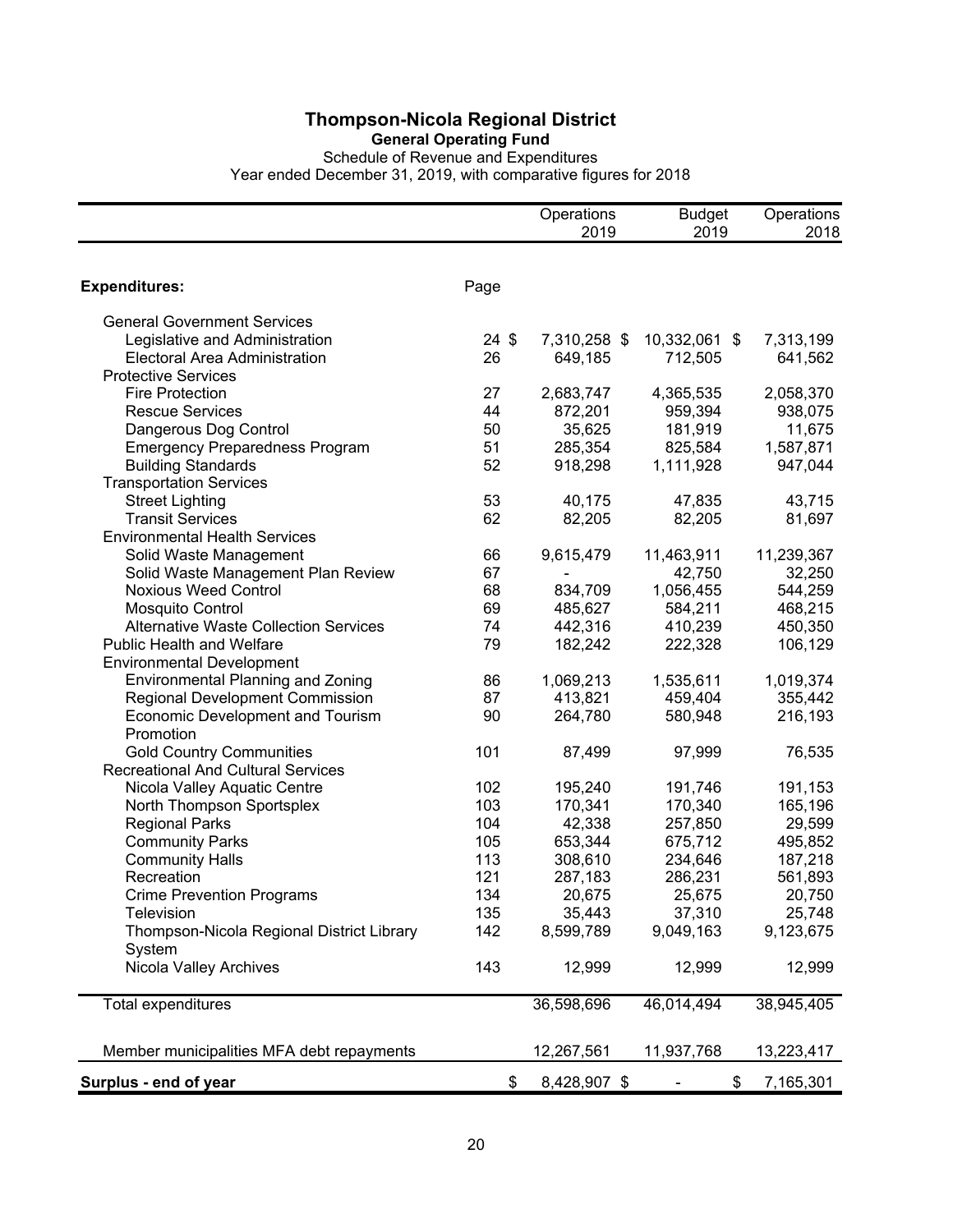**General Operating Fund**

Schedules of Revenue and Expenditures Index Year ended December 31, 2019, with comparative figures for 2018

| Executive and Legislative, Administrative and Administration Building<br>Electoral Area Administration - Utilities                                                                                                                                                                                                                                                                                                                                                                                                                                                                                                                                                                                                                                                                                                                  | Page 24<br>Page 26            |
|-------------------------------------------------------------------------------------------------------------------------------------------------------------------------------------------------------------------------------------------------------------------------------------------------------------------------------------------------------------------------------------------------------------------------------------------------------------------------------------------------------------------------------------------------------------------------------------------------------------------------------------------------------------------------------------------------------------------------------------------------------------------------------------------------------------------------------------|-------------------------------|
| Fire Protection: (Summary)<br>Local Service Area of E (Clinton)<br>Page 28<br>Local Service Area of E (Loon Lake)<br>Page 29<br>Specified Area P (Whitecroft)<br>Page 30<br>Local Service Area of L (VLA Flats)<br>Page 31<br>Local Service Area of L and P (Pritchard)<br>Page 32<br>Local Service Area of O (Little Fort)<br>Page 33<br>Local Service Area of P (McLure)<br>Page 34<br>Specified Area of A (Blackpool)<br>Page 35<br>Specified Area of A and B (Vavenby)<br>Page 36<br>Specified Area of I (Ashcroft)<br>Page 37<br>Specified Area of J and M (Mamit Lake)<br>Page 38<br>Specified Area of M and N (Merritt)<br>Page 39<br>Specified Area of O (Barriere)<br>Page 40<br>Specified Area of E (South Green Lake)<br>Page 41<br>Specified Area of E (70 Mile)<br>Page 42<br>Specified Area of J (Tobiano)<br>Page 43 | Page 27                       |
| Rescue Services: (Summary)<br>E - 911 Service<br>Page 45<br>Search and Rescue<br>Page 46<br>Page 47<br>Highway Rescue: Areas A and B<br>Search and Rescue: Areas A, B, O, Clearwater and Barriere<br>Page 48<br><b>Westwold First Responders</b><br>Page 49                                                                                                                                                                                                                                                                                                                                                                                                                                                                                                                                                                         | Page 44                       |
| Dangerous Dog Control<br><b>Emergency Preparedness Program</b><br><b>Building Standards</b>                                                                                                                                                                                                                                                                                                                                                                                                                                                                                                                                                                                                                                                                                                                                         | Page 50<br>Page 51<br>Page 52 |
| Street Lighting: (Summary)<br>Critical Intersections (except Areas B and E)<br>Page 54<br>Specified Area of A (Blackpool)<br>Page 55<br>Specified Area of A (Vavenby)<br>Page 56<br>Specified Area of B (Avola)<br>Page 57<br>Specified Area of J (Tobiano)<br>Page 58<br>Specified Area of N (Coldwater Road)<br>Page 59<br>Specified Area of P (Pritchard)<br>Page 60<br>Specified Area of P (Whitecroft Village)<br>Page 61                                                                                                                                                                                                                                                                                                                                                                                                      | Page 53                       |
| Transit Services: (Summary)<br>Electoral Area A<br>Page 63<br>Specified Area of M (Lower Nicola)<br>Page 64<br>Specified Areas of A, B and O (Valley Connector)<br>Page 65                                                                                                                                                                                                                                                                                                                                                                                                                                                                                                                                                                                                                                                          | Page 62                       |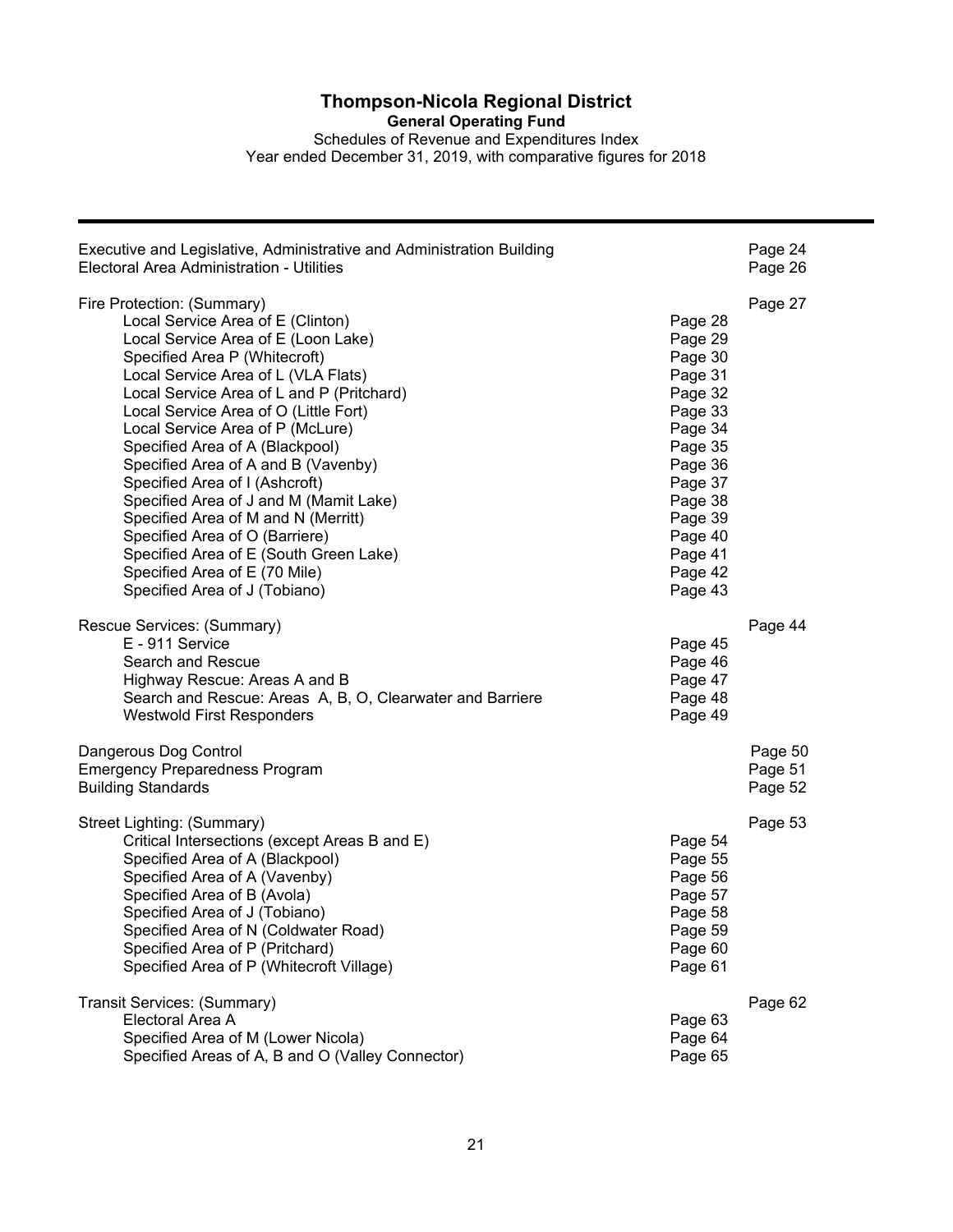**General Operating Fund**

Schedules of Revenue and Expenditures Index Year ended December 31, 2019, with comparative figures for 2018

| Solid Waste Management                                                                                                                                                                                                                                                     |                                                                                                             | Page 66  |
|----------------------------------------------------------------------------------------------------------------------------------------------------------------------------------------------------------------------------------------------------------------------------|-------------------------------------------------------------------------------------------------------------|----------|
| Solid Waste Management Plan Review                                                                                                                                                                                                                                         |                                                                                                             | Page 67  |
| <b>Noxious Weed Control</b>                                                                                                                                                                                                                                                |                                                                                                             | Page 68  |
| Mosquito Control: (Summary)<br>Electoral Area O, a Specified Area of P and Barriere<br>Extended Service of Area A and Clearwater<br>Electoral Area M & N (Nicola Valley)<br>Kamloops, Chase, Logan Lake and Areas J and L and a Specified Area of P                        | Page 70<br>Page 71<br>Page 72<br>Page 73                                                                    | Page 69  |
| Alternative Waste Collection Services: (Summary)<br>Electoral Area B<br>Electoral Area J<br>Electoral Area P<br>Electoral Area N                                                                                                                                           | Page 75<br>Page 76<br>Page 77<br>Page 78                                                                    | Page 74  |
| Public Health and Welfare: (Summary)<br>Electoral Area A<br>Electoral Area B<br>Electoral Area O and a Specified Area of P<br>Chase and Area L and a Specified Area of P<br>Clinton and a Specified Area of E<br><b>Thompson River Watershed</b>                           | Page 80<br>Page 81<br>Page 82<br>Page 83<br>Page 84<br>Page 85                                              | Page 79  |
| Environmental Planning and Zoning                                                                                                                                                                                                                                          |                                                                                                             | Page 86  |
| Regional Development Commission: (Summary)<br><b>Film Commission</b><br>Tourism                                                                                                                                                                                            | Page 88<br>Page 89                                                                                          | Page 87  |
| Economic Development and Tourism Promotion Grant-in-Aid: (Summary)<br>Electoral Area A<br>Electoral Area B<br>Electoral Area E<br>Electoral Area I<br>Electoral Area J<br>Electoral Area L<br>Electoral Area M<br>Electoral Area N<br>Electoral Area O<br>Electoral Area P | Page 91<br>Page 92<br>Page 93<br>Page 94<br>Page 95<br>Page 96<br>Page 97<br>Page 98<br>Page 99<br>Page 100 | Page 90  |
| Gold Country Communities Grant-in-Aid                                                                                                                                                                                                                                      |                                                                                                             | Page 101 |
| Nicola Valley Aquatic Centre Grant-in-Aid                                                                                                                                                                                                                                  |                                                                                                             | Page 102 |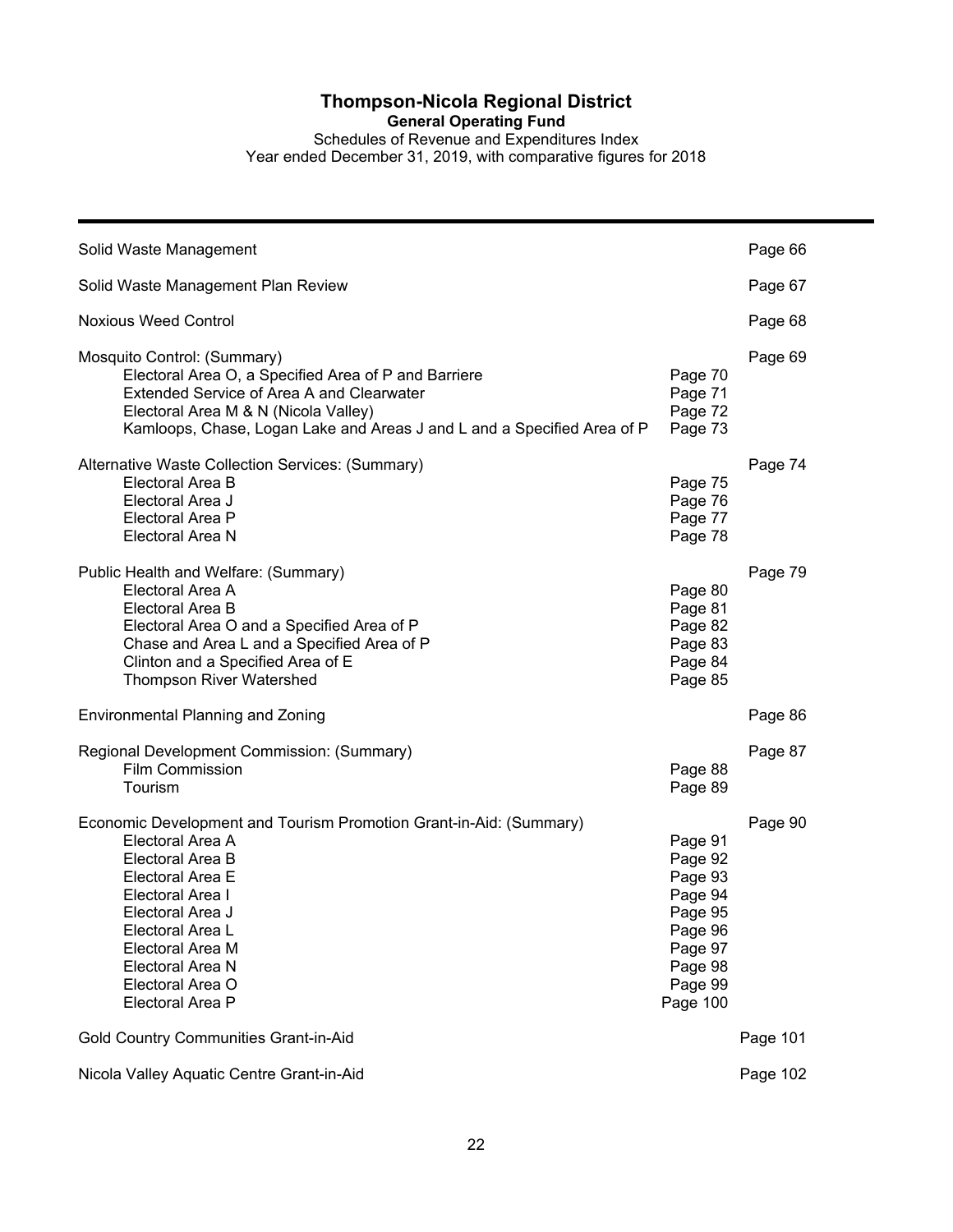**General Operating Fund**

Schedules of Revenue and Expenditures Index Year ended December 31, 2019, with comparative figures for 2018

| North Thompson Sportsplex<br><b>Regional Parks</b>                                                                                                                                                                                                                                                          |                                                                                                                                              | Page 103<br>Page 104 |
|-------------------------------------------------------------------------------------------------------------------------------------------------------------------------------------------------------------------------------------------------------------------------------------------------------------|----------------------------------------------------------------------------------------------------------------------------------------------|----------------------|
| Community Parks: (Summary)<br>Electoral Area A<br>Electoral Area B<br>Electoral Area J<br>Electoral Area L<br><b>Electoral Area N</b><br>Specified Area of J (Tobiano)<br>Electoral Area O and a Specified Area of P                                                                                        | Page 106<br>Page 107<br>Page 108<br>Page 109<br>Page 110<br>Page 111<br>Page 112                                                             | Page 105             |
| Community Halls: (Summary)<br>Electoral Area B<br>Local Service Within a Portion of Areas L and P (Pritchard)<br>Specified Areas A and B (Vavenby)<br>Specified Area of O (Little Fort)<br>Specified Area of A (Upper Clearwater)<br>Specified Area of J (Savona)<br>Specified Area of A (Blackpool)        | Page 114<br>Page 115<br>Page 116<br>Page 117<br>Page 118<br>Page 119<br>Page 120                                                             | Page 113             |
| Recreation: (Summary)<br>Electoral Area A<br>Electoral Area B<br>Electoral Area E<br>Electoral Area I<br>Electoral Area J<br>Electoral Area L<br>Electoral Area M<br>Electoral Area N<br>Electoral Area O<br>Electoral Area P<br>Specified Area of M (Lower Nicola)<br>Specified Areas of M and N (Merritt) | Page 122<br>Page 123<br>Page 124<br>Page 125<br>Page 126<br>Page 127<br>Page 128<br>Page 129<br>Page 130<br>Page 131<br>Page 132<br>Page 133 | Page 121             |
| Crime Stoppers Program                                                                                                                                                                                                                                                                                      |                                                                                                                                              | Page 134             |
| Television: (Summary)<br>Electoral Area A<br>Electoral Area B<br>Electoral Area O and a Specified Area of P<br>Lytton and a Specified Area of I<br>Specified Area of I (Spences Bridge)<br>Specified Area of M and J (Mamit Lake)                                                                           | Page 136<br>Page 137<br>Page 138<br>Page 139<br>Page 140<br>Page 141                                                                         | Page 135             |
| Thompson-Nicola Regional District Library System                                                                                                                                                                                                                                                            |                                                                                                                                              | Page 142             |
| Nicola Valley Archives                                                                                                                                                                                                                                                                                      |                                                                                                                                              | Page 143             |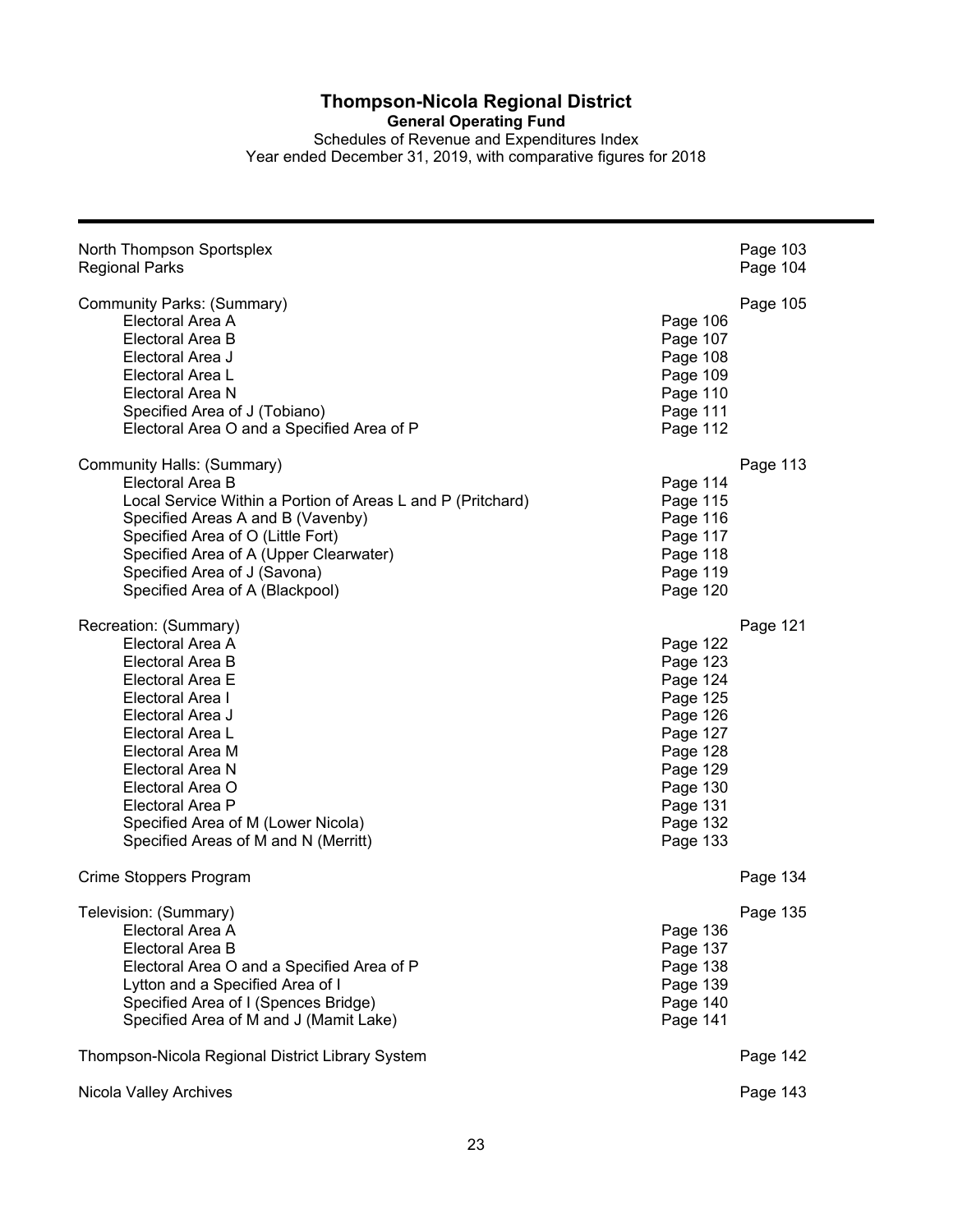#### **Thompson-Nicola Regional District General Operating Fund Executive and Legislative, Administrative and Administration Building All Member Municipalities** Schedule of Revenue and Expenditures

|                                       | Operations         | <b>Budget</b>  | Operations |
|---------------------------------------|--------------------|----------------|------------|
|                                       | 2019               | 2019           | 2018       |
| Revenue:                              |                    |                |            |
| Tax requisition                       | \$<br>2,944,633 \$ | 2,944,633 \$   | 2,991,294  |
| Grants in lieu of taxes               | 45,028             | 30,000         | 50,384     |
| Government transfers and other grants | 1,521,727          | 4,782,993      | 1,056,486  |
| Administration charges to functions   | 712,341            | 703,947        | 672,762    |
| Interest                              | 862,416            | 100,000        | 630,489    |
| Other revenue                         | 751,820            | 718,627        | 1,348,932  |
| Loss (gain) on sale of assets         | (3, 128)           |                |            |
| <b>Transfer from TCA Surplus</b>      | 258,381            |                | 315,073    |
| Transfer from reserve                 | 45,000             | 45,000         |            |
| Previous year's surplus               | 1,006,861          | 1,006,861      | 1,254,640  |
| Total revenue                         | 8,145,079          | 10,332,061     | 8,320,060  |
| <b>Expenditures:</b>                  |                    |                |            |
| <b>Executive and legislative</b>      |                    |                |            |
| Advertising                           | 398                | 20,000         |            |
| Administration charge                 | 88,561             | 88,561         | 83,220     |
| Amortization                          | 16,958             | $\blacksquare$ | 14,644     |
| Audit and legal                       |                    |                | 5,055      |
| <b>Building costs</b>                 | 627,618            | 712,505        | 621,707    |
| Dues, licences and fees               | 54,553             | 54,000         | 53,638     |
| Election costs                        | (104)              | 10,000         | 66,662     |
| Furniture and equipment               |                    |                | 403        |
| General                               | 23,606             | 64,060         | 17,831     |
| Grant-in-aid                          | 1,450              | 10,000         |            |
| Information systems                   | 8,365              | 18,000         | 39,196     |
| Insurance                             | 10,865             | 11,000         | 9,653      |
| Office supplies                       | 127                | 750            | 146        |
| Programs                              | 1,085,511          | 1,076,129      | 776,921    |
| Salaries and benefits                 | 407,389            | 462,480        | 374,448    |
| Directors' indemnities and benefits   | 634,416            | 676,812        | 525,853    |
| Staff development                     | 334                | 1,500          | 677        |
| Telephone                             | 13,813             | 27,250         | 18,524     |
| Conventions                           | 127,582            | 109,500        | 90,072     |
| Travel, meals and accommodations      | 119,352            | 125,500        | 104,751    |
| Capital purchases                     | 531,292            | 3,766,864      | 19,458     |
| Transfer to reserve                   | 10,000             | 10,000         | 10,000     |
| Total executive and legislative       | 3,762,086          | 7,244,911      | 2,832,859  |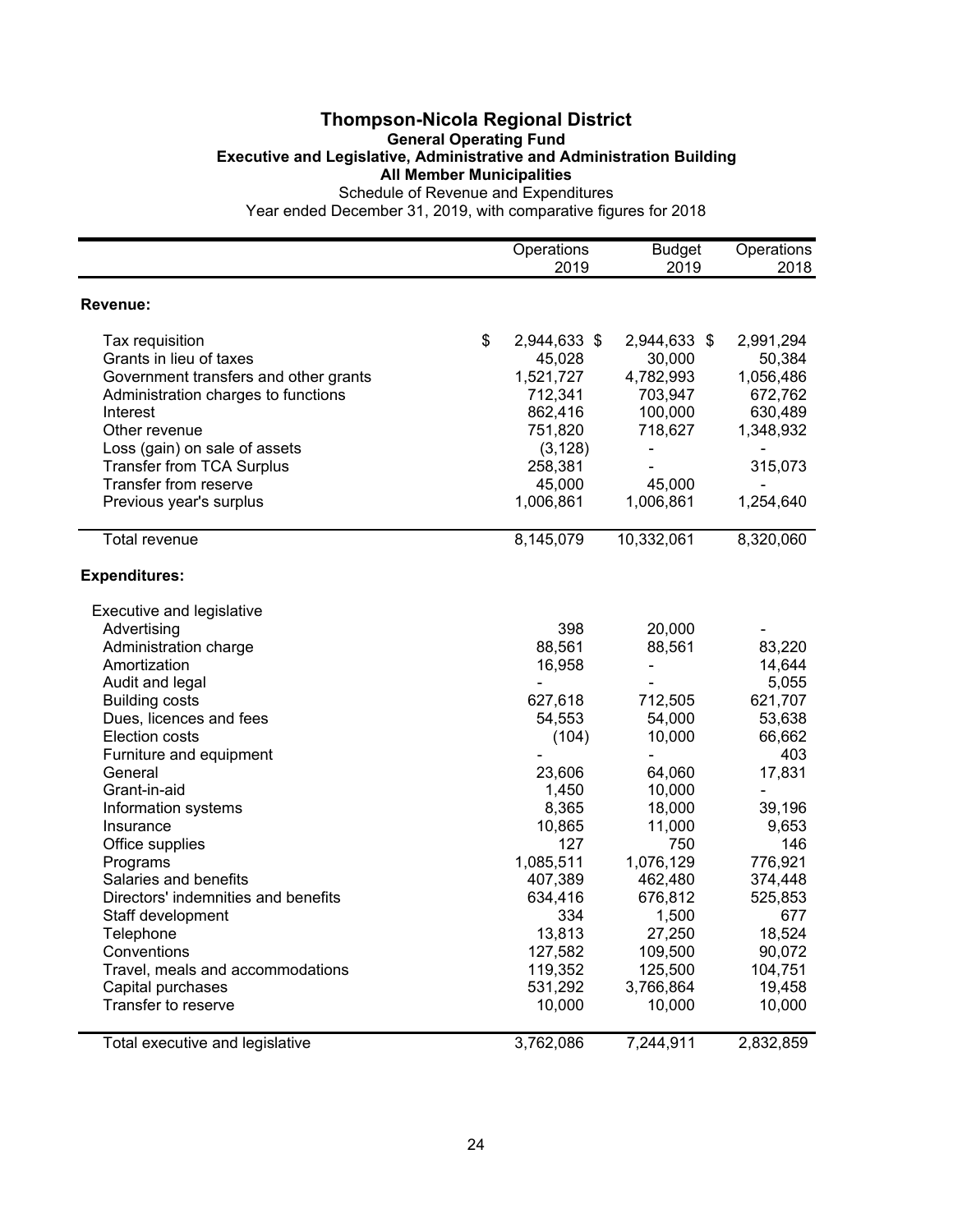#### **Thompson-Nicola Regional District General Operating Fund Executive and Legislative, Administrative and Administration Building All Member Municipalities** Schedule of Revenue and Expenditures

|                                  | Operations<br>2019 | <b>Budget</b><br>2019 | Operations<br>2018 |
|----------------------------------|--------------------|-----------------------|--------------------|
| <b>Expenditures: (continued)</b> |                    |                       |                    |
| Administration                   |                    |                       |                    |
| Advertising                      | \$<br>10,135 \$    | 7,000 \$              | 8,970              |
| Amortization                     | 241,423            |                       | 300,429            |
| Audit and legal                  | 135,135            | 75,000                | 36,869             |
| Bank charges                     | 5,552              | 10,000                | 4,855              |
| Dues, licences and fees          | 8,969              | 10,000                | 8,439              |
| Furniture and equipment          | 122,348            | 210,000               | 84,162             |
| General                          | 98,761             | 80,000                | 247,540            |
| Interest on reserves             | 651,366            | 70,000                | 527,581            |
| Grant-in-aid                     | 11,000             | 20,000                | 5,000              |
| Insurance                        | 11,245             | 13,000                | 11,214             |
| Office overhead                  | 126,646            | 126,150               | 107,026            |
| Office supplies                  | 31,164             | 46,000                | 32,077             |
| Programs                         | 31,585             | 60,000                | 12,591             |
| Public hearings                  | 7,630              | 30,000                | 15,974             |
| Referendums                      |                    | 25,000                |                    |
| Salaries and benefits            | 1,948,113          | 2,130,000             | 1,920,881          |
| Staff development                | 23,060             | 40,000                | 6,820              |
| Telephone                        | 4,913              | 9,000                 | 5,234              |
| Travel, meals and accommodations | 67,203             | 76,000                | 67,370             |
| Capital purchases                | 11,924             | 50,000                | 1,077,308          |
| <b>Total administration</b>      | 3,548,172          | 3,087,150             | 4,480,340          |
| <b>Total expenditures</b>        | 7,310,258          | 10,332,061            | 7,313,199          |
| Surplus - end of year            | \$<br>834,821 \$   | \$                    | 1,006,861          |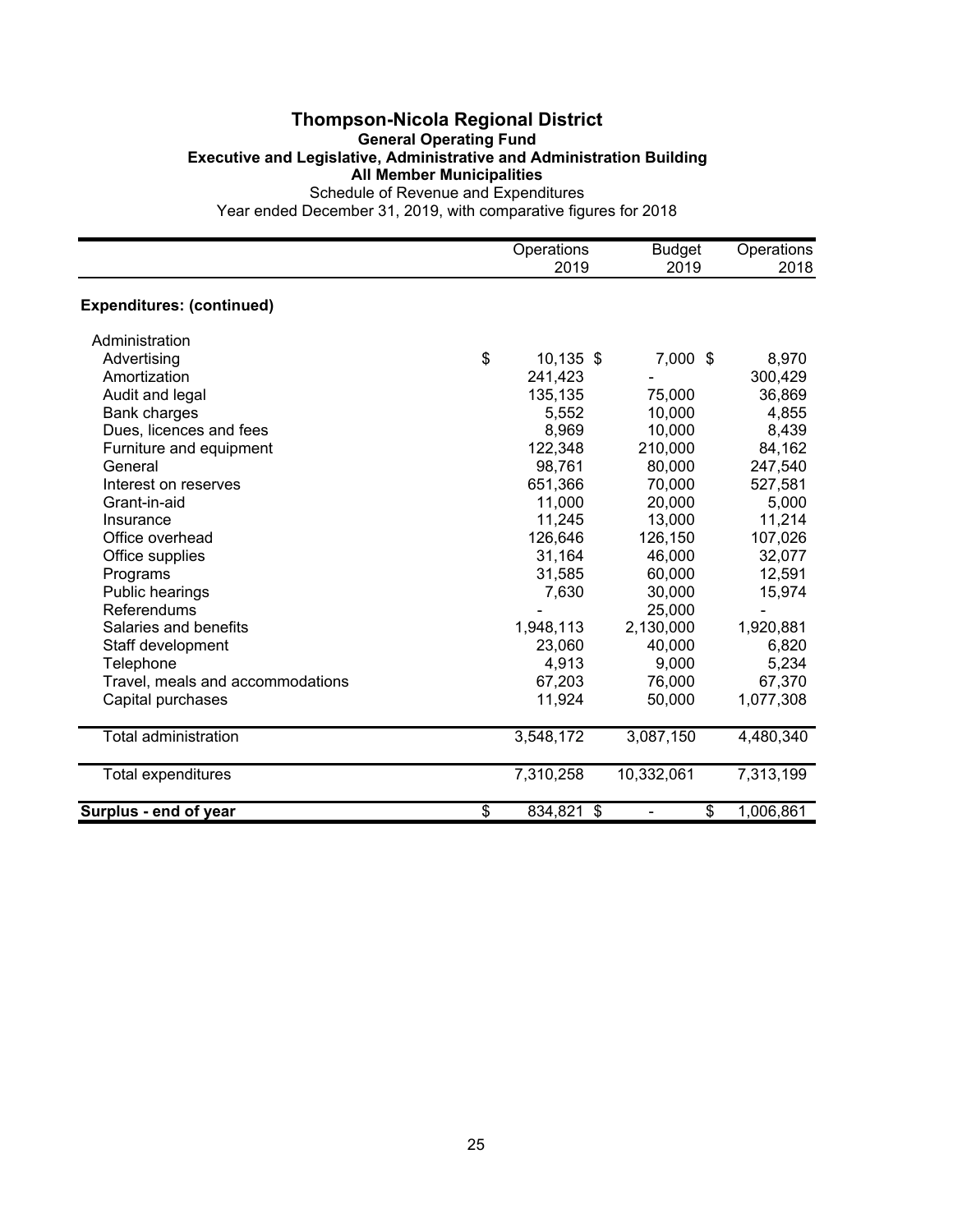#### **Thompson-Nicola Regional District General Operating Fund Executive and Legislative, Administrative and Administration Building Electoral Area Administration - Utilities** Schedule of Revenue and Expenditures

|                                                   | Operations<br>2019         | <b>Budget</b><br>2019 | Operations<br>2018 |
|---------------------------------------------------|----------------------------|-----------------------|--------------------|
|                                                   |                            |                       |                    |
| Revenue:                                          |                            |                       |                    |
| Other revenue<br><b>Transfer from TCA Surplus</b> | \$<br>627,618 \$<br>21,567 | 712,505 \$            | 621,707<br>19,855  |
| <b>Total revenue</b>                              | 649,185                    | 712,505               | 641,562            |
| <b>Expenditures:</b>                              |                            |                       |                    |
| Advertising                                       | 965                        | 1,600                 | 3,237              |
| Amortization                                      | 21,567                     |                       | 19,855             |
| Audit and legal                                   | 1,750                      | 3,050                 |                    |
| Dues, licences and fees                           | 1,008                      | 1,500                 | 1,151              |
| Equipment costs                                   | 848                        |                       |                    |
| Furniture and equipment                           | 7,109                      | 11,200                | 9,822              |
| General                                           | 12,794                     | 22,933                | 3,229              |
| Insurance                                         | 1,216                      | 1,160                 | 1,112              |
| Office supplies                                   | 3,424                      | 3,715                 | 4,948              |
| Programs                                          | 47,218                     | 68,550                | 47,329             |
| Salaries and benefits                             | 440,327                    | 484,835               | 441,390            |
| Staff development                                 | 9,515                      | 11,000                | 10,950             |
| Telephone                                         | 4,296                      | 8,000                 | 7,499              |
| Travel, meals and accommodations                  | 58,770                     | 53,962                | 52,859             |
| Capital purchases                                 | 38,378                     | 41,000                | 38,181             |
| Total expenditures                                | 649,185                    | 712,505               | 641,562            |
| Surplus - end of year                             | \$<br>\$                   | \$                    |                    |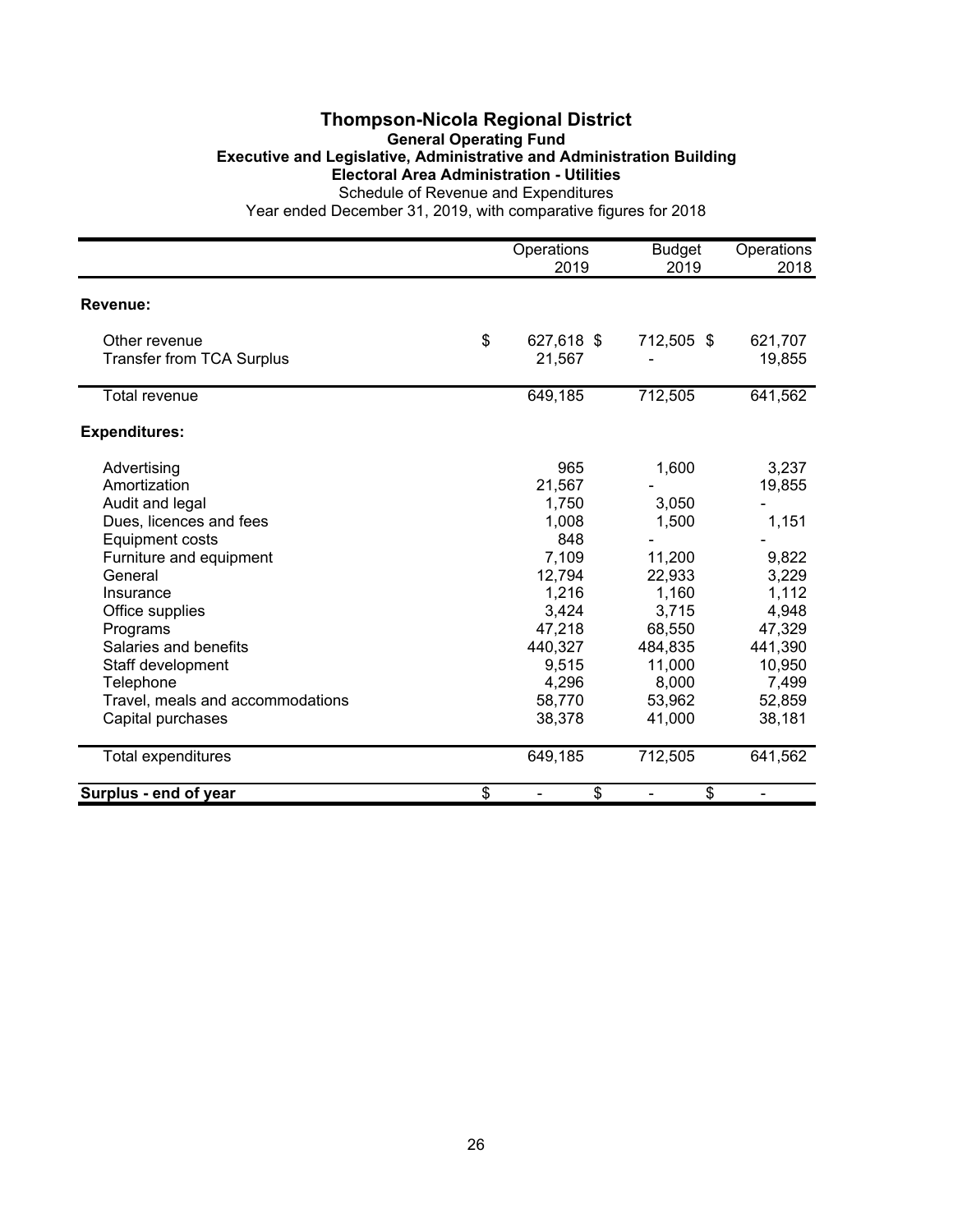## **Thompson-Nicola Regional District General Operating Fund Fire Protection**

Summary of Revenue and Expenditures Year ended December 31, 2019, with comparative figures for 2018

|                                       | Operations<br>2019 | <b>Budget</b><br>2019          | Operations<br>2018 |
|---------------------------------------|--------------------|--------------------------------|--------------------|
| Revenue:                              |                    |                                |                    |
| Tax requisition                       | \$<br>1,662,234 \$ | 1,662,234 \$                   | 1,224,367          |
| Grants in lieu of taxes               |                    |                                | 1,524              |
| Government transfers and other grants | 47,911             | 180,013                        | 132,154            |
| Interest                              | 10,497             | 350                            | 15,185             |
| Other revenue                         | 724,312            | 2,005,085                      | 236,924            |
| <b>Transfer from TCA Surplus</b>      | 386,776            |                                | 90,219             |
| Transfer from reserve                 | 256,445            | 246,345                        | 187,250            |
| Previous year's surplus               | 271,514            | 271,508                        | 442,261            |
| Total revenue                         | 3,359,689          | 4,365,535                      | 2,329,884          |
| <b>Expenditures:</b>                  |                    |                                |                    |
| Administration charge                 | 83,551             | 106,467                        | 34,771             |
| Amortization                          | 386,776            |                                | 90,219             |
| Bank charges                          |                    | 55                             |                    |
| Debenture payments                    | 18,423             | 18,146                         | 102,208            |
| <b>Building costs</b>                 | 208,398            | 240,150                        | 36,393             |
| Dues, licences and fees               | 4,591              | 2,832                          | $\blacksquare$     |
| <b>Equipment costs</b>                | 3,754              | 4,950                          | 735                |
| Furniture and equipment               |                    |                                | 35                 |
| General                               | 86,124             | 91,625                         | 11,295             |
| Grant-in-aid                          | 309,183            | 409,184                        | 827,835            |
| Insurance                             | 75,806             | 41,350                         | 32,601             |
| Office supplies                       | 26,728             | 10,500                         | 2,406              |
| Operating costs                       | 197,280            | 216,800                        | 80,102             |
| Programs                              | 143,394            | 251,485                        | 13,401             |
| Salaries and benefits                 | 138,067            | 153,840                        | 43,749             |
| Firefighters indemnities              | 97,762             | 130,000                        | 76,391             |
| Telephone                             | 18,063             | 47,450                         | 14,025             |
| Travel, meals and accommodations      | 29,476             | 18,100                         | 13,155             |
| Capital purchases                     | 721,107            | 2,474,201                      | 482,967            |
| Transfer to reserve                   | 135,264            | 148,400                        | 196,082            |
| Total expenditures                    | 2,683,747          | 4,365,535                      | 2,058,370          |
| Surplus - end of year                 | \$<br>675,942 \$   | \$<br>$\overline{\phantom{0}}$ | 271,514            |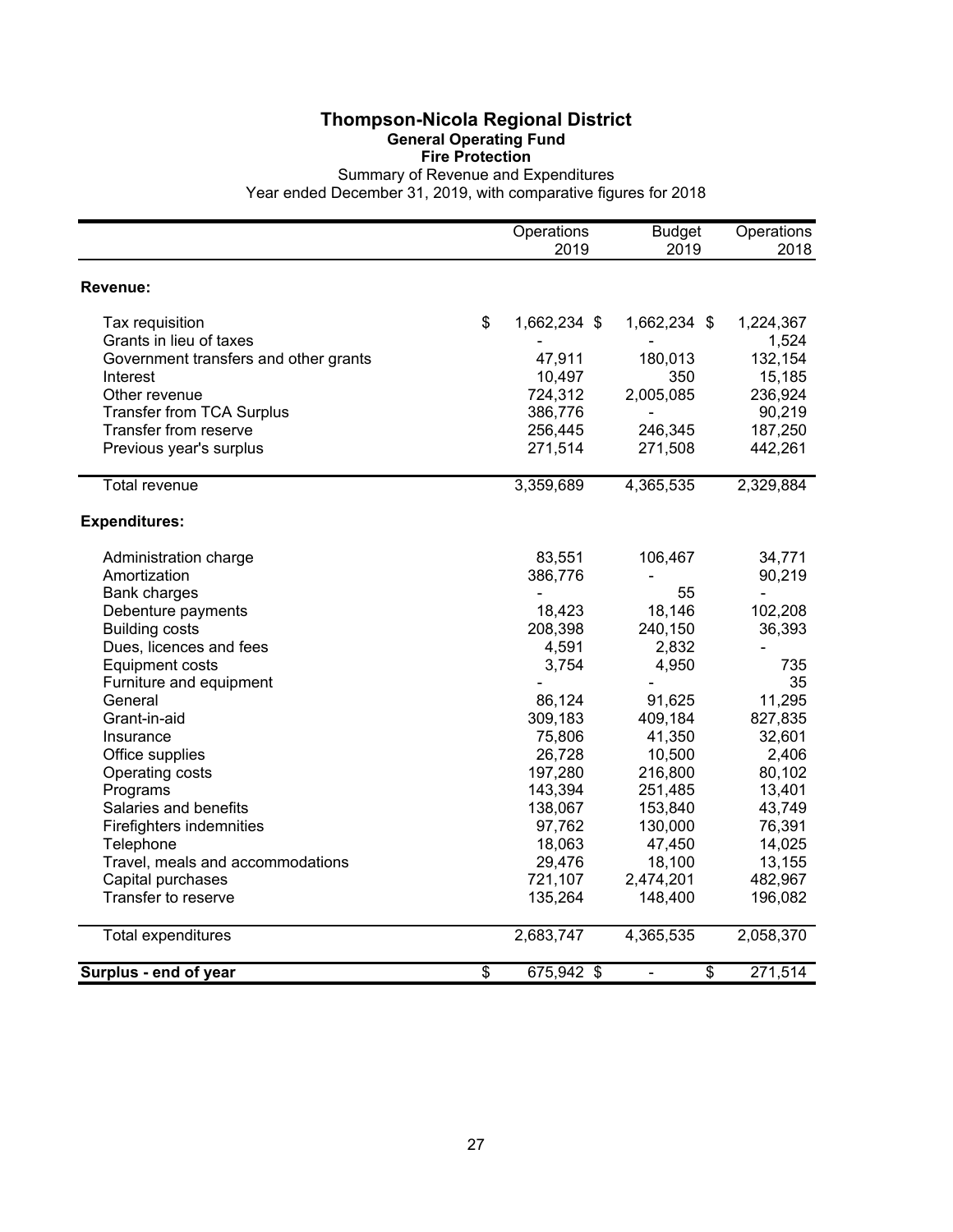#### **Thompson-Nicola Regional District General Operating Fund Fire Protection Local Service Area of E (Clinton)**

Schedule of Revenue and Expenditures

|                                       | Operations<br>2019 | <b>Budget</b><br>2019 | Operations<br>2018 |
|---------------------------------------|--------------------|-----------------------|--------------------|
| Revenue:                              |                    |                       |                    |
| Tax requisition                       | \$<br>28,325 \$    | 28,325 \$             | 27,810             |
| Total revenue                         | 28,325             | 28,325                | 27,810             |
| <b>Expenditures:</b>                  |                    |                       |                    |
| Administration charge<br>Grant-in-aid | 825<br>27,500      | 825<br>27,500         | 810<br>27,000      |
| Total expenditures                    | 28,325             | 28,325                | 27,810             |
| Surplus - end of year                 | \$<br>\$           | \$                    |                    |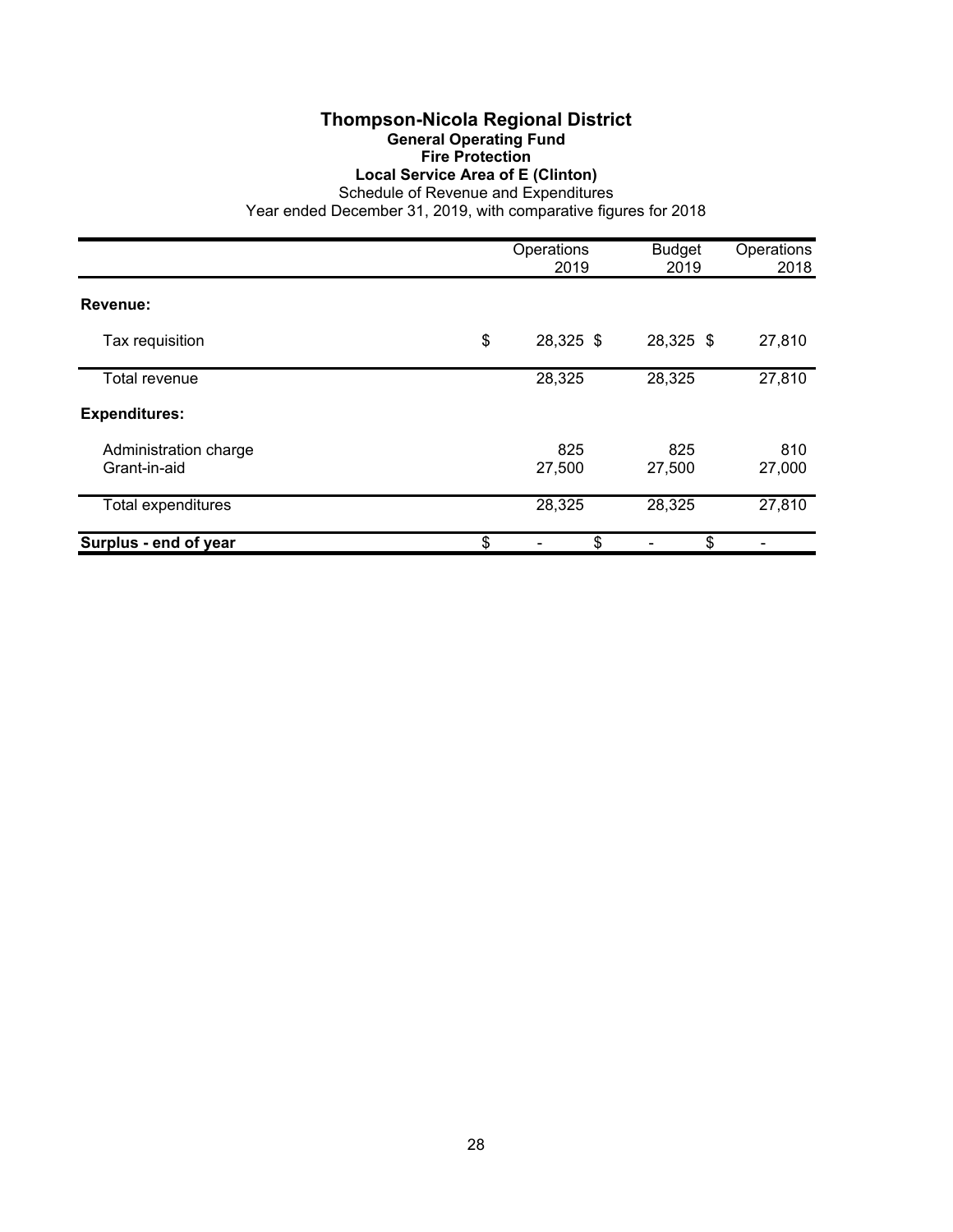#### **Thompson-Nicola Regional District General Operating Fund Fire Protection Local Service Area of E (Loon Lake)**

Schedule of Revenue and Expenditures

|                                       | Operations<br>2019   | <b>Budget</b><br>2019 | Operations<br>2018 |
|---------------------------------------|----------------------|-----------------------|--------------------|
| Revenue:                              |                      |                       |                    |
|                                       | \$                   |                       |                    |
| Tax requisition                       | 144,369 \$<br>43,393 | 144,369 \$            | 28,325             |
| Government transfers and other grants |                      |                       |                    |
| Other revenue                         | 327,247              | 1,014,785             | 168,000            |
| <b>Transfer from TCA Surplus</b>      | 53,609               |                       | 891                |
| Previous year's surplus               | 3,892                | 3,892                 |                    |
| <b>Total revenue</b>                  | 572,510              | 1,163,046             | 197,216            |
| <b>Expenditures:</b>                  |                      |                       |                    |
| Administration charge                 | 10,416               | 26,631                | 825                |
| Amortization                          | 53,609               |                       | 891                |
| <b>Building costs</b>                 | 1,309                | 7,300                 | 2,758              |
| Dues, licences and fees               | 526                  |                       |                    |
| General                               | 10,445               | 10,000                |                    |
| Grant-in-aid                          |                      |                       | 27,500             |
| Insurance                             | 10,315               | 4,500                 |                    |
| Office supplies                       | 910                  | 1,100                 |                    |
| Operating costs                       | 3,547                | 20,700                |                    |
| Programs                              | 18,956               | 111,785               |                    |
| Salaries and benefits                 | 17,073               | 19,230                |                    |
| Firefighters indemnities              | 8,693                | 16,000                |                    |
| Telephone                             | 527                  | 7,000                 |                    |
| Travel, meals and accommodations      | 4,100                | 800                   |                    |
| Capital purchases                     | 20,054               | 928,000               | 161,350            |
| Transfer to reserve                   | 10,000               | 10,000                |                    |
| Total expenditures                    | 170,480              | 1,163,046             | 193,324            |
| Surplus - end of year                 | \$<br>402,030 \$     | \$                    | 3,892              |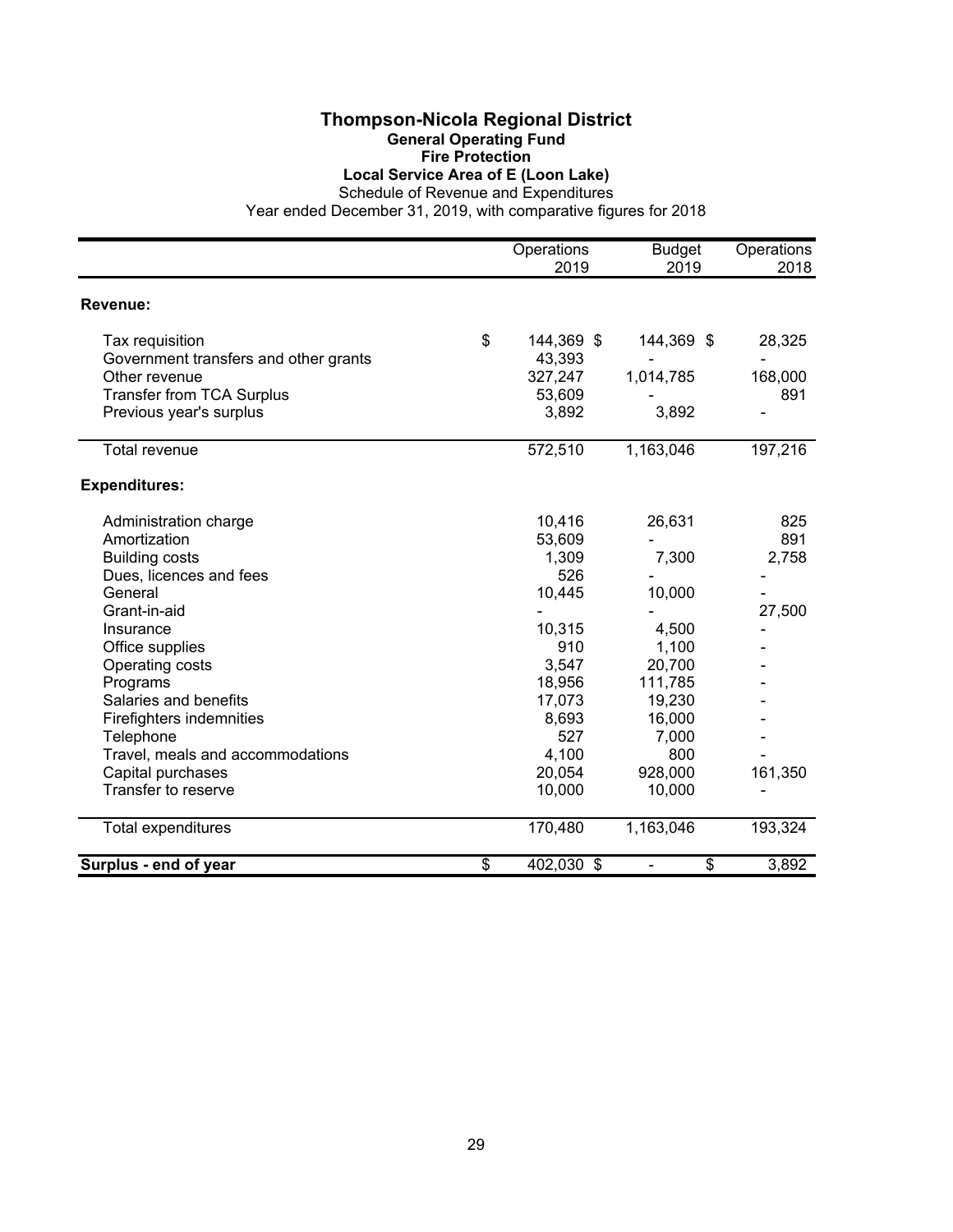## **Thompson-Nicola Regional District General Operating Fund Fire Protection Specified Area P (Whitecroft)**

Schedule of Revenue and Expenditures

|                                       | Operations<br>2019 | <b>Budget</b><br>2019 | Operations<br>2018 |
|---------------------------------------|--------------------|-----------------------|--------------------|
| Revenue:                              |                    |                       |                    |
| Tax requisition                       | \$<br>25,750 \$    | 25,750 \$             | 25,750             |
| Total revenue                         | 25,750             | 25,750                | 25,750             |
| <b>Expenditures:</b>                  |                    |                       |                    |
| Administration charge<br>Grant-in-aid | 750<br>25,000      | 750<br>25,000         | 750<br>25,000      |
| <b>Total expenditures</b>             | 25,750             | 25,750                | 25,750             |
| Surplus - end of year                 | \$<br>\$           | \$                    |                    |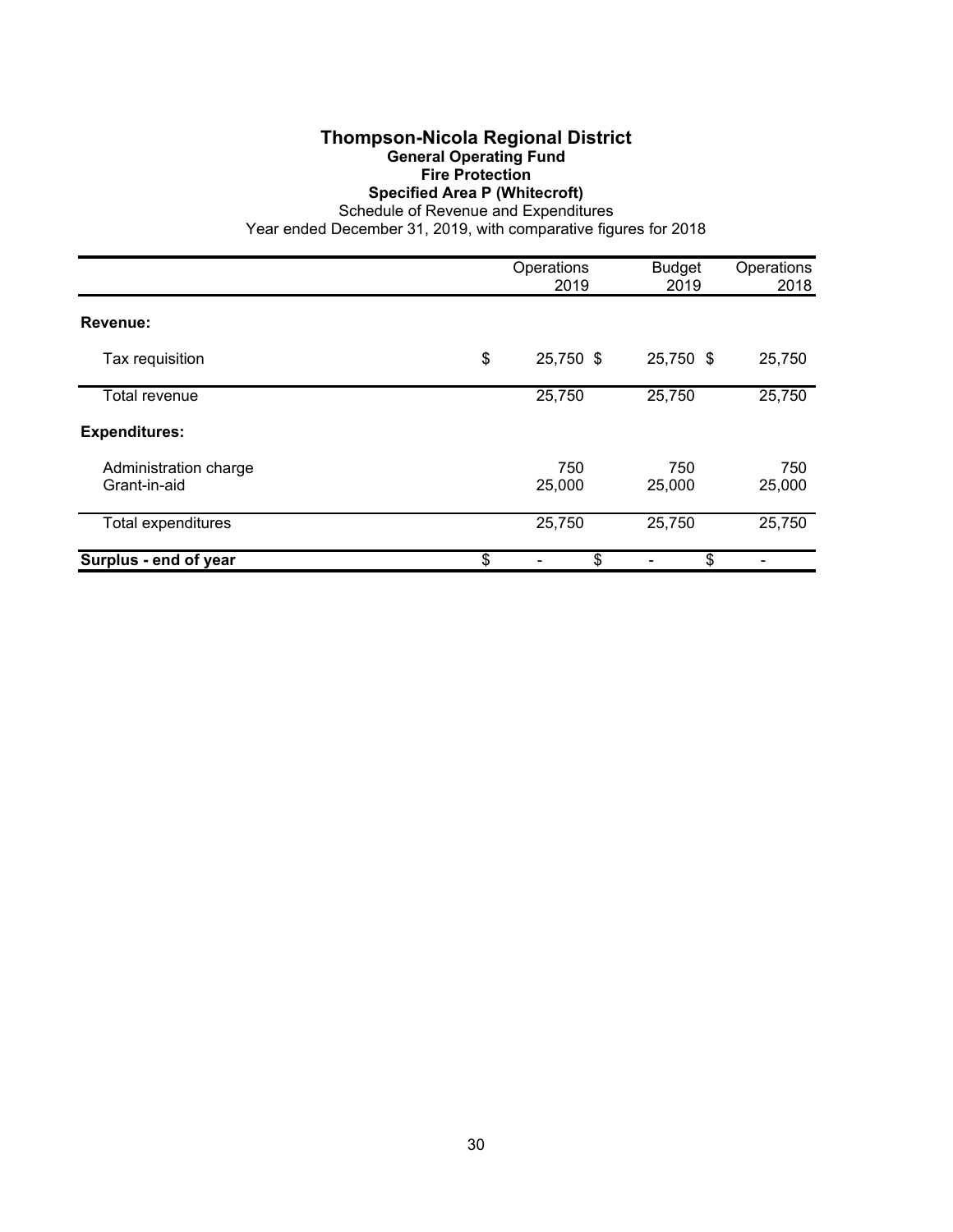#### **Thompson-Nicola Regional District General Operating Fund Fire Protection Local Service Area of L (VLA Flats)**

Schedule of Revenue and Expenditures

|                                       | Operations<br>2019 | <b>Budget</b><br>2019 | Operations<br>2018 |
|---------------------------------------|--------------------|-----------------------|--------------------|
| Revenue:                              |                    |                       |                    |
| Tax requisition                       | \$<br>15,450 \$    | 15,450 \$             | 15,450             |
| Total revenue                         | 15,450             | 15,450                | 15,450             |
| <b>Expenditures:</b>                  |                    |                       |                    |
| Administration charge<br>Grant-in-aid | 450<br>15,000      | 450<br>15,000         | 450<br>15,000      |
| Total expenditures                    | 15,450             | 15,450                | 15,450             |
| Surplus - end of year                 | \$<br>\$           | \$                    |                    |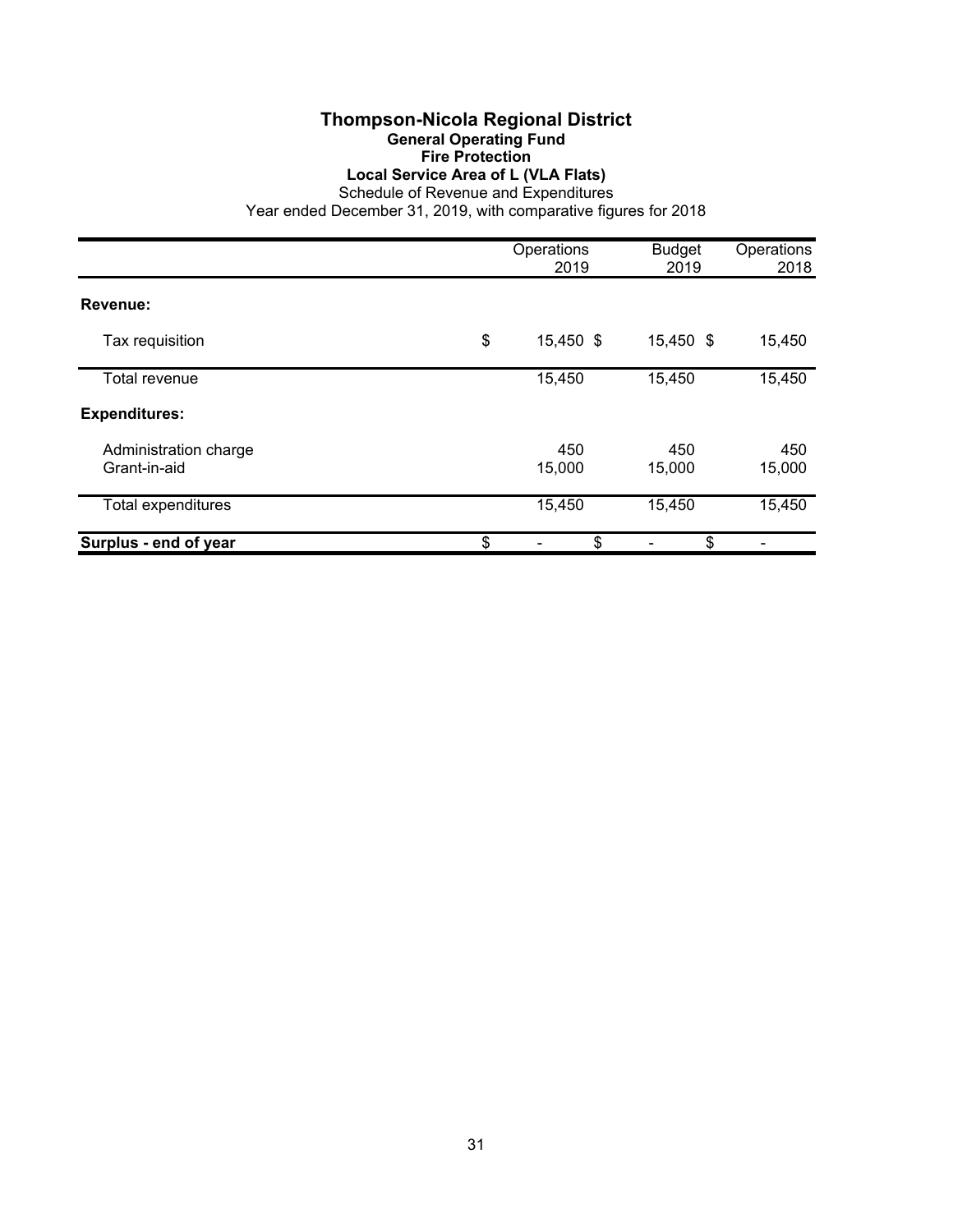## **Thompson-Nicola Regional District General Operating Fund**

## **Fire Protection**

**Local Service Area of L and P (Pritchard)**

Schedule of Revenue and Expenditures

|                                       | Operations<br>2019 | <b>Budget</b><br>2019    | Operations<br>2018           |
|---------------------------------------|--------------------|--------------------------|------------------------------|
|                                       |                    |                          |                              |
| <b>Revenue:</b>                       |                    |                          |                              |
| Tax requisition                       | \$<br>165,243 \$   | 165,243 \$               | 161,195                      |
| Grants in lieu of taxes               |                    |                          | 60                           |
| Government transfers and other grants | 4,165              | 46,772                   | 8,226                        |
| Interest                              | 1,636              | 100                      | 2,923                        |
| Other revenue                         | 38,951             |                          | 3,088                        |
| <b>Transfer from TCA Surplus</b>      | 46,609             |                          | 44,537                       |
| Transfer from reserve                 | 10,100             |                          | $\blacksquare$               |
| Previous year's surplus               | 43,042             | 43,042                   | 114,697                      |
| Total revenue                         | 309,746            | 255,157                  | 334,726                      |
| <b>Expenditures:</b>                  |                    |                          |                              |
| Administration charge                 | 7,059              | 7,059                    | 6,714                        |
| Amortization                          | 46,609             |                          | 44,537                       |
| Debenture payments                    | 18,423             | 18,146                   | 102,208                      |
| <b>Building costs</b>                 | 10,478             | 16,150                   | 6,164                        |
| Dues, licences and fees               | 526                | $\overline{\phantom{a}}$ | $\qquad \qquad \blacksquare$ |
| General                               | 3,214              |                          | 2,870                        |
| Insurance                             | 16,197             | 10,300                   | 16,519                       |
| Office supplies                       | 19                 |                          | 23                           |
| Operating costs                       | 31,308             | 38,500                   | 30,695                       |
| Programs                              | 24,552             | 26,500                   | 10,329                       |
| Salaries and benefits                 | 17,466             | 19,230                   | 15,506                       |
| Firefighters indemnities              | 17,916             | 22,000                   | 19,235                       |
| Telephone                             | 1,906              | 3,500                    | 3,372                        |
| Travel, meals and accommodations      | 4,744              | 5,000                    | 4,233                        |
| Capital purchases                     | 80,721             | 71,772                   | 8,226                        |
| Transfer to reserve                   | 18,636             | 17,000                   | 21,053                       |
| Total expenditures                    | 299,774            | 255,157                  | 291,684                      |
| Surplus - end of year                 | \$<br>9,972 \$     | \$                       | 43,042                       |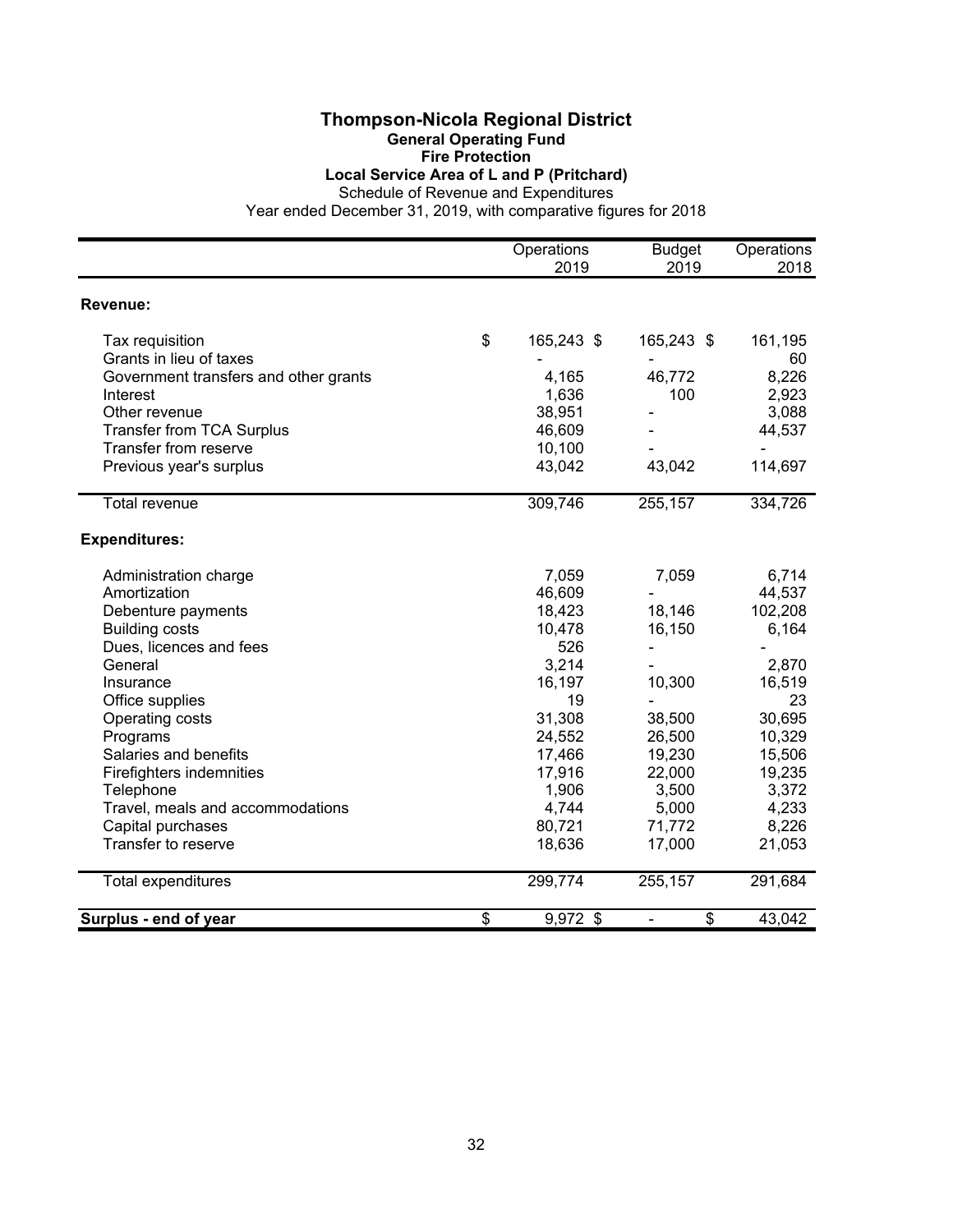#### **Thompson-Nicola Regional District General Operating Fund Fire Protection Local Service Area of O (Little Fort)**

Schedule of Revenue and Expenditures

|                                  | Operations<br>2019 | <b>Budget</b><br>2019 | Operations<br>2018 |
|----------------------------------|--------------------|-----------------------|--------------------|
| Revenue:                         |                    |                       |                    |
| Tax requisition                  | \$<br>147,712 \$   | 147,712 \$            | 30,385             |
| Other revenue                    | 49,892             |                       |                    |
| Transfer from TCA Surplus        | 29,337             |                       | 5,981              |
| <b>Total revenue</b>             | 226,941            | 147,712               | 36,366             |
| <b>Expenditures:</b>             |                    |                       |                    |
| Administration charge            | 6,082              | 6,082                 | 885                |
| Amortization                     | 29,337             |                       | 5,981              |
| <b>Building costs</b>            | 1,167              | 7,300                 |                    |
| Dues, licences and fees          | 526                | 1,000                 |                    |
| General                          | 4,360              | 20,000                |                    |
| Grant-in-aid                     |                    |                       | 29,500             |
| Insurance                        | 5,144              | 4,500                 |                    |
| Office supplies                  | 3,641              | 1,100                 |                    |
| Operating costs                  | 3,644              | 20,000                |                    |
| Programs                         | 4,641              | 25,000                |                    |
| Salaries and benefits            | 17,004             | 19,230                |                    |
| Firefighters indemnities         | 5,867              | 16,000                |                    |
| Telephone                        | 1,223              | 6,000                 |                    |
| Travel, meals and accommodations | 1,208              | 1,500                 |                    |
| Capital purchases                | 91,002             |                       |                    |
| Transfer to reserve              | 20,000             | 20,000                |                    |
| Total expenditures               | 194,846            | 147,712               | 36,366             |
| Surplus - end of year            | \$<br>32,095 \$    | \$                    |                    |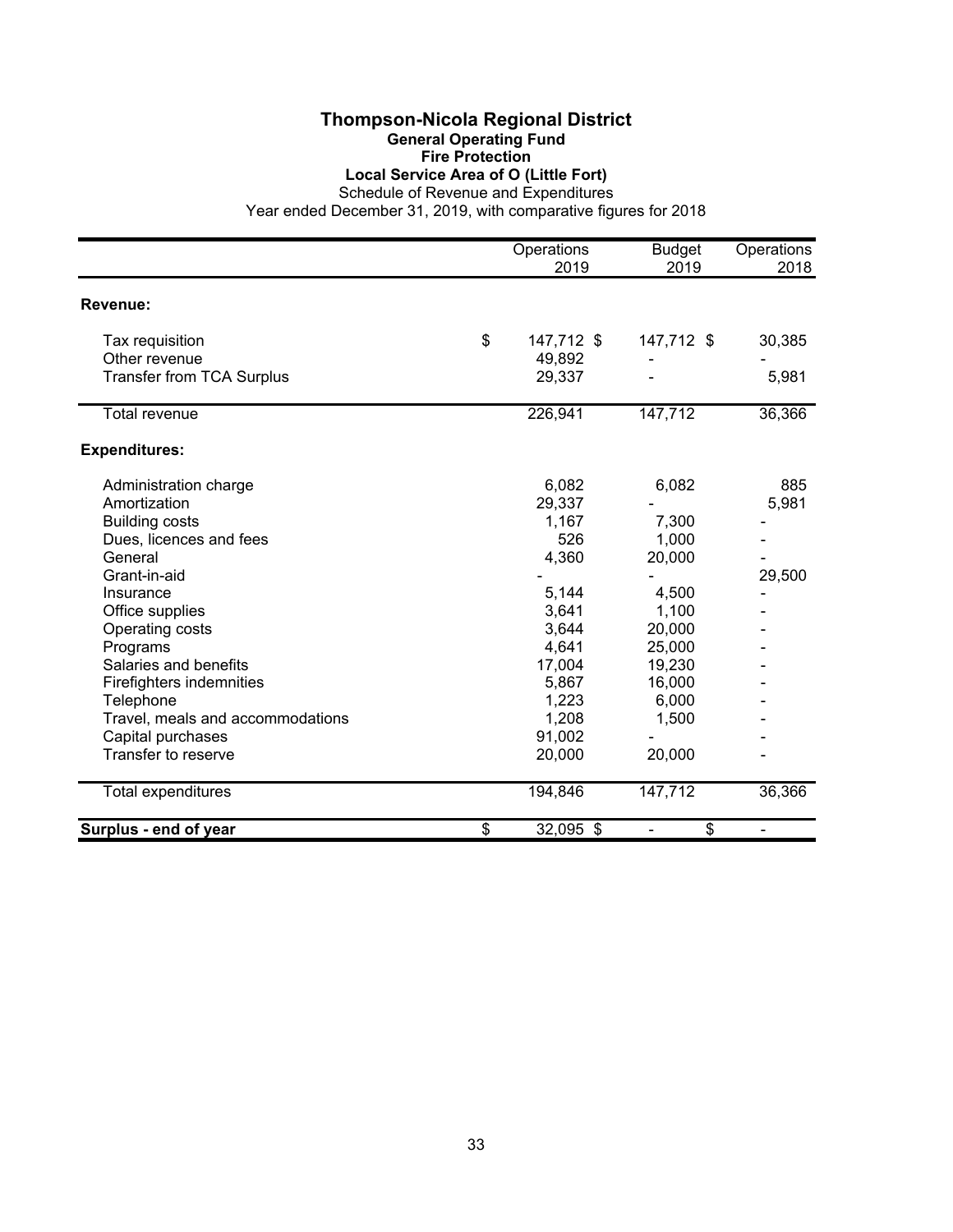#### **Thompson-Nicola Regional District General Operating Fund Fire Protection Local Service Area of P (McLure)**

Schedule of Revenue and Expenditures

|                                       | Operations       | <b>Budget</b>                  | Operations |
|---------------------------------------|------------------|--------------------------------|------------|
|                                       | 2019             | 2019                           | 2018       |
| Revenue:                              |                  |                                |            |
| Tax requisition                       | \$<br>148,320 \$ | 148,320 \$                     | 39,431     |
| Government transfers and other grants |                  | 10,241                         | 64,495     |
| Other revenue                         | 94,091           |                                |            |
| <b>Transfer from TCA Surplus</b>      | 59,445           |                                |            |
| Previous year's surplus               | (96)             | (96)                           |            |
| Total revenue                         | 301,760          | 158,465                        | 103,926    |
| <b>Expenditures:</b>                  |                  |                                |            |
| Administration charge                 | 6,594            | 6,594                          | 1,148      |
| Amortization                          | 59,445           |                                |            |
| <b>Building costs</b>                 | 3,210            | 7,300                          |            |
| Dues, licences and fees               | 526              |                                |            |
| General                               | 10,389           | 20,000                         |            |
| Grant-in-aid                          |                  |                                | 102,778    |
| Insurance                             | 6,231            | 4,500                          | 96         |
| Office supplies                       | 4,657            | 1,100                          |            |
| Operating costs                       | 7,635            | 20,700                         |            |
| Programs                              | 25,632           | 25,000                         |            |
| Salaries and benefits                 | 17,069           | 19,230                         |            |
| Firefighters indemnities              | 5,478            | 16,000                         |            |
| Telephone                             | 2,140            | 7,000                          |            |
| Travel, meals and accommodations      | 1,257            | 800                            |            |
| Capital purchases                     | 2,447            | 10,241                         |            |
| Transfer to reserve                   | 20,000           | 20,000                         |            |
| Total expenditures                    | 172,710          | 158,465                        | 104,022    |
| Surplus (deficit) - end of year       | \$<br>129,050 \$ | \$<br>$\overline{\phantom{0}}$ | (96)       |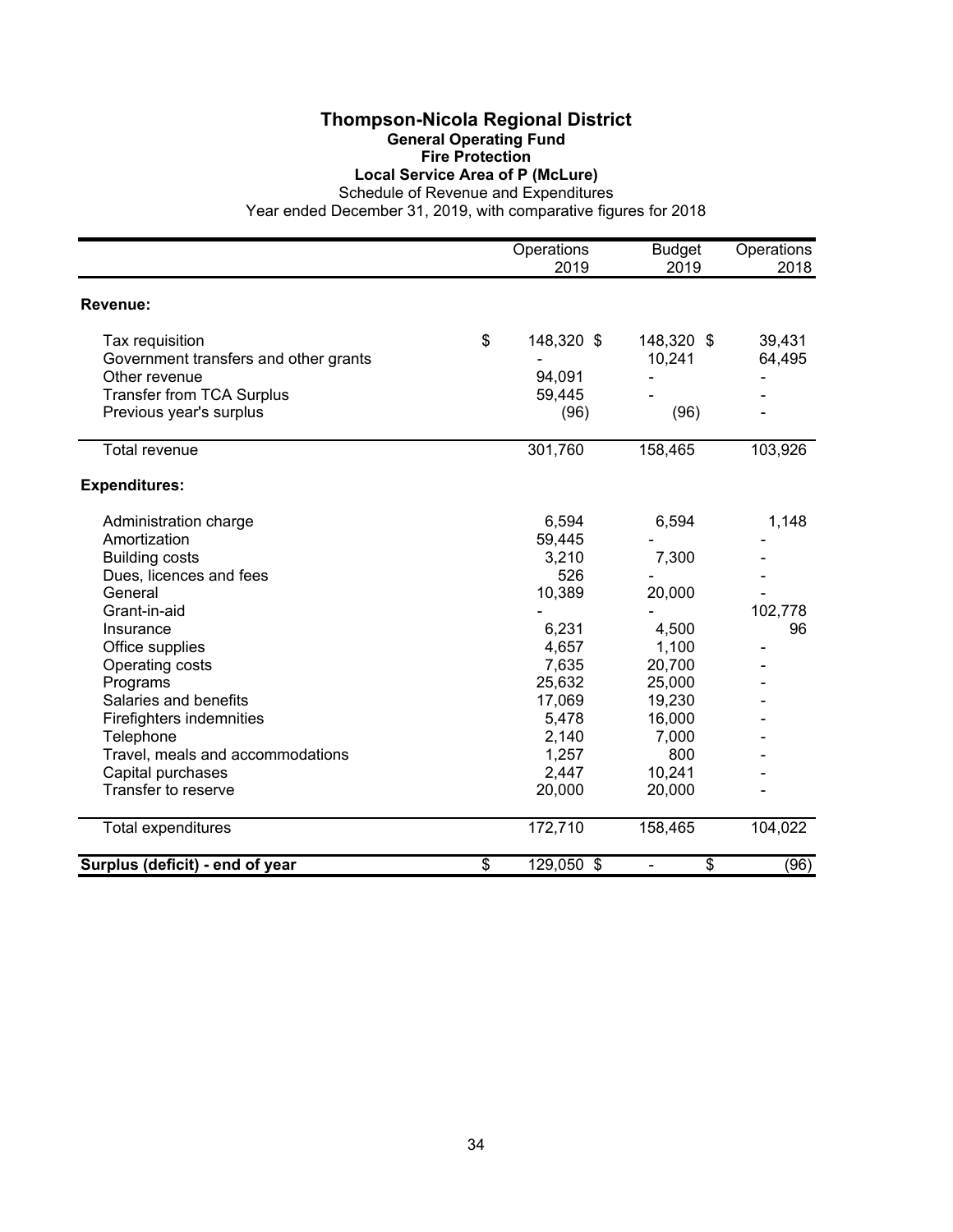#### **Thompson-Nicola Regional District General Operating Fund Fire Protection**

# **Specified Area of A (Blackpool)**

Schedule of Revenue and Expenditures

|                                       | Operations       | <b>Budget</b> | Operations     |
|---------------------------------------|------------------|---------------|----------------|
|                                       | 2019             | 2019          | 2018           |
| Revenue:                              |                  |               |                |
| Tax requisition                       | \$<br>155,742 \$ | 155,742 \$    | 131,354        |
| Government transfers and other grants |                  | 18,000        | 55,190         |
| Interest                              | 2,056            |               | 4,825          |
| Other revenue                         | 29,253           | 300           | 40,283         |
| <b>Transfer from TCA Surplus</b>      | 35,433           |               | 25,657         |
| Transfer from reserve                 |                  |               | 187,250        |
| Previous year's surplus               | 48,941           | 48,941        | 135,659        |
| <b>Total revenue</b>                  | 271,425          | 222,983       | 580,218        |
| <b>Expenditures:</b>                  |                  |               |                |
| Administration charge                 | 6,726            | 6,726         | 1,150          |
| Amortization                          | 35,433           |               | 25,657         |
| Bank charges                          |                  | 55            | $\blacksquare$ |
| <b>Building costs</b>                 | 20,443           | 26,500        | 14,343         |
| Dues, licences and fees               | 626              | 1,832         |                |
| <b>Equipment costs</b>                | 3,754            | 4,950         | 735            |
| Furniture and equipment               |                  |               | 35             |
| General                               | 2,206            | 3,740         | 3,982          |
| Insurance                             | 9,393            | 4,550         | 7,826          |
| Office supplies                       | 4,752            | 1,100         | 513            |
| Operating costs                       | 51,153           | 43,700        | 30,542         |
| Salaries and benefits                 | 17,565           | 19,230        | 16,819         |
| Firefighters indemnities              | 19,265           | 16,000        | 38,817         |
| Telephone                             | 886              | 4,950         | 6,657          |
| Travel, meals and accommodations      | 3,950            | 4,300         | 3,522          |
| Capital purchases                     | 49,886           | 57,550        | 278,066        |
| Transfer to reserve                   | 29,856           | 27,800        | 102,613        |
| Total expenditures                    | 255,894          | 222,983       | 531,277        |
| Surplus - end of year                 | \$<br>15,531 \$  | \$            | 48,941         |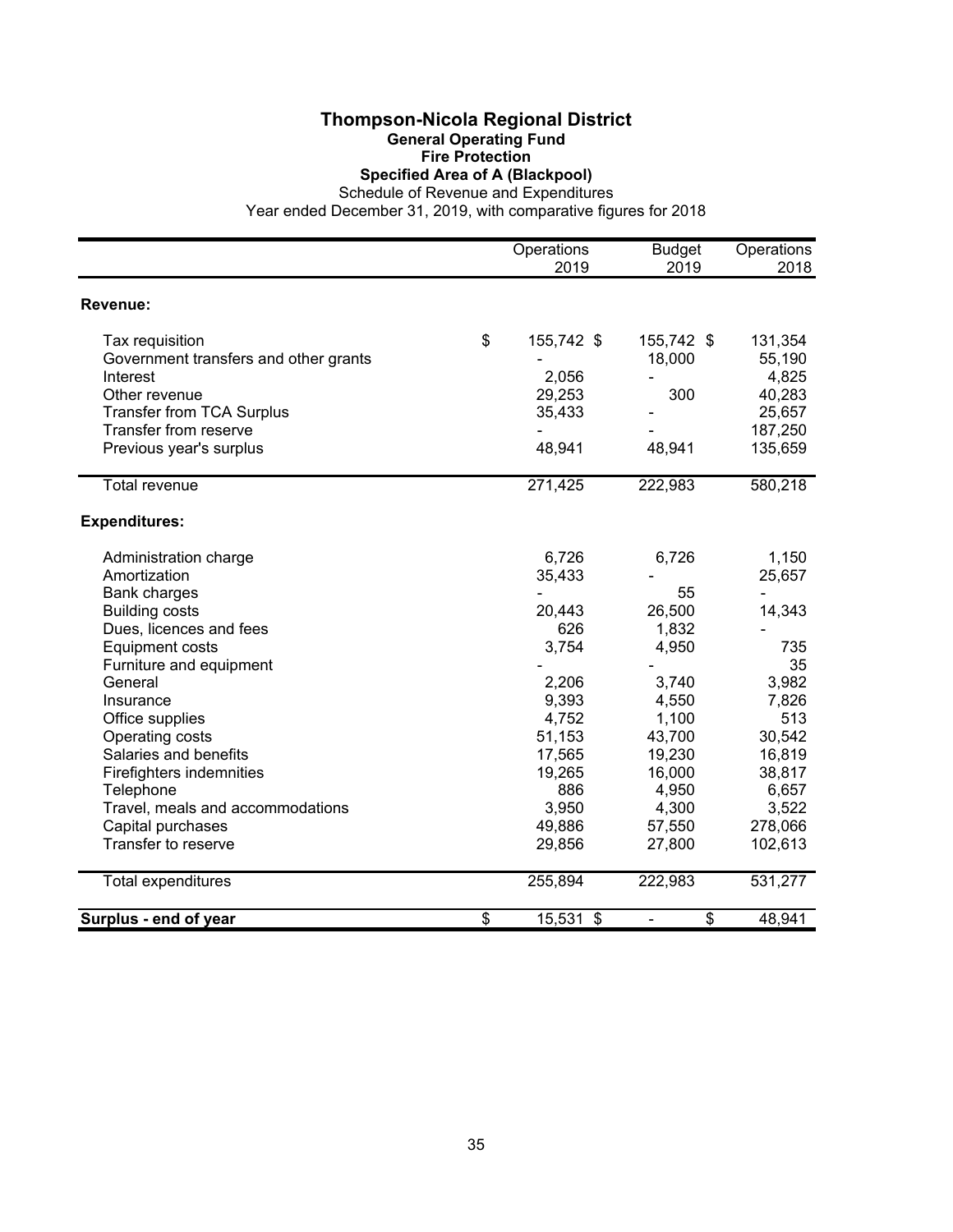# **Thompson-Nicola Regional District General Operating Fund Fire Protection**

**Specified Area of A and B (Vavenby)**

Schedule of Revenue and Expenditures Year ended December 31, 2019, with comparative figures for 2018

|                                       | Operations           | <b>Budget</b> | Operations |
|---------------------------------------|----------------------|---------------|------------|
|                                       | 2019                 | 2019          | 2018       |
| Revenue:                              |                      |               |            |
| Tax requisition                       | \$<br>136,766 \$     | 136,766 \$    | 136,968    |
| Grants in lieu of taxes               |                      |               | 606        |
| Government transfers and other grants | 354                  | 5,000         | 4,242      |
| Interest                              | 5,160                | 250           | 6,047      |
| Other revenue                         | 60,014               |               | 25,553     |
| <b>Transfer from TCA Surplus</b>      | 29,545               |               | 13,152     |
| Transfer from reserve                 | 246,345              | 246,345       |            |
| Previous year's surplus               | 170,644              | 170,643       | 191,440    |
| <b>Total revenue</b>                  | 648,828              | 559,004       | 378,008    |
| <b>Expenditures:</b>                  |                      |               |            |
| Administration charge                 | 10,935               | 17,636        | 3,796      |
| Amortization                          | 29,545               |               | 13,152     |
| <b>Building costs</b>                 | 14,256               | 11,000        | 13,129     |
| Dues, licences and fees               | 811                  |               |            |
| General                               | 3,404                |               | 3,847      |
| Insurance                             | 11,959               | 4,000         | 7,226      |
| Office supplies                       | 5,050                | 3,900         | 1,870      |
| Operating costs                       | 62,375               | 31,800        | 18,864     |
| Programs                              | 3,321                | 13,200        | 3,072      |
| Salaries and benefits                 | 17,404               | 19,230        | 11,424     |
| Firefighters indemnities              | 17,964               | 12,000        | 18,339     |
| Telephone                             | 5,493                | 5,000         | 3,995      |
| Travel, meals and accommodations      | 7,320                | 4,100         | 5,400      |
| Capital purchases                     | 472,215              | 416,638       | 35,324     |
| Transfer to reserve                   | 2,023                | 20,500        | 67,926     |
| Total expenditures                    | 664,075              | 559,004       | 207,364    |
| Surplus (deficit) - end of year       | \$<br>$(15, 247)$ \$ | \$            | 170,644    |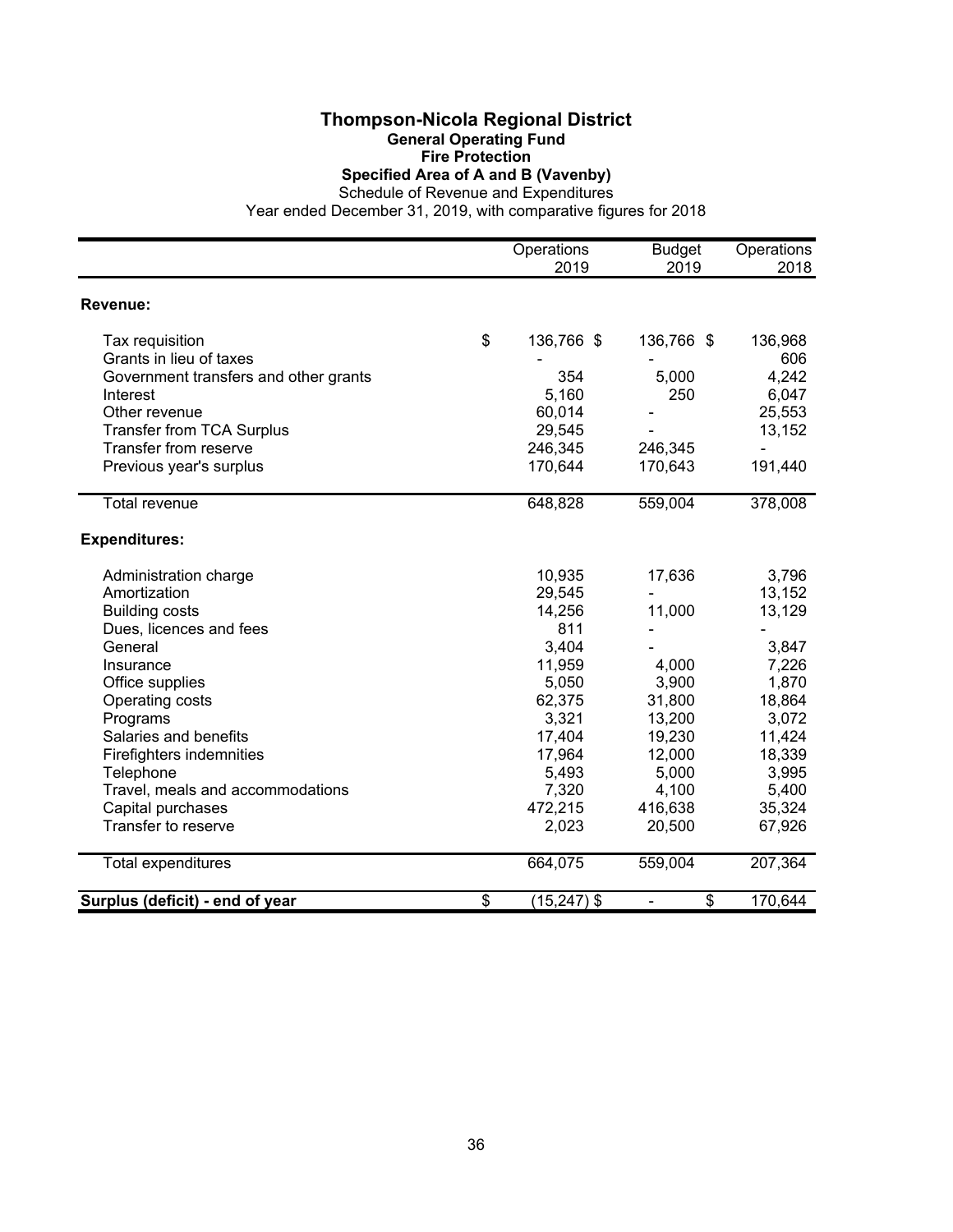# **Thompson-Nicola Regional District General Operating Fund Fire Protection**

**Specified Area of I (Ashcroft)**

Schedule of Revenue and Expenditures

|                                                              | Operations<br>2019       | <b>Budget</b><br>2019 | Operations<br>2018   |
|--------------------------------------------------------------|--------------------------|-----------------------|----------------------|
| Revenue:                                                     |                          |                       |                      |
| Tax requisition<br>Interest                                  | \$<br>24,720 \$<br>1,064 | 24,720 \$             | 22,660<br>928        |
| <b>Total revenue</b>                                         | 25,784                   | 24,720                | 23,588               |
| <b>Expenditures:</b>                                         |                          |                       |                      |
| Administration charge<br>Grant-in-aid<br>Transfer to reserve | 720<br>24,000<br>1,064   | 720<br>24,000         | 660<br>22,000<br>928 |
| Total expenditures                                           | 25,784                   | 24,720                | 23,588               |
| Surplus - end of year                                        | \$<br>\$                 | \$                    |                      |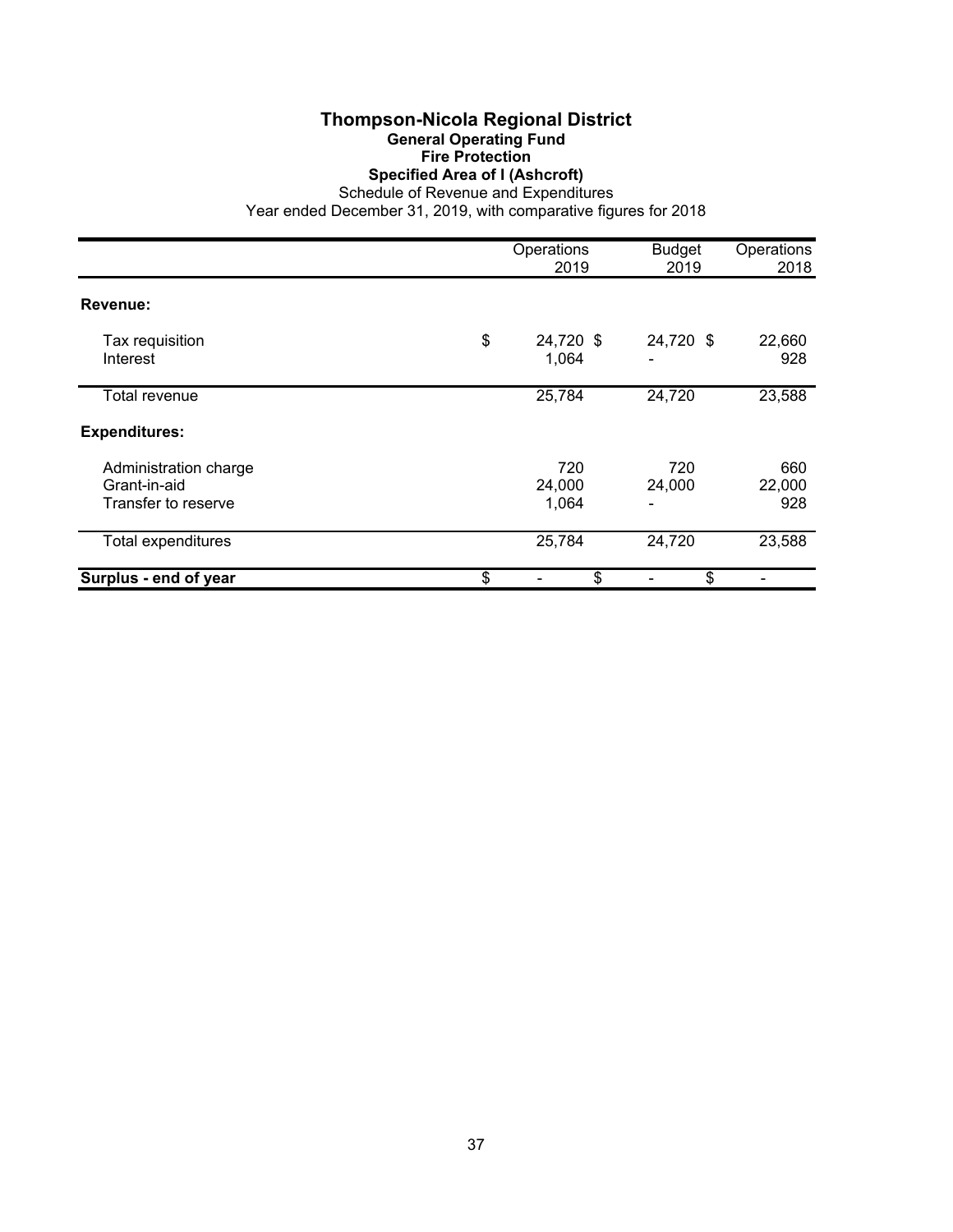#### **Thompson-Nicola Regional District General Operating Fund Fire Protection Specified Area of J and M (Mamit Lake)**

Schedule of Revenue and Expenditures

|                                       | Operations<br>2019 | <b>Budget</b><br>2019 | Operations<br>2018 |
|---------------------------------------|--------------------|-----------------------|--------------------|
| Revenue:                              |                    |                       |                    |
| Tax requisition                       | \$<br>$3,869$ \$   | $3,869$ \$            | 3,869              |
| Total revenue                         | 3,869              | 3,869                 | 3,869              |
| <b>Expenditures:</b>                  |                    |                       |                    |
| Administration charge<br>Grant-in-aid | 150<br>3,719       | 150<br>3,719          | 150<br>3,719       |
| <b>Total expenditures</b>             | 3,869              | 3,869                 | 3,869              |
| Surplus - end of year                 | \$<br>\$           | \$                    |                    |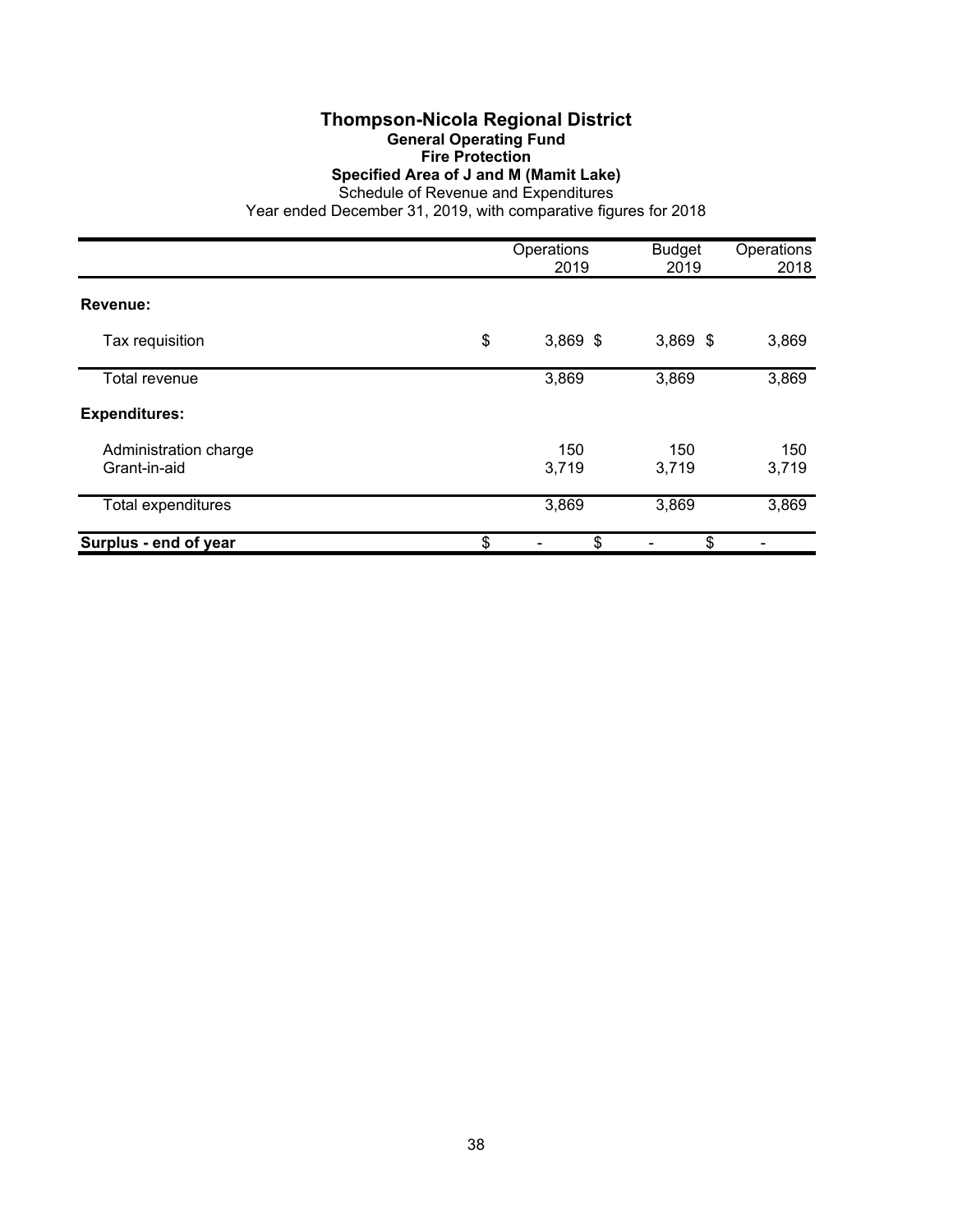#### **Thompson-Nicola Regional District General Operating Fund Fire Protection Specified Area of M and N (Merritt)**

Schedule of Revenue and Expenditures

|                                                                                                                | Operations<br>2019      | <b>Budget</b><br>2019        | Operations<br>2018    |
|----------------------------------------------------------------------------------------------------------------|-------------------------|------------------------------|-----------------------|
| Revenue:                                                                                                       |                         |                              |                       |
| Tax requisition<br>Grants in lieu of taxes<br>Government transfers and other grants<br>Previous year's surplus | \$<br>145,869 \$<br>520 | 145,869 \$<br>100,000<br>520 | 143,020<br>858<br>150 |
| Total revenue                                                                                                  | 146,389                 | 246,389                      | 144,028               |
| <b>Expenditures:</b>                                                                                           |                         |                              |                       |
| Administration charge<br>Grant-in-aid                                                                          | 4,264<br>142,124        | 4,264<br>242,125             | 4,170<br>139,338      |
| <b>Total expenditures</b>                                                                                      | 146,388                 | 246,389                      | 143,508               |
| Surplus - end of year                                                                                          | \$<br>1 <sup>°</sup>    | \$                           | 520                   |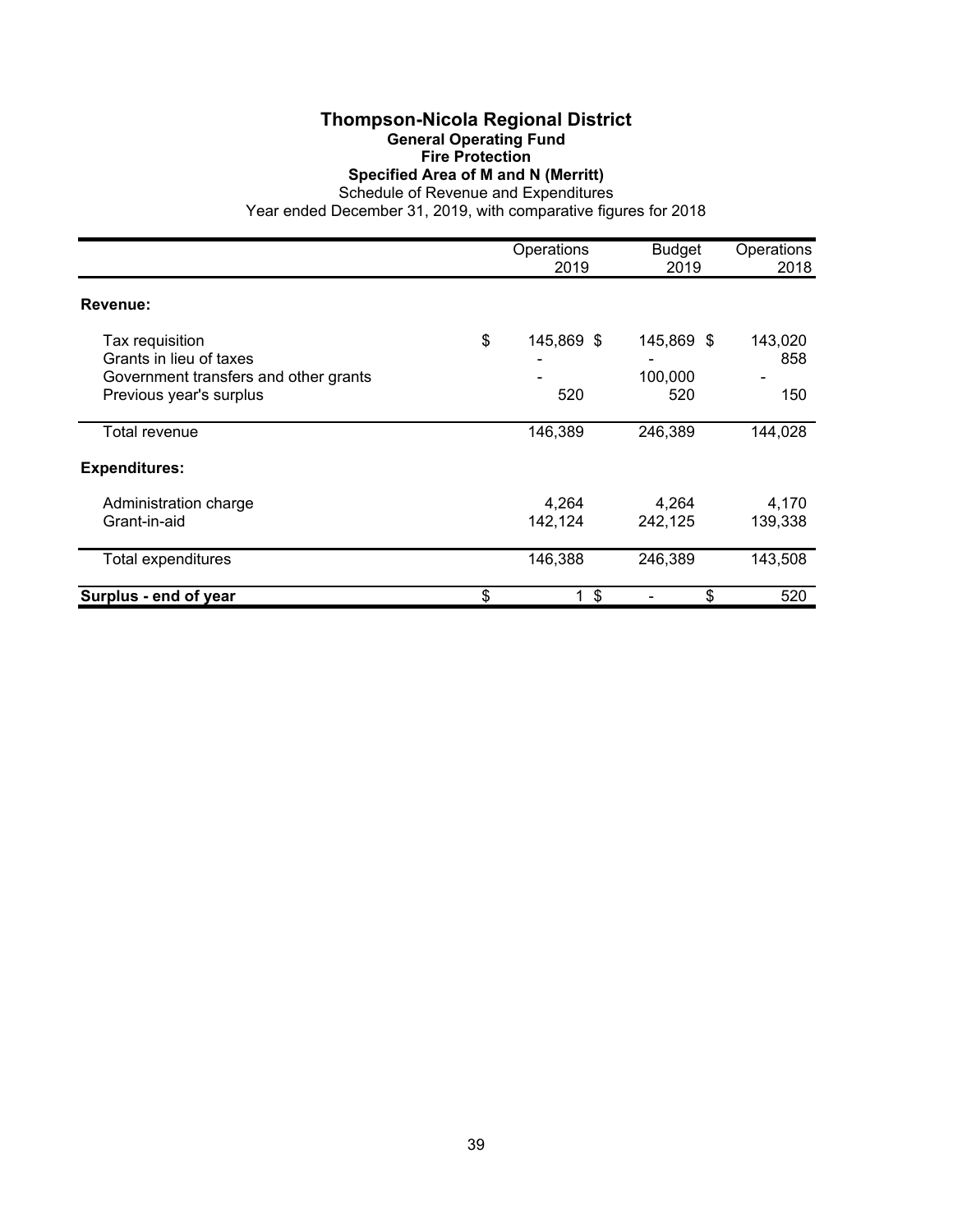#### **Thompson-Nicola Regional District General Operating Fund Fire Protection Specified Area of O (Barriere)**

Schedule of Revenue and Expenditures

|                                                              | Operations<br>2019       | <b>Budget</b><br>2019    | Operations<br>2018       |
|--------------------------------------------------------------|--------------------------|--------------------------|--------------------------|
| Revenue:                                                     |                          |                          |                          |
| Tax requisition<br>Interest                                  | \$<br>47,225 \$<br>586   | 47,225 \$                | 46,360<br>461            |
| Total revenue                                                | 47,811                   | 47,225                   | 46,821                   |
| <b>Expenditures:</b>                                         |                          |                          |                          |
| Administration charge<br>Grant-in-aid<br>Transfer to reserve | 1,285<br>42,840<br>3,686 | 1,285<br>42,840<br>3,100 | 1,260<br>42,000<br>3,561 |
| Total expenditures                                           | 47,811                   | 47,225                   | 46,821                   |
| Surplus - end of year                                        | \$<br>\$                 | \$                       |                          |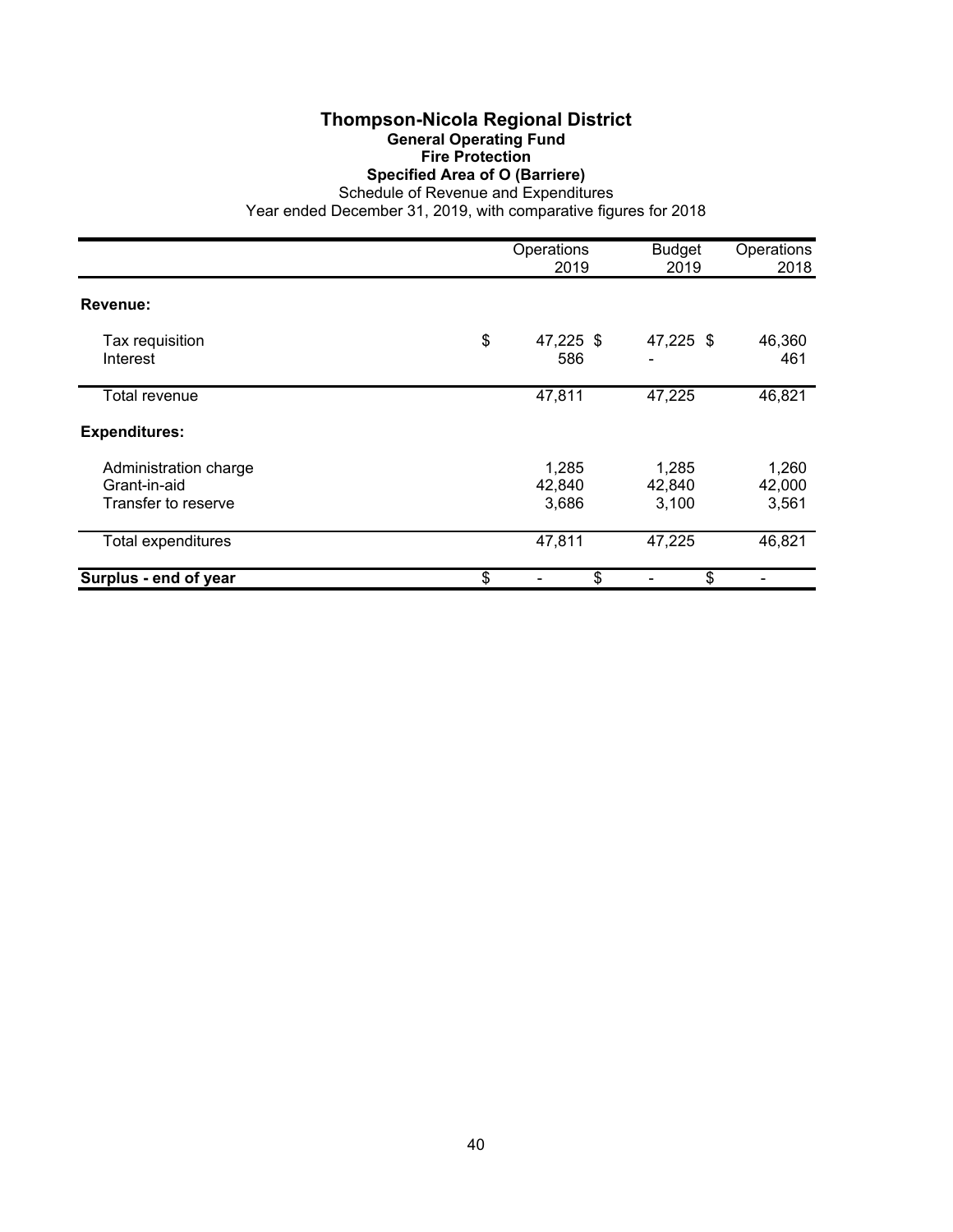#### **Thompson-Nicola Regional District General Operating Fund Fire Protection Specified Area of E (South Green Lake)**

Schedule of Revenue and Expenditures

|                                  | Operations<br>2019 | <b>Budget</b><br>2019 | Operations<br>2018 |
|----------------------------------|--------------------|-----------------------|--------------------|
| <b>Revenue:</b>                  |                    |                       |                    |
|                                  |                    |                       |                    |
| Tax requisition                  | \$<br>142,413 \$   | 142,413 \$            | 93,520             |
| Other revenue                    | 82,728             |                       |                    |
| <b>Transfer from TCA Surplus</b> | 89,991             |                       |                    |
| Previous year's surplus          | 5,166              | 5,166                 | 313                |
| <b>Total revenue</b>             | 320,298            | 147,579               | 93,833             |
| <b>Expenditures:</b>             |                    |                       |                    |
| Administration charge            | 5,949              | 5,949                 | 2,733              |
| Amortization                     | 89,991             |                       |                    |
| <b>Building costs</b>            | 6,866              | 7,300                 |                    |
| Dues, licences and fees          | 526                |                       |                    |
| General                          | 21,697             | 20,000                |                    |
| Grant-in-aid                     |                    |                       | 85,000             |
| Insurance                        | 10,444             | 4,500                 | 934                |
| Office supplies                  | 6,122              | 1,100                 |                    |
| Operating costs                  | 21,778             | 20,700                |                    |
| Programs                         | 43,212             | 25,000                |                    |
| Salaries and benefits            | 17,556             | 19,230                |                    |
| Firefighters indemnities         | 14,166             | 16,000                |                    |
| Telephone                        | 4,675              | 7,000                 |                    |
| Travel, meals and accommodations | 5,484              | 800                   |                    |
| Capital purchases                | 2,391              |                       |                    |
| Transfer to reserve              | 20,000             | 20,000                |                    |
| <b>Total expenditures</b>        | 270,857            | 147,579               | 88,667             |
| Surplus - end of year            | \$<br>49,441 \$    | \$                    | 5,166              |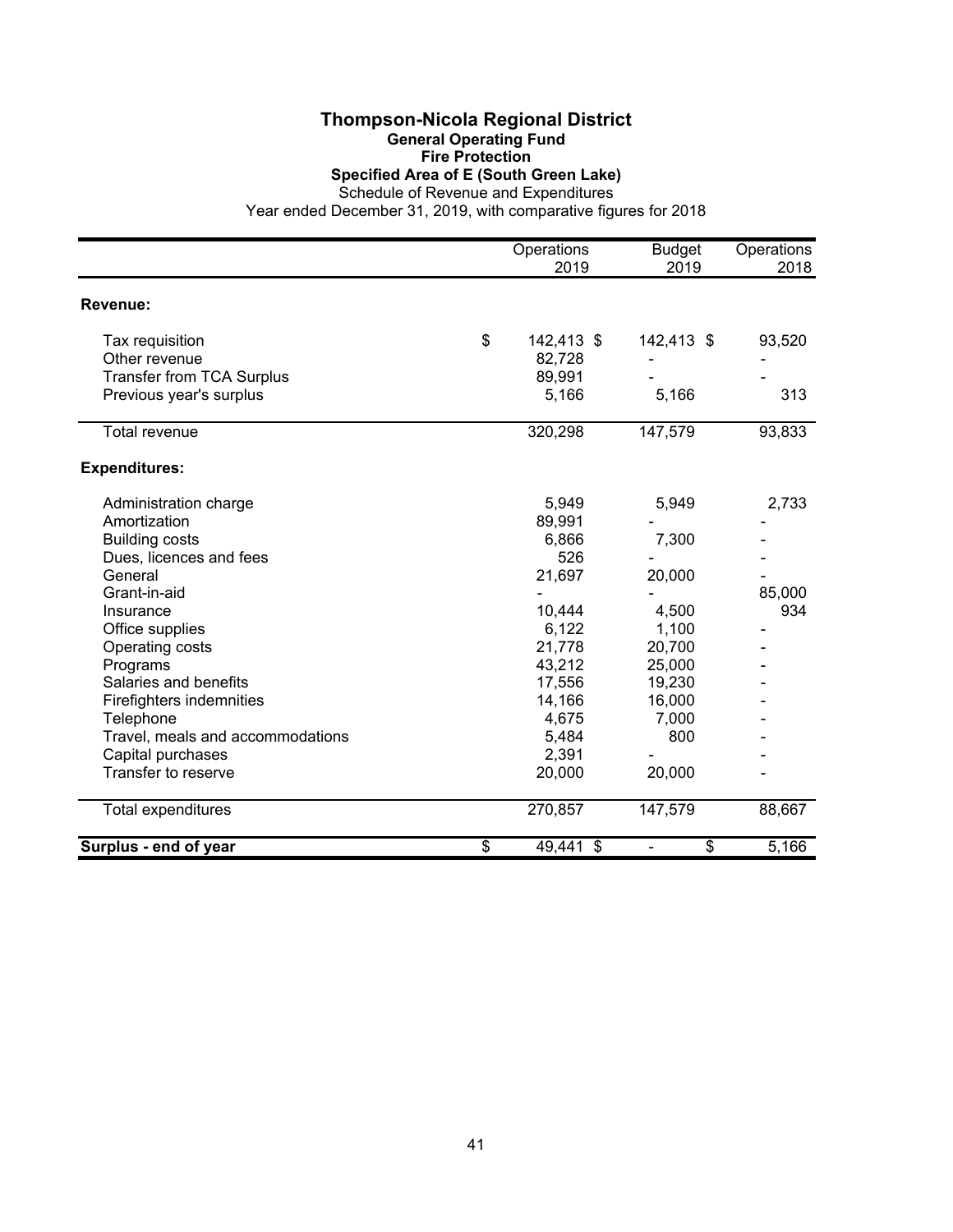# **Thompson-Nicola Regional District General Operating Fund Fire Protection Specified Area of E (70 Mile)**

Schedule of Revenue and Expenditures

|                                                  | Operations<br>2019       | <b>Budget</b><br>2019 | Operations<br>2018   |
|--------------------------------------------------|--------------------------|-----------------------|----------------------|
| Revenue:                                         |                          |                       |                      |
| Tax requisition<br>Previous year's surplus       | \$<br>30,470 \$<br>(599) | 30,470 \$<br>(600)    | 29,870               |
| Total revenue                                    | 29,871                   | 29,870                | 29,871               |
| <b>Expenditures:</b>                             |                          |                       |                      |
| Administration charge<br>General<br>Grant-in-aid | 870<br>29,000            | 870<br>29,000         | 870<br>600<br>29,000 |
| Total expenditures                               | 29,870                   | 29,870                | 30,470               |
| Surplus (deficit) - end of year                  | \$<br>$1 \text{ }$ \$    | \$                    | (599)                |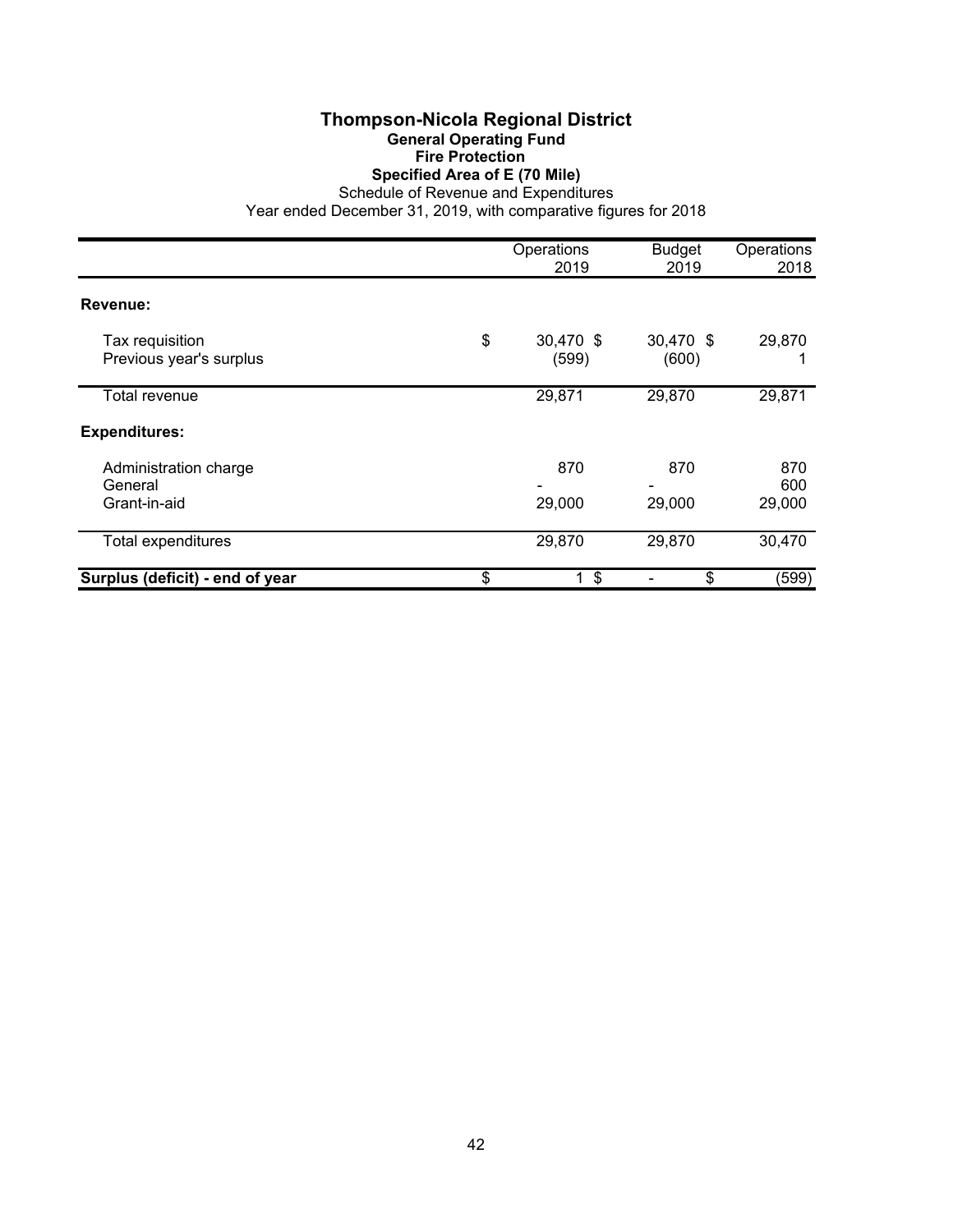#### **Thompson-Nicola Regional District General Operating Fund Fire Protection Specified Area of J (Tobiano)**

Schedule of Revenue and Expenditures

|                                  | Operations<br>2019 | <b>Budget</b><br>2019 | Operations<br>2018 |
|----------------------------------|--------------------|-----------------------|--------------------|
| Revenue:                         |                    |                       |                    |
| Tax requisition                  | \$<br>299,991 \$   | 299,991 \$            | 288,400            |
| Other revenue                    | 42,136             | 990,000               |                    |
| <b>Transfer from TCA Surplus</b> | 42,807             |                       |                    |
| <b>Total revenue</b>             | 384,934            | 1,289,991             | 288,400            |
| <b>Expenditures:</b>             |                    |                       |                    |
| Administration charge            | 20,476             | 20,476                | 8,400              |
| Amortization                     | 42,807             |                       |                    |
| <b>Building costs</b>            | 150,670            | 157,300               |                    |
| Dues, licences and fees          | 526                |                       |                    |
| General                          | 30,404             | 17,885                |                    |
| Grant-in-aid                     |                    |                       | 280,000            |
| Insurance                        | 6,123              | 4,500                 |                    |
| Office supplies                  | 1,577              | 1,100                 |                    |
| Operating costs                  | 15,841             | 20,700                |                    |
| Programs                         | 23,079             | 25,000                |                    |
| Salaries and benefits            | 16,930             | 19,230                |                    |
| Firefighters indemnities         | 8,414              | 16,000                |                    |
| Telephone                        | 1,213              | 7,000                 |                    |
| Travel, meals and accommodations | 1,413              | 800                   |                    |
| Capital purchases                | 2,391              | 990,000               |                    |
| Transfer to reserve              | 10,000             | 10,000                |                    |
| <b>Total expenditures</b>        | 331,864            | 1,289,991             | 288,400            |
| Surplus - end of year            | \$<br>53,070 \$    | \$                    |                    |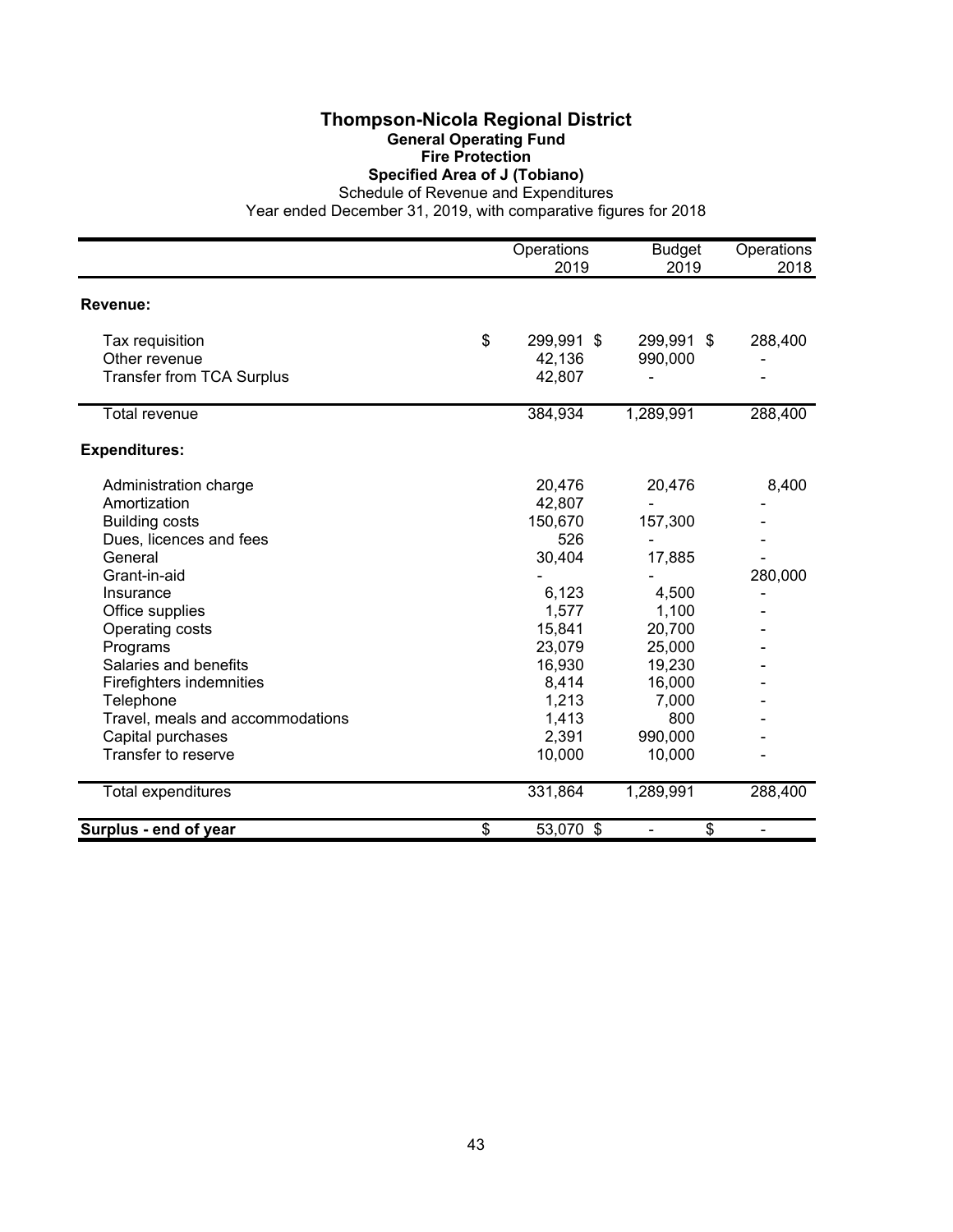### **Thompson-Nicola Regional District General Operating Fund Rescue Services**

Summary of Revenue and Expenditures Year ended December 31, 2019, with comparative figures for 2018

|                                  | Operations<br>2019 | <b>Budget</b><br>2019 | Operations<br>2018 |
|----------------------------------|--------------------|-----------------------|--------------------|
|                                  |                    |                       |                    |
| Revenue:                         |                    |                       |                    |
| Tax requisition                  | \$<br>604,162 \$   | 604,162 \$            | 667,905            |
| Sale of services                 | 156,681            | 147,000               | 148,631            |
| Interest                         | 34,646             | 7,500                 | 29,269             |
| Other revenue                    | 18,424             |                       | 127,231            |
| <b>Transfer from TCA Surplus</b> | 36,429             |                       | 24,936             |
| Previous year's surplus          | 200,733            | 200,732               | 140,836            |
| Total revenue                    | 1,051,075          | 959,394               | 1,138,808          |
| <b>Expenditures:</b>             |                    |                       |                    |
| Advertising                      | 551                |                       |                    |
| Administration charge            | 34,264             | 34,264                | 39,111             |
| Amortization                     | 36,429             |                       | 24,936             |
| General                          | 5,517              | 10,000                | 5,941              |
| Grant-in-aid                     | 162,480            | 192,830               | 98,662             |
| Insurance                        | 2,309              | 4,000                 | 2,423              |
| Operating costs                  |                    | 20,800                | 29,500             |
| Programs                         | 501,113            | 542,000               | 467,348            |
| Telephone                        | 50,111             | 68,000                | 56,423             |
| Capital purchases                | 28,250             | 80,000                | 78,665             |
| Transfer to reserve              | 51,177             | 7,500                 | 135,066            |
| Total expenditures               | 872,201            | 959,394               | 938,075            |
| Surplus - end of year            | \$<br>178,874 \$   | \$                    | 200,733            |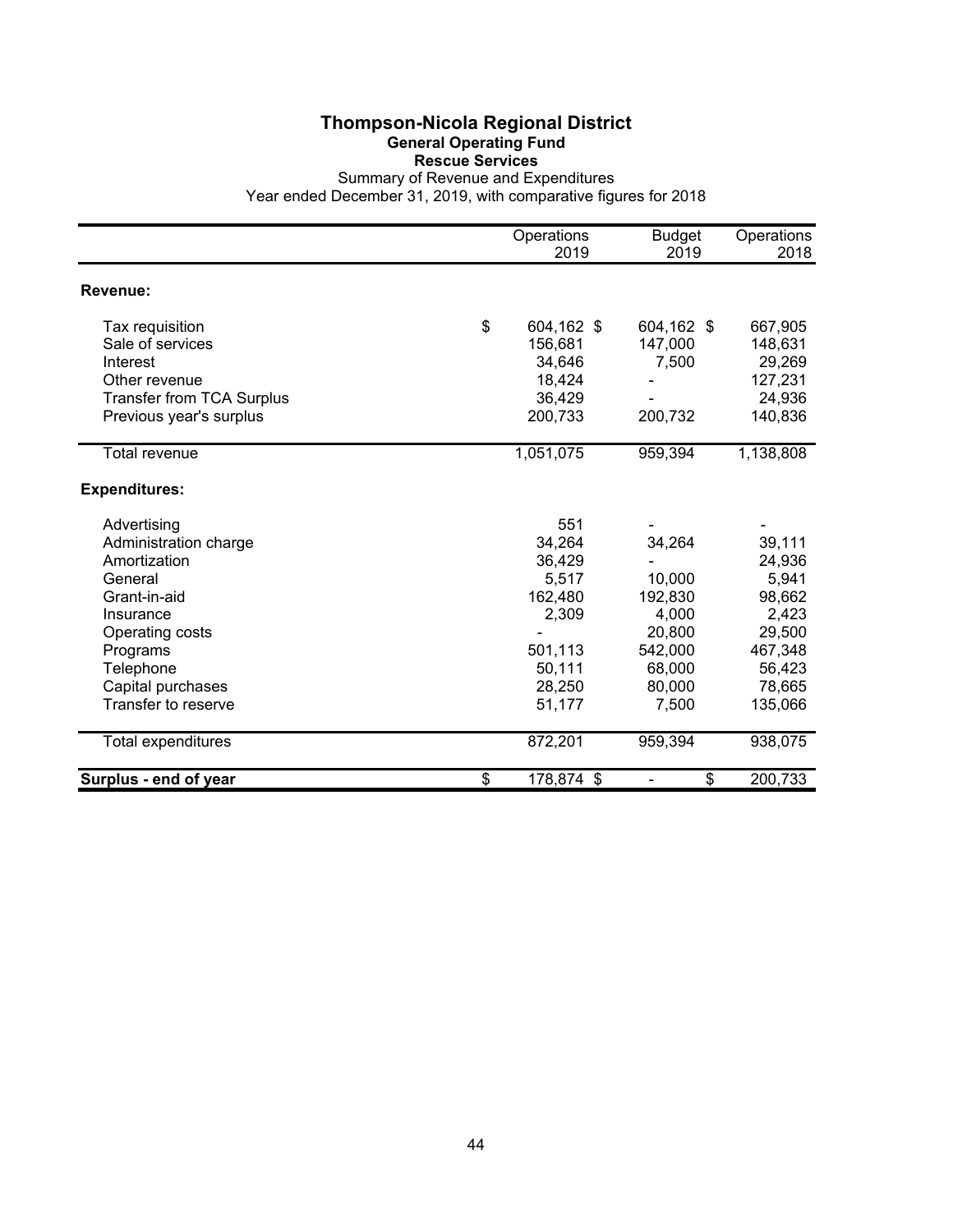### **Thompson-Nicola Regional District General Operating Fund**

# **E - 911 Service**

**All Member Municipalities (except Kamloops)**

Schedule of Revenue and Expenditures

|                                  | Operations<br>2019 | <b>Budget</b><br>2019 | Operations<br>2018 |
|----------------------------------|--------------------|-----------------------|--------------------|
|                                  |                    |                       |                    |
| Revenue:                         |                    |                       |                    |
| Tax requisition                  | \$<br>506,104 \$   | 506,104 \$            | 502,525            |
| Sale of services                 | 156,681            | 147,000               | 148,631            |
| Interest                         | 34,646             | 7,500                 | 29,269             |
| Other revenue                    | 18,423             |                       | 127,231            |
| <b>Transfer from TCA Surplus</b> | 36,429             |                       | 24,936             |
| Previous year's surplus          | 102,915            | 102,915               | 104,467            |
| Total revenue                    | 855,198            | 763,519               | 937,059            |
| <b>Expenditures:</b>             |                    |                       |                    |
| Advertising                      | 551                |                       |                    |
| Administration charge            | 31,219             | 31,219                | 34,192             |
| Amortization                     | 36,429             |                       | 24,936             |
| General                          | 5,516              | 10,000                | 5,941              |
| Insurance                        | 1,959              | 4,000                 | 2,073              |
| Operating costs                  |                    | 20,800                | 29,500             |
| Programs                         | 501,113            | 542,000               | 467,348            |
| Telephone                        | 50,111             | 68,000                | 56,423             |
| Capital purchases                | 28,250             | 80,000                | 78,665             |
| Transfer to reserve              | 51,177             | 7,500                 | 135,066            |
| Total expenditures               | 706,325            | 763,519               | 834,144            |
| <b>Surplus - end of year</b>     | \$<br>148,873 \$   | \$                    | 102,915            |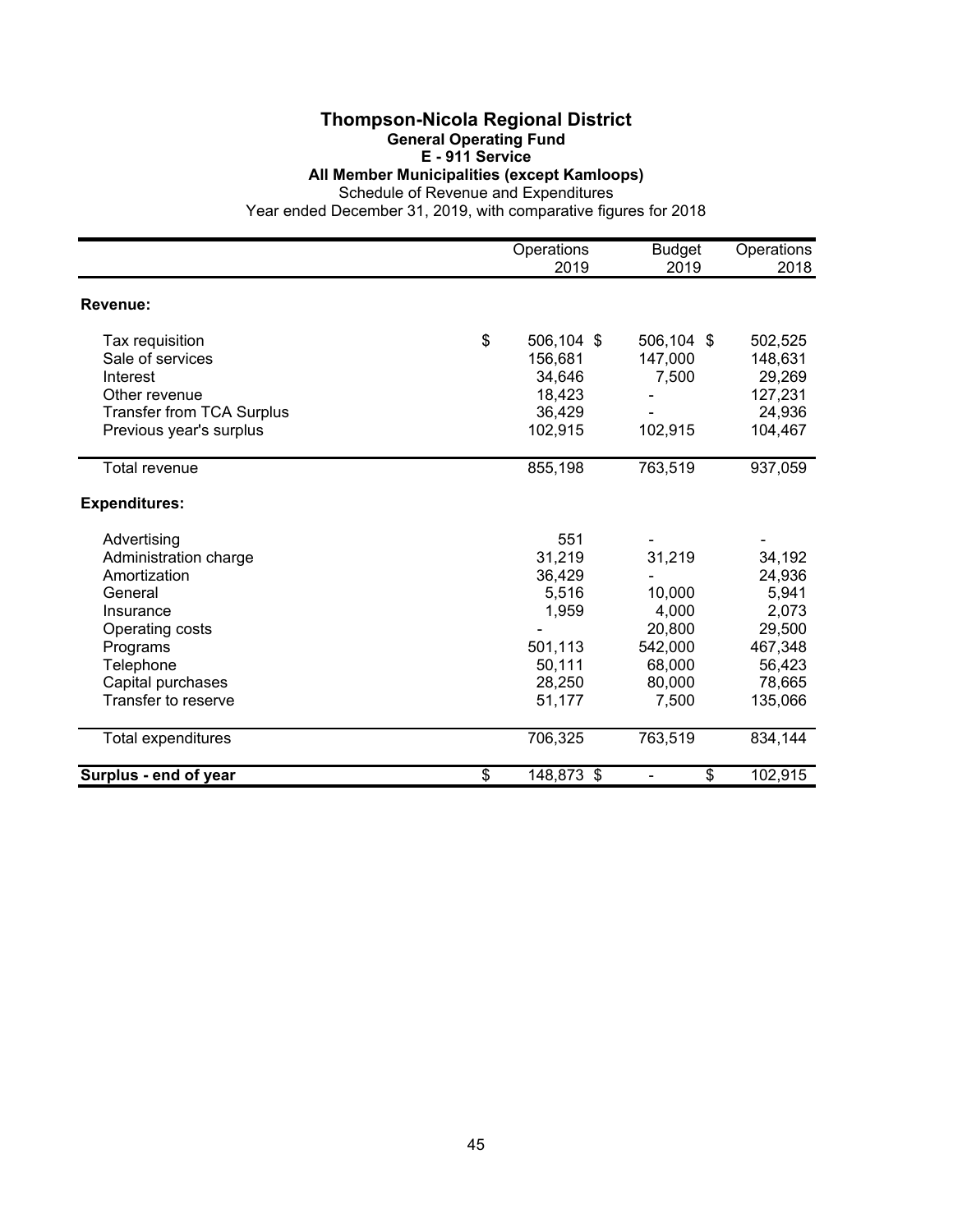# **Thompson-Nicola Regional District General Operating Fund Search and Rescue**

Schedule of Revenue and Expenditures Year ended December 31, 2019, with comparative figures for 2018

|                                                    | Operations<br>2019 |                         | <b>Budget</b><br>2019 | Operations<br>2018     |  |
|----------------------------------------------------|--------------------|-------------------------|-----------------------|------------------------|--|
| Revenue:                                           |                    |                         |                       |                        |  |
| Tax requisition<br>Previous year's surplus         | \$                 | 63,093 \$<br>93,818     | 63,093 \$<br>93,817   | 122,265<br>36,369      |  |
| Total revenue                                      |                    | 156,911                 | 156,910               | 158,634                |  |
| <b>Expenditures:</b>                               |                    |                         |                       |                        |  |
| Administration charge<br>Grant-in-aid<br>Insurance |                    | 1,910<br>134,066<br>350 | 1,910<br>155,000      | 3,634<br>60,832<br>350 |  |
| <b>Total expenditures</b>                          |                    | 136,326                 | 156,910               | 64,816                 |  |
| Surplus - end of year                              | \$                 | 20,585 \$               | \$                    | 93,818                 |  |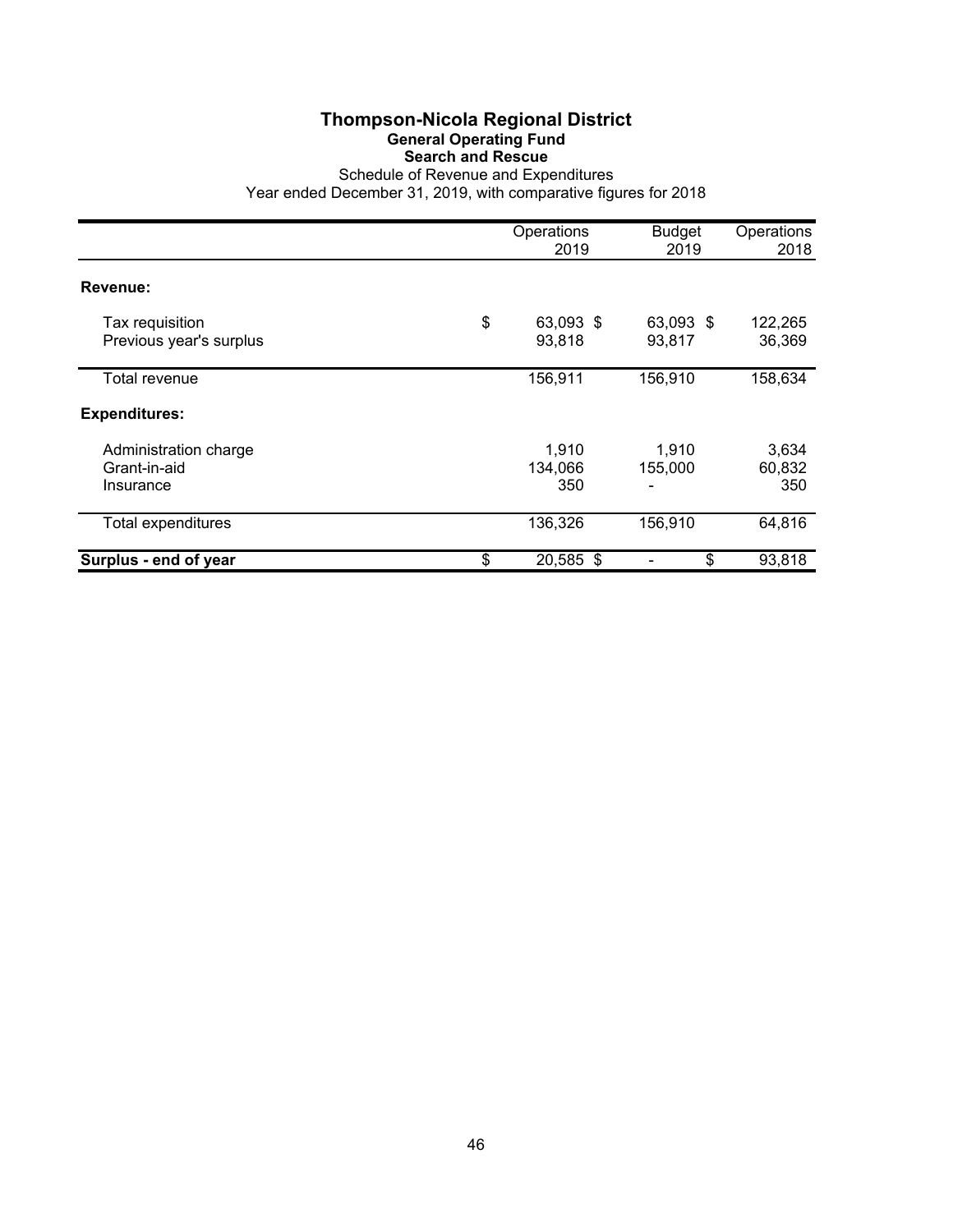#### **Thompson-Nicola Regional District General Operating Fund Highway Rescue: Areas A and B**

Schedule of Revenue and Expenditures

|                                       | Operations<br>2019 | <b>Budget</b><br>2019 | Operations<br>2018 |  |
|---------------------------------------|--------------------|-----------------------|--------------------|--|
| Revenue:                              |                    |                       |                    |  |
| Tax requisition                       | \$<br>19,395 \$    | 19,395 \$             | 19,395             |  |
| Total revenue                         | 19,395             | 19,395                | 19,395             |  |
| <b>Expenditures:</b>                  |                    |                       |                    |  |
| Administration charge<br>Grant-in-aid | 565<br>9,415       | 565<br>18,830         | 565<br>18,830      |  |
| Total expenditures                    | 9,980              | 19,395                | 19,395             |  |
| Surplus - end of year                 | \$<br>$9,415$ \$   | \$                    |                    |  |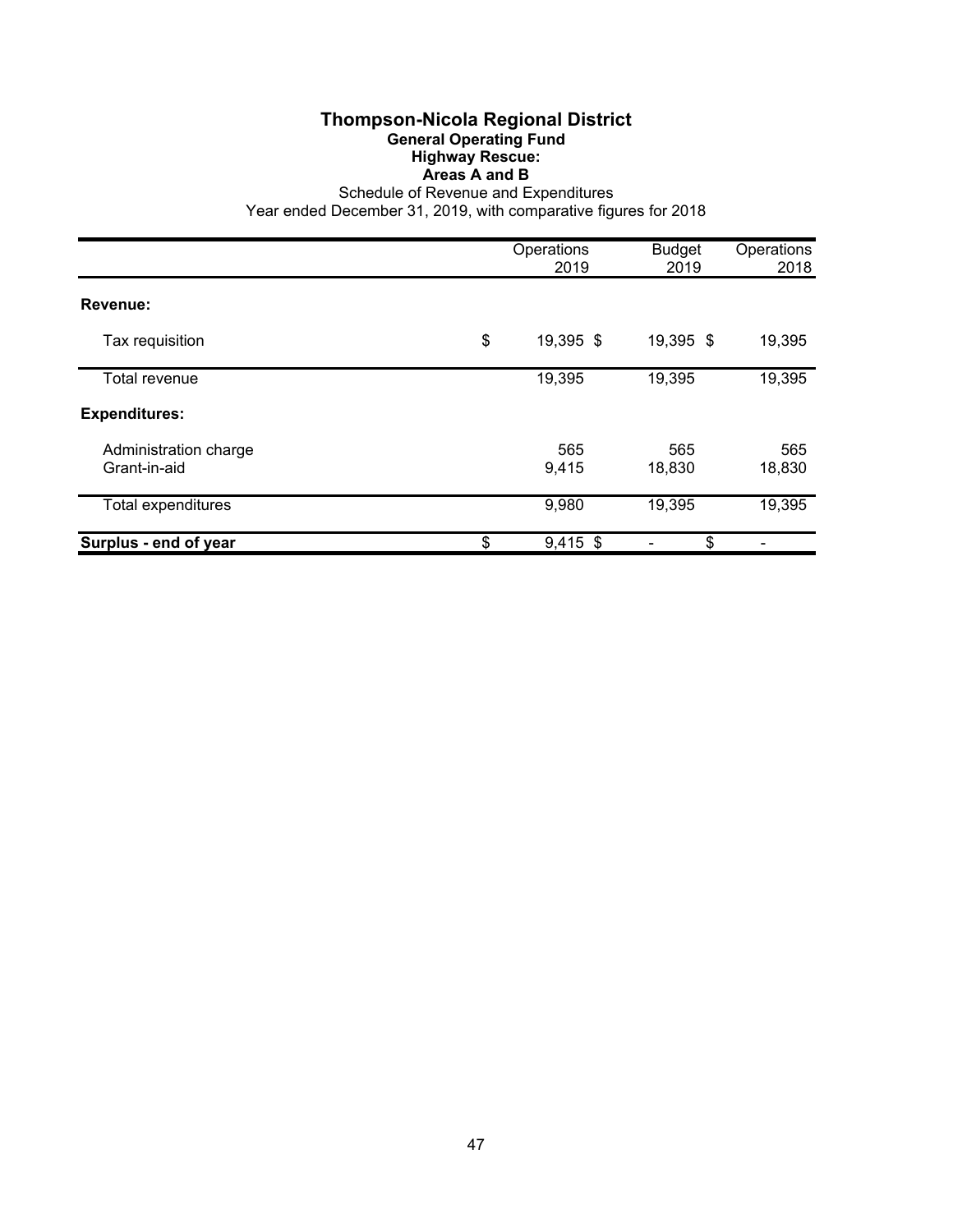# **Thompson-Nicola Regional District**

#### **General Operating Fund**

**Search and Rescue:**

**Areas A, B, O, Clearwater and Barriere**

Schedule of Revenue and Expenditures

|                                       | Operations<br>2019 | <b>Budget</b><br>2019 | Operations<br>2018 |  |
|---------------------------------------|--------------------|-----------------------|--------------------|--|
| Revenue:                              |                    |                       |                    |  |
| Tax requisition                       | \$<br>19,570 \$    | 19,570 \$             | 19,570             |  |
| Total revenue                         | 19,570             | 19,570                | 19,570             |  |
| <b>Expenditures:</b>                  |                    |                       |                    |  |
| Administration charge<br>Grant-in-aid | 570<br>19,000      | 570<br>19,000         | 570<br>19,000      |  |
| Total expenditures                    | 19,570             | 19,570                | 19,570             |  |
| Surplus - end of year                 | \$<br>\$           | \$                    |                    |  |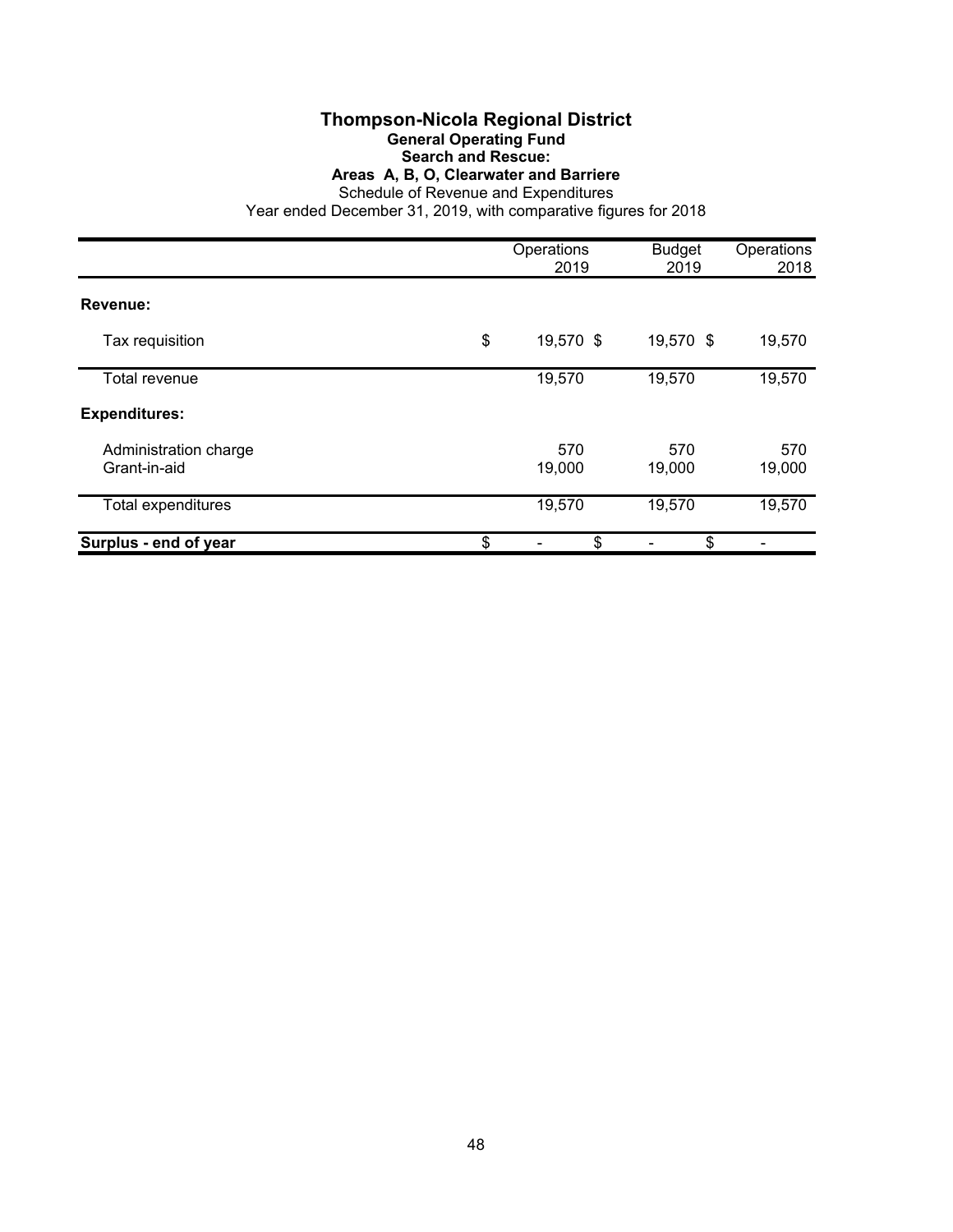# **Thompson-Nicola Regional District General Operating Fund Westwold First Responders Local Service of Area L**

Schedule of Revenue and Expenditures Year ended December 31, 2019, with comparative figures for 2018

|                                            | Operations<br>2019          | <b>Budget</b><br>2019 | Operations<br>2018 |  |
|--------------------------------------------|-----------------------------|-----------------------|--------------------|--|
| Revenue:                                   |                             |                       |                    |  |
| Tax requisition<br>Previous year's surplus | \$<br>$(4,000)$ \$<br>4,000 | $(4,000)$ \$<br>4,000 | 4,150              |  |
| Total revenue                              |                             |                       | 4,150              |  |
| <b>Expenditures:</b>                       |                             |                       |                    |  |
| Administration charge                      |                             |                       | 150                |  |
| <b>Total expenditures</b>                  |                             |                       | 150                |  |
| Surplus - end of year                      | \$<br>\$                    | \$                    | 4,000              |  |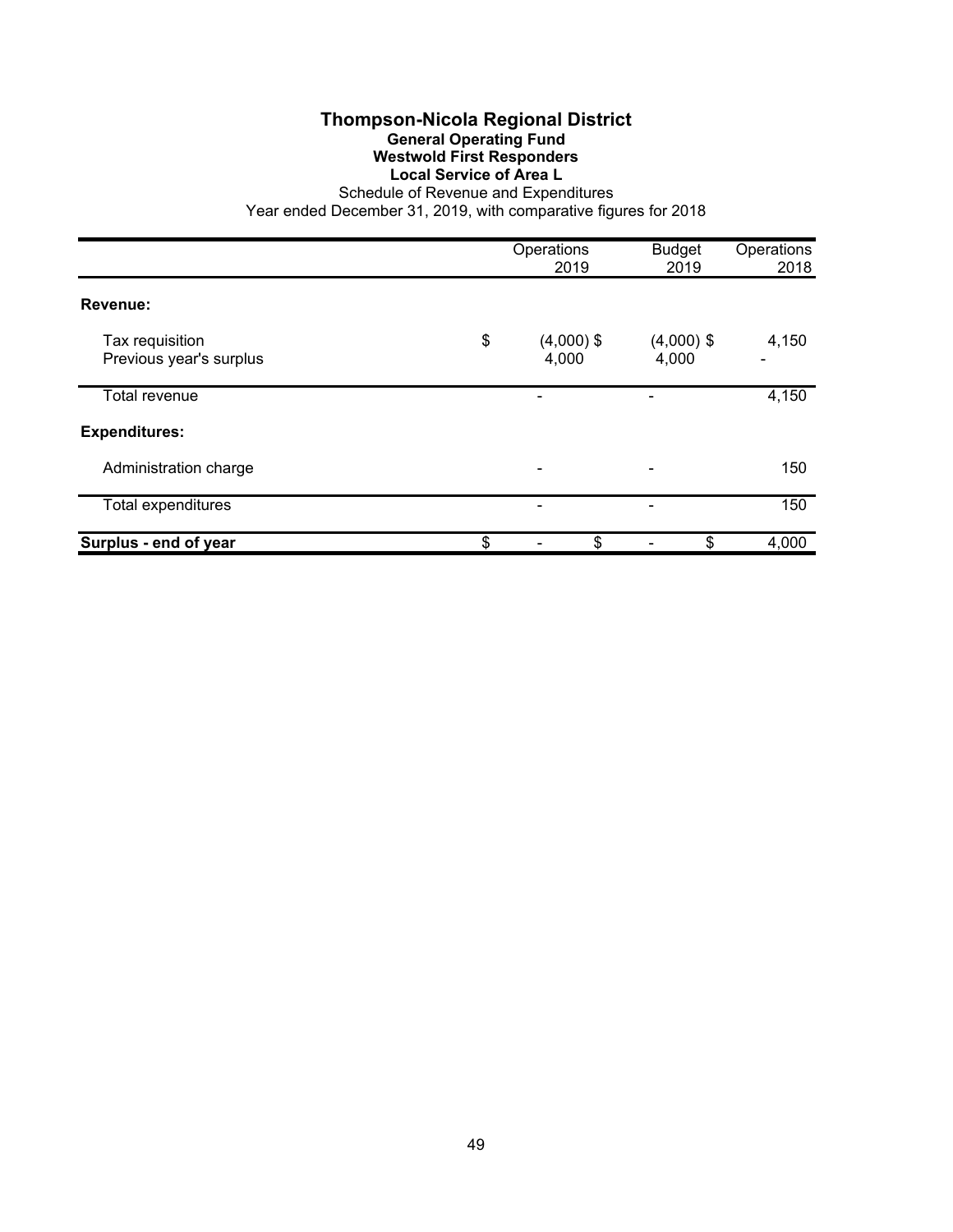#### **Thompson-Nicola Regional District General Operating Fund Dangerous Dog Control Electoral Areas A, I, J, M, N, O and P** Schedule of Revenue and Expenditures

|                             | Operations<br>2019       |           | Operations<br>2018 |
|-----------------------------|--------------------------|-----------|--------------------|
| Revenue:                    |                          |           |                    |
| Tax requisition<br>Interest | \$<br>46,425 \$<br>2,491 | 46,425 \$ | 15,525<br>2,112    |
| Previous year's surplus     | 135,494                  | 135,494   | 129,532            |
| Total revenue               | 184,410                  | 181,919   | 147,169            |
| <b>Expenditures:</b>        |                          |           |                    |
| Administration charge       | 1,425                    | 1,425     | 525                |
| General                     |                          | 135,494   |                    |
| Insurance                   | 350                      |           | 350                |
| Programs                    | 33,850                   | 45,000    | 10,800             |
| Total expenditures          | 35,625                   | 181,919   | 11,675             |
| Surplus - end of year       | \$<br>148,785 \$         | \$        | 135,494            |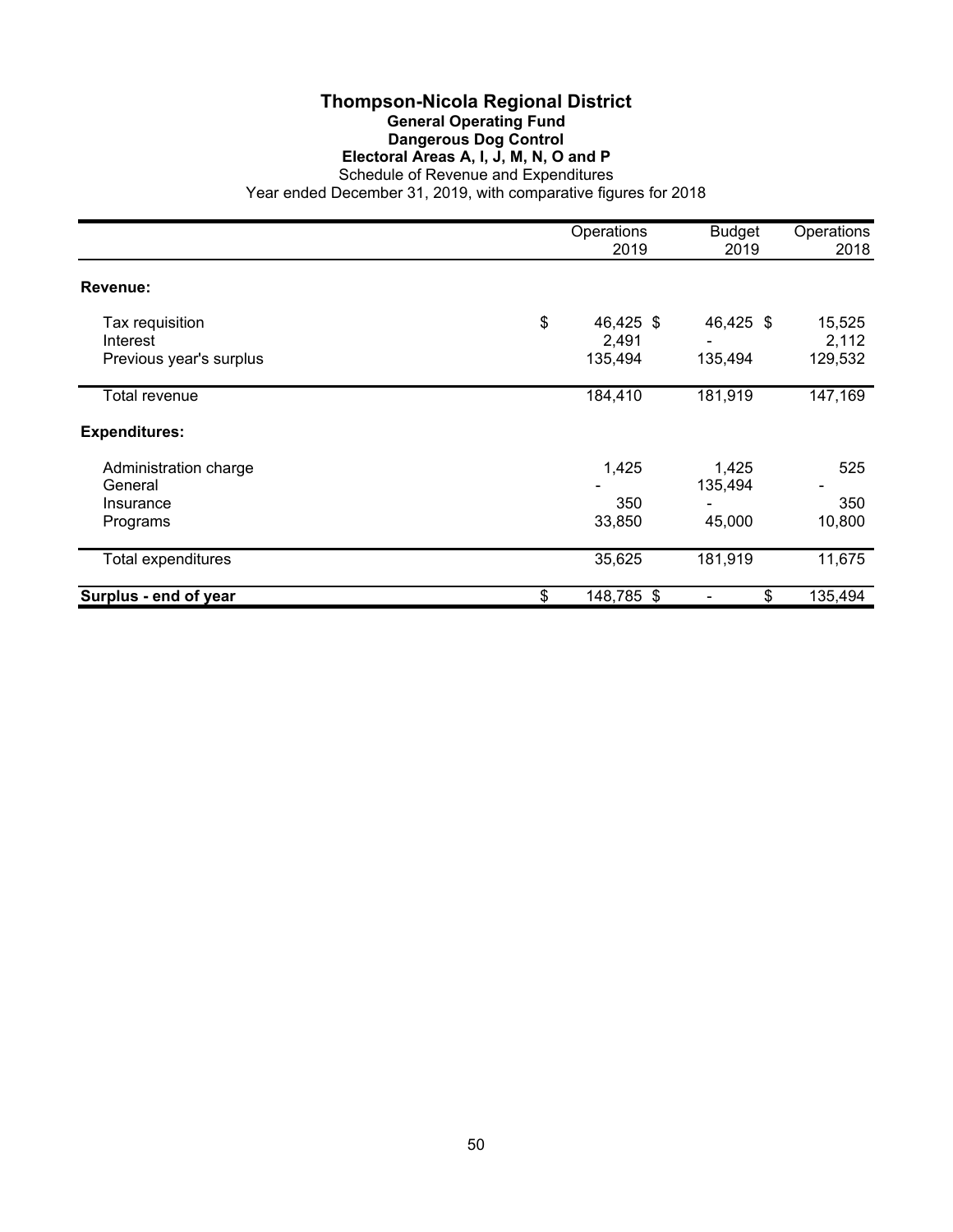#### **Thompson-Nicola Regional District General Operating Fund Emergency Preparedness Program All Electoral Areas and Ashcroft, Barriere, Cache Creek, Chase. Clearwater, Clinton and Lytton** Schedule of Revenue and Expenditures Year ended December 31, 2019, with comparative figures for 2018

Operations Budget Operations 2019 2019 2018 **Revenue:** Tax requisition \$ 179,859 \$ 179,859 \$ 227,572 Government transfers and other grants 184,557 500,000 1,453,347<br>1.097 - 1.097 - 2.679 Interest 2,679 - 1,097 Other revenue (15,903) Transfer from TCA Surplus 145,726 145,725 200<br>Previous year's surplus 145,726 145,725 67,284 Previous year's surplus 145,726 145,725 Total revenue 513,784 825,584 1,733,597 **Expenditures:** Advertising 53,976 750 91 Administration charge 8,684<br>Amortization 8,684 Amortization 963 - 200 Dues, licences and fees 171 - 171 - 171 - 171 - 1000 Furniture and equipment 20,456 20,456 1,000 251 General 3,151 135,000 4,109 Insurance 1,382 1,500 1,220 Office supplies 2,414 2 and 2,414 2.414 **812** 2,414 Programs 143,684 534,000 1,456,208 Salaries and benefits 60,867 135,000 103,481 Staff development 1,757 Telephone (463) 3,500 1,514 Travel, meals and accommodations 1,671 2,500 5,670 Total expenditures 285,354 825,584 1,587,871 **Surplus - end of year by Community Community Community State 3 and State 3 and State 3 and State 3 and State 3 and State 3 and State 3 and State 3 and State 3 and State 3 and State 3 and State 3 and State 3 and State 3**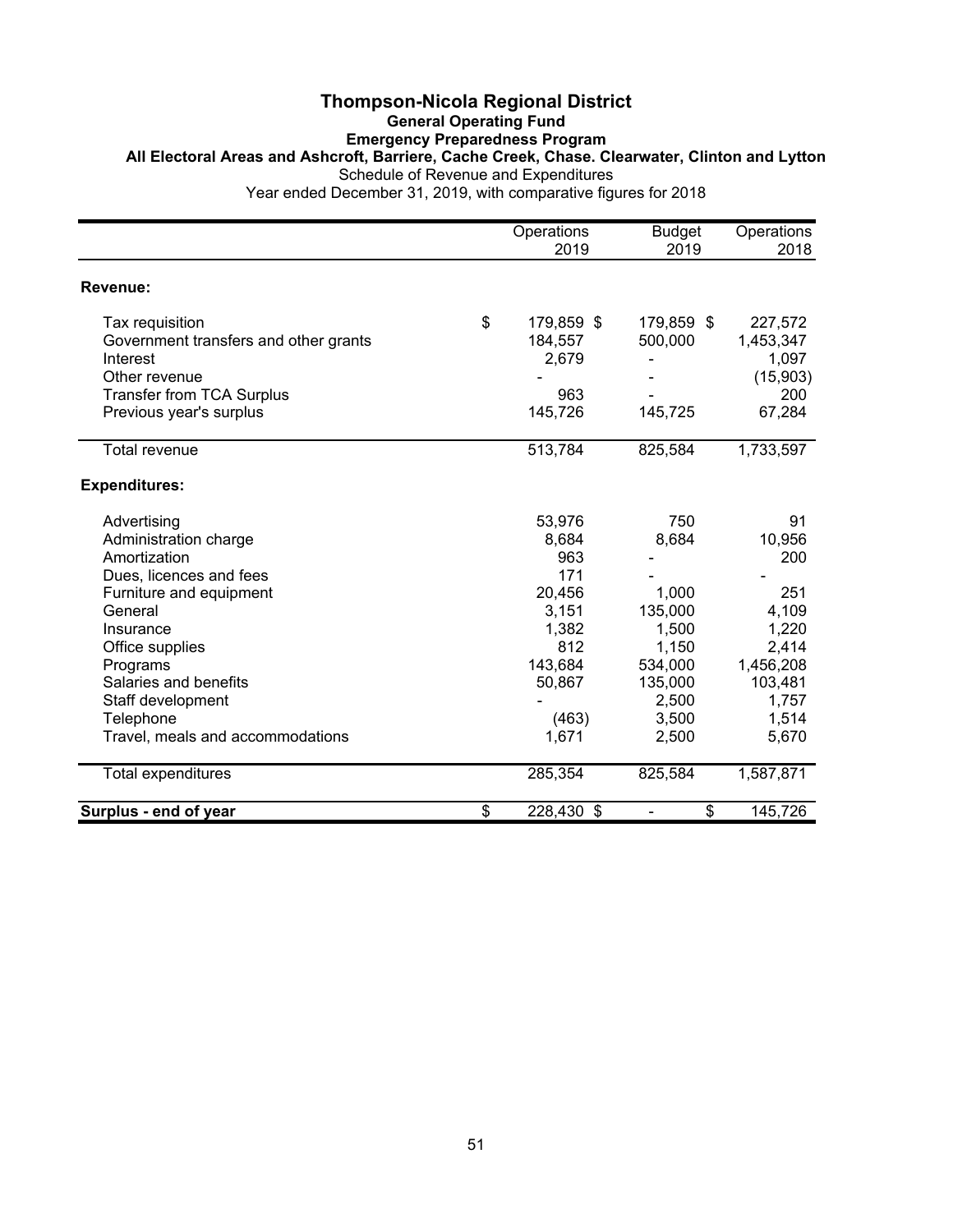# **Thompson-Nicola Regional District General Operating Fund Building Standards All Electoral Areas**

Schedule of Revenue and Expenditures

|                                       | Operations<br>2019 | <b>Budget</b><br>2019 | Operations<br>2018 |
|---------------------------------------|--------------------|-----------------------|--------------------|
| Revenue:                              |                    |                       |                    |
| Tax requisition                       | \$<br>443,099 \$   | 443,099 \$            | 280,679            |
| Government transfers and other grants | 76,343             |                       |                    |
| Sale of services                      | 645,690            | 481,550               | 565,046            |
| Interest                              | 3,388              |                       | 3,192              |
| Other revenue                         | 30,967             |                       | 24,768             |
| Loss (gain) on sale of assets         | (4,667)            |                       |                    |
| <b>Transfer from TCA Surplus</b>      | 21,786             |                       | 14,841             |
| Transfer from reserve                 |                    |                       | 50,000             |
| Previous year's surplus               | 187,279            | 187,279               | 195,797            |
| <b>Total revenue</b>                  | 1,403,885          | 1,111,928             | 1,134,323          |
| <b>Expenditures:</b>                  |                    |                       |                    |
| Advertising                           | 3,057              | 2,000                 | 1,420              |
| Amortization                          | 21,786             |                       | 14,841             |
| Audit and legal                       | 2,723              | 20,000                | 14,151             |
| Dues, licences and fees               | 5,415              | 4,500                 | 4,331              |
| Furniture and equipment               | 540                | 8,000                 | 5,803              |
| General                               | 6,582              | 22,500                | 1,812              |
| Insurance                             | 2,724              | 6,000                 | 2,496              |
| Office supplies                       | 20,063             | 22,200                | 19,150             |
| Office overhead                       | 39,528             | 39,403                | 34,430             |
| Salaries and benefits                 | 716,168            | 883,325               | 740,617            |
| Staff development                     | 11,989             | 14,000                | 10,315             |
| Telephone                             | 5,093              | 6,000                 | 5,315              |
| Travel, meals and accommodations      | 46,049             | 54,000                | 58,781             |
| Capital purchases                     | 36,581             | 30,000                | 33,582             |
| Total expenditures                    | 918,298            | 1,111,928             | 947,044            |
| Surplus - end of year                 | \$<br>485,587 \$   | \$                    | 187,279            |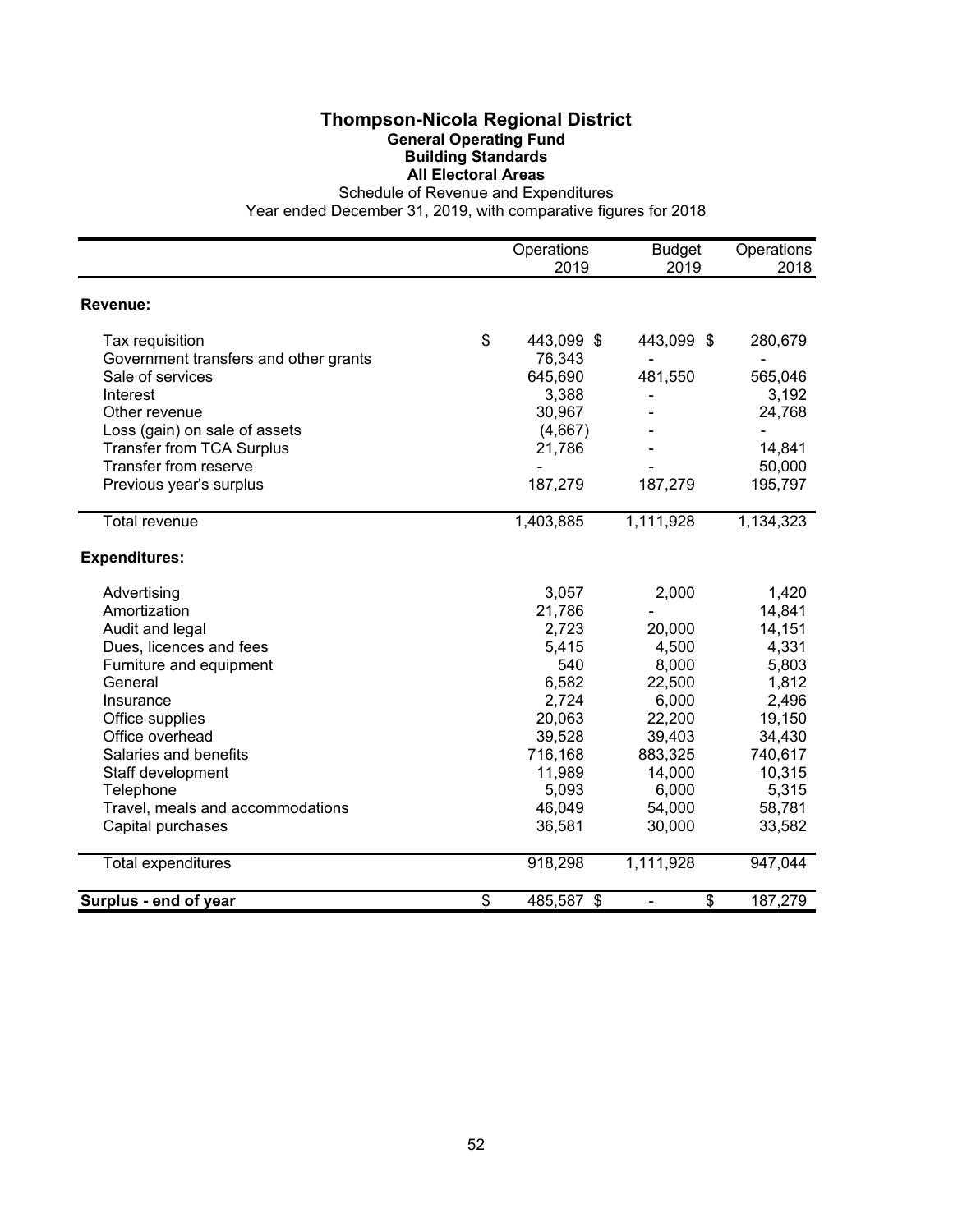# **Thompson-Nicola Regional District General Operating Fund Street Lighting**

Summary of Revenue and Expenditures Year ended December 31, 2019, with comparative figures for 2018

|                                                                                                                | Operations<br>2019              | <b>Budget</b><br>2019           | Operations<br>2018              |
|----------------------------------------------------------------------------------------------------------------|---------------------------------|---------------------------------|---------------------------------|
| Revenue:                                                                                                       |                                 |                                 |                                 |
| Tax requisition<br>Grants in lieu of taxes<br>Government transfers and other grants<br>Previous year's surplus | \$<br>43,384 \$<br>201<br>4,450 | 43,384 \$<br>4,451              | 26,681<br>201<br>129<br>21,154  |
| Total revenue                                                                                                  | 48,035                          | 47,835                          | 48,165                          |
| <b>Expenditures:</b>                                                                                           |                                 |                                 |                                 |
| Administration charge<br>Grant-in-aid<br>Insurance<br><b>Utilities</b>                                         | 1,535<br>2,713<br>300<br>35,627 | 1,535<br>5,000<br>300<br>41,000 | 1,535<br>4,223<br>300<br>37,657 |
| Total expenditures                                                                                             | 40,175                          | 47,835                          | 43,715                          |
| Surplus - end of year                                                                                          | \$<br>7,860 \$                  | \$                              | 4,450                           |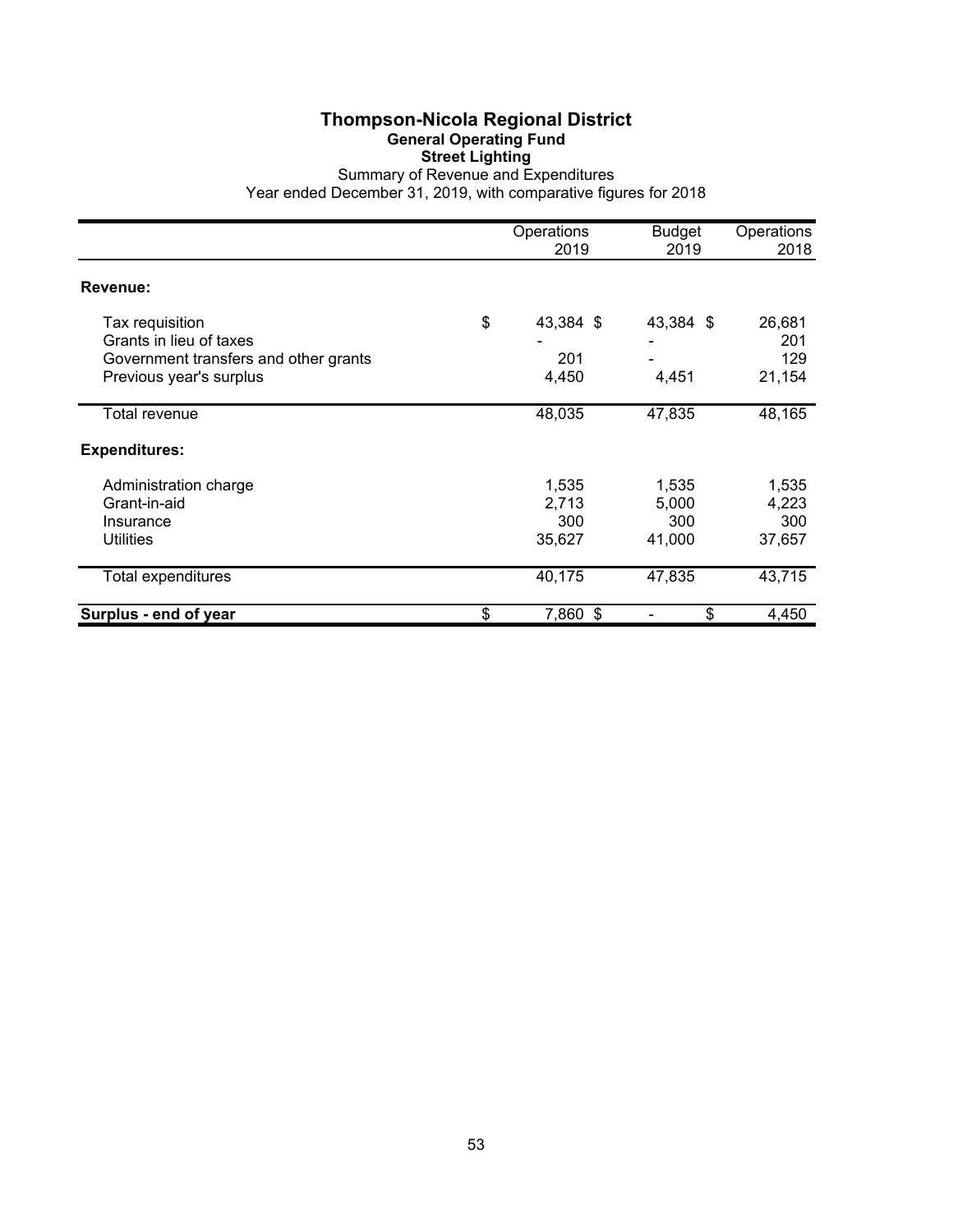# **Thompson-Nicola Regional District General Operating Fund**

#### **Street Lighting**

#### **Critical Intersections (except Areas B and E)**

Schedule of Revenue and Expenditures

|                                            | Operations                     | 2019 |                          | <b>Budget</b><br>2019 | Operations<br>2018  |
|--------------------------------------------|--------------------------------|------|--------------------------|-----------------------|---------------------|
| Revenue:                                   |                                |      |                          |                       |                     |
| Tax requisition<br>Previous year's surplus | \$<br>$\overline{\phantom{0}}$ | \$   | $\overline{\phantom{a}}$ | \$                    | (10, 986)<br>10,986 |
|                                            |                                |      |                          |                       |                     |
| Surplus - end of year                      |                                | \$   |                          | \$                    |                     |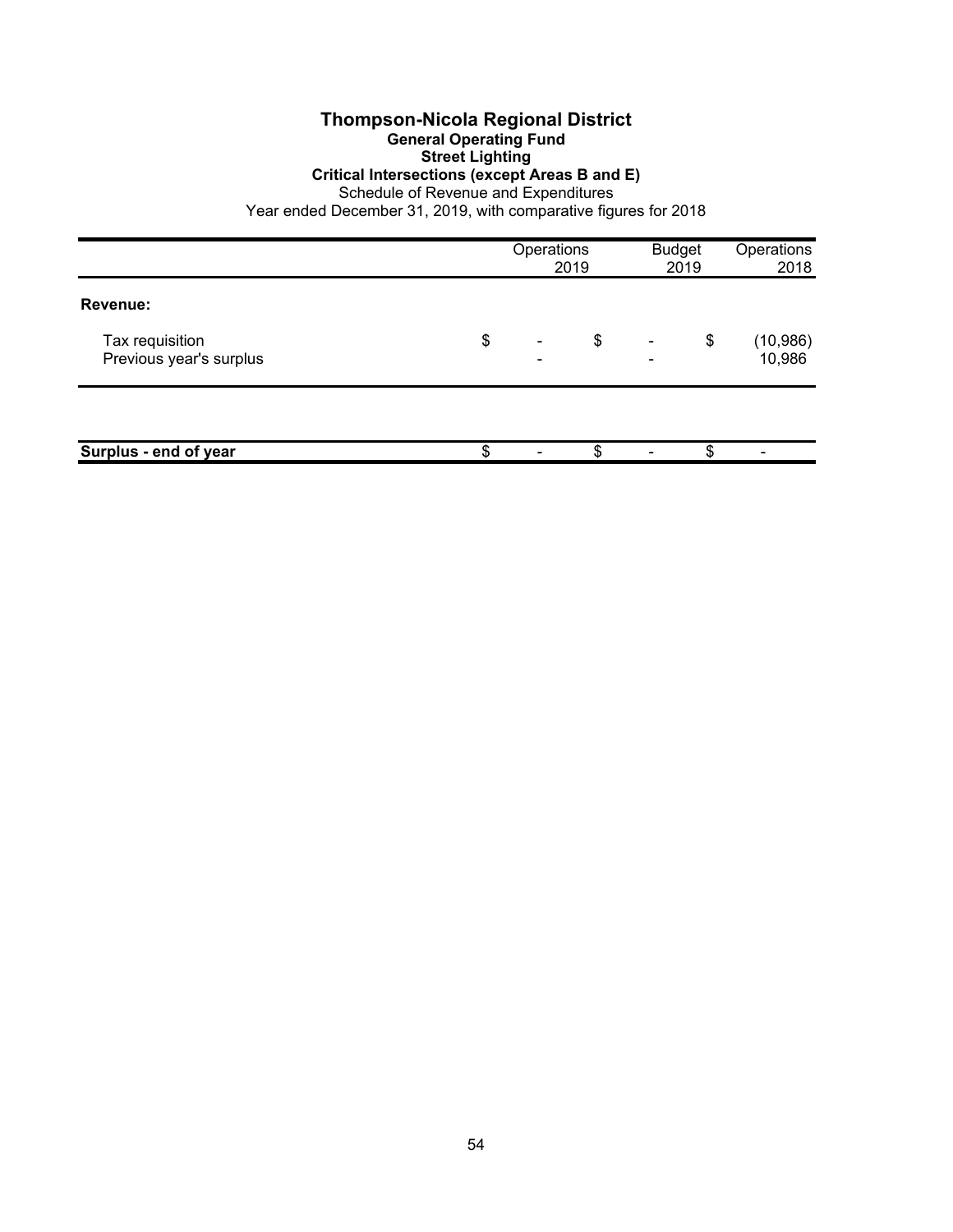# **Thompson-Nicola Regional District General Operating Fund Street Lighting Specified Area of A (Blackpool)**

Schedule of Revenue and Expenditures

|                                                        | Operations<br>2019 |                        | <b>Budget</b><br>2019  | Operations<br>2018 |  |
|--------------------------------------------------------|--------------------|------------------------|------------------------|--------------------|--|
| Revenue:                                               |                    |                        |                        |                    |  |
| Tax requisition<br>Previous year's surplus (deficit)   | \$                 | $8,615$ \$<br>(1, 352) | $8,615$ \$<br>(1, 353) | 3,390<br>3,873     |  |
| Total revenue                                          |                    | 7,263                  | 7,262                  | 7,263              |  |
| <b>Expenditures:</b>                                   |                    |                        |                        |                    |  |
| Administration charge<br>Insurance<br><b>Utilities</b> |                    | 212<br>50<br>5,909     | 212<br>50<br>7,000     | 212<br>50<br>8,353 |  |
| Total expenditures                                     |                    | 6,171                  | 7,262                  | 8,615              |  |
| Surplus (deficit) - end of year                        | \$                 | $1,092$ \$             | \$                     | (1, 352)           |  |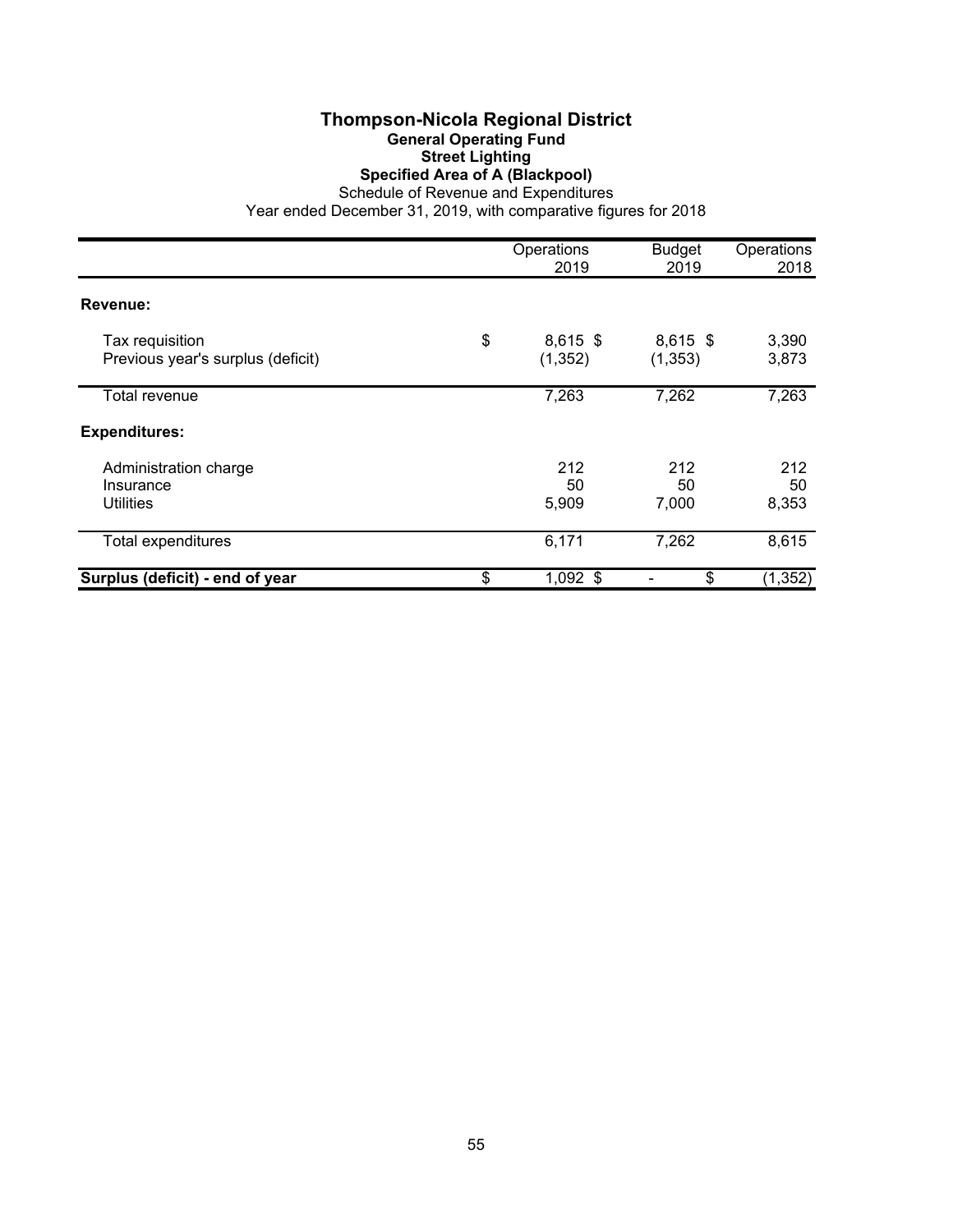# **Thompson-Nicola Regional District General Operating Fund Street Lighting Specified Area of A (Vavenby)**

Schedule of Revenue and Expenditures

|                                            | Operations<br>2019 | <b>Budget</b><br>2019 | Operations<br>2018 |
|--------------------------------------------|--------------------|-----------------------|--------------------|
| Revenue:                                   |                    |                       |                    |
| Tax requisition<br>Grants in lieu of taxes | \$<br>10,045 \$    | 10,045 \$             | 9,405<br>201       |
| Previous year's surplus                    | 1,337              | 1,337                 | 1,978              |
| Total revenue                              | 11,382             | 11,382                | 11,584             |
| <b>Expenditures:</b>                       |                    |                       |                    |
| Administration charge                      | 332                | 332                   | 332                |
| Insurance<br><b>Utilities</b>              | 50<br>10,005       | 50<br>11,000          | 50<br>9,865        |
| Total expenditures                         | 10,387             | 11,382                | 10,247             |
| Surplus - end of year                      | \$<br>995 \$       | \$                    | 1,337              |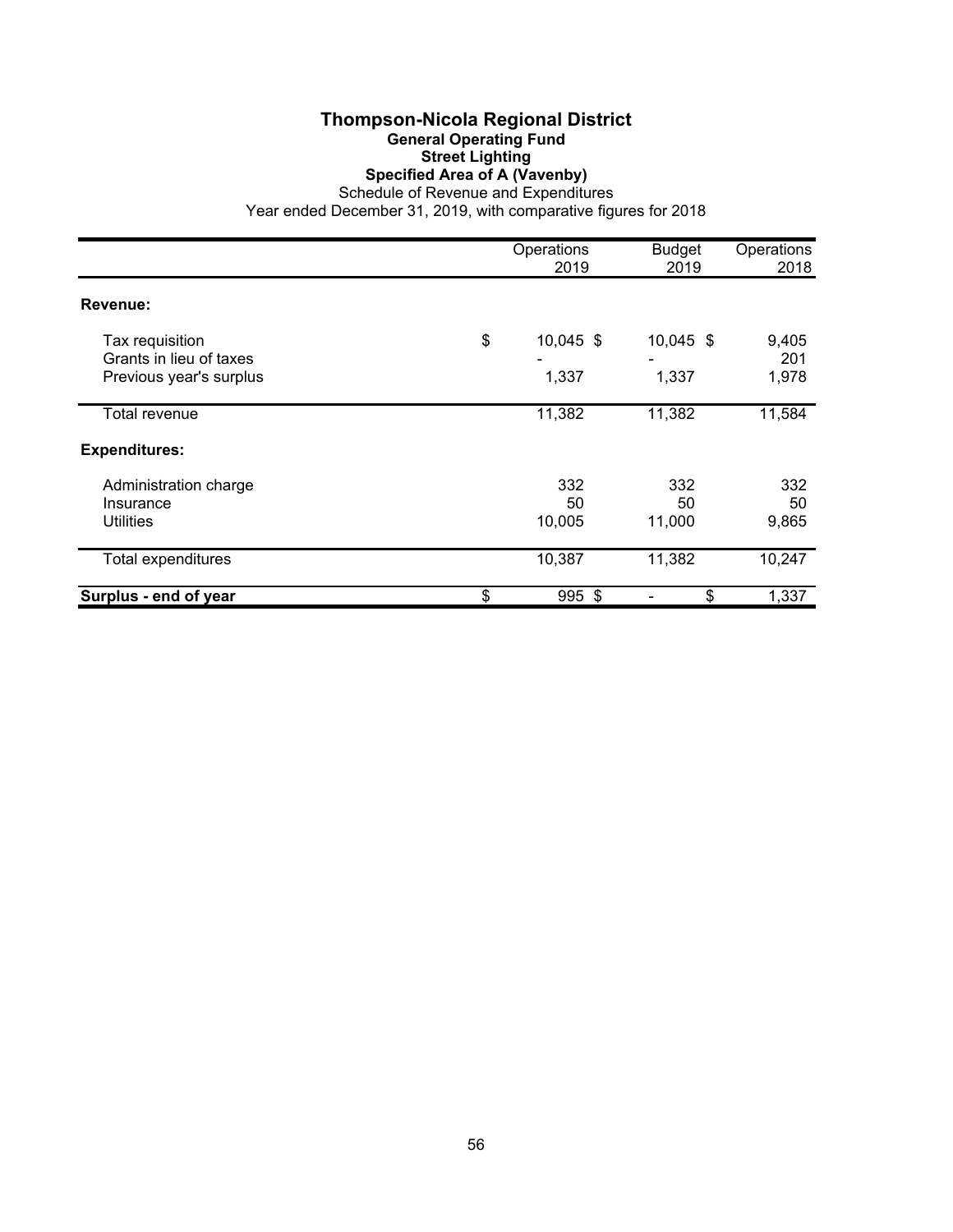# **Thompson-Nicola Regional District General Operating Fund Street Lighting Specified Area of B (Avola)**

Schedule of Revenue and Expenditures Year ended December 31, 2019, with comparative figures for 2018

|                                                        | Operations<br>2019 |                     | <b>Budget</b><br>2019 | Operations<br>2018 |  |
|--------------------------------------------------------|--------------------|---------------------|-----------------------|--------------------|--|
| Revenue:                                               |                    |                     |                       |                    |  |
| Tax requisition<br>Previous year's surplus             | \$                 | $8,712$ \$<br>1,537 | 8,712 \$<br>1,537     | 8,557<br>1,692     |  |
| Total revenue                                          |                    | 10,249              | 10,249                | 10,249             |  |
| <b>Expenditures:</b>                                   |                    |                     |                       |                    |  |
| Administration charge<br>Insurance<br><b>Utilities</b> |                    | 299<br>50<br>8,470  | 299<br>50<br>9,900    | 299<br>50<br>8,363 |  |
| Total expenditures                                     |                    | 8,819               | 10,249                | 8,712              |  |
| Surplus - end of year                                  | \$                 | $1,430$ \$          | \$                    | 1,537              |  |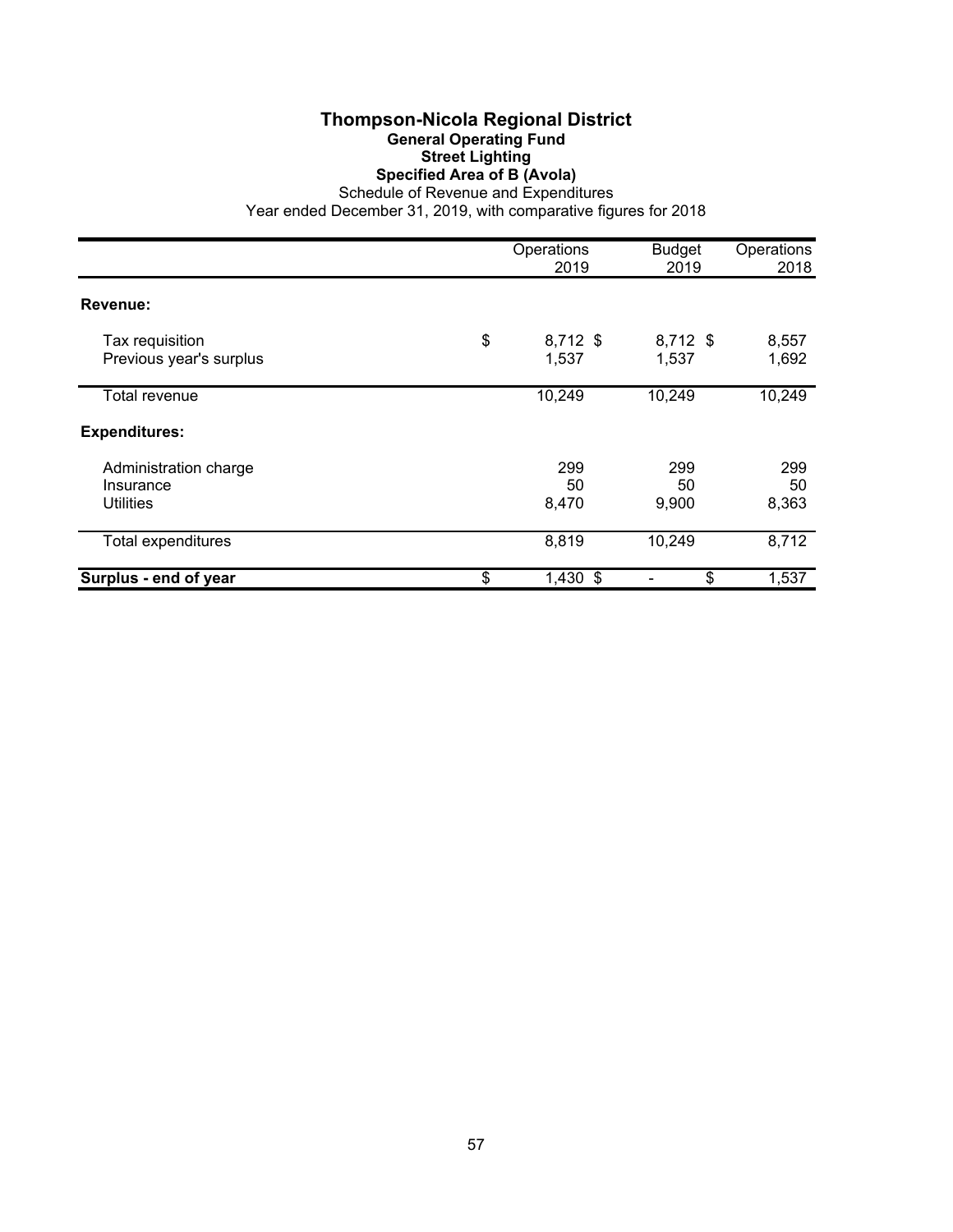# **Thompson-Nicola Regional District General Operating Fund Street Lighting Specified Area of J (Tobiano)**

Schedule of Revenue and Expenditures

|                                            | Operations<br>2019    | <b>Budget</b><br>2019 | Operations<br>2018 |
|--------------------------------------------|-----------------------|-----------------------|--------------------|
| Revenue:                                   |                       |                       |                    |
| Tax requisition<br>Previous year's surplus | \$<br>4,373 \$<br>777 | 4,373 \$<br>777       | 4,379<br>771       |
| Total revenue                              | 5,150                 | 5,150                 | 5,150              |
| <b>Expenditures:</b>                       |                       |                       |                    |
| Administration charge<br>Grant-in-aid      | 150<br>2,712          | 150<br>5,000          | 150<br>4,223       |
| <b>Total expenditures</b>                  | 2,862                 | 5,150                 | 4,373              |
| Surplus - end of year                      | \$<br>$2,288$ \$      | \$                    | 777                |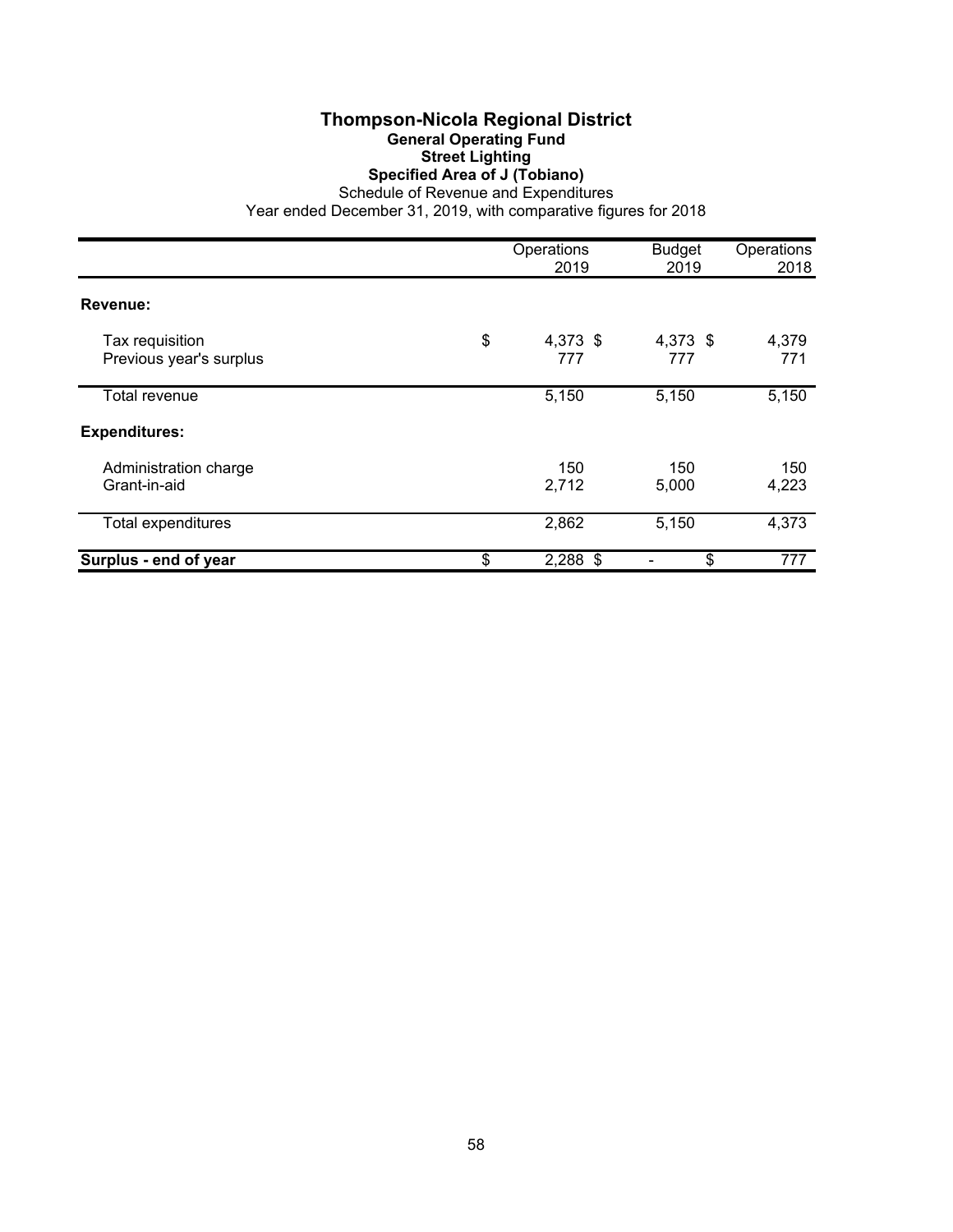#### **Thompson-Nicola Regional District General Operating Fund Street Lighting Specified Area of N (Coldwater Road)** Schedule of Revenue and Expenditures

|                                                 | Operations<br>2019      | <b>Budget</b><br>2019 | Operations<br>2018 |
|-------------------------------------------------|-------------------------|-----------------------|--------------------|
| Revenue:                                        |                         |                       |                    |
| Tax requisition<br>Previous year's surplus      | \$<br>$2,982$ \$<br>618 | $2,982$ \$<br>618     | 2,931<br>669       |
| Total revenue                                   | 3,600                   | 3,600                 | 3,600              |
| <b>Expenditures:</b>                            |                         |                       |                    |
| Administration charge<br>Insurance<br>Utilities | 150<br>50<br>2,822      | 150<br>50<br>3,400    | 150<br>50<br>2,782 |
| Total expenditures                              | 3,022                   | 3,600                 | 2,982              |
| Surplus - end of year                           | \$<br>578 \$            | \$                    | 618                |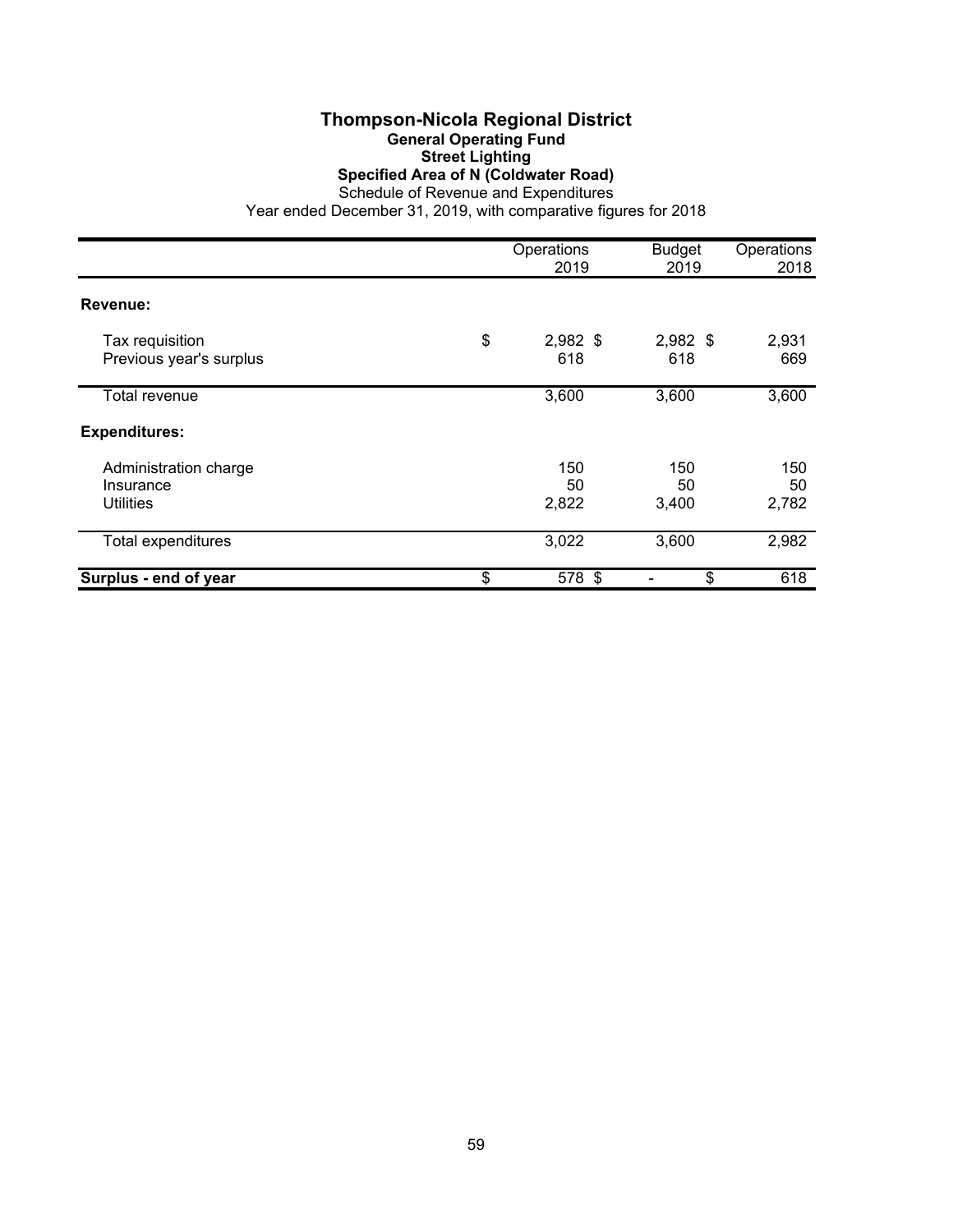# **Thompson-Nicola Regional District General Operating Fund Street Lighting Specified Area of P (Pritchard)**

Schedule of Revenue and Expenditures

|                                                                                     | Operations<br>2019             | <b>Budget</b><br>2019 | Operations<br>2018  |
|-------------------------------------------------------------------------------------|--------------------------------|-----------------------|---------------------|
| Revenue:                                                                            |                                |                       |                     |
| Tax requisition<br>Government transfers and other grants<br>Previous year's surplus | \$<br>7,030 \$<br>199<br>1,262 | 7,030 \$<br>1,262     | 7,407<br>129<br>885 |
| Total revenue                                                                       | 8,491                          | 8,292                 | 8,421               |
| <b>Expenditures:</b>                                                                |                                |                       |                     |
| Administration charge<br>Insurance<br><b>Utilities</b>                              | 242<br>50<br>6,974             | 242<br>50<br>8,000    | 242<br>50<br>6,867  |
| Total expenditures                                                                  | 7,266                          | 8,292                 | 7,159               |
| Surplus - end of year                                                               | \$<br>$1,225$ \$               | \$                    | 1,262               |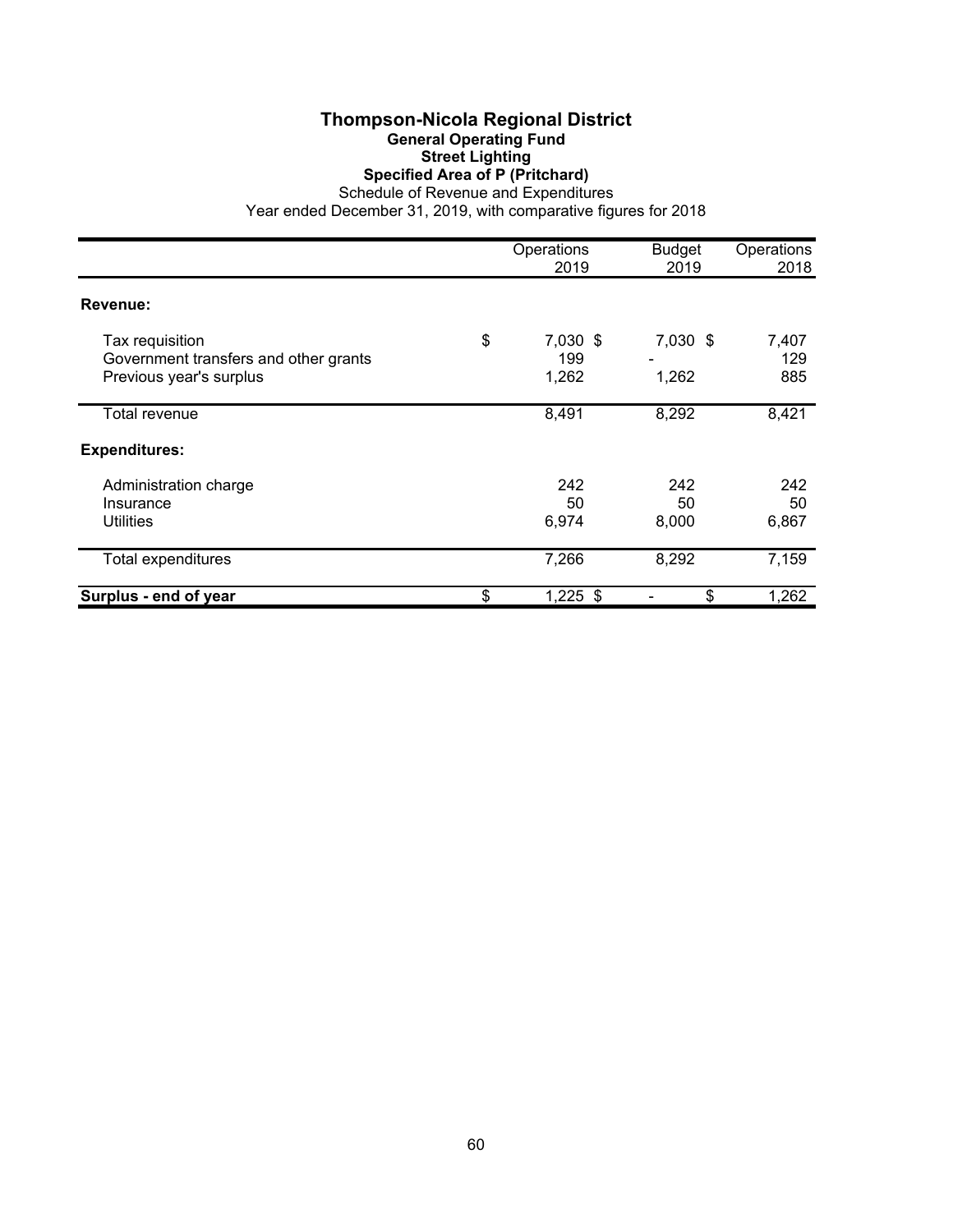#### **Thompson-Nicola Regional District General Operating Fund Street Lighting Specified Area of P (Whitecroft Village)** Schedule of Revenue and Expenditures

|                                                 | Operations<br>2019      | <b>Budget</b><br>2019 | Operations<br>2018 |
|-------------------------------------------------|-------------------------|-----------------------|--------------------|
| Revenue:                                        |                         |                       |                    |
| Tax requisition<br>Previous year's surplus      | \$<br>$1,627$ \$<br>272 | $1,627$ \$<br>273     | 1,598<br>301       |
| Total revenue                                   | 1,899                   | 1,900                 | 1,899              |
| <b>Expenditures:</b>                            |                         |                       |                    |
| Administration charge<br>Insurance<br>Utilities | 150<br>50<br>1,448      | 150<br>50<br>1,700    | 150<br>50<br>1,427 |
| Total expenditures                              | 1,648                   | 1,900                 | 1,627              |
| Surplus - end of year                           | \$<br>$251$ \$          | \$                    | 272                |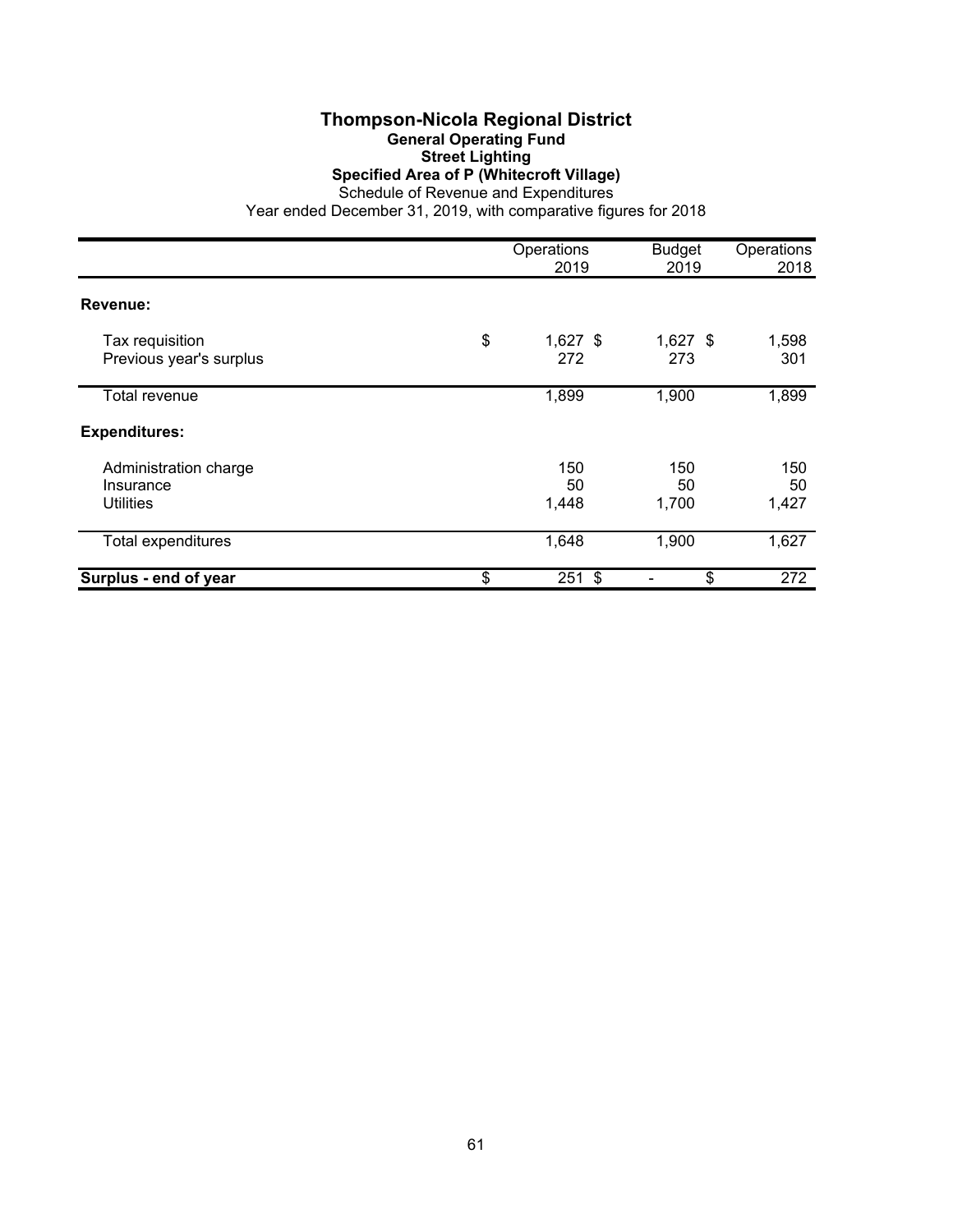# **Thompson-Nicola Regional District General Operating Fund Transit Services**

Summary of Revenue and Expenditures

|                                                                       | Operations<br>2019     | <b>Budget</b><br>2019 | Operations<br>2018 |
|-----------------------------------------------------------------------|------------------------|-----------------------|--------------------|
| Revenue:                                                              |                        |                       |                    |
| Tax requisition<br>Grants in lieu of taxes<br>Previous year's surplus | \$<br>82,093 \$<br>113 | 82,093 \$<br>112      | 81,697<br>113      |
| Total revenue                                                         | 82,206                 | 82,205                | 81,810             |
| <b>Expenditures:</b>                                                  |                        |                       |                    |
| Administration charge<br>Operating costs                              | 2,394<br>79,811        | 2,394<br>79,811       | 2,380<br>79,317    |
| Total expenditures                                                    | 82,205                 | 82,205                | 81,697             |
| Surplus - end of year                                                 | \$<br>\$<br>1          | \$                    | 113                |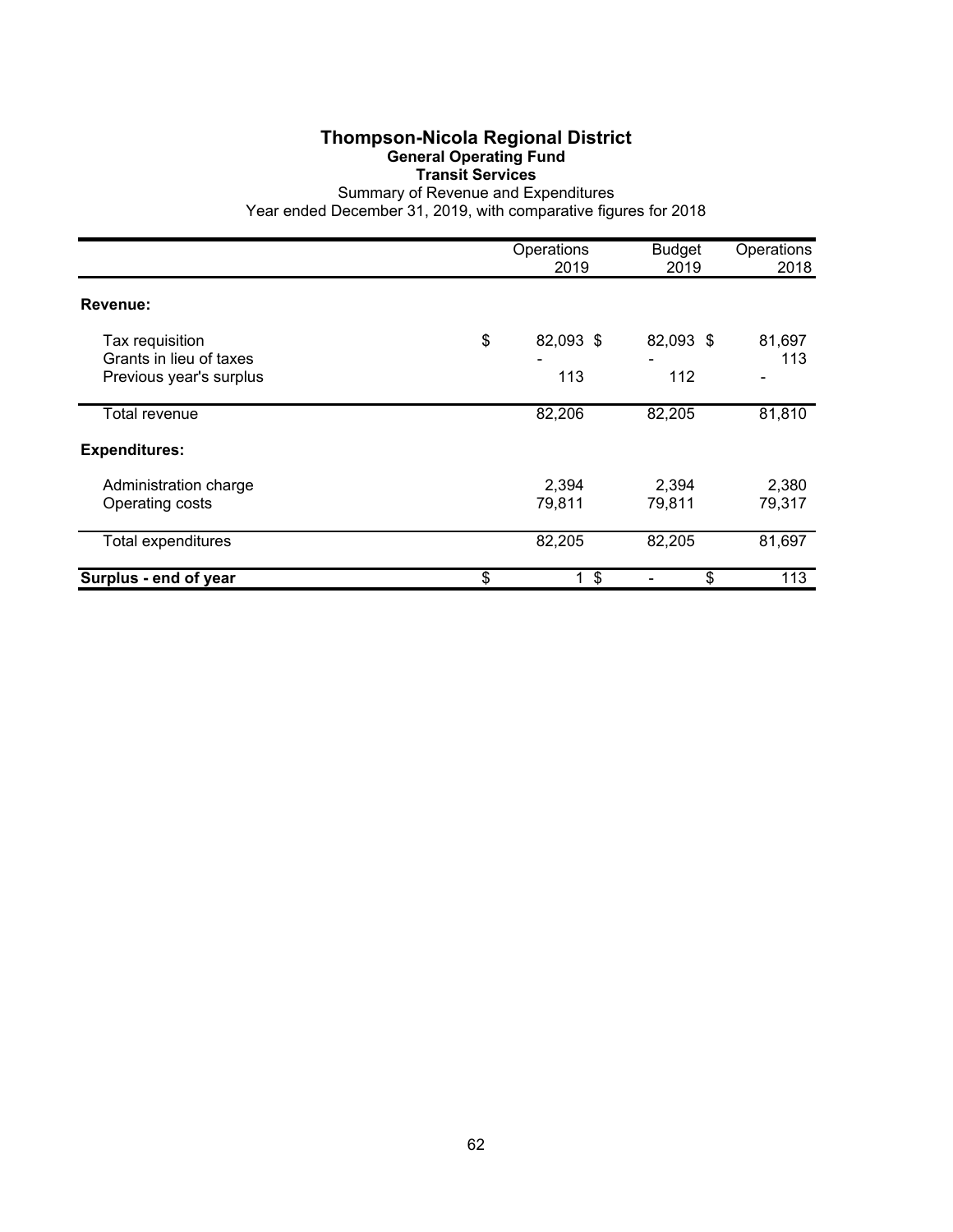# **Thompson-Nicola Regional District General Operating Fund Transit Service Electoral Area A**

Schedule of Revenue and Expenditures

|                                                                       | Operations<br>2019     | <b>Budget</b><br>2019 | Operations<br>2018 |
|-----------------------------------------------------------------------|------------------------|-----------------------|--------------------|
| Revenue:                                                              |                        |                       |                    |
| Tax requisition<br>Grants in lieu of taxes<br>Previous year's surplus | \$<br>38,021 \$<br>104 | 38,021 \$<br>103      | 39,364<br>104      |
| <b>Total revenue</b>                                                  | 38,125                 | 38,124                | 39,468             |
| <b>Expenditures:</b>                                                  |                        |                       |                    |
| Administration charge<br>Operating costs                              | 1,110<br>37,014        | 1,110<br>37,014       | 1,147<br>38,217    |
| Total expenditures                                                    | 38,124                 | 38,124                | 39,364             |
| Surplus - end of year                                                 | \$<br>$1 \text{ }$ \$  | \$                    | 104                |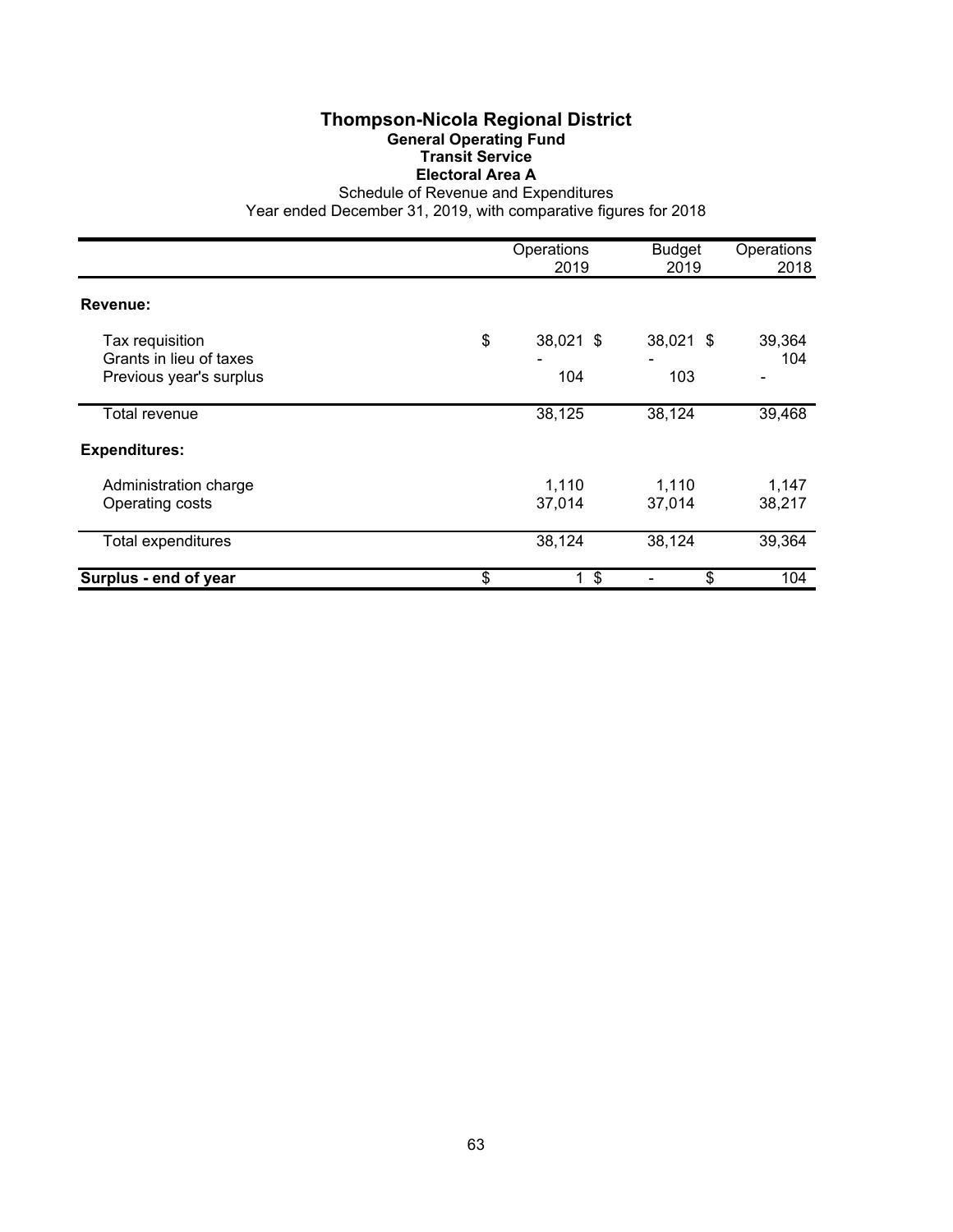# **Thompson-Nicola Regional District General Operating Fund Transit Service**

**Specified Area of M (Lower Nicola)**

Schedule of Revenue and Expenditures

|                                          | Operations<br>2019 | <b>Budget</b><br>2019 | Operations<br>2018 |
|------------------------------------------|--------------------|-----------------------|--------------------|
| Revenue:                                 |                    |                       |                    |
| Tax requisition                          | \$<br>8,549 \$     | 8,549 \$              | 8,549              |
| Total revenue                            | 8,549              | 8,549                 | 8,549              |
| <b>Expenditures:</b>                     |                    |                       |                    |
| Administration charge<br>Operating costs | 249<br>8,300       | 249<br>8,300          | 249<br>8,300       |
| <b>Total expenditures</b>                | 8,549              | 8,549                 | 8,549              |
| Surplus - end of year                    | \$<br>\$           | \$                    |                    |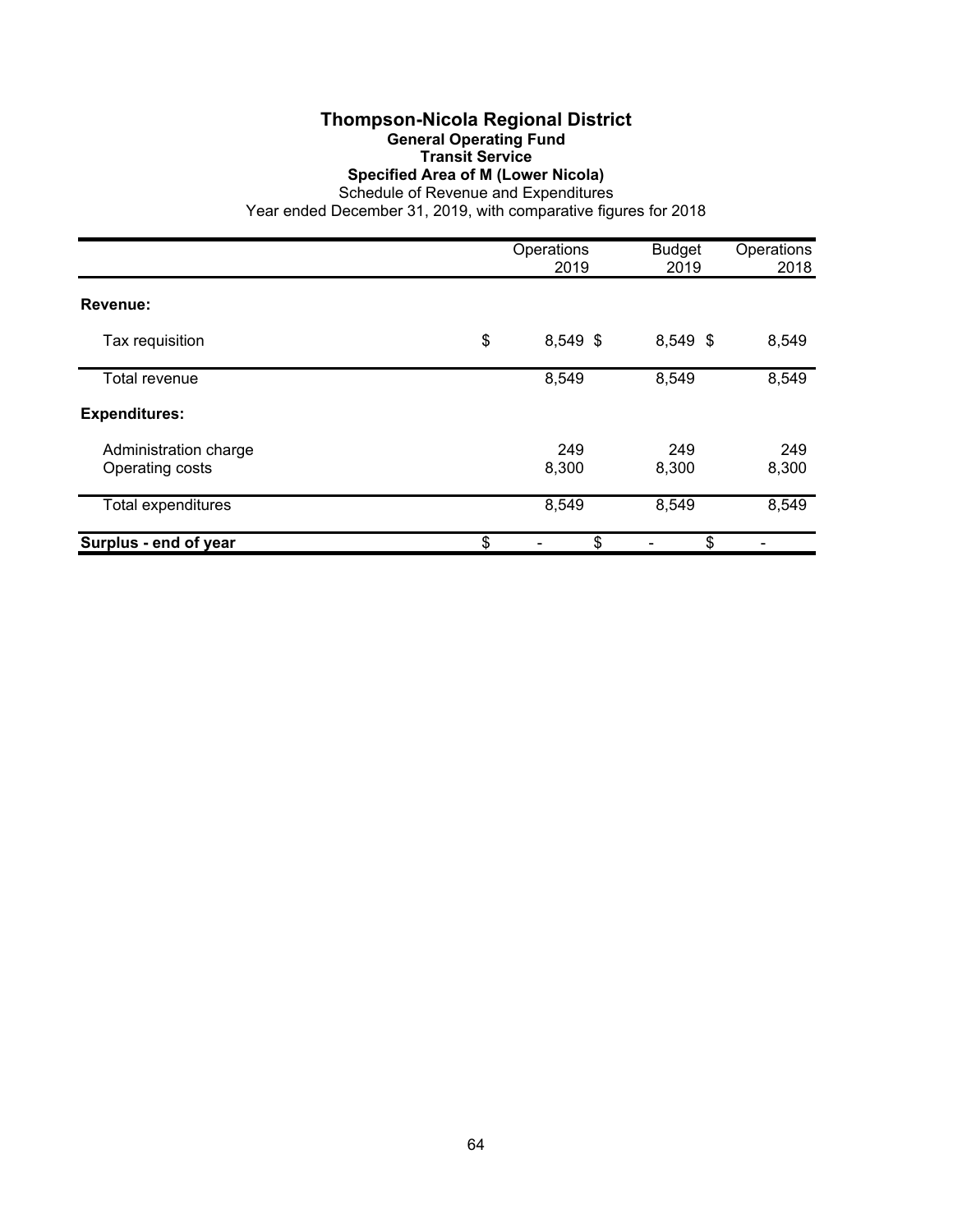#### **Thompson-Nicola Regional District General Operating Fund Transit Service Specified Areas of A, B and O (Valley Connector)** Schedule of Revenue and Expenditures Year ended December 31, 2019, with comparative figures for 2018

|                                                                       | Operations<br>2019                    | <b>Budget</b><br>2019 | Operations<br>2018 |
|-----------------------------------------------------------------------|---------------------------------------|-----------------------|--------------------|
| Revenue:                                                              |                                       |                       |                    |
| Tax requisition<br>Grants in lieu of taxes<br>Previous year's surplus | \$<br>35,523 \$<br>10                 | 35,523 \$<br>9        | 33,784<br>10       |
| Total revenue                                                         | 35,533                                | 35,532                | 33,794             |
| <b>Expenditures:</b>                                                  |                                       |                       |                    |
| Administration charge<br>Operating costs                              | 1,035<br>34,497                       | 1,035<br>34,497       | 984<br>32,800      |
| Total expenditures                                                    | 35,532                                | 35,532                | 33,784             |
| Surplus - end of year                                                 | \$<br>$\boldsymbol{\mathsf{S}}$<br>1. | \$                    | 10                 |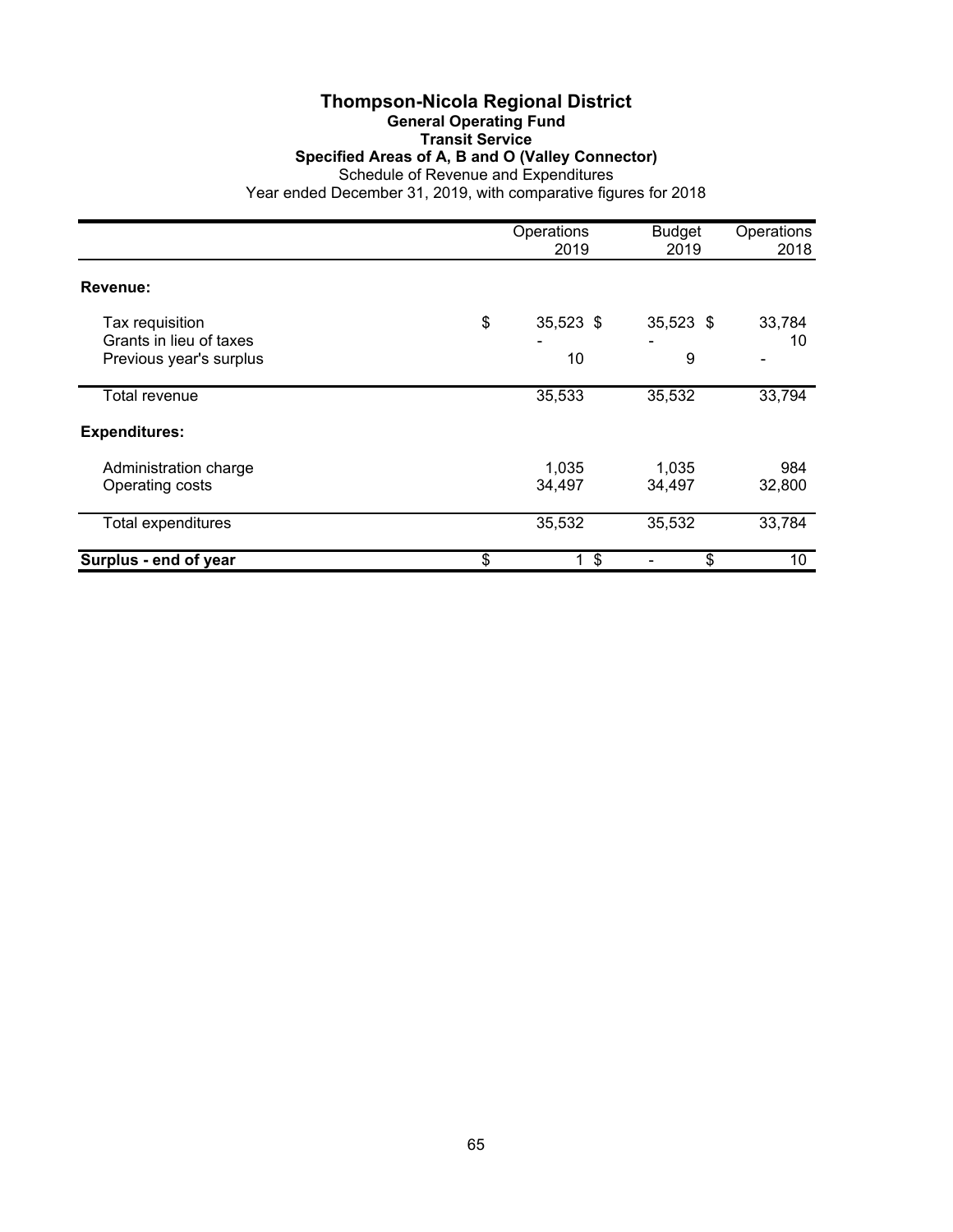#### **Thompson-Nicola Regional District General Operating Fund Solid Waste Management A Local Service of All Members except Kamloops** Schedule of Revenue and Expenditures

|                                       | Operations<br>2019 | <b>Budget</b><br>2019        | Operations<br>2018 |
|---------------------------------------|--------------------|------------------------------|--------------------|
| Revenue:                              |                    |                              |                    |
| Tax requisition                       | \$<br>6,350,000 \$ | 6,350,000 \$                 | 7,375,000          |
| Government transfers and other grants | 15,000             |                              | 12,786             |
| Sale of services                      | 2,694,742          | 2,185,692                    | 2,438,817          |
| Interest                              | 147,917            | 7,500                        | 135,260            |
| Other revenue                         | 351,100            | 369,000                      | 155,580            |
| <b>Transfer from TCA Surplus</b>      | 862,949            |                              | 871,038            |
| Previous year's surplus               | 2,551,719          | 2,551,719                    | 2,802,605          |
| <b>Total revenue</b>                  | 12,973,427         | 11,463,911                   | 13,791,086         |
| <b>Expenditures:</b>                  |                    |                              |                    |
| Advertising                           | 621                | 4,100                        | 446                |
| Administration charge                 | 287,104            | 287,104                      | 319,653            |
| Amortization                          | 862,949            | $\qquad \qquad \blacksquare$ | 871,038            |
| Audit and legal                       | 37                 |                              |                    |
| <b>Building costs</b>                 | 2,012              | 20,500                       | 1,615              |
| Furniture and equipment               | 7,722              | 16,400                       | 3,654              |
| General                               | 100,230            | 130,862                      | 115,540            |
| Insurance                             | 23,067             | 32,500                       | 23,623             |
| Programs                              | 7,218,937          | 9,775,203                    | 6,937,919          |
| Salaries and benefits                 | 968,751            | 1,126,000                    | 896,064            |
| Travel, meals and accommodations      | 43,044             | 71,242                       | 44,972             |
| Capital purchases                     |                    |                              | 27,663             |
| Transfer to reserve                   | 101,005            |                              | 1,997,180          |
| <b>Total Residual Management</b>      | 9,615,479          | 11,463,911                   | 11,239,367         |
| Surplus - end of year                 | \$<br>3,357,948 \$ | \$<br>Ξ.                     | 2,551,719          |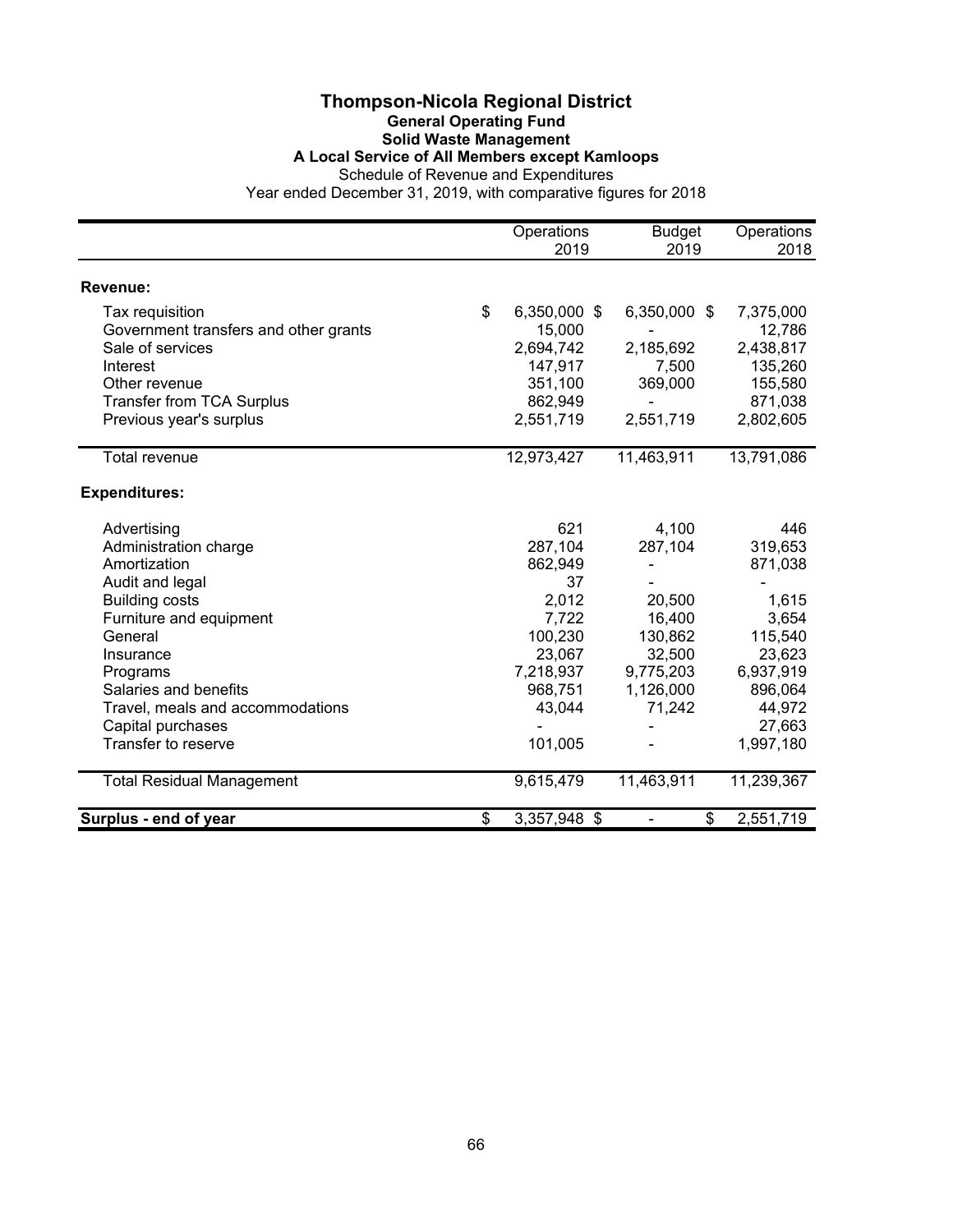# **Thompson-Nicola Regional District General Operating Fund Solid Waste Management Plan Review**

Schedule of Revenue and Expenditures Year ended December 31, 2019, with comparative figures for 2018

|                                            | Operations<br>2019 | <b>Budget</b><br>2019 | Operations<br>2018 |
|--------------------------------------------|--------------------|-----------------------|--------------------|
| Revenue:                                   |                    |                       |                    |
| Tax requisition<br>Previous year's surplus | \$<br>\$<br>42,750 | \$<br>42,750          | 32,129<br>42,871   |
| Total revenue                              | 42,750             | 42,750                | 75,000             |
| <b>Expenditures:</b>                       |                    |                       |                    |
| Programs<br>Salaries and benefits          |                    | 42,750                | 17,446<br>14,804   |
| Total expenditures                         |                    | 42,750                | 32,250             |
| Surplus - end of year                      | \$<br>42,750 \$    | \$                    | 42,750             |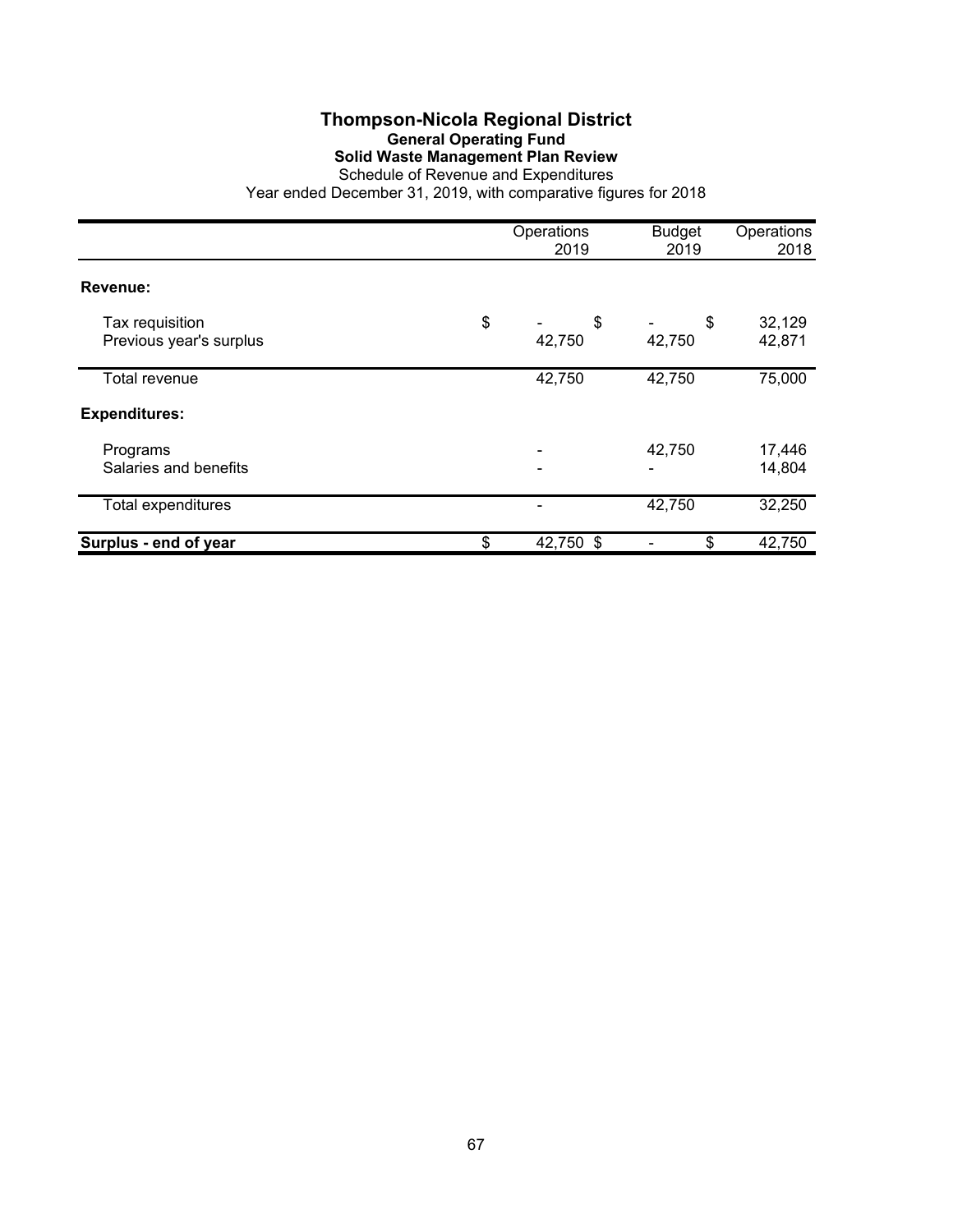# **Thompson-Nicola Regional District General Operating Fund Noxious Weed Control All Electoral Areas**

Schedule of Revenue and Expenditures

|                                                      | Operations<br>2019 | <b>Budget</b><br>2019 | Operations<br>2018 |
|------------------------------------------------------|--------------------|-----------------------|--------------------|
| Revenue:                                             |                    |                       |                    |
| Tax requisition                                      | \$<br>317,478 \$   | 317,478 \$            | 316,935            |
| Government transfers and other grants                | 519,436            | 660,000               | 250,151            |
| Interest                                             |                    |                       | 842                |
| Other revenue                                        | 480                |                       |                    |
| Transfer from TCA Surplus<br>Previous year's surplus | 6,572<br>78,977    | 78,977                | 3,695<br>51,613    |
|                                                      |                    |                       |                    |
| <b>Total revenue</b>                                 | 922,943            | 1,056,455             | 623,236            |
| <b>Expenditures:</b>                                 |                    |                       |                    |
| Advertising                                          | 551                | 300                   | 877                |
| Administration charge                                | 45,857             | 45,857                | 27,116             |
| Amortization                                         | 6,572              |                       | 3,695              |
| <b>Building costs</b>                                | 273                | 1,500                 | 270                |
| Dues, licences and fees                              | 175                | 240                   | 1,658              |
| Furniture and equipment                              | 4,192              | 6,000                 | 2,156              |
| General                                              | 9,795              | 2,650                 | 11,134             |
| Insurance                                            | 2,123              | 1,458                 | 1,458              |
| Meetings                                             |                    | 500                   | 192                |
| Office supplies                                      | 816                | 951                   | 402                |
| Programs                                             | 589,364            | 773,877               | 369,807            |
| Salaries and benefits                                | 150,887            | 199,450               | 77,885             |
| Staff development                                    | 1,446              | 3,000                 | 1,569              |
| Telephone                                            | 1,333              | 1,000                 | 1,155              |
| Travel, meals and accommodations                     | 14,325             | 10,172<br>2,500       | 5,849<br>39,036    |
| Capital purchases<br>Transfer to reserve             | 7,000              | 7,000                 |                    |
| Total expenditures                                   | 834,709            | 1,056,455             | 544,259            |
| Surplus - end of year                                | \$<br>88,234 \$    | \$                    | 78,977             |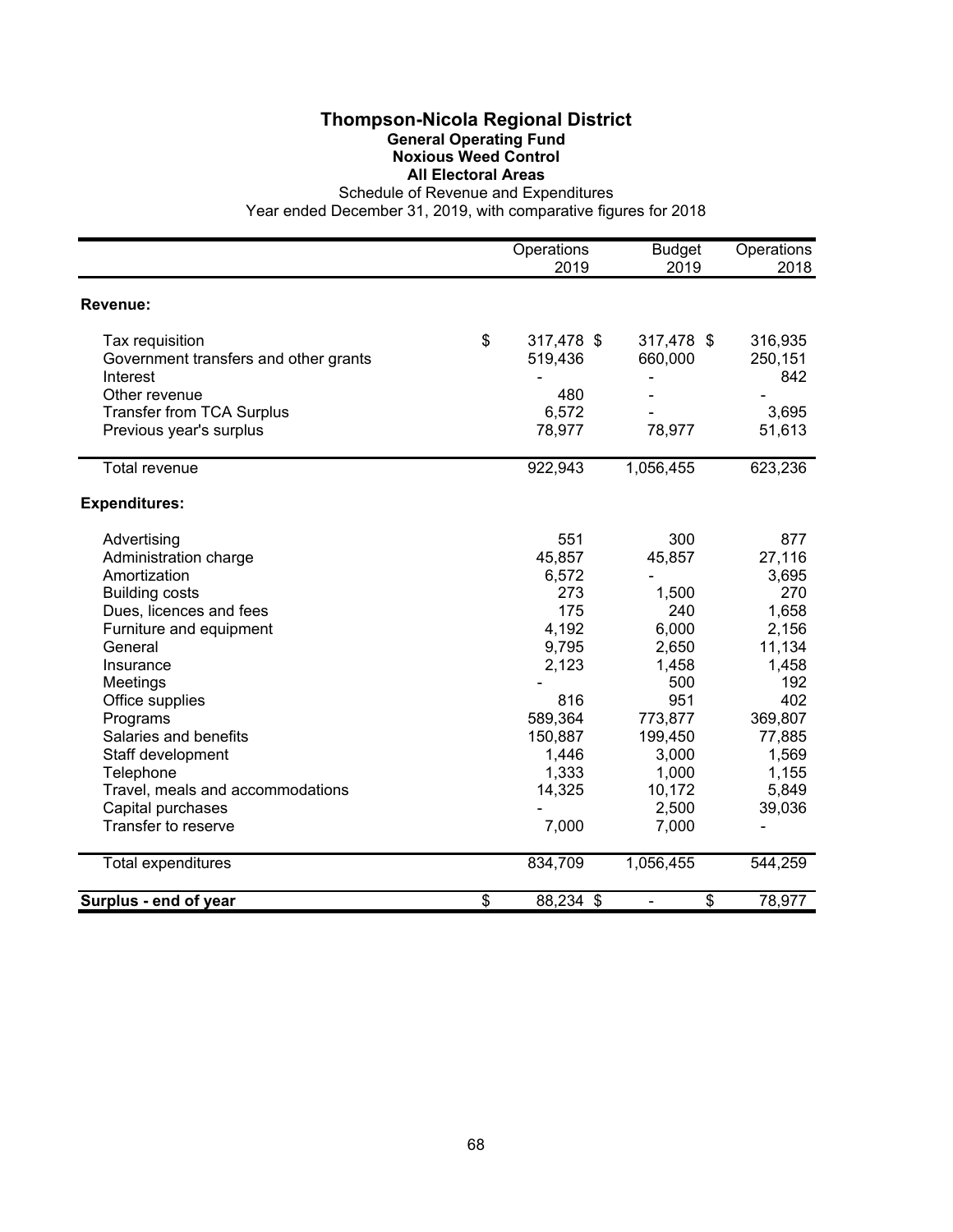## **Thompson-Nicola Regional District General Operating Fund Mosquito Control**

|                                                                                                                                                                                                                                                                                                                            | Operations<br>2019                                                                                              | <b>Budget</b><br>2019                                                                                                          | Operations<br>2018                                                                                                   |
|----------------------------------------------------------------------------------------------------------------------------------------------------------------------------------------------------------------------------------------------------------------------------------------------------------------------------|-----------------------------------------------------------------------------------------------------------------|--------------------------------------------------------------------------------------------------------------------------------|----------------------------------------------------------------------------------------------------------------------|
| Revenue:                                                                                                                                                                                                                                                                                                                   |                                                                                                                 |                                                                                                                                |                                                                                                                      |
| Tax requisition<br>Government transfers and other grants<br>Interest<br><b>Transfer from TCA Surplus</b><br>Previous year's surplus                                                                                                                                                                                        | \$<br>478,163 \$<br>992<br>777<br>106,049                                                                       | 478,163 \$<br>106,048                                                                                                          | 451,345<br>302<br>849<br>110<br>121,658                                                                              |
| Total revenue                                                                                                                                                                                                                                                                                                              | 585,981                                                                                                         | 584,211                                                                                                                        | 574,264                                                                                                              |
| <b>Expenditures:</b>                                                                                                                                                                                                                                                                                                       |                                                                                                                 |                                                                                                                                |                                                                                                                      |
| Advertising<br>Administration charge<br>Amortization<br><b>Building costs</b><br>Dues, licences and fees<br>Furniture and equipment<br>General<br>Insurance<br>Meetings<br>Office supplies<br>Programs<br>Salaries and benefits<br>Staff development<br>Telephone<br>Travel, meals and accommodations<br>Capital purchases | 337<br>23,247<br>777<br>199<br>3,582<br>5,862<br>2,090<br>610<br>407,871<br>38,250<br>806<br>483<br>1,423<br>90 | 600<br>23,247<br>3,000<br>480<br>2,400<br>5,800<br>4,500<br>780<br>1,140<br>485,000<br>42,340<br>3,000<br>900<br>10,424<br>600 | 213<br>21,969<br>110<br>159<br>115<br>8,199<br>2,079<br>1,405<br>389,318<br>37,543<br>433<br>1,111<br>1,484<br>4,077 |
| <b>Total expenditures</b>                                                                                                                                                                                                                                                                                                  | 485,627                                                                                                         | 584,211                                                                                                                        | 468,215                                                                                                              |
| Surplus - end of year                                                                                                                                                                                                                                                                                                      | \$<br>100,354 \$                                                                                                | \$<br>$\qquad \qquad \blacksquare$                                                                                             | 106,049                                                                                                              |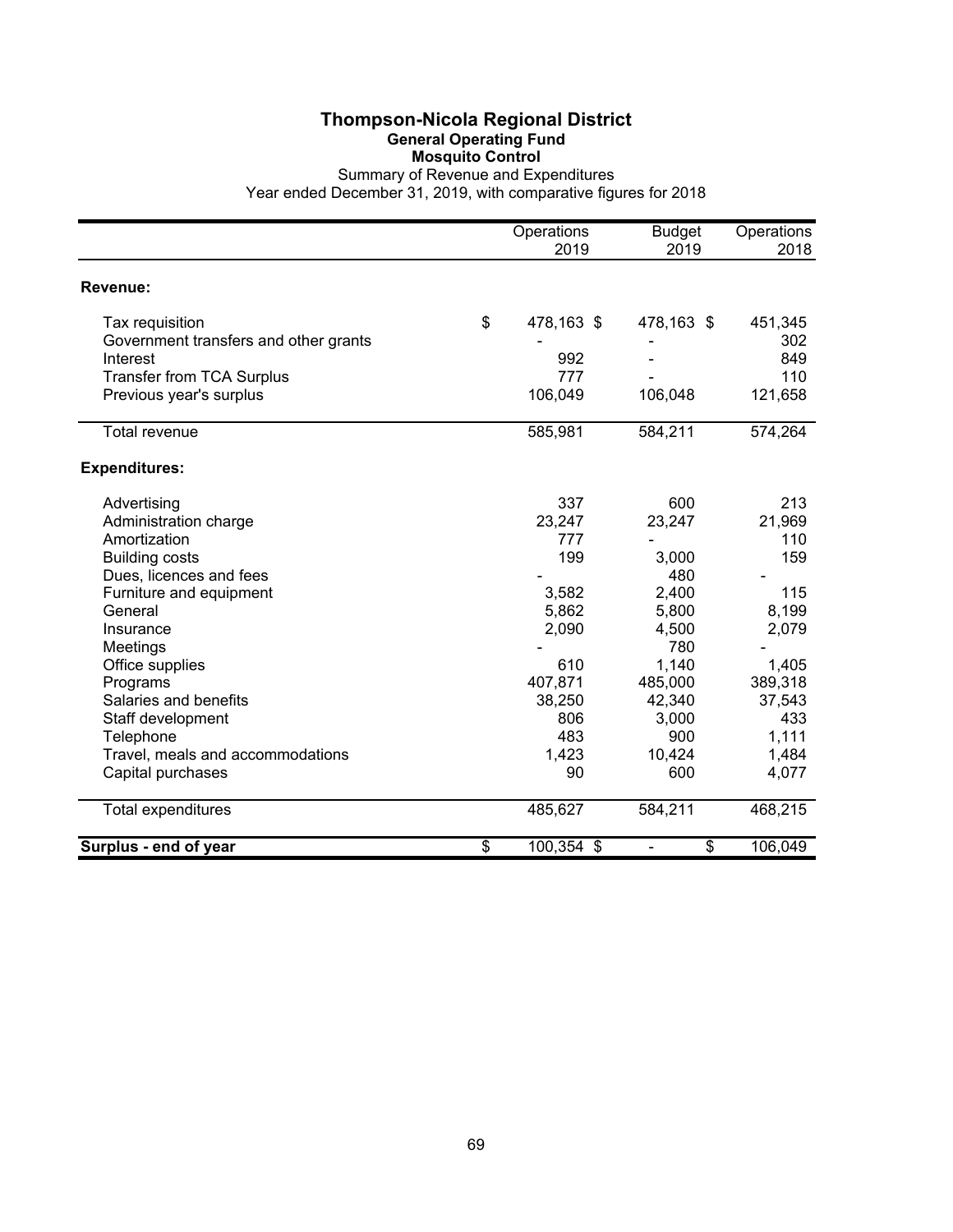# **Thompson-Nicola Regional District**

#### **General Operating Fund Mosquito Control**

# **Electoral Area O, a Specified Area of P and Barriere**

Schedule of Revenue and Expenditures

|                                       | Operations<br>2019 | <b>Budget</b><br>2019 | Operations<br>2018 |
|---------------------------------------|--------------------|-----------------------|--------------------|
| Revenue:                              |                    |                       |                    |
| Tax requisition                       | \$<br>120,013 \$   | 120,013 \$            | 111,671            |
| Government transfers and other grants |                    |                       | 76                 |
| <b>Transfer from TCA Surplus</b>      | 194                |                       | 28                 |
| Previous year's surplus               | 14,698             | 14,697                | 23,862             |
| <b>Total revenue</b>                  | 134,905            | 134,710               | 135,637            |
| <b>Expenditures:</b>                  |                    |                       |                    |
| Advertising                           | 81                 | 150                   | 50                 |
| Administration charge                 | 5,834              | 5,834                 | 5,437              |
| Amortization                          | 194                |                       | 28                 |
| <b>Building costs</b>                 | 50                 | 750                   | 40                 |
| Dues, licences and fees               |                    | 120                   |                    |
| Furniture and equipment               | 918                | 750                   | 36                 |
| General                               | 1,425              | 1,375                 | 1,957              |
| Insurance                             | 436                | 1,000                 | 435                |
| Meetings                              |                    | 195                   |                    |
| Office supplies                       | 153                | 285                   | 28                 |
| Programs                              | 87,644             | 110,000               | 101,668            |
| Salaries and benefits                 | 9,562              | 10,595                | 9,396              |
| Staff development                     | 202                | 750                   | 108                |
| Telephone                             | 161                | 300                   | 370                |
| Travel, meals and accommodations      | 359                | 2,606                 | 374                |
| Capital purchases                     |                    |                       | 1,012              |
| Total expenditures                    | 107,019            | 134,710               | 120,939            |
| Surplus - end of year                 | \$<br>27,886 \$    | \$<br>÷,              | 14,698             |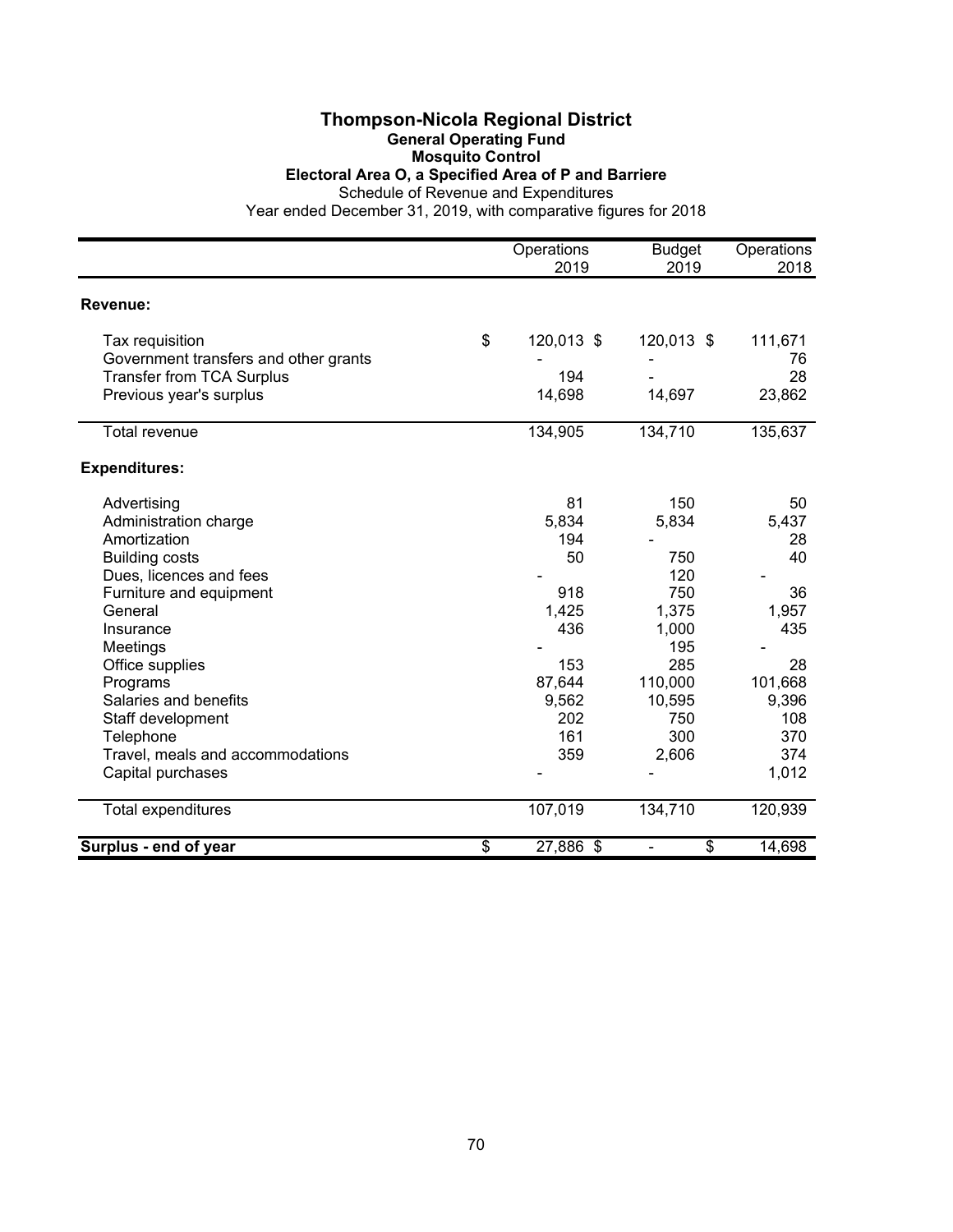## **Thompson-Nicola Regional District General Operating Fund**

# **Mosquito Control**

**Extended Service of Area A and Clearwater**

Schedule of Revenue and Expenditures

|                                       | Operations<br>2019 | <b>Budget</b><br>2019 | Operations<br>2018 |
|---------------------------------------|--------------------|-----------------------|--------------------|
| Revenue:                              |                    |                       |                    |
| Tax requisition                       | \$<br>116,413 \$   | 116,413 \$            | 107,484            |
| Government transfers and other grants |                    |                       | 76                 |
| <b>Transfer from TCA Surplus</b>      | 194                |                       | 28                 |
| Previous year's surplus               | 23,128             | 23,126                | 30,999             |
| <b>Total revenue</b>                  | 139,735            | 139,539               | 138,587            |
| <b>Expenditures:</b>                  |                    |                       |                    |
| Advertising                           | 81                 | 150                   | 50                 |
| Administration charge                 | 5,663              | 5,663                 | 5,237              |
| Amortization                          | 194                |                       | 28                 |
| <b>Building costs</b>                 | 50                 | 750                   | 40                 |
| Dues, licences and fees               |                    | 120                   |                    |
| Furniture and equipment               | 918                | 750                   | 36                 |
| General                               | 1,426              | 1,375                 | 1,957              |
| Insurance                             | 436                | 1,000                 | 435                |
| Meetings                              |                    | 195                   |                    |
| Office supplies                       | 153                | 285                   | 28                 |
| Programs                              | 104,518            | 115,000               | 96,410             |
| Salaries and benefits                 | 9,562              | 10,595                | 9,374              |
| Staff development                     | 202                | 750                   | 108                |
| Telephone                             | 161                | 300                   | 370                |
| Travel, meals and accommodations      | 359                | 2,606                 | 374                |
| Capital purchases                     |                    |                       | 1,012              |
| Total expenditures                    | 123,723            | 139,539               | 115,459            |
| Surplus - end of year                 | \$<br>16,012 \$    | \$                    | 23,128             |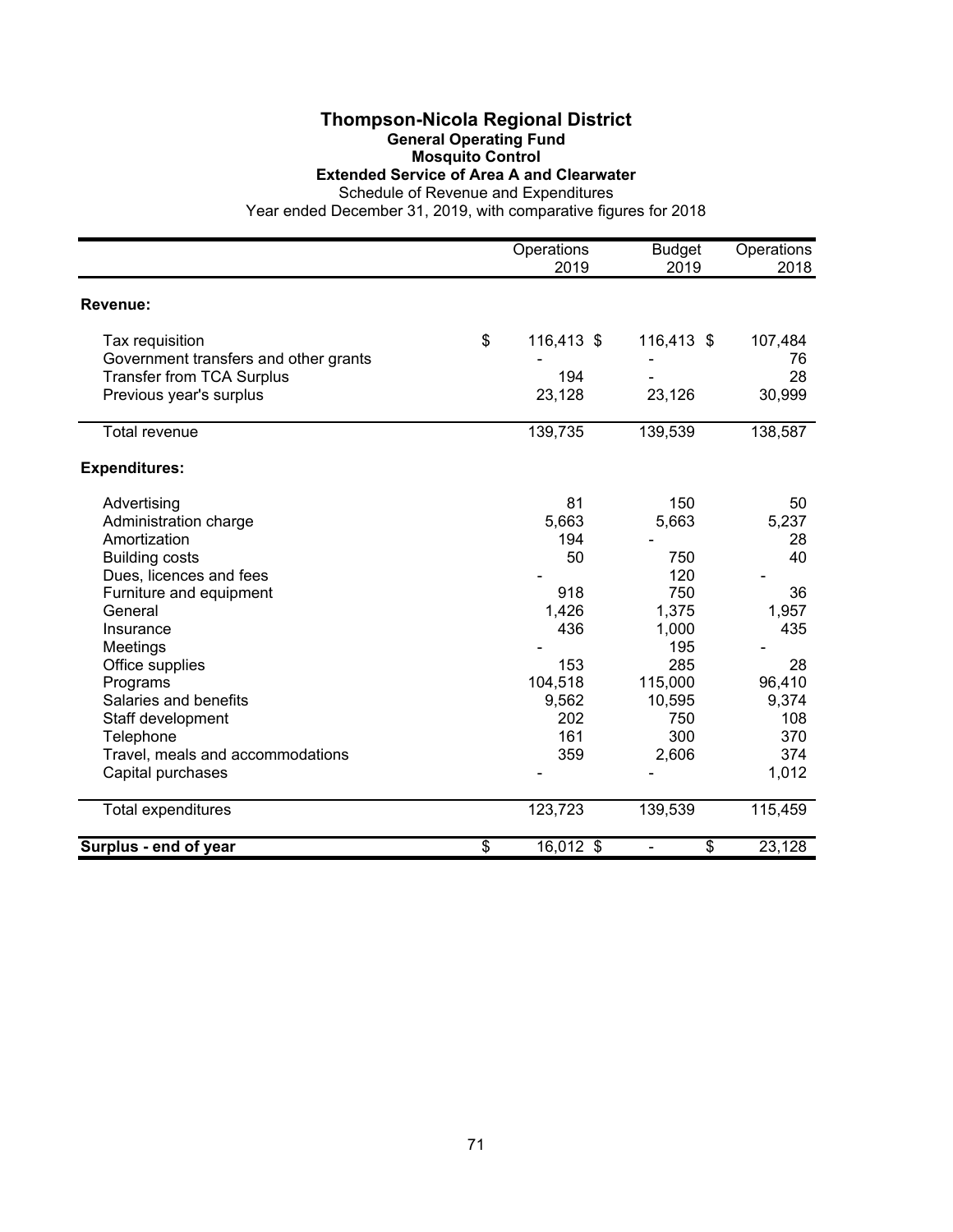### **Thompson-Nicola Regional District General Operating Fund Mosquito Control Electoral Area M & N (Nicola Valley)**

Schedule of Revenue and Expenditures

|                                                             | Operations      | <b>Budget</b>                      | Operations   |
|-------------------------------------------------------------|-----------------|------------------------------------|--------------|
|                                                             | 2019            | 2019                               | 2018         |
| Revenue:                                                    |                 |                                    |              |
| Tax requisition                                             | \$<br>93,699 \$ | 93,699 \$                          | 92,396       |
| <b>Transfer from TCA Surplus</b><br>Previous year's surplus | 194<br>14,258   | 14,258                             | 28<br>14,719 |
| Total revenue                                               | 108,151         | 107,957                            | 107,143      |
|                                                             |                 |                                    |              |
| <b>Expenditures:</b>                                        |                 |                                    |              |
| Advertising                                                 | 95              | 150                                | 62           |
| Administration charge                                       | 4,581           | 4,581                              | 4,519        |
| Amortization                                                | 194             |                                    | 28           |
| <b>Building costs</b>                                       | 50              | 750                                | 40           |
| Dues, licences and fees                                     |                 | 120                                |              |
| Furniture and equipment                                     | 828             | 150                                | 7            |
| General                                                     | 1,584           | 1,675                              | 2,328        |
| Insurance                                                   | 436             | 500                                | 435          |
| Meetings                                                    |                 | 195                                |              |
| Office supplies                                             | 152             | 285                                | 1,321        |
| Programs                                                    | 62,109          | 85,000                             | 73,306       |
| Salaries and benefits                                       | 9,610           | 10,595                             | 9,327        |
| Staff development                                           | 202             | 750                                | 108          |
| Travel, meals and accommodations                            | 346             | 2,606                              | 363          |
| Capital purchases                                           | 90              | 600                                | 1,041        |
| <b>Total expenditures</b>                                   | 80,277          | 107,957                            | 92,885       |
| Surplus - end of year                                       | \$<br>27,874 \$ | \$<br>$\qquad \qquad \blacksquare$ | 14,258       |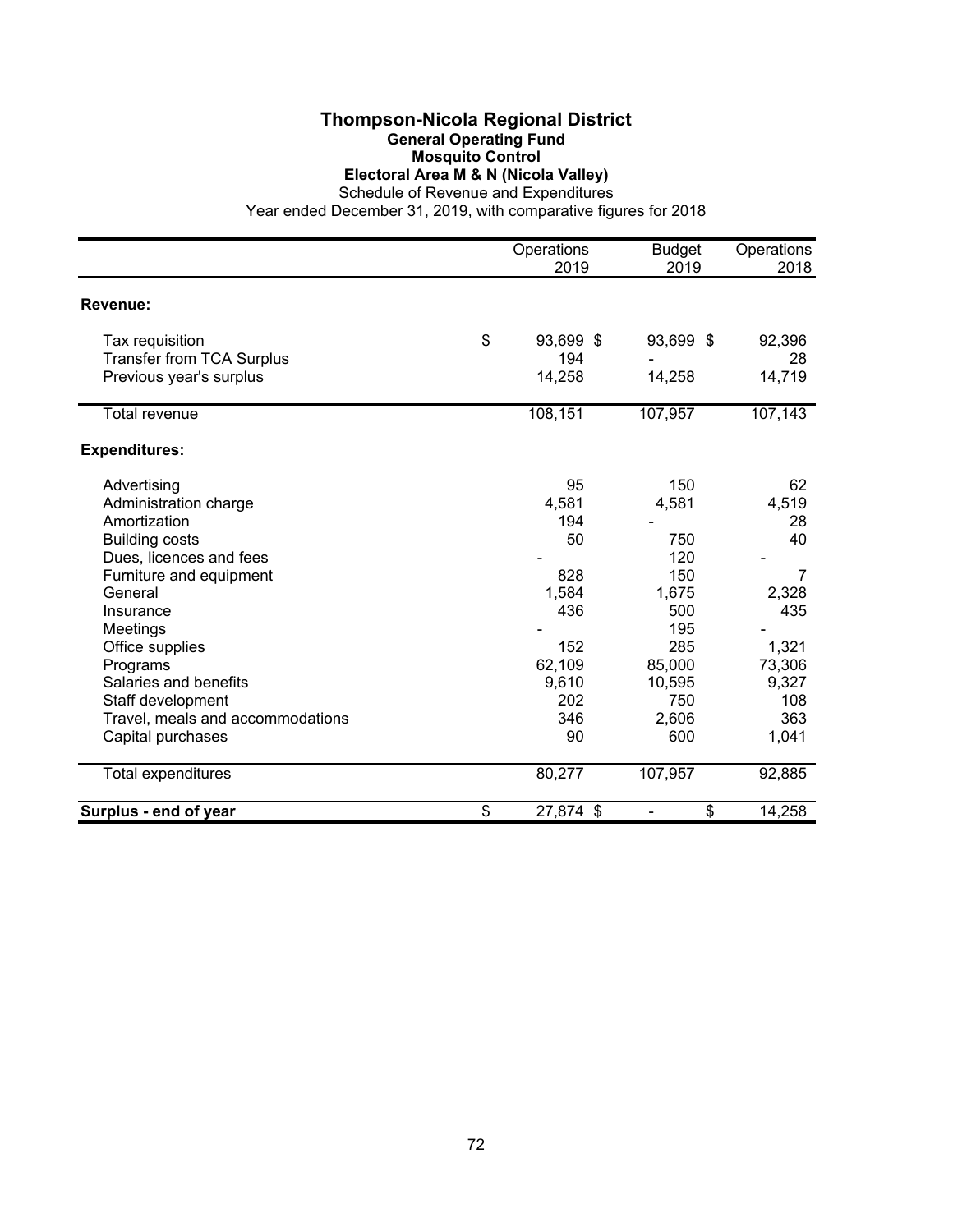## **Thompson-Nicola Regional District General Operating Fund Mosquito Control Kamloops, Chase, Logan Lake and Areas J and L and a Specified Area of P** Schedule of Revenue and Expenditures

|                                       | Operations<br>2019 | <b>Budget</b><br>2019 | Operations<br>2018 |
|---------------------------------------|--------------------|-----------------------|--------------------|
| Revenue:                              |                    |                       |                    |
| Tax requisition                       | \$<br>148,038 \$   | 148,038 \$            | 139,794            |
| Government transfers and other grants |                    |                       | 151                |
| Interest                              | 992                |                       | 849                |
| <b>Transfer from TCA Surplus</b>      | 194                |                       | 28                 |
| Previous year's surplus               | 53,968             | 53,967                | 52,078             |
| Total revenue                         | 203,192            | 202,005               | 192,900            |
| <b>Expenditures:</b>                  |                    |                       |                    |
| Advertising                           | 81                 | 150                   | 50                 |
| Administration charge                 | 7,169              | 7,169                 | 6,776              |
| Amortization                          | 194                |                       | 28                 |
| <b>Building costs</b>                 | 50                 | 750                   | 40                 |
| Dues, licences and fees               |                    | 120                   |                    |
| Furniture and equipment               | 918                | 750                   | 36                 |
| General                               | 1,425              | 1,375                 | 1,957              |
| Insurance                             | 781                | 2,000                 | 774                |
| Meetings                              |                    | 195                   |                    |
| Office supplies                       | 153                | 285                   | 28                 |
| Programs                              | 153,599            | 175,000               | 117,933            |
| Salaries and benefits                 | 9,516              | 10,555                | 9,446              |
| Staff development                     | 202                | 750                   | 108                |
| Telephone                             | 161                | 300                   | 370                |
| Travel, meals and accommodations      | 359                | 2,606                 | 374                |
| Capital purchases                     |                    |                       | 1,012              |
| Total expenditures                    | 174,608            | 202,005               | 138,932            |
| Surplus - end of year                 | \$<br>28,584 \$    | \$                    | 53,968             |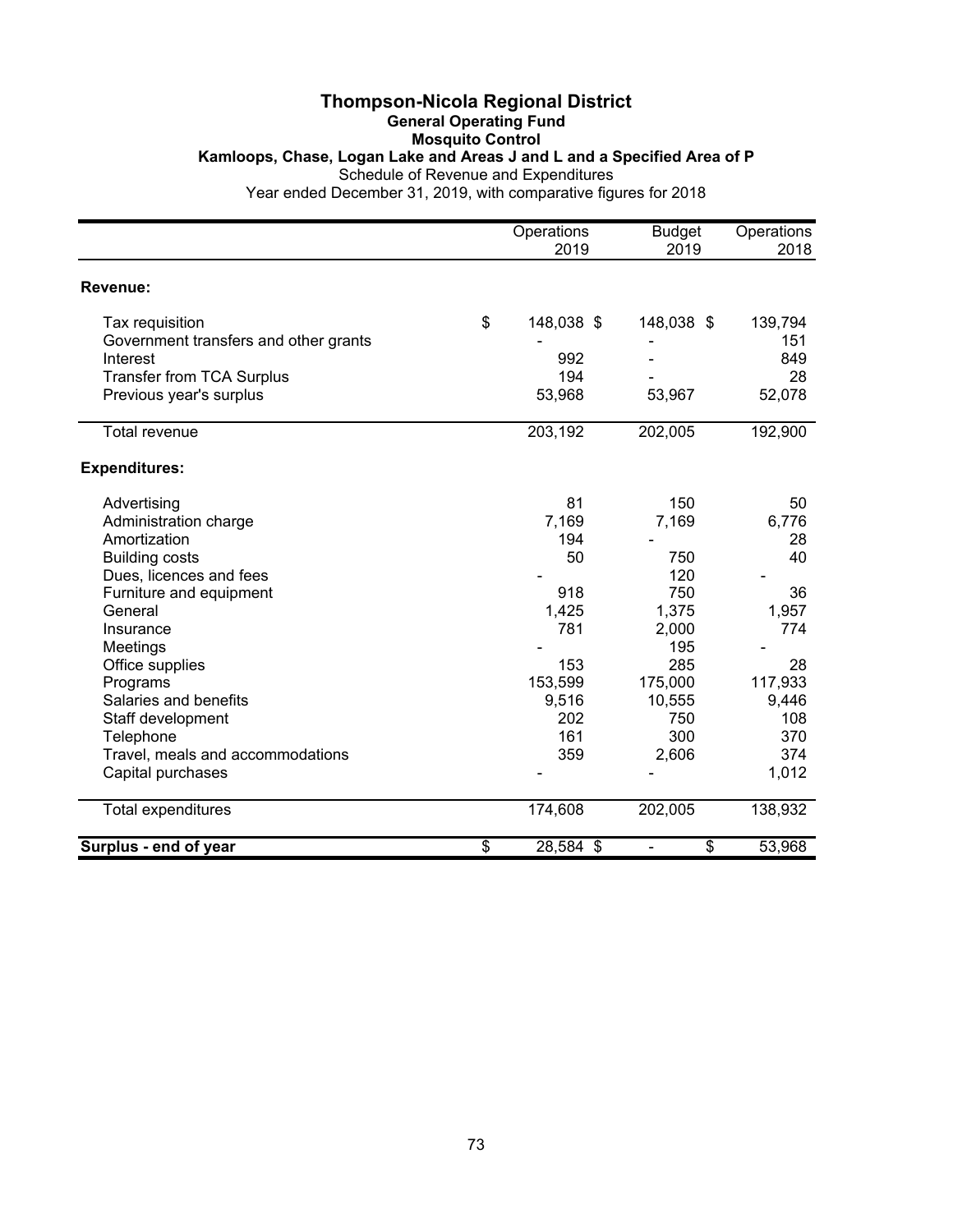# **Thompson-Nicola Regional District General Operating Fund Alternative Waste Collection Services**

|                                  | Operations<br>2019 | <b>Budget</b><br>2019 | Operations<br>2018 |
|----------------------------------|--------------------|-----------------------|--------------------|
| Revenue:                         |                    |                       |                    |
| Tax requisition                  | \$<br>367,582 \$   | 367,582 \$            | 379,017            |
| Sale of services                 |                    |                       | 454                |
| Interest                         | 6,708              |                       | 5,352              |
| Other revenue                    | 19,678             | 18,716                |                    |
| <b>Transfer from TCA Surplus</b> | 56,281             |                       | 54,401             |
| Previous year's surplus          | 23,940             | 23,941                | 35,066             |
| Total revenue                    | 474,189            | 410,239               | 474,290            |
| <b>Expenditures:</b>             |                    |                       |                    |
| Administration charge            | 16,379             | 16,379                | 16,778             |
| Amortization                     | 56,281             |                       | 54,401             |
| General                          |                    | 18,000                |                    |
| Insurance                        | 1,568              | 1,950                 | 1,516              |
| Operating costs                  | 259,184            | 323,910               | 277,281            |
| Programs                         | 53,696             |                       | 64,022             |
| Transfer to reserve              | 55,208             | 50,000                | 36,352             |
| Total expenditures               | 442,316            | 410,239               | 450,350            |
| Surplus - end of year            | \$<br>31,873 \$    | \$                    | 23,940             |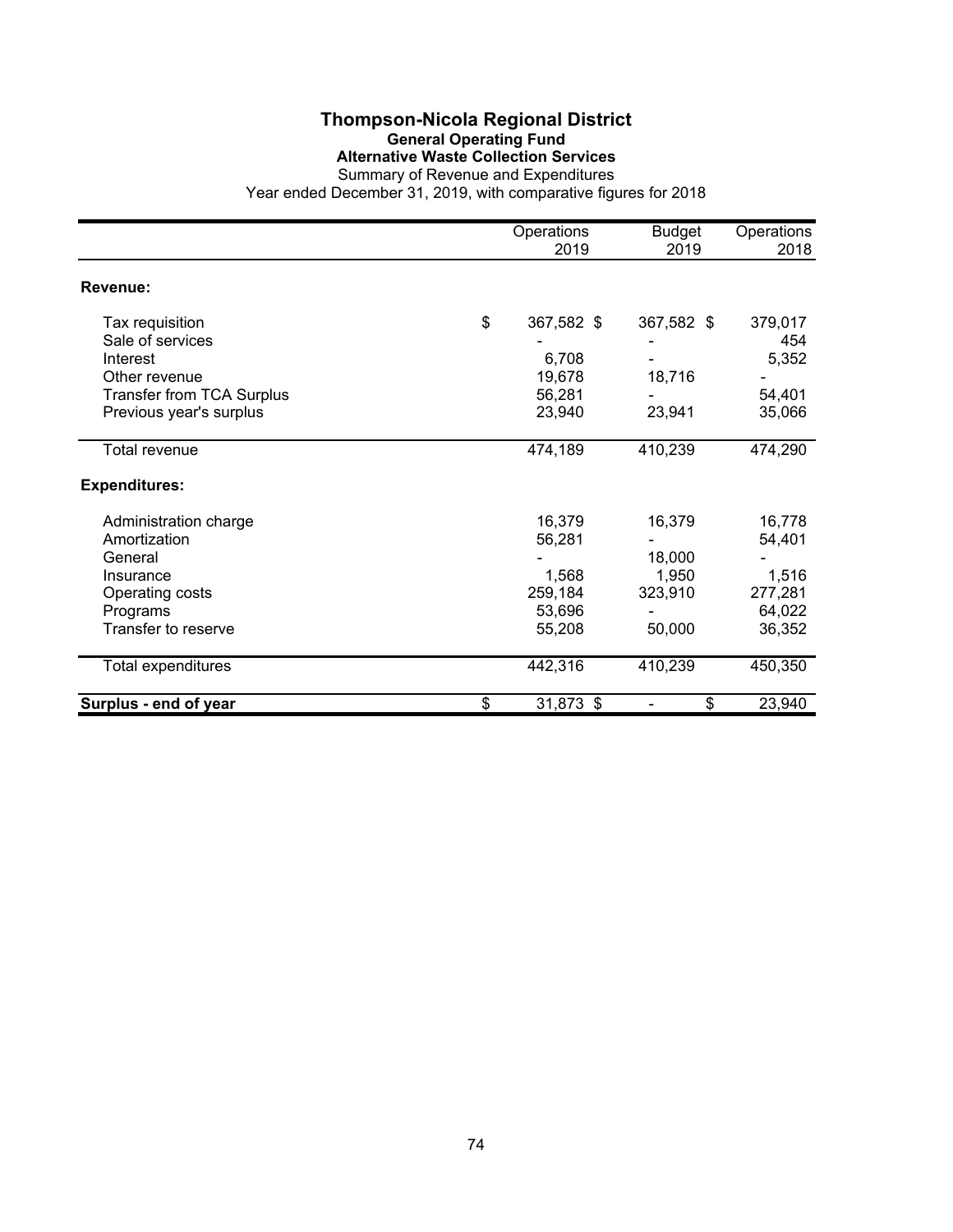## **Thompson-Nicola Regional District General Operating Fund Alternative Waste Collection Service Electoral Area B**

|                                  | Operations<br>2019 | <b>Budget</b><br>2019 | Operations<br>2018 |
|----------------------------------|--------------------|-----------------------|--------------------|
| Revenue:                         |                    |                       |                    |
| Tax requisition                  | \$<br>81,086 \$    | 81,086 \$             | 100,751            |
| Interest                         | 1,256              |                       | 773                |
| Other revenue                    | 4,132              | 4,132                 |                    |
| <b>Transfer from TCA Surplus</b> | 17,206             |                       | 17,023             |
| Previous year's surplus          | 23,607             | 23,607                | 22,213             |
| Total revenue                    | 127,287            | 108,825               | 140,760            |
| <b>Expenditures:</b>             |                    |                       |                    |
| Administration charge            | 3,225              | 3,225                 | 3,964              |
| Amortization                     | 17,206             |                       | 17,023             |
| General                          |                    | 5,000                 |                    |
| Insurance                        | 479                | 500                   | 477                |
| Operating costs                  | 46,084             | 80,100                | 59,076             |
| Programs                         | 11,920             |                       | 15,840             |
| Transfer to reserve              | 21,256             | 20,000                | 20,773             |
| Total expenditures               | 100,170            | 108,825               | 117,153            |
| Surplus - end of year            | \$<br>27,117 \$    | \$                    | 23,607             |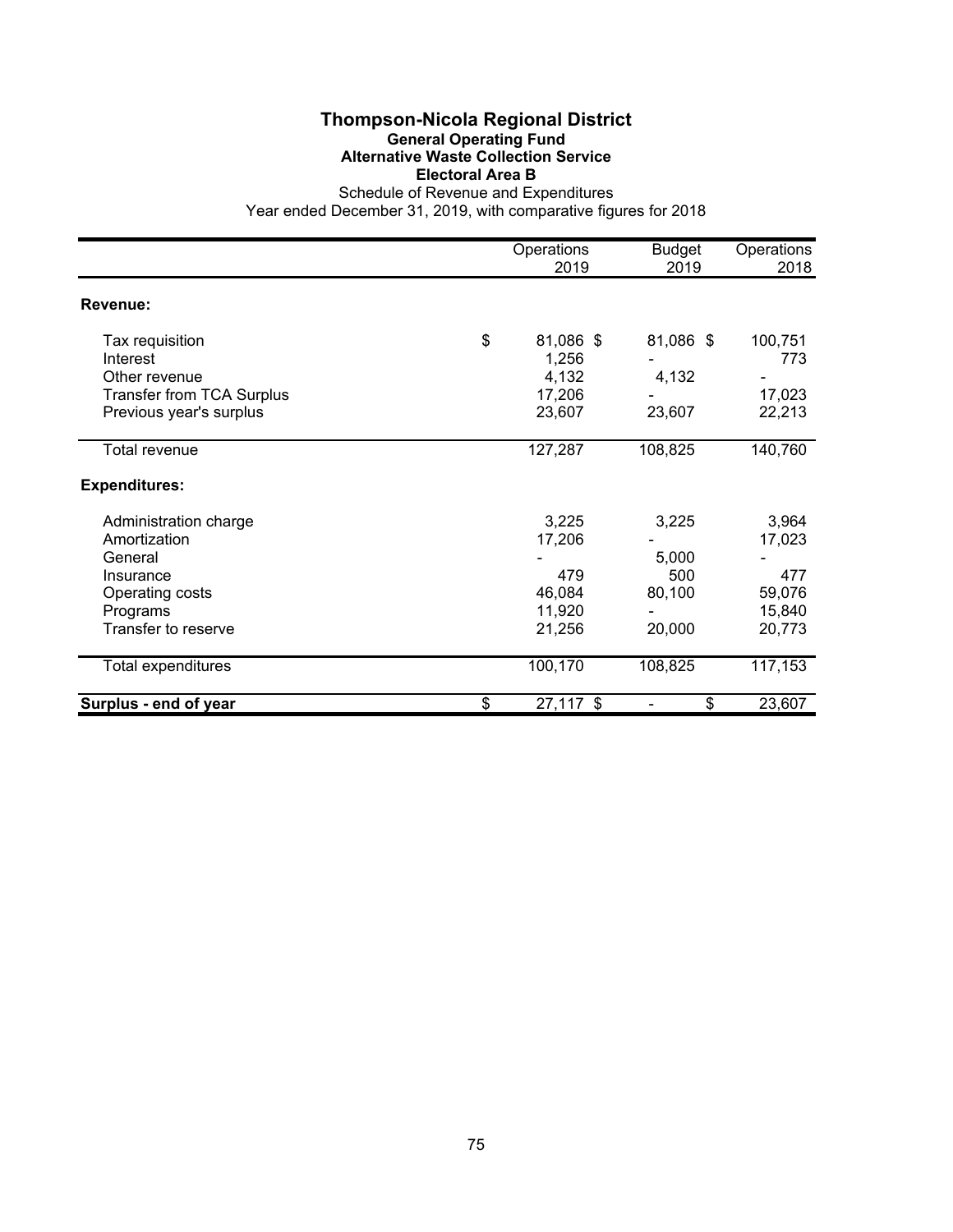## **Thompson-Nicola Regional District General Operating Fund Alternative Waste Collection Service Electoral Area J**

|                                  | Operations<br>2019 | <b>Budget</b><br>2019          | Operations<br>2018 |
|----------------------------------|--------------------|--------------------------------|--------------------|
| Revenue:                         |                    |                                |                    |
| Tax requisition                  | \$<br>217,721 \$   | 217,721 \$                     | 219,966            |
| Interest                         | 5,190              |                                | 4,415              |
| Other revenue                    | 15,544             | 14,584                         |                    |
| <b>Transfer from TCA Surplus</b> | 38,535             |                                | 37,256             |
| Previous year's surplus          | 159                | 159                            | 822                |
| Total revenue                    | 277,149            | 232,464                        | 262,459            |
| <b>Expenditures:</b>             |                    |                                |                    |
| Administration charge            | 9,641              | 9,641                          | 10,038             |
| Amortization                     | 38,535             |                                | 37,256             |
| General                          |                    | 8,000                          |                    |
| Insurance                        | 389                | 750                            | 339                |
| Operating costs                  | 158,978            | 184,073                        | 163,835            |
| Programs                         | 35,533             |                                | 39,417             |
| Transfer to reserve              | 33,690             | 30,000                         | 11,415             |
| Total expenditures               | 276,766            | 232,464                        | 262,300            |
| Surplus - end of year            | \$<br>383 \$       | \$<br>$\overline{\phantom{0}}$ | 159                |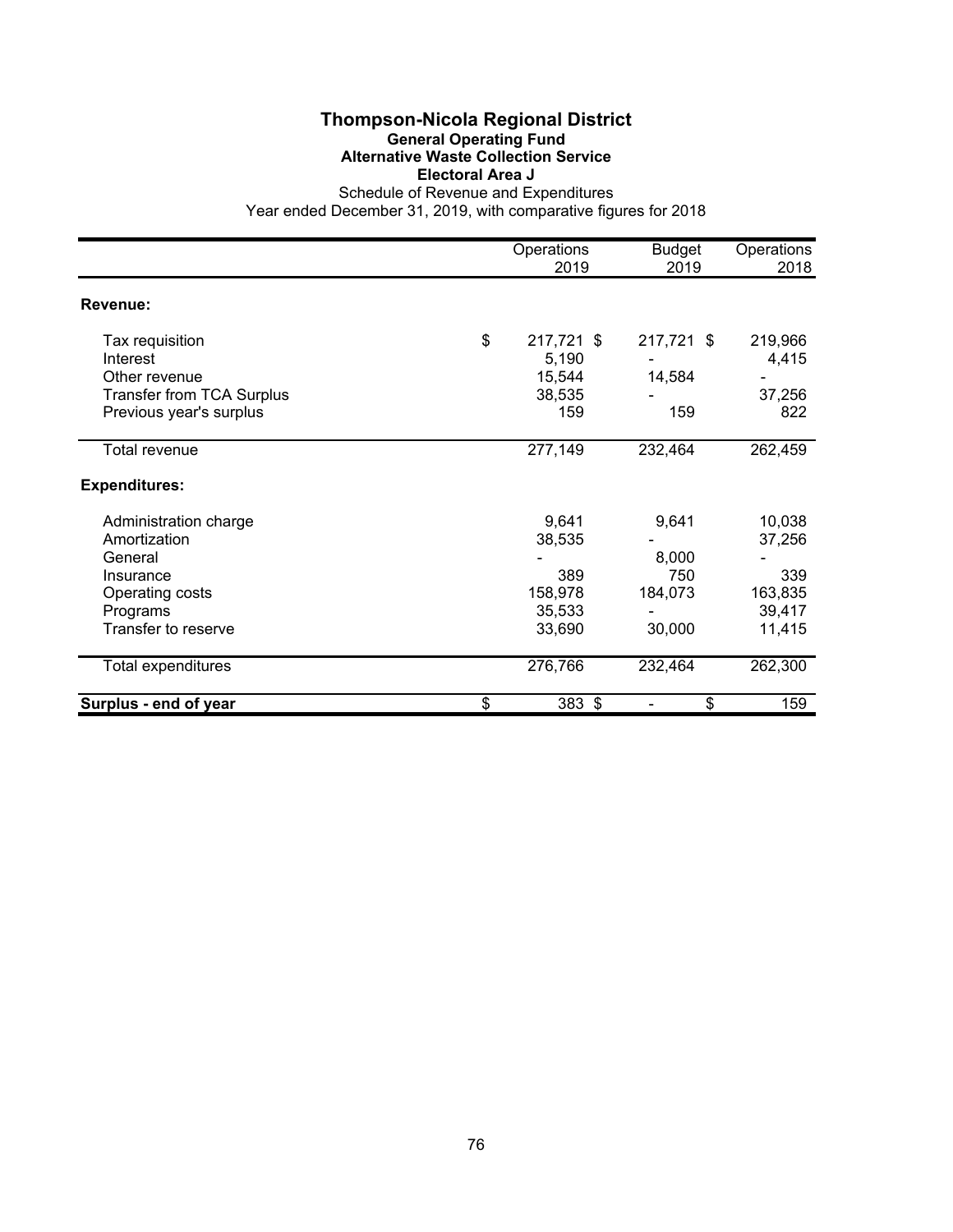## **Thompson-Nicola Regional District General Operating Fund Alternative Waste Collection Service Electoral Area P**

|                                  | Operations<br>2019 | <b>Budget</b><br>2019 | Operations<br>2018 |
|----------------------------------|--------------------|-----------------------|--------------------|
| Revenue:                         |                    |                       |                    |
| Tax requisition                  | \$<br>44,399 \$    | 44,399 \$             | 39,675             |
| Sale of services                 |                    |                       | 454                |
| Interest                         | 94                 |                       | 82                 |
| <b>Transfer from TCA Surplus</b> | 296                |                       | 61                 |
| Previous year's surplus          | 150                | 151                   | 5,145              |
| Total revenue                    | 44,939             | 44,550                | 45,417             |
| <b>Expenditures:</b>             |                    |                       |                    |
| Administration charge            | 2,233              | 2,233                 | 2,008              |
| Amortization                     | 296                |                       | 61                 |
| General                          |                    | 5,000                 |                    |
| Insurance                        | 350                | 350                   | 350                |
| Operating costs                  | 29,317             | 36,967                | 35,699             |
| Programs                         | 4,683              |                       | 7,067              |
| Transfer to reserve              | 94                 |                       | 82                 |
| Total expenditures               | 36,973             | 44,550                | 45,267             |
| Surplus - end of year            | \$<br>7,966 \$     | \$                    | 150                |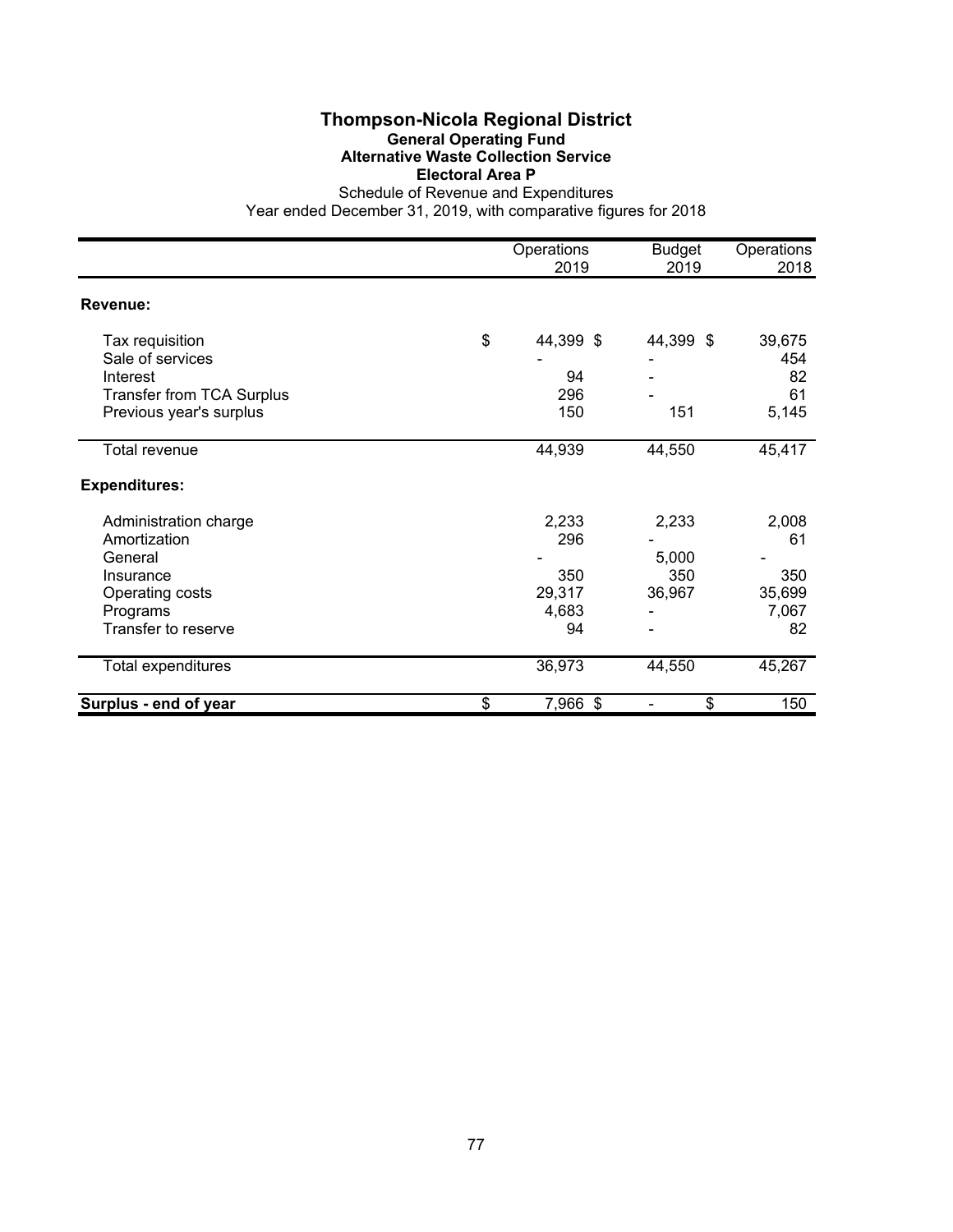## **Thompson-Nicola Regional District General Operating Fund Alternative Waste Collection Service Electoral Area N**

|                                                                                                          | Operations<br>2019                            | <b>Budget</b><br>2019  | Operations<br>2018                           |
|----------------------------------------------------------------------------------------------------------|-----------------------------------------------|------------------------|----------------------------------------------|
| Revenue:                                                                                                 |                                               |                        |                                              |
| Tax requisition<br>Interest<br><b>Transfer from TCA Surplus</b><br>Previous year's surplus               | \$<br>24,376 \$<br>168<br>244<br>24           | 24,376 \$<br>24        | 18,625<br>82<br>61<br>6,886                  |
| Total revenue                                                                                            | 24,812                                        | 24,400                 | 25,654                                       |
| <b>Expenditures:</b>                                                                                     |                                               |                        |                                              |
| Administration charge<br>Amortization<br>Insurance<br>Operating costs<br>Programs<br>Transfer to reserve | 1,280<br>244<br>350<br>24,804<br>1,561<br>168 | 1,280<br>350<br>22,770 | 768<br>61<br>350<br>18,671<br>1,698<br>4,082 |
| Total expenditures                                                                                       | 28,407                                        | 24,400                 | 25,630                                       |
| Surplus (deficit) - end of year                                                                          | \$<br>$(3,595)$ \$                            | \$                     | 24                                           |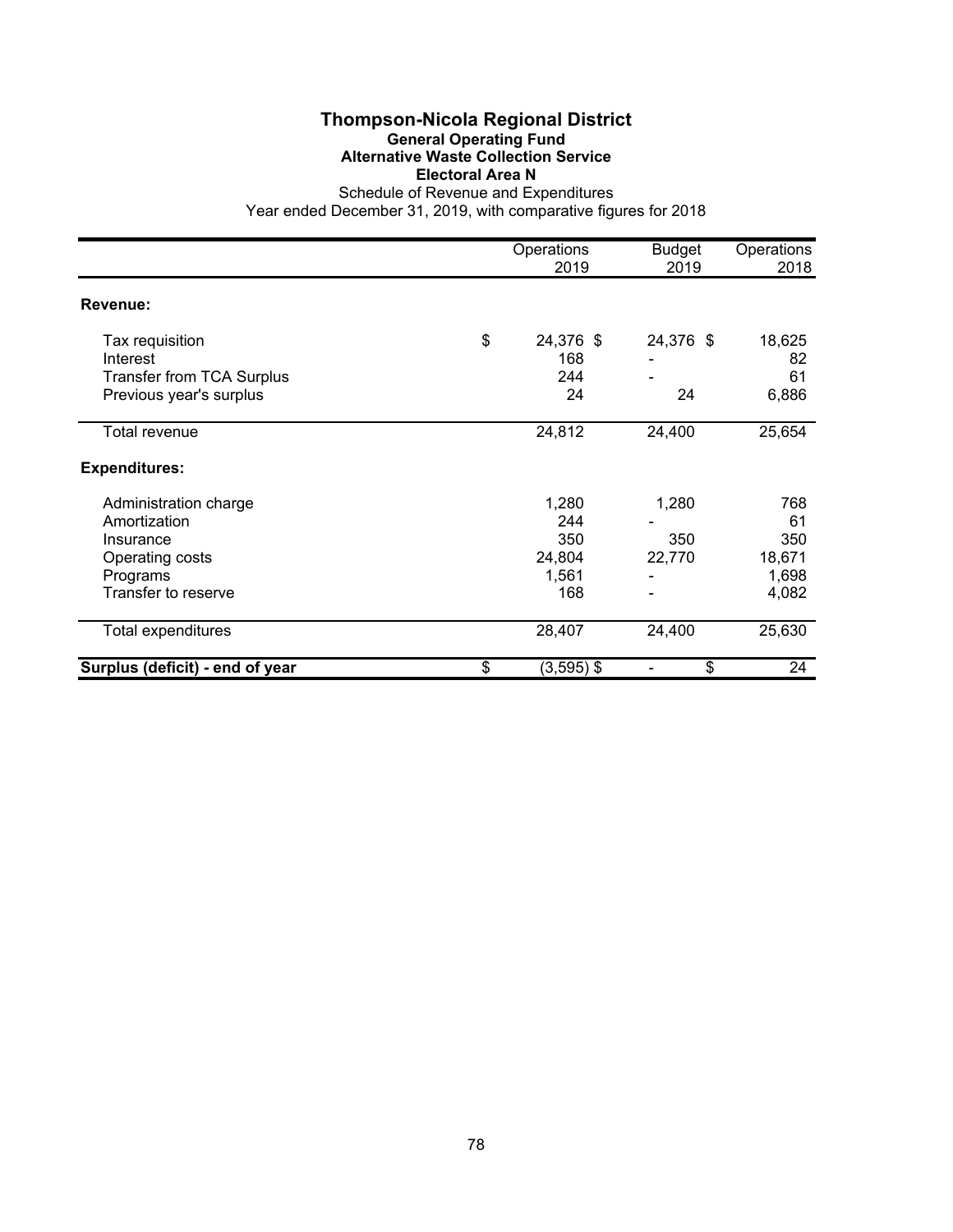## **Thompson-Nicola Regional District General Operating Fund Public Health and Welfare**

|                                            | Operations<br>2019 | <b>Budget</b><br>2019 | Operations<br>2018 |
|--------------------------------------------|--------------------|-----------------------|--------------------|
| Revenue:                                   |                    |                       |                    |
| Tax requisition<br>Grants in lieu of taxes | \$<br>105,710 \$   | 105,710 \$            | 106,711            |
| Government transfers and other grants      | 75,000             | 23,050                |                    |
| Interest                                   | 1,458              |                       | 1,323              |
| Other revenue                              | 8,726              | 1,300                 | 3,740              |
| Previous year's surplus                    | 92,268             | 92,268                | 86,616             |
| <b>Total revenue</b>                       | 283,162            | 222,328               | 198,397            |
| <b>Expenditures:</b>                       |                    |                       |                    |
| Administration charge                      | 3,689              | 3,689                 | 3,091              |
| General                                    | 20                 | 10,000                | 40                 |
| Grant-in-aid                               | 27,490             | 32,215                | 27,304             |
| Insurance                                  | 446                | 460                   | 445                |
| Office supplies                            | 2                  |                       |                    |
| Operating costs                            | 60,237             | 64,100                | 60,136             |
| Programs                                   | 75,000             |                       |                    |
| Salaries and benefits                      | 3,228              | 3,322                 | 3,037              |
| Travel, meals and accommodations           | 474                |                       |                    |
| Capital purchases                          | 277                | 97,163                | 12,076             |
| Transfer to reserve                        | 11,379             | 11,379                |                    |
| Total expenditures                         | 182,242            | 222,328               | 106,129            |
| Surplus - end of year                      | \$<br>100,920 \$   | \$                    | 92,268             |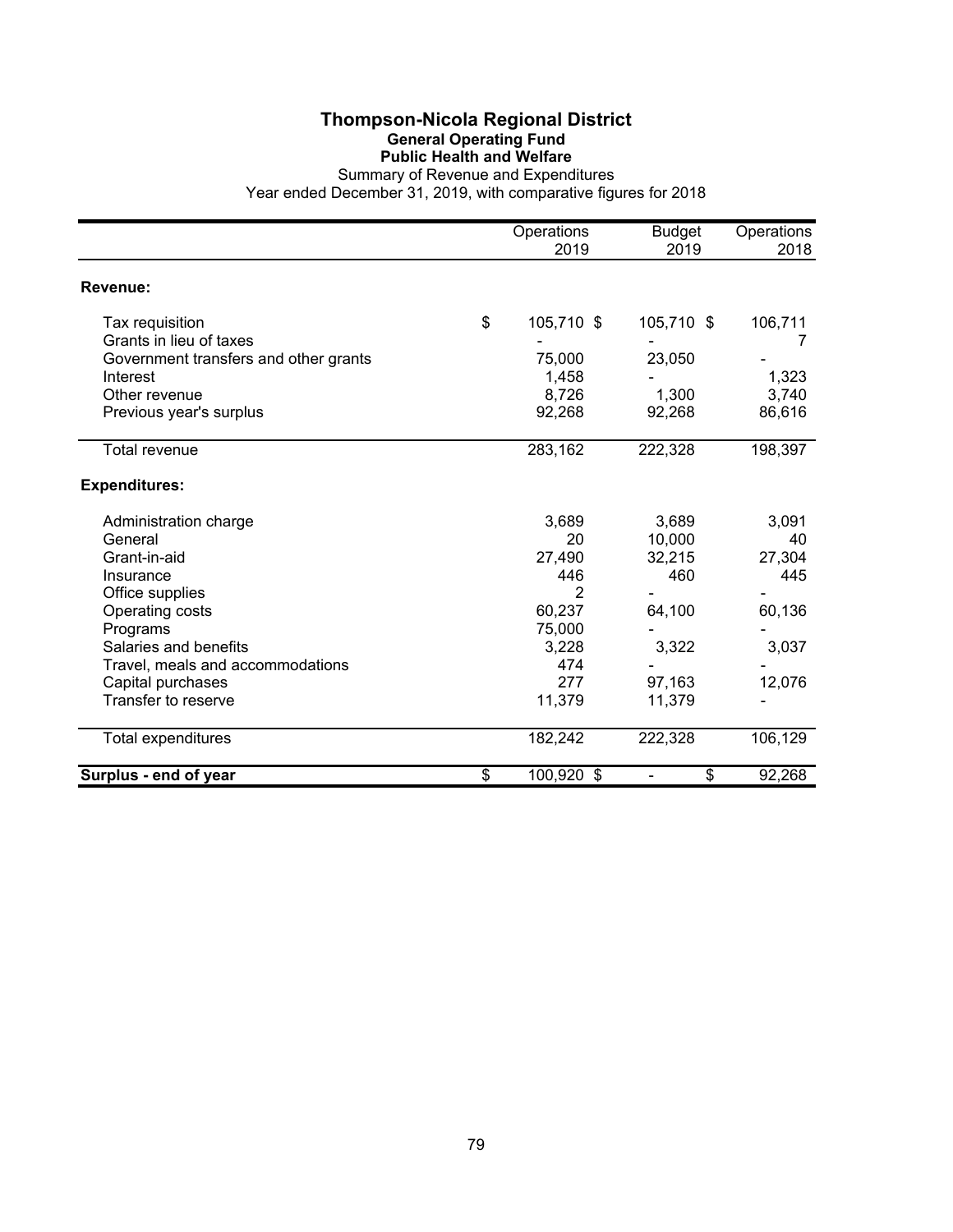## **Thompson-Nicola Regional District General Operating Fund Cemeteries Electoral Area A**

Schedule of Revenue and Expenditures

|                                       | Operations<br>2019 | <b>Budget</b><br>2019 | Operations<br>2018 |
|---------------------------------------|--------------------|-----------------------|--------------------|
| Revenue:                              |                    |                       |                    |
| Tax requisition                       | \$<br>6,077 \$     | 6,077 \$              | 6,077              |
| Total revenue                         | 6,077              | 6,077                 | 6,077              |
| <b>Expenditures:</b>                  |                    |                       |                    |
| Administration charge<br>Grant-in-aid | 177<br>4,100       | 177<br>5,900          | 177<br>5,900       |
| Total expenditures                    | 4,277              | 6,077                 | 6,077              |
| Surplus - end of year                 | \$<br>$1,800$ \$   | \$                    |                    |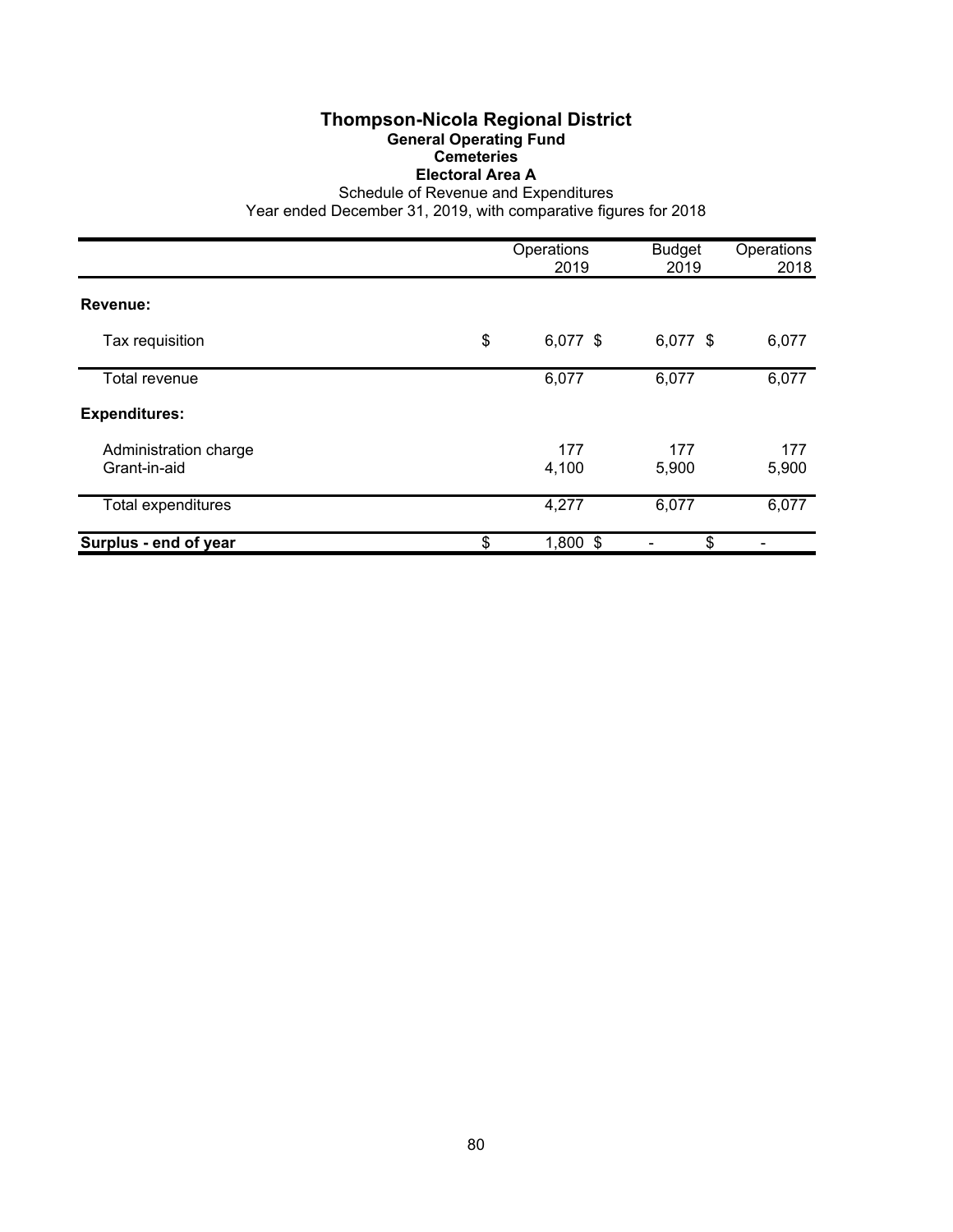### **Thompson-Nicola Regional District General Operating Fund Cemeteries Electoral Area B**

Schedule of Revenue and Expenditures

|                                  | Operations<br>2019 | <b>Budget</b><br>2019 | Operations<br>2018 |
|----------------------------------|--------------------|-----------------------|--------------------|
| Revenue:                         |                    |                       |                    |
| Tax requisition                  | \$<br>19,497 \$    | 19,497 \$             | 19,388             |
| Interest                         | 1,458              |                       | 1,323              |
| Other revenue                    | 406                | 1,300                 | 18                 |
| Previous year's surplus          | 79,324             | 79,324                | 81,116             |
| Total revenue                    | 100,685            | 100,121               | 101,845            |
| <b>Expenditures:</b>             |                    |                       |                    |
| Administration charge            | 347                | 347                   | 387                |
| General                          | 20                 |                       | 40                 |
| Insurance                        | 446                | 460                   | 445                |
| Office supplies                  | 2                  |                       |                    |
| Operating costs                  | 6,637              | 10,500                | 6,536              |
| Salaries and benefits            | 3,228              | 3,322                 | 3,037              |
| Travel, meals and accommodations | 474                |                       |                    |
| Capital purchases                | 277                | 74,113                | 12,076             |
| Transfer to reserve              | 11,379             | 11,379                |                    |
| Total expenditures               | 22,810             | 100,121               | 22,521             |
| Surplus - end of year            | \$<br>77,875 \$    | \$                    | 79,324             |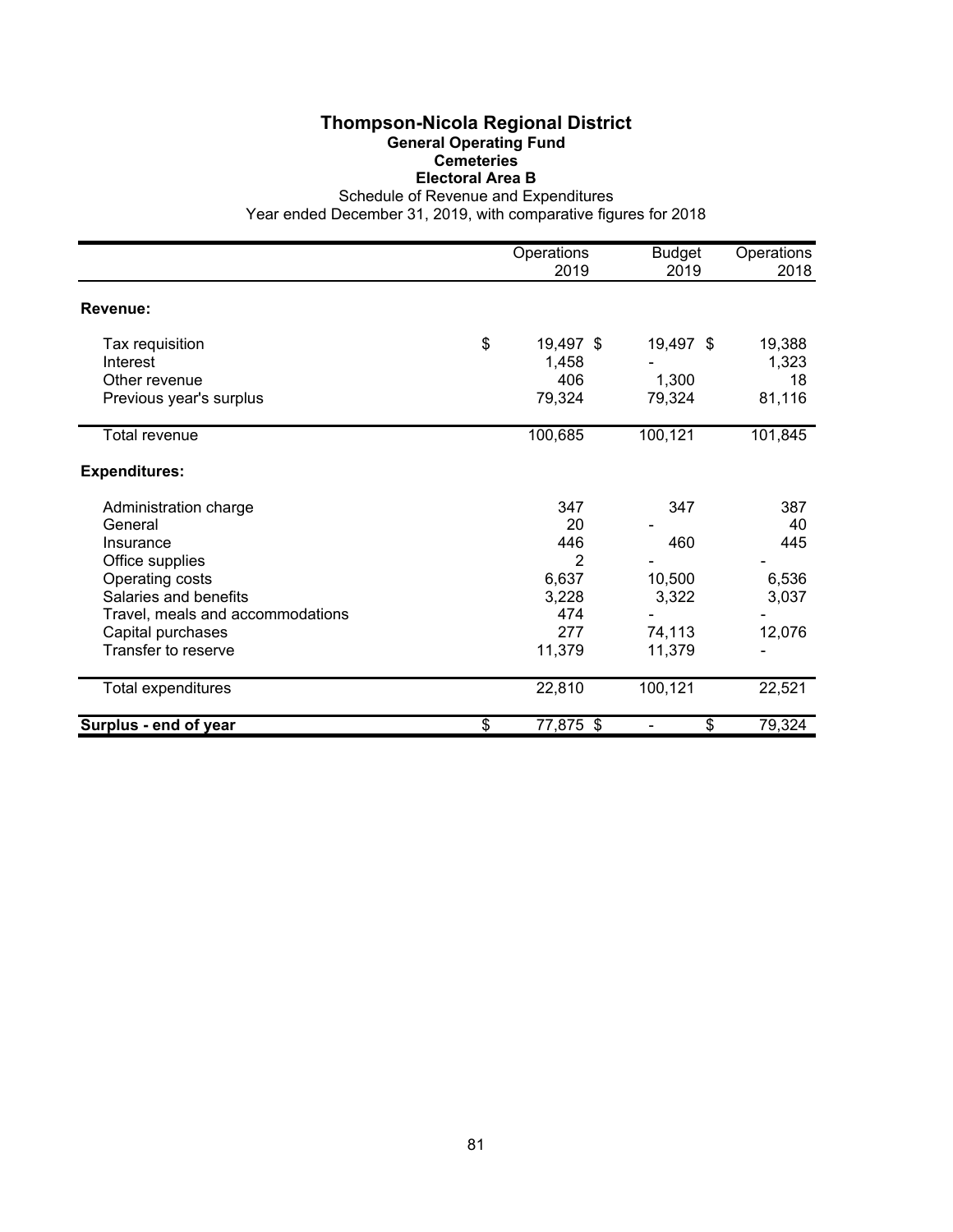# **Thompson-Nicola Regional District**

**General Operating Fund**

**Cemeteries Electoral Area O and a Specified Area of P**

Schedule of Revenue and Expenditures

|                                                             | Operations<br>2019                  | <b>Budget</b><br>2019  | Operations<br>2018      |
|-------------------------------------------------------------|-------------------------------------|------------------------|-------------------------|
| Revenue:                                                    |                                     |                        |                         |
| Tax requisition<br>Other revenue<br>Previous year's surplus | \$<br>$6,252$ \$<br>8,320<br>12,937 | $6,252$ \$<br>12,937   | 9,058<br>3,722<br>5,500 |
| Total revenue                                               | 27,509                              | 19,189                 | 18,280                  |
| <b>Expenditures:</b>                                        |                                     |                        |                         |
| Administration charge<br>General<br>Grant-in-aid            | 559<br>5,705                        | 559<br>10,000<br>8,630 | 424<br>4,919            |
| Total expenditures                                          | 6,264                               | 19,189                 | 5,343                   |
| Surplus - end of year                                       | \$<br>$21,245$ \$                   | \$                     | 12,937                  |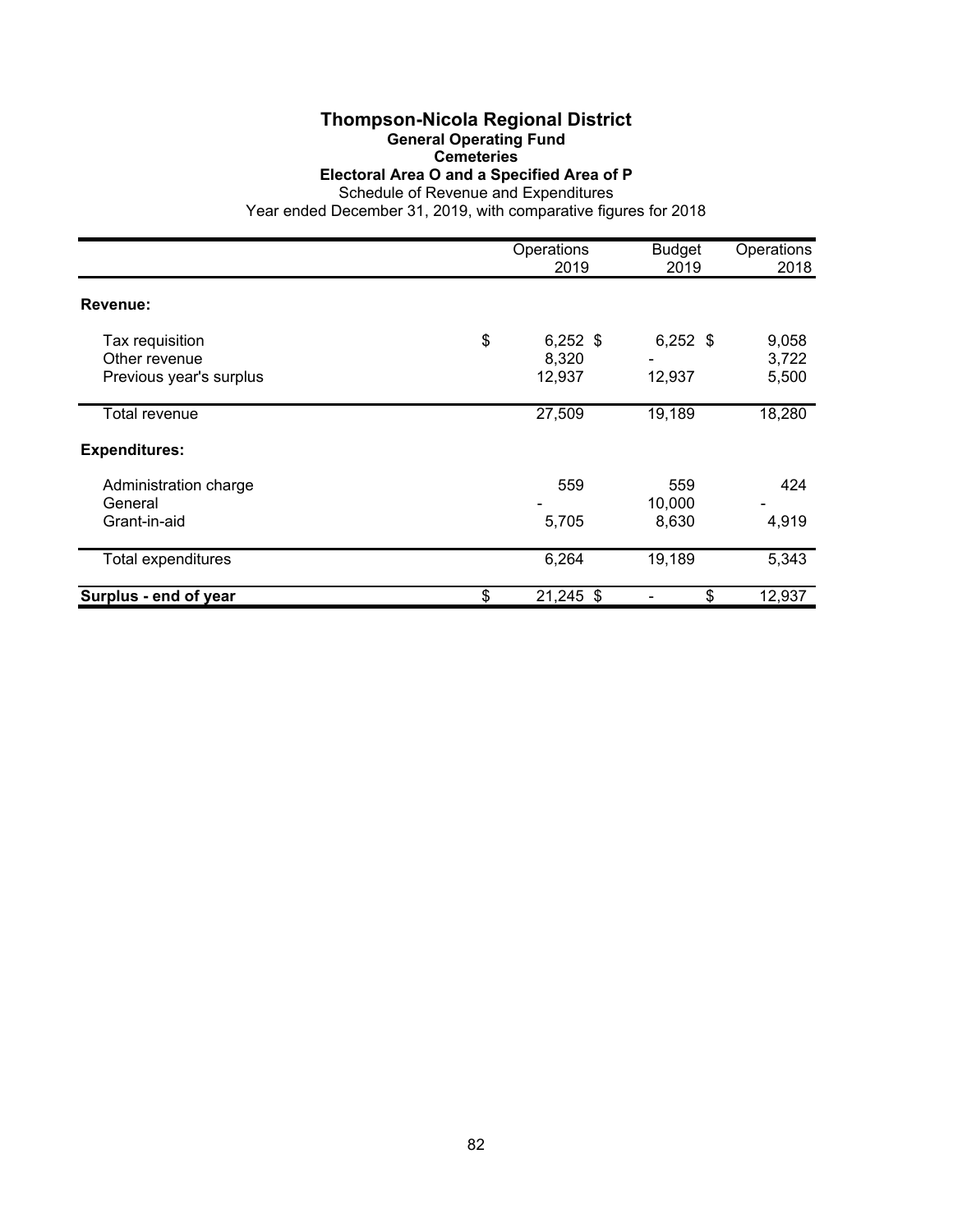## **Thompson-Nicola Regional District General Operating Fund Cemeteries**

**Chase and Area L and a Specified Area of P**

Schedule of Revenue and Expenditures

|                                                            | Operations<br>2019 | <b>Budget</b><br>2019 | Operations<br>2018 |
|------------------------------------------------------------|--------------------|-----------------------|--------------------|
| Revenue:                                                   |                    |                       |                    |
| Tax requisition<br>Government transfers and other grants   | \$<br>7,710 \$     | 7,710 \$<br>7,500     | 6,680              |
| Total revenue                                              | 7,710              | 15,210                | 6,680              |
| <b>Expenditures:</b>                                       |                    |                       |                    |
| Administration charge<br>Grant-in-aid<br>Capital purchases | 225<br>7,485       | 225<br>7,485<br>7,500 | 195<br>6,485       |
| Total expenditures                                         | 7,710              | 15,210                | 6,680              |
| Surplus - end of year                                      | \$<br>\$           | \$                    |                    |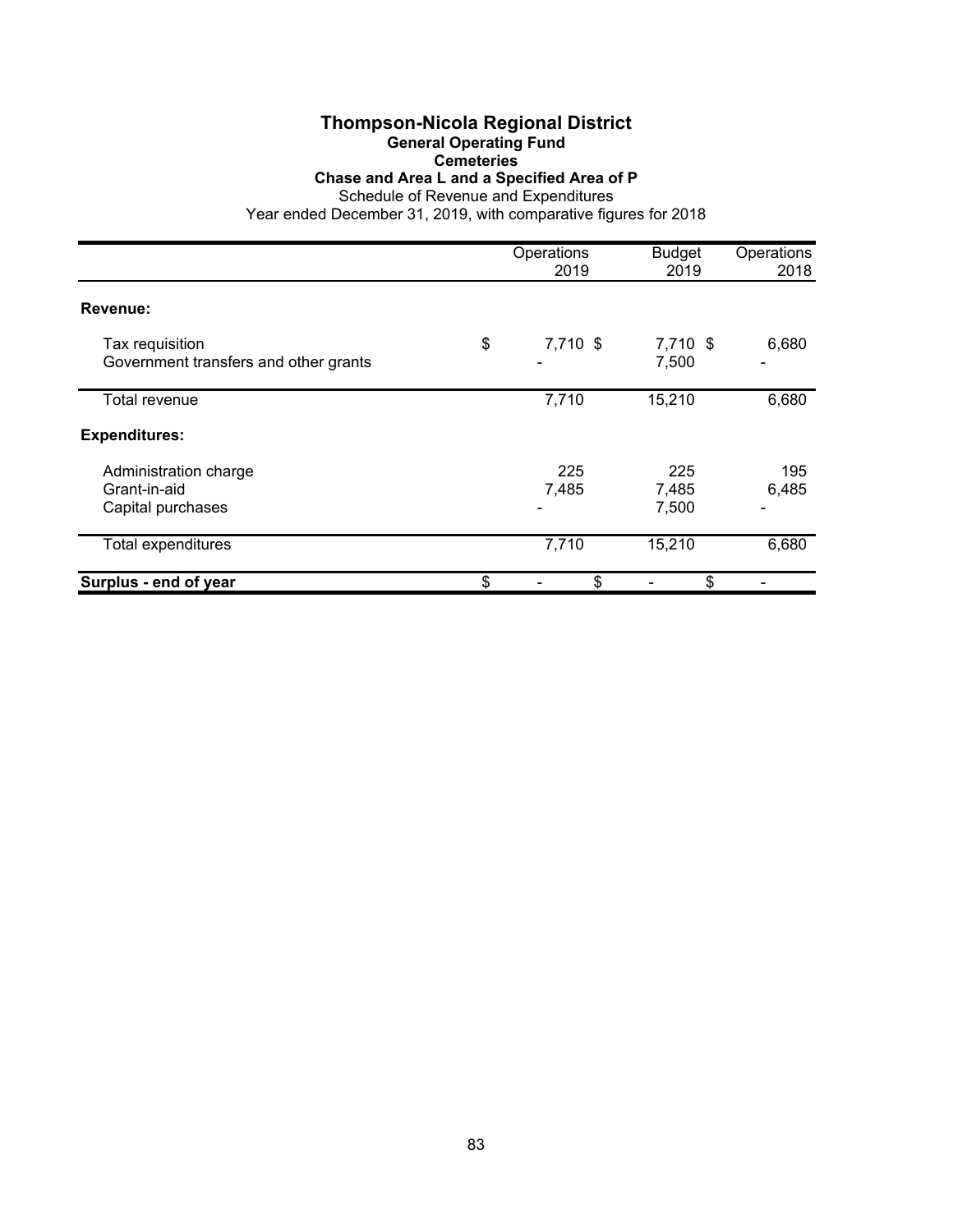## **Thompson-Nicola Regional District General Operating Fund**

**Cemeteries**

**Clinton and a Specified Area of E**

|                                                                                                                | Operations<br>2019   | <b>Budget</b><br>2019   | Operations<br>2018 |
|----------------------------------------------------------------------------------------------------------------|----------------------|-------------------------|--------------------|
| Revenue:                                                                                                       |                      |                         |                    |
| Tax requisition<br>Grants in lieu of taxes<br>Government transfers and other grants<br>Previous year's surplus | \$<br>10,966 \$<br>7 | 10,966 \$<br>15,550     | 10,300             |
| Total revenue                                                                                                  | 10,973               | 26,523                  | 10,307             |
| <b>Expenditures:</b>                                                                                           |                      |                         |                    |
| Administration charge<br>Grant-in-aid<br>Capital purchases                                                     | 773<br>10,200        | 773<br>10,200<br>15,550 | 300<br>10,000      |
| <b>Total expenditures</b>                                                                                      | 10,973               | 26,523                  | 10,300             |
| Surplus - end of year                                                                                          | \$<br>\$             | \$                      |                    |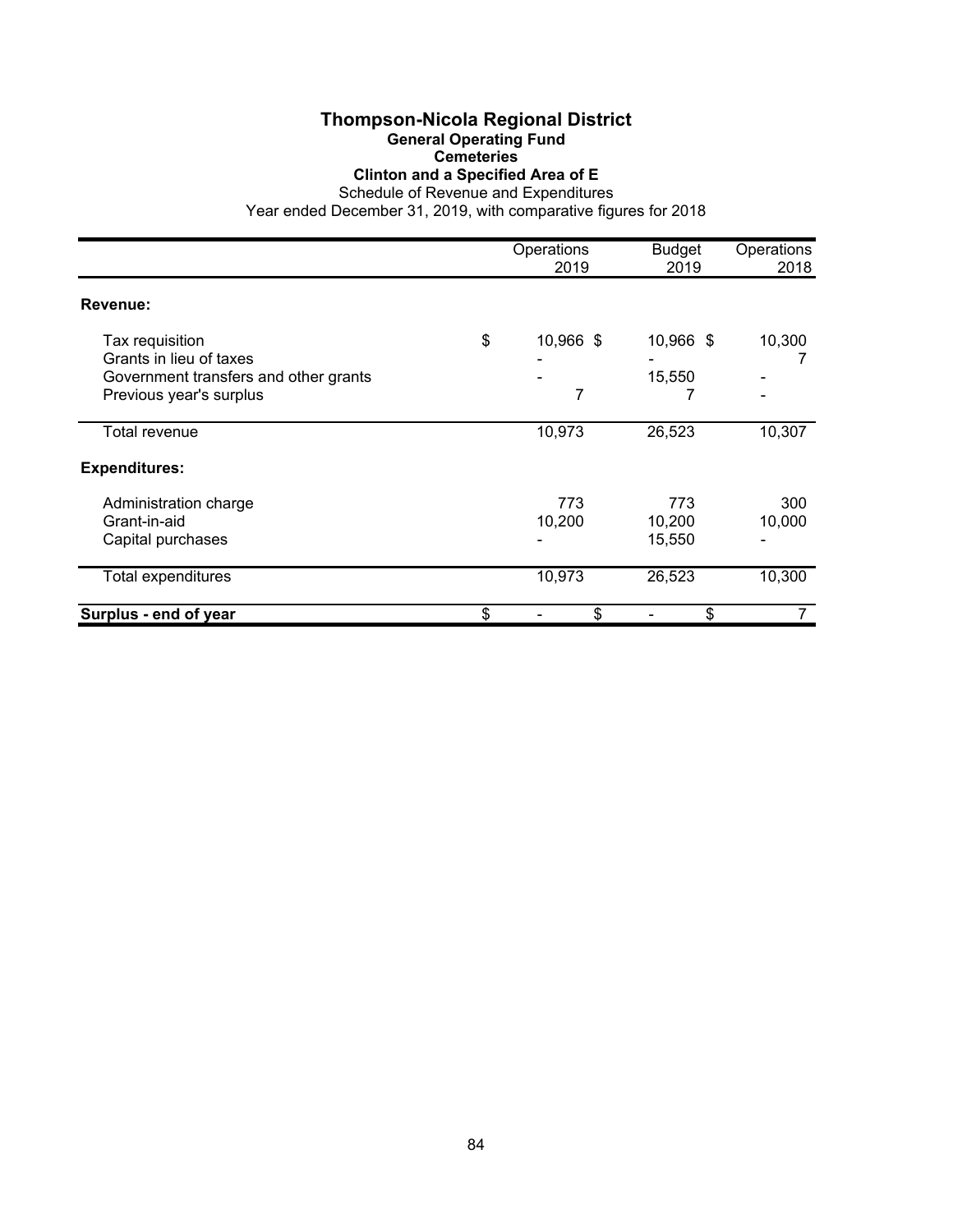## **Thompson-Nicola Regional District General Operating Fund Thompson River Watershed**

|                                                          | Operations<br>2019        | <b>Budget</b><br>2019 | Operations<br>2018 |
|----------------------------------------------------------|---------------------------|-----------------------|--------------------|
| Revenue:                                                 |                           |                       |                    |
| Tax requisition<br>Government transfers and other grants | \$<br>55,208 \$<br>75,000 | 55,208 \$             | 55,208             |
| Total revenue                                            | 130,208                   | 55,208                | 55,208             |
| <b>Expenditures:</b>                                     |                           |                       |                    |
| Administration charge<br>Operating costs<br>Programs     | 1,608<br>53,600<br>75,000 | 1,608<br>53,600       | 1,608<br>53,600    |
| <b>Total expenditures</b>                                | 130,208                   | 55,208                | 55,208             |
| Surplus - end of year                                    | \$<br>\$                  | \$                    |                    |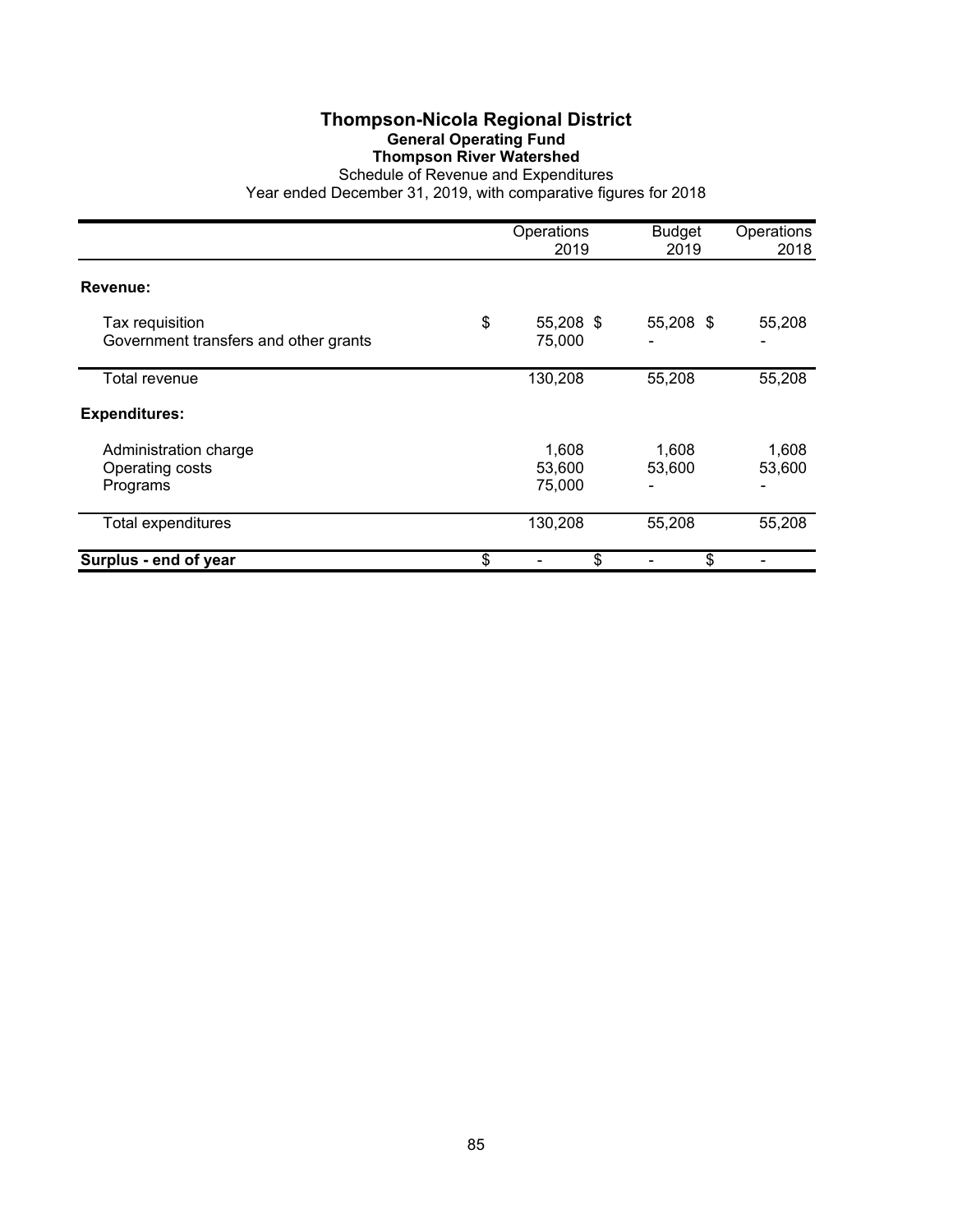## **Thompson-Nicola Regional District General Operating Fund Environmental Planning and Zoning**

Schedule of Revenue and Expenditures

|                                       | Operations<br>2019 | <b>Budget</b><br>2019          | Operations<br>2018 |
|---------------------------------------|--------------------|--------------------------------|--------------------|
| <b>Revenue:</b>                       |                    |                                |                    |
|                                       |                    |                                |                    |
| Tax requisition                       | \$<br>973,524 \$   | 973,524 \$                     | 920,892            |
| Grants in lieu of taxes               | 14,650             | 10,000                         | 14,390             |
| Government transfers and other grants | 4,500              | $\overline{\phantom{0}}$       | 14,481             |
| Sale of services                      | 58,974             | 65,000                         | 65,667             |
| Other revenue                         | 4,110              |                                | 22,057             |
| <b>Transfer from TCA Surplus</b>      | 14,939             |                                | 17,167             |
| Previous year's surplus               | 487,087            | 487,087                        | 451,807            |
| <b>Total revenue</b>                  | 1,557,784          | 1,535,611                      | 1,506,461          |
| <b>Expenditures:</b>                  |                    |                                |                    |
| Advertising                           | 2,552              | 3,000                          | 1,246              |
| Advisory planning commission expenses | 3,395              | 13,000                         | 2,249              |
| Amortization                          | 14,939             |                                | 17,167             |
| Audit and legal                       | 43,511             | 50,000                         | 25,724             |
| Dues, licences and fees               | 3,620              | 3,500                          | 3,769              |
| Furniture and equipment               | 3,687              | 5,000                          | 4,245              |
| General                               | 1,093              | 5,000                          | 21,028             |
| Insurance                             | 3,433              | 8,000                          | 3,071              |
| Meetings                              | 209                | 3,000                          | 544                |
| Office supplies                       | 9,256              | 11,500                         | 10,731             |
| Office overhead                       | 53,389             | 53,161                         | 51,039             |
| Programs                              | 84,449             | 332,950                        | 89,349             |
| Public hearings                       | 7,265              | 10,000                         | 2,609              |
| Salaries and benefits                 | 810,193            | 961,000                        | 756,599            |
| Staff development                     | 7,742              | 20,000                         | 10,407             |
| Telephone                             | 1,907              | 3,000                          | 2,828              |
| Travel, meals and accommodations      | 18,573             | 18,500                         | 16,769             |
| Capital purchases                     |                    | 35,000                         | $\blacksquare$     |
| Total expenditures                    | 1,069,213          | 1,535,611                      | 1,019,374          |
| Surplus - end of year                 | \$<br>488,571 \$   | \$<br>$\overline{\phantom{0}}$ | 487,087            |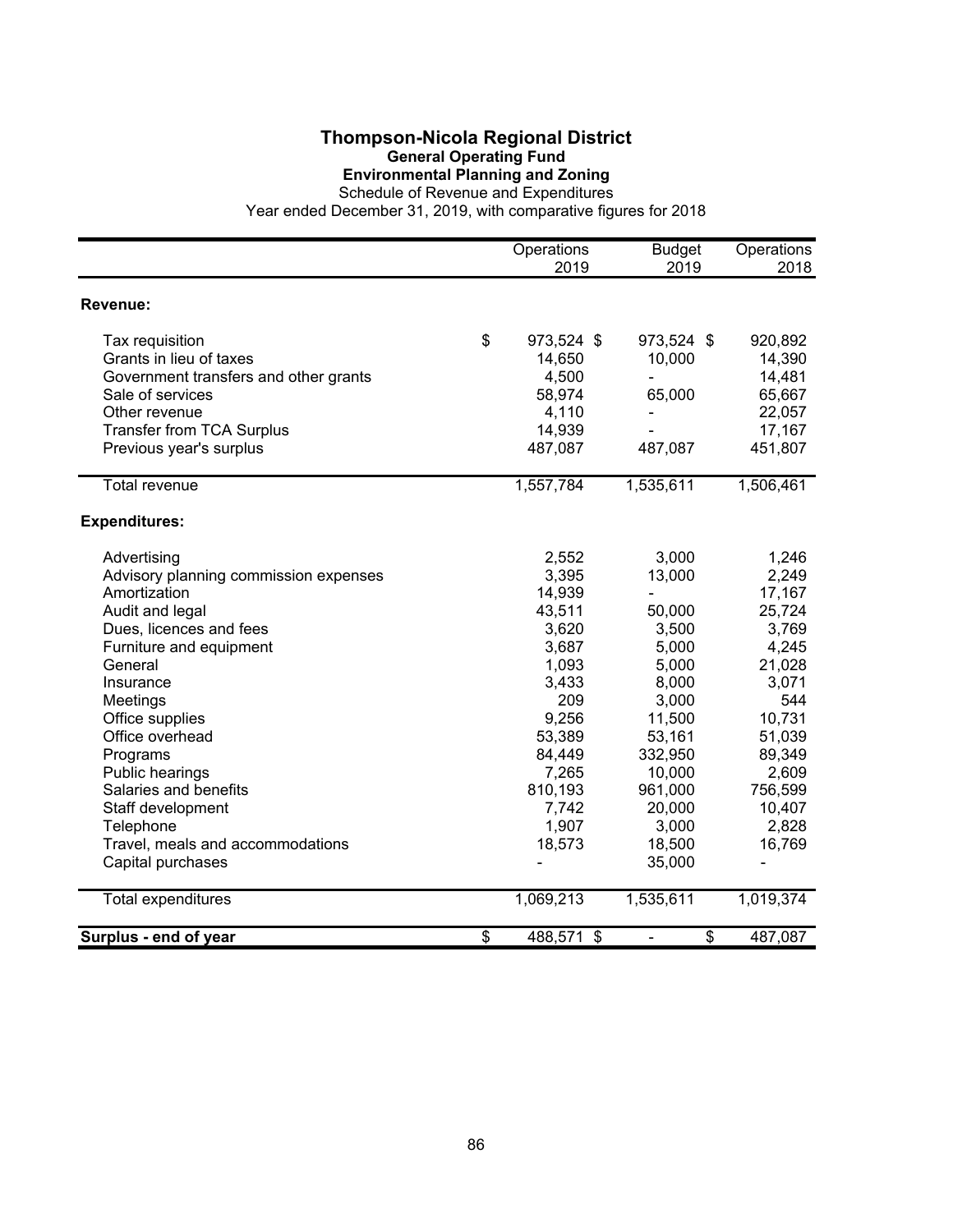## **Thompson-Nicola Regional District General Operating Fund Regional Development Commission**

Summary of Revenue and Expenditures

|                                       | Operations       | <b>Budget</b>                      | Operations |
|---------------------------------------|------------------|------------------------------------|------------|
|                                       | 2019             | 2019                               | 2018       |
| Revenue:                              |                  |                                    |            |
| Tax requisition                       | \$<br>270,310 \$ | 270,310 \$                         | 218,180    |
| Grants in lieu of taxes               | 2,769            | 1,000                              | 2,719      |
| Government transfers and other grants | 140,611          | 130,000                            | 114,759    |
| Other revenue                         | 3,970            | 1,500                              | 6,218      |
| <b>Transfer from TCA Surplus</b>      | 349              |                                    | 349        |
| Previous year's surplus               | 56,595           | 56,594                             | 69,812     |
| <b>Total revenue</b>                  | 474,604          | 459,404                            | 412,037    |
| <b>Expenditures:</b>                  |                  |                                    |            |
| Advertising                           | 79,018           | 44,250                             | 72,771     |
| Amortization                          | 349              |                                    | 349        |
| Dues, licences and fees               | 2,605            | 2,325                              | 1,261      |
| Furniture and equipment               | 3,333            | 250                                | 3,224      |
| General                               | 5,250            | 3,500                              | 1,637      |
| Insurance                             | 1,043            | 875                                | 843        |
| Meetings                              |                  | 1,500                              | 302        |
| Office supplies                       | 917              | 905                                | 1,058      |
| Programs                              | 128,241          | 189,759                            | 86,264     |
| Salaries and benefits                 | 188,736          | 209,600                            | 182,471    |
| Staff development                     | 470              | 310                                | 561        |
| Telephone                             | 1,657            | 2,405                              | 2,615      |
| Travel, meals and accommodations      | 2,202            | 3,725                              | 2,086      |
| <b>Total expenditures</b>             | 413,821          | 459,404                            | 355,442    |
| Surplus - end of year                 | \$<br>60,783 \$  | \$<br>$\qquad \qquad \blacksquare$ | 56,595     |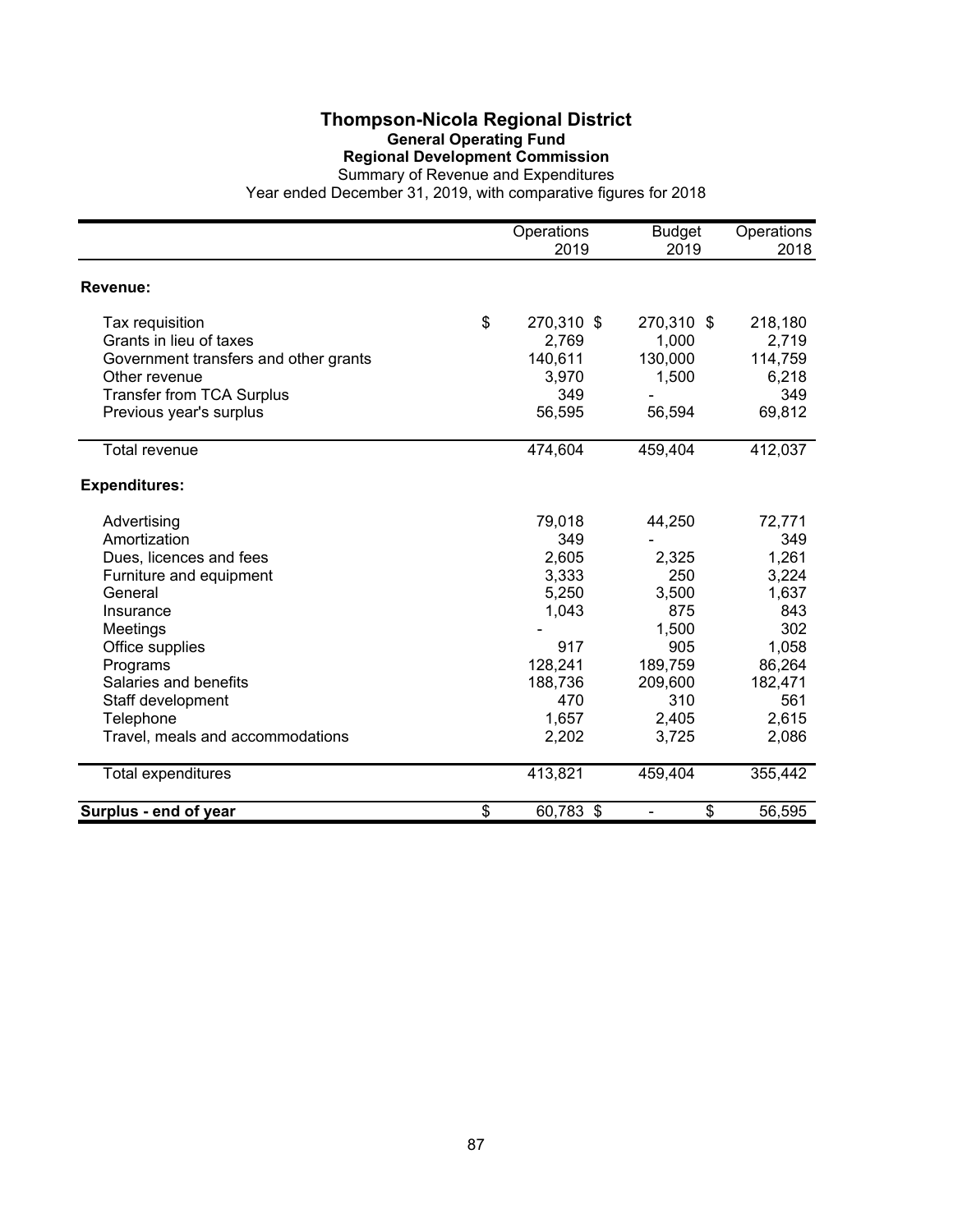## **Thompson-Nicola Regional District General Operating Fund Regional Development Commission Film Commission**

**All Member Municipalities** Schedule of Revenue and Expenditures

|                                       | Operations       | <b>Budget</b> | Operations |
|---------------------------------------|------------------|---------------|------------|
|                                       | 2019             | 2019          | 2018       |
| Revenue:                              |                  |               |            |
| Tax requisition                       | \$<br>270,310 \$ | 270,310 \$    | 218,180    |
| Grants in lieu of taxes               | 2,769            | 1,000         | 2,719      |
| Government transfers and other grants | 140,611          | 130,000       | 114,759    |
| Other revenue                         | 3,876            |               | 5,621      |
| <b>Transfer from TCA Surplus</b>      | 349              |               | 349        |
| Previous year's surplus               | 15,489           | 15,489        | 28,705     |
| Total revenue                         | 433,404          | 416,799       | 370,333    |
|                                       |                  |               |            |
| <b>Expenditures:</b>                  |                  |               |            |
| Advertising                           | 79,018           | 44,250        | 72,771     |
| Amortization                          | 349              |               | 349        |
| Dues, licences and fees               | 2,605            | 2,325         | 1,261      |
| Furniture and equipment               | 3,333            | 250           | 3,224      |
| General                               | 5,250            | 3,500         | 1,636      |
| Insurance                             | 1,043            | 875           | 843        |
| Meetings                              |                  | 1,500         | 302        |
| Office supplies                       | 917              | 905           | 1,058      |
| Programs                              | 128,146          | 147,154       | 85,667     |
| Salaries and benefits                 | 188,736          | 209,600       | 182,471    |
| Staff development                     | 470              | 310           | 561        |
| Telephone                             | 1,657            | 2,405         | 2,615      |
| Travel, meals and accommodations      | 2,202            | 3,725         | 2,086      |
| <b>Total expenditures</b>             | 413,726          | 416,799       | 354,844    |
| Surplus - end of year                 | \$<br>19,678 \$  | \$            | 15,489     |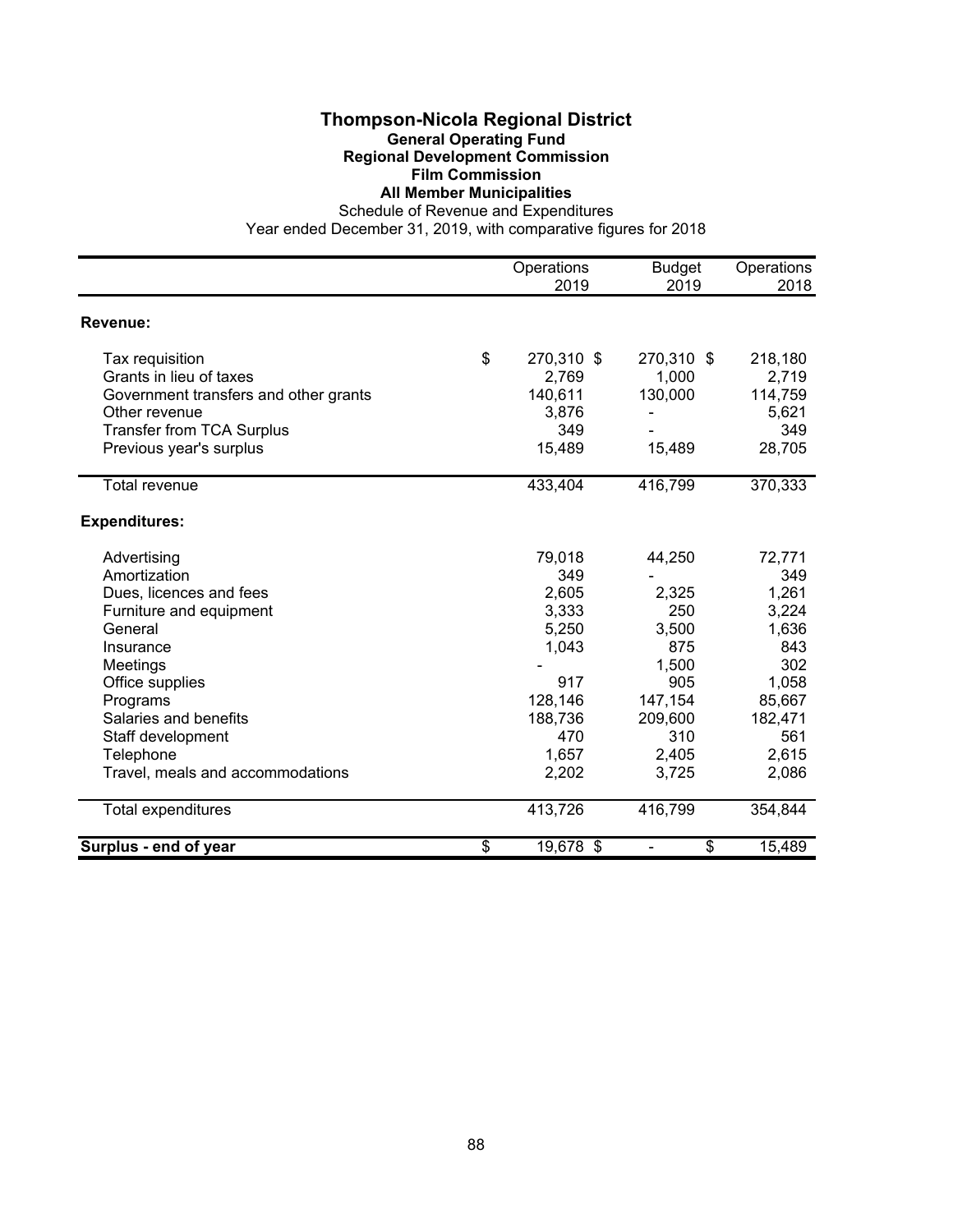# **Thompson-Nicola Regional District**

#### **General Operating Fund Regional Development Commission**

# **Tourism**

### **All Member Municipalities**

Schedule of Revenue and Expenditures

|                                          | Operations<br>2019              | <b>Budget</b><br>2019 | Operations<br>2018 |
|------------------------------------------|---------------------------------|-----------------------|--------------------|
| Revenue:                                 |                                 |                       |                    |
| Other revenue<br>Previous year's surplus | \$<br>95 <sup>°</sup><br>41,105 | $1,500$ \$<br>41,105  | 598<br>41,105      |
| <b>Total revenue</b>                     | 41,200                          | 42,605                | 41,703             |
| <b>Expenditures:</b>                     |                                 |                       |                    |
| Programs                                 | 95                              | 42,605                | 598                |
| <b>Total expenditures</b>                | 95                              | 42,605                | 598                |
| Surplus - end of year                    | \$<br>41,105 \$                 | \$                    | 41,105             |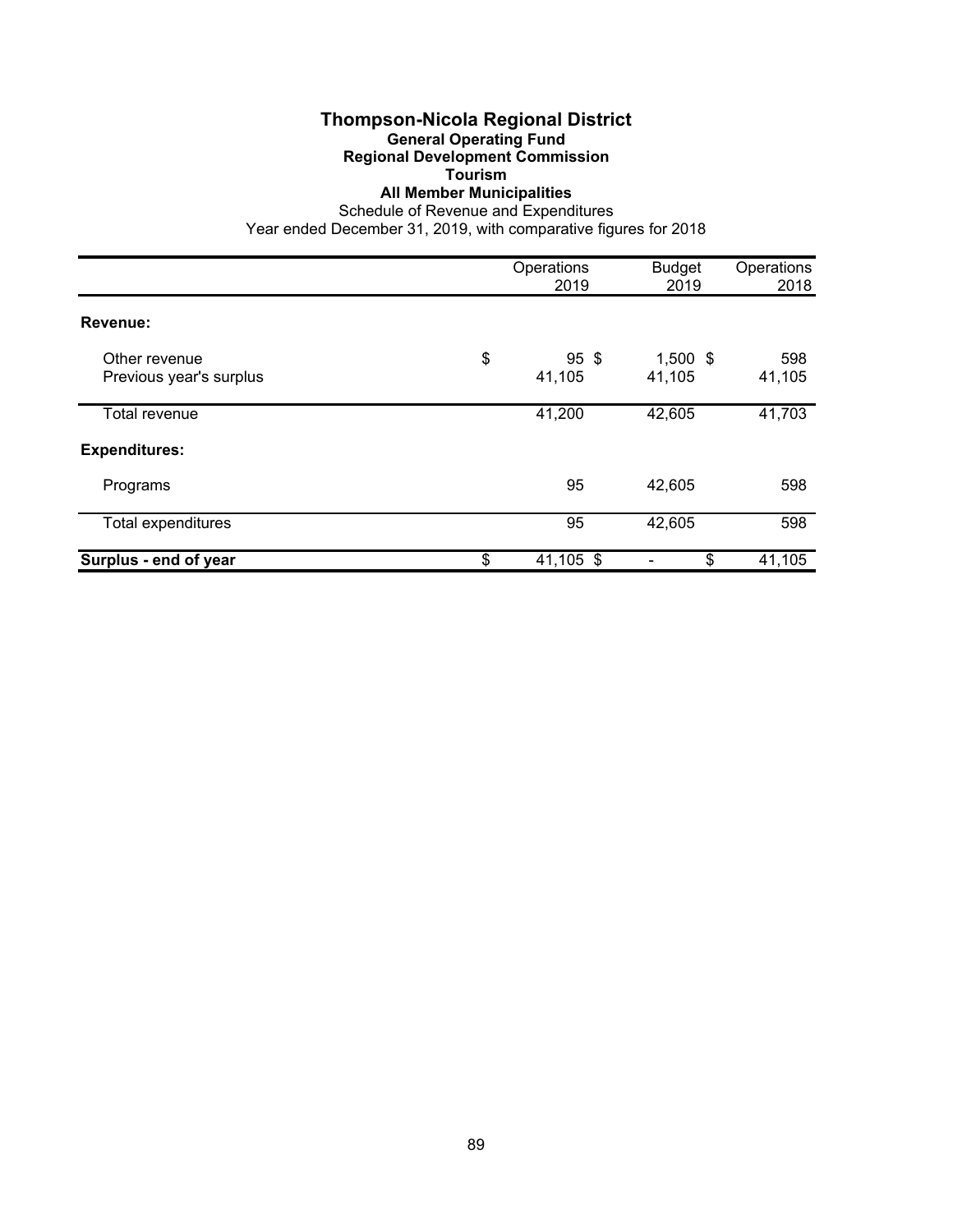### **Thompson-Nicola Regional District General Operating Fund Economic Development and Tourism Promotion Grant-in-Aid** Summary of Revenue and Expenditures Year ended December 31, 2019, with comparative figures for 2018

Operations Budget Operations 2019 2019 2018 **Revenue:** Tax requisition \$ 202,695 \$ 202,695 \$ 124,120 Government transfers and other grants 12,820 - 8,546<br>Interest 12,820 - 8,546 Interest 4,571 - 5,007 Other revenue 8,617 Transfer from TCA Surplus 163<br>Previous year's surplus 163<br>265,318 365,320 434,758 Previous year's surplus 365,318 365,320 434,758 Total revenue 586,198 580,948 581,511 **Expenditures:** Advertising 3,950 400 567 Administration charge 6,792<br>Amortization 6,792 Amortization 794 - 463 Building costs 8,400 9,400 8,400 Pues, licences and fees 184 440 721<br>
General 184 440 721<br>
4.473 331 1.618 General 4,473 331 1,618 Grant-in-aid 135,750 439,536 90,436 Insurance 700 700 700 Office supplies 6,466 9,830 7,061 9,830 7,061 9,830 7,061 9,830 9,830 7,061 9,830 7,061 9,830 7,061 9,830 7,061 Programs 45,631 44,550 38,871 Salaries and benefits **46,874** 52,055 43,380 Staff development<br>
Travel, meals and accommodations<br>
Travel, meals and accommodations<br>
235 5,914 7,806 Travel, meals and accommodations  $\begin{array}{cccc} 5,525 & 5,914 & 7,806 \\ \text{Capital purchases} & 6 & 10,000 & 11,907 \end{array}$ Capital purchases 6 10,000 11,907 10,000 11,907 10,000 11,907 10,000 11,907 10,000 11,907 10,000 11,907 10,007 10,007 10,007 11,907 10,000 11,907 10,000 11,907 11,907 11,907 11,907 11,907 11,907 11,907 11,907 11,907 11,907 Total expenditures 264,780 580,948 216,193 **Surplus - end of year by Community Community State State State State State State State State State State State State State State State State State State State State State State State State State State State State State**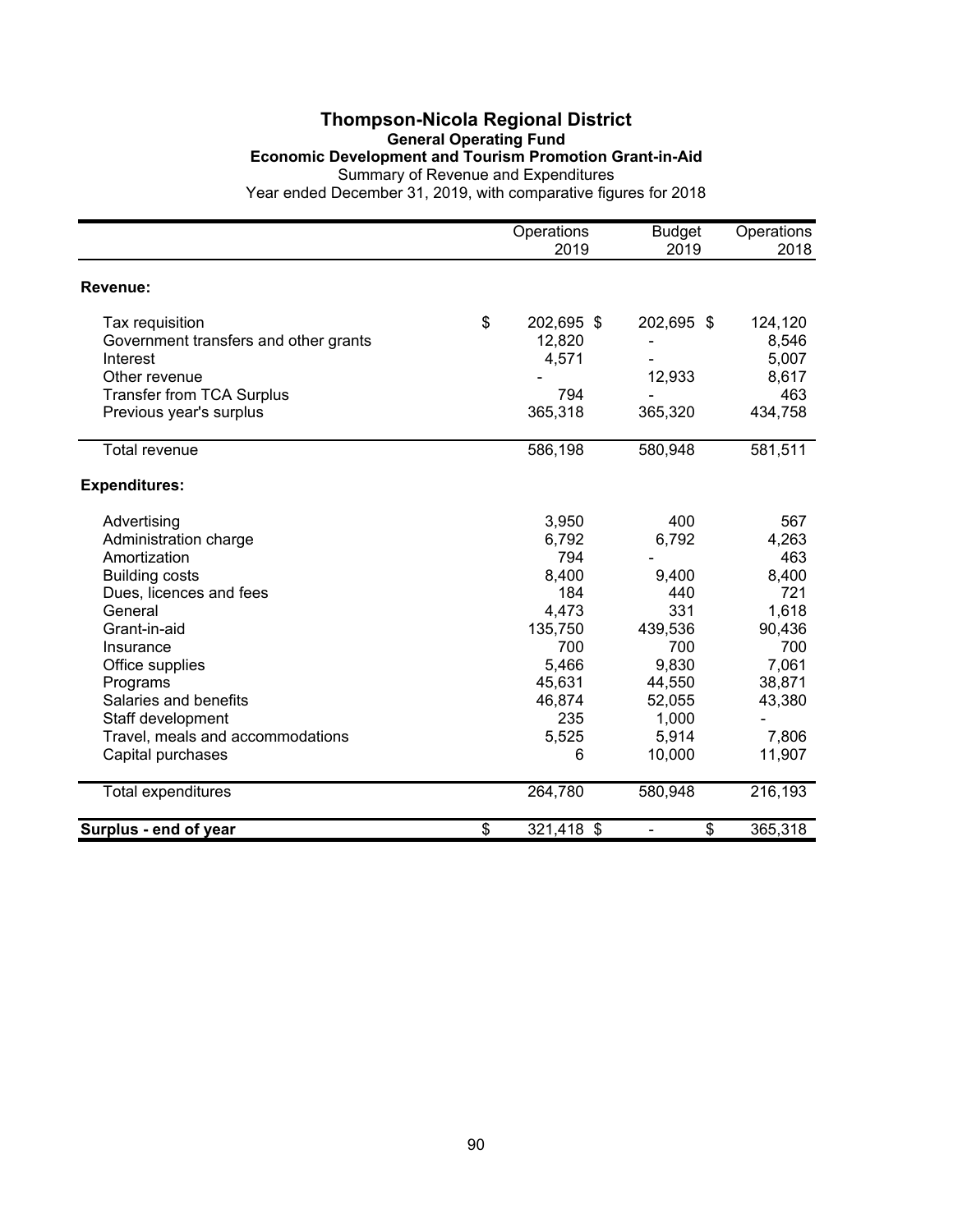### **Thompson-Nicola Regional District General Operating Fund Economic Development and Tourism Promotion Grant-in-Aid Electoral Area A** Schedule of Revenue and Expenditures

|                                       | Operations       | <b>Budget</b> | Operations |
|---------------------------------------|------------------|---------------|------------|
|                                       | 2019             | 2019          | 2018       |
| Revenue:                              |                  |               |            |
| Tax requisition                       | \$<br>26,052 \$  | 26,052 \$     | 25,281     |
| Government transfers and other grants |                  |               | 105        |
| <b>Transfer from TCA Surplus</b>      | 794              |               | 463        |
| Previous year's surplus               | 20,975           | 20,976        | 45,947     |
| <b>Total revenue</b>                  | 47,821           | 47,028        | 71,796     |
| <b>Expenditures:</b>                  |                  |               |            |
| Advertising                           | 978              | 200           | 83         |
| Administration charge                 | 832              | 832           | 810        |
| Amortization                          | 794              |               | 463        |
| <b>Building costs</b>                 | 4,200            | 4,200         | 4,200      |
| Dues, licences and fees               | 184              | 265           | 388        |
| General                               | 3,609            |               | 425        |
| Grant-in-aid                          | 260              | 1,000         | 560        |
| Insurance                             | 350              | 350           | 350        |
| Office supplies                       | 1,868            | 4,175         | 3,030      |
| Programs                              | 8,776            | 9,200         | 6,550      |
| Salaries and benefits                 | 21,579           | 24,406        | 19,968     |
| Staff development                     | 118              | 500           |            |
| Travel, meals and accommodations      | 1,851            | 1,900         | 2,087      |
| Capital purchases                     |                  |               | 11,907     |
| Total expenditures                    | 45,399           | 47,028        | 50,821     |
| Surplus - end of year                 | \$<br>$2,422$ \$ | \$<br>÷,      | 20,975     |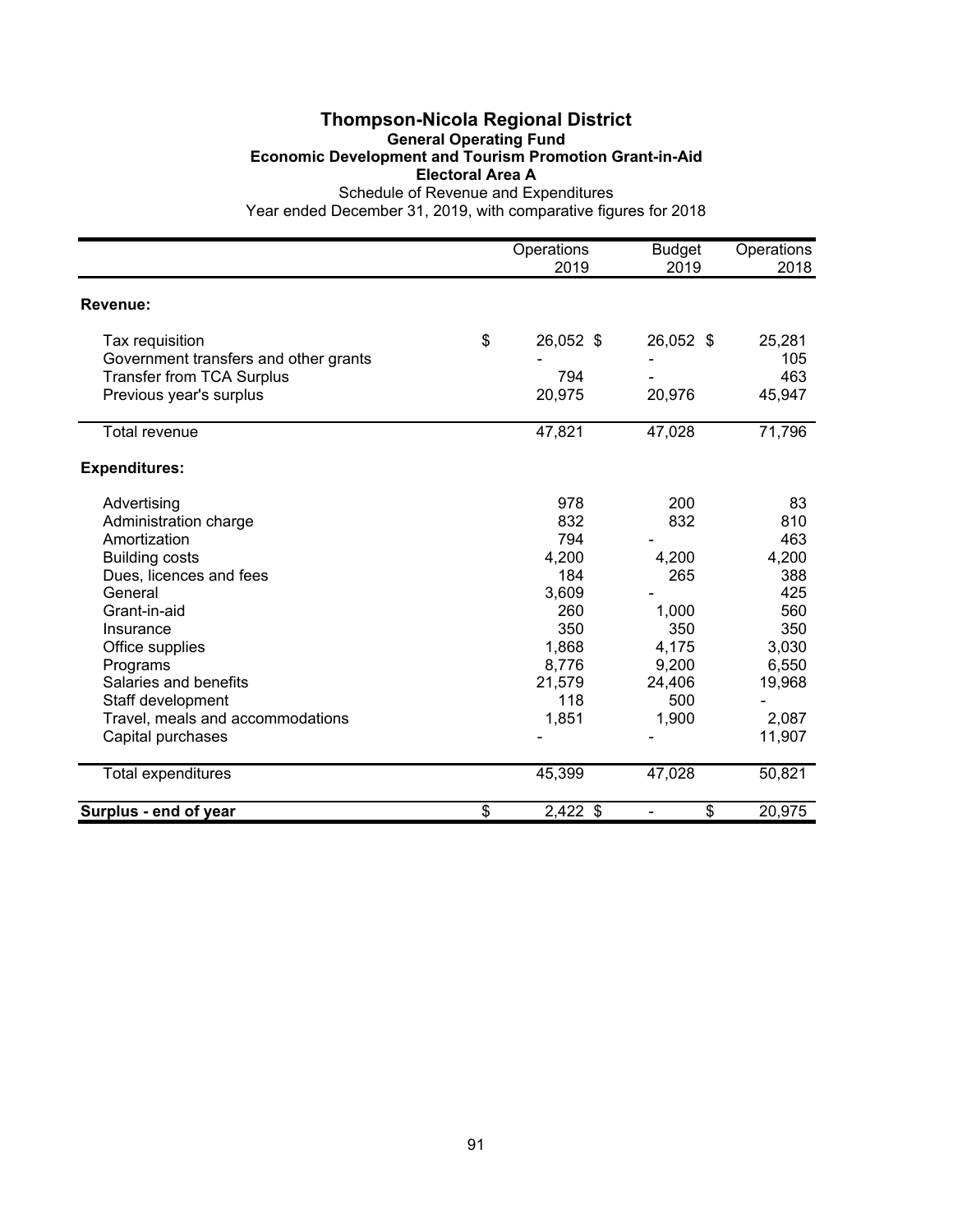### **Thompson-Nicola Regional District General Operating Fund Economic Development and Tourism Promotion Grant-in-Aid Electoral Area B** Schedule of Revenue and Expenditures

|                                       | Operations      | <b>Budget</b> | Operations |
|---------------------------------------|-----------------|---------------|------------|
|                                       | 2019            | 2019          | 2018       |
| Revenue:                              |                 |               |            |
| Tax requisition                       | \$<br>66,584 \$ | 66,584 \$     | 64,563     |
| Government transfers and other grants | 10,000          |               | 123        |
| Other revenue                         |                 | 12,933        |            |
| Previous year's surplus               | 12,006          | 12,005        | 21,074     |
| <b>Total revenue</b>                  | 88,590          | 91,522        | 85,760     |
| <b>Expenditures:</b>                  |                 |               |            |
| Advertising                           | 152             | 200           | 184        |
| Administration charge                 | 2,098           | 2,098         | 1,953      |
| <b>Building costs</b>                 | 4,200           | 5,200         | 4,200      |
| Dues, licences and fees               |                 | 175           | 333        |
| General                               | 864             | 331           | 1,192      |
| Grant-in-aid                          | 10              |               | 60         |
| Insurance                             | 350             | 350           | 350        |
| Office supplies                       | 3,598           | 5,655         | 4,031      |
| Programs                              | 36,855          | 35,350        | 32,321     |
| Salaries and benefits                 | 25,295          | 27,649        | 23,411     |
| Staff development                     | 118             | 500           |            |
| Travel, meals and accommodations      | 3,674           | 4,014         | 5,719      |
| Capital purchases                     |                 | 10,000        |            |
| Total expenditures                    | 77,214          | 91,522        | 73,754     |
| Surplus - end of year                 | \$<br>11,376 \$ | \$            | 12,006     |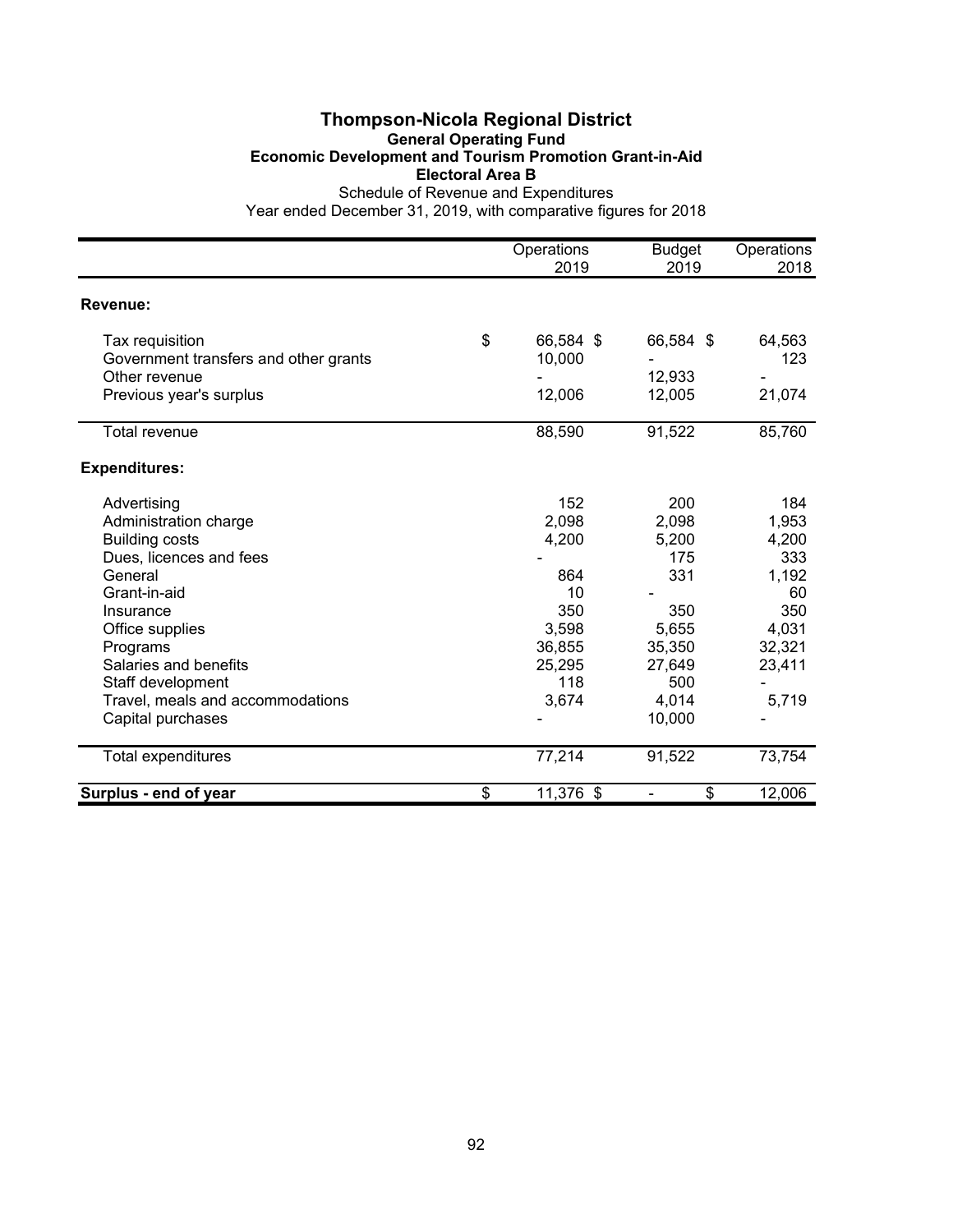# **Thompson-Nicola Regional District General Operating Fund Economic Development and Tourism Promotion Grant-in-Aid Electoral Area E**

|                                                                              | Operations<br>2019                  | <b>Budget</b><br>2019 | Operations<br>2018     |
|------------------------------------------------------------------------------|-------------------------------------|-----------------------|------------------------|
| Revenue:                                                                     |                                     |                       |                        |
| Government transfers and other grants<br>Interest<br>Previous year's surplus | \$<br>$2,820$ \$<br>1,010<br>54,946 | \$<br>54,947          | 8,319<br>882<br>54,119 |
| Total revenue                                                                | 58,776                              | 54,947                | 63,320                 |
| <b>Expenditures:</b>                                                         |                                     |                       |                        |
| Advertising<br>Administration charge<br>Grant-in-aid                         | 2,820<br>150<br>21,808              | 150<br>54,797         | 300<br>150<br>7,924    |
| <b>Total expenditures</b>                                                    | 24,778                              | 54,947                | 8,374                  |
| Surplus - end of year                                                        | \$<br>33,998 \$                     | \$                    | 54,946                 |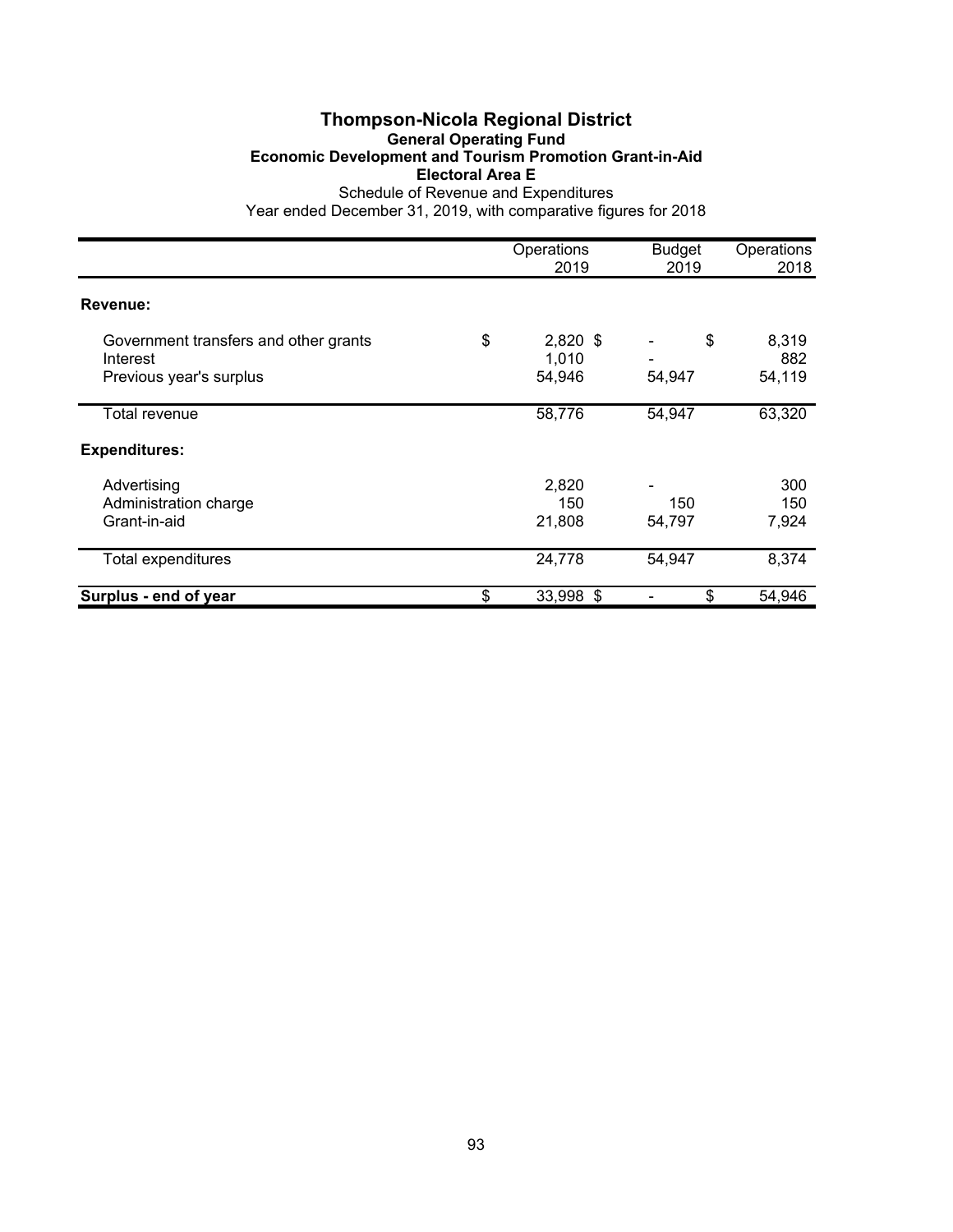### **Thompson-Nicola Regional District General Operating Fund Economic Development and Tourism Promotion Grant-in-Aid Electoral Area I** Schedule of Revenue and Expenditures

|                                            | Operations<br>2019       | <b>Budget</b><br>2019 | Operations<br>2018 |
|--------------------------------------------|--------------------------|-----------------------|--------------------|
| Revenue:                                   |                          |                       |                    |
| Tax requisition<br>Previous year's surplus | \$<br>15,488 \$<br>(465) | 15,488 \$<br>(464)    | 15,450             |
| Total revenue                              | 15,023                   | 15,024                | 15,450             |
| <b>Expenditures:</b>                       |                          |                       |                    |
| Administration charge<br>Grant-in-aid      | 524<br>13,064            | 524<br>14,500         | 450<br>15,465      |
| <b>Total expenditures</b>                  | 13,588                   | 15,024                | 15,915             |
| Surplus (deficit) - end of year            | \$<br>$1,435$ \$         | \$                    | (465)              |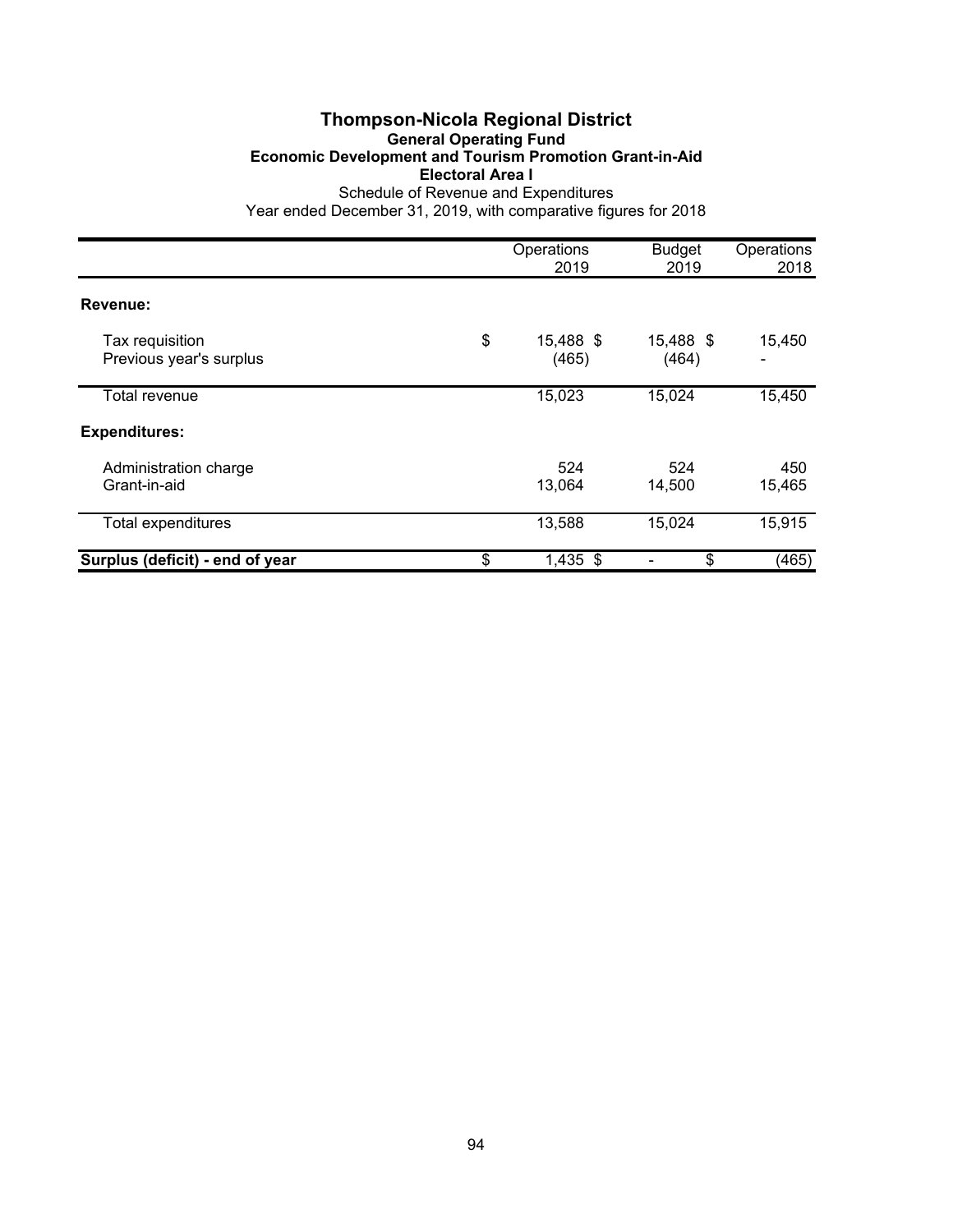### **Thompson-Nicola Regional District General Operating Fund Economic Development and Tourism Promotion Grant-in-Aid Electoral Area J** Schedule of Revenue and Expenditures

|                                                        | Operations<br>2019        | <b>Budget</b><br>2019 | Operations<br>2018        |
|--------------------------------------------------------|---------------------------|-----------------------|---------------------------|
| Revenue:                                               |                           |                       |                           |
| Tax requisition<br>Interest<br>Previous year's surplus | \$<br>78,846 \$<br>23,522 | 78,846 \$<br>23,523   | (3, 416)<br>873<br>53,566 |
| Total revenue                                          | 102,368                   | 102,369               | 51,023                    |
| <b>Expenditures:</b>                                   |                           |                       |                           |
| Administration charge<br>Grant-in-aid                  | 2,369<br>35,955           | 2,369<br>100,000      | 150<br>27,351             |
| <b>Total expenditures</b>                              | 38,324                    | 102,369               | 27,501                    |
| Surplus - end of year                                  | \$<br>64,044 \$           | \$                    | 23,522                    |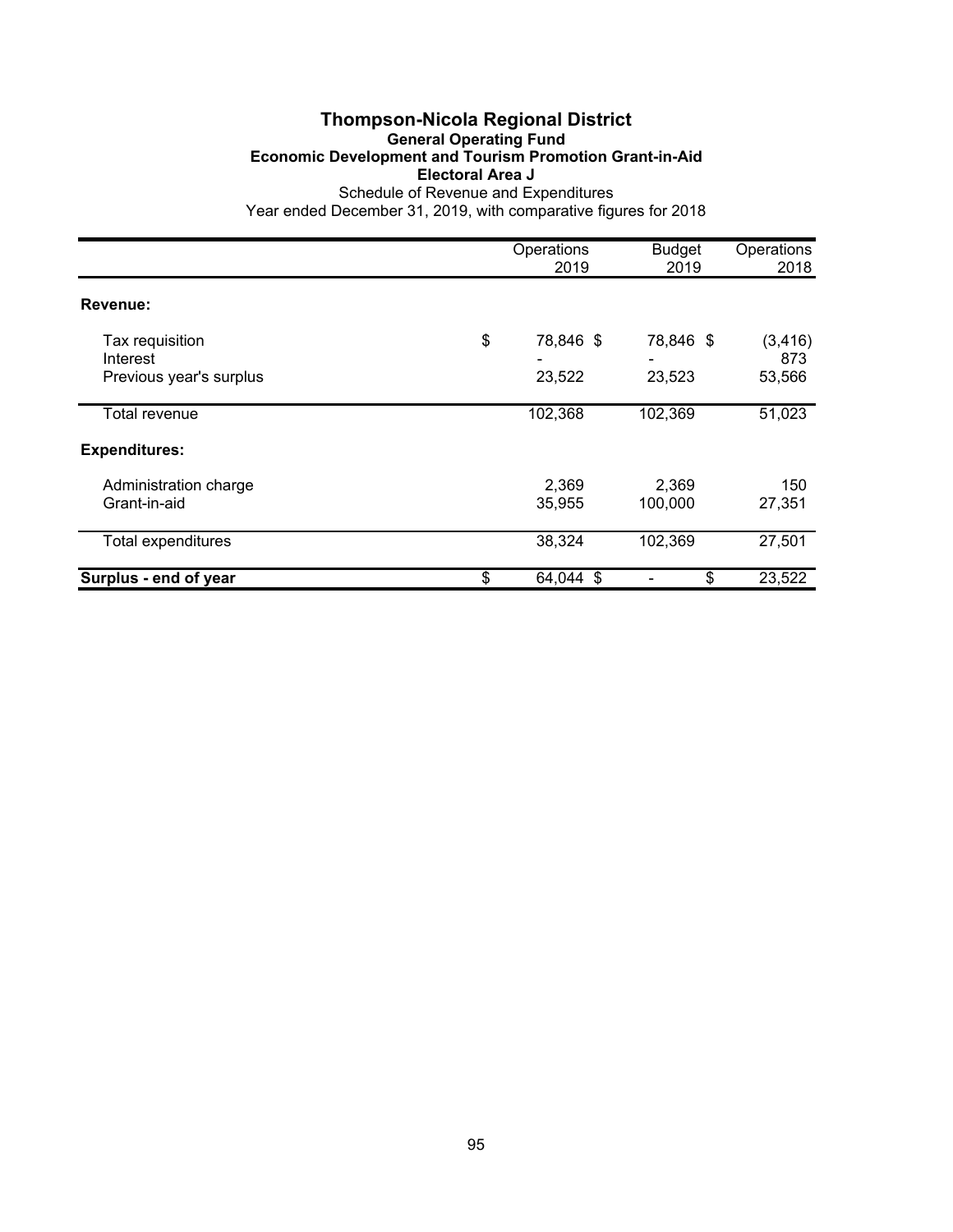### **Thompson-Nicola Regional District General Operating Fund Economic Development and Tourism Promotion Grant-in-Aid Electoral Area L** Schedule of Revenue and Expenditures

|                                       | Operations<br>2019         | <b>Budget</b><br>2019 | Operations<br>2018 |
|---------------------------------------|----------------------------|-----------------------|--------------------|
| Revenue:                              |                            |                       |                    |
| Interest<br>Previous year's surplus   | \$<br>$1,221$ \$<br>66,389 | \$<br>66,389          | 1,275<br>78,205    |
| Total revenue                         | 67,610                     | 66,389                | 79,480             |
| <b>Expenditures:</b>                  |                            |                       |                    |
| Administration charge<br>Grant-in-aid | 150<br>27,035              | 150<br>66,239         | 150<br>12,941      |
| <b>Total expenditures</b>             | 27,185                     | 66,389                | 13,091             |
| Surplus - end of year                 | \$<br>40,425 \$            | \$                    | 66,389             |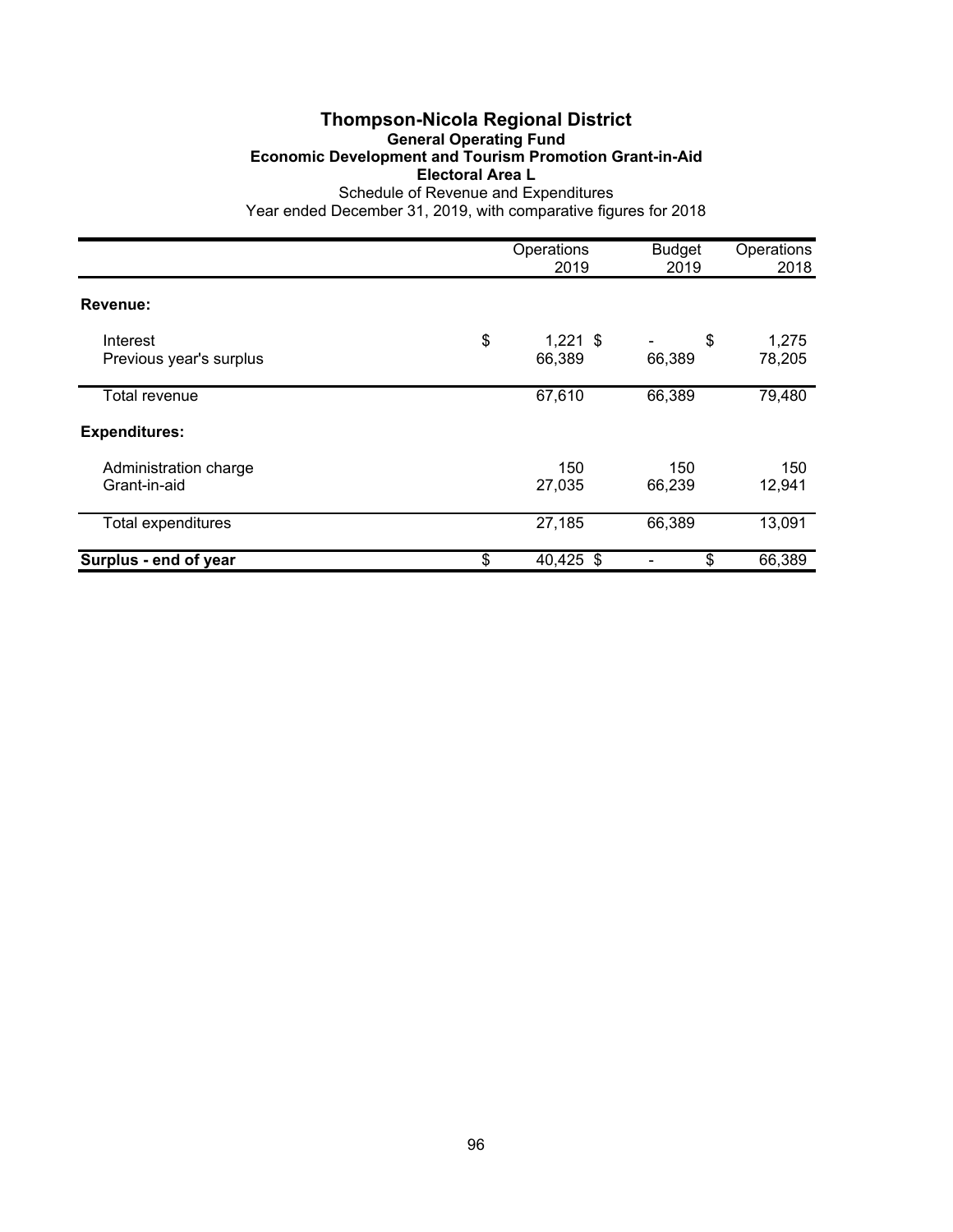# **Thompson-Nicola Regional District General Operating Fund Economic Development and Tourism Promotion Grant-in-Aid Electoral Area M**

|                                            | Operations<br>2019         | <b>Budget</b><br>2019 | Operations<br>2018 |
|--------------------------------------------|----------------------------|-----------------------|--------------------|
| Revenue:                                   |                            |                       |                    |
| Tax requisition<br>Previous year's surplus | \$<br>$5,029$ \$<br>49,190 | $5,029$ \$<br>49,190  | 7,242<br>42,908    |
| Total revenue                              | 54,219                     | 54,219                | 50,150             |
| <b>Expenditures:</b>                       |                            |                       |                    |
| Administration charge<br>Grant-in-aid      | 219<br>11,669              | 219<br>54,000         | 150<br>810         |
| <b>Total expenditures</b>                  | 11,888                     | 54,219                | 960                |
| Surplus - end of year                      | \$<br>42,331 \$            | \$                    | 49,190             |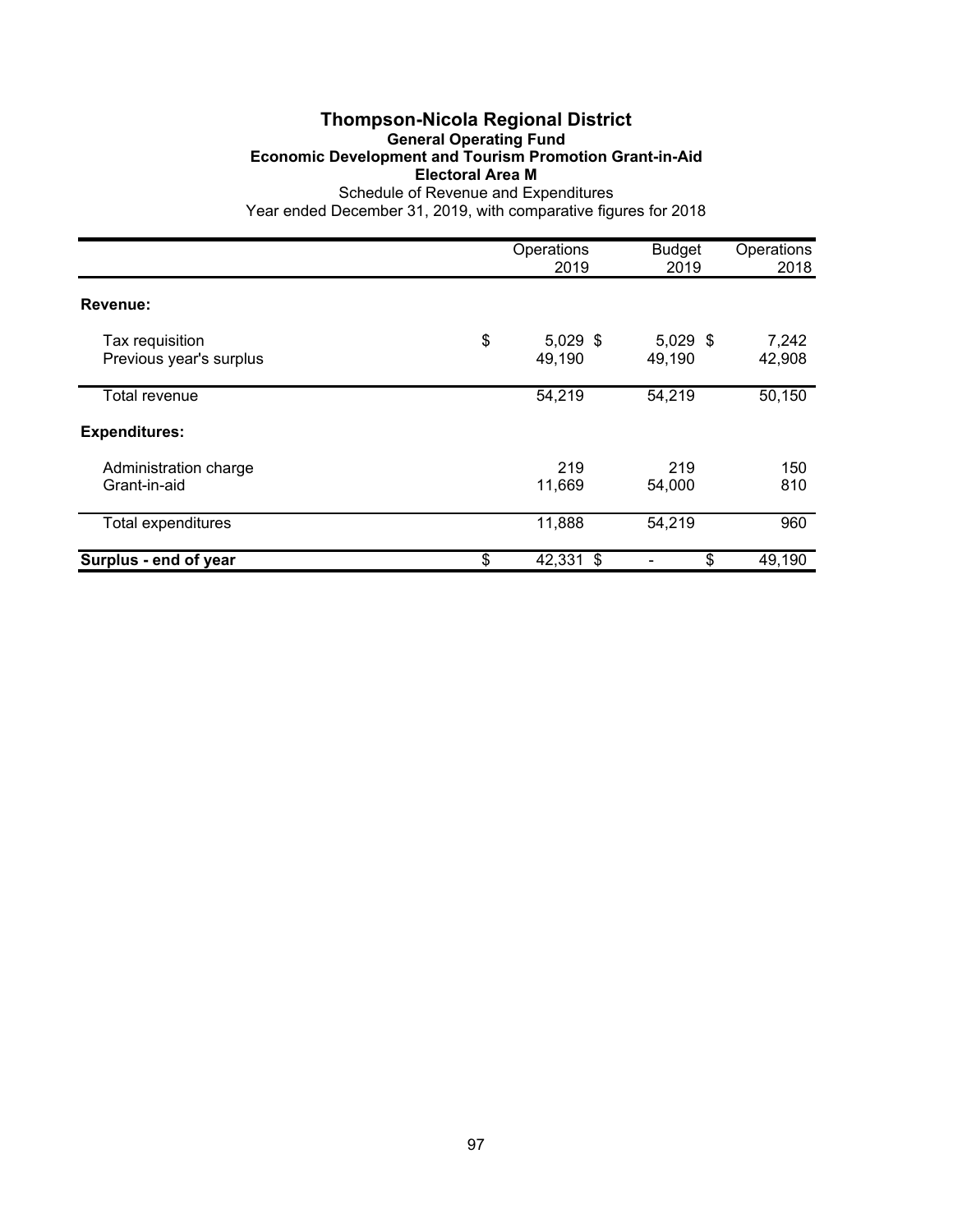### **Thompson-Nicola Regional District General Operating Fund Economic Development and Tourism Promotion Grant-in-Aid Electoral Area N** Schedule of Revenue and Expenditures

|                                                        | Operations<br>2019                  | <b>Budget</b><br>2019 | Operations<br>2018 |
|--------------------------------------------------------|-------------------------------------|-----------------------|--------------------|
| Revenue:                                               |                                     |                       |                    |
| Tax requisition<br>Interest<br>Previous year's surplus | \$<br>$1,290$ \$<br>1,027<br>55,860 | $1,290$ \$<br>55,860  | 912<br>55,908      |
| Total revenue                                          | 58,177                              | 57,150                | 56,820             |
| <b>Expenditures:</b>                                   |                                     |                       |                    |
| Administration charge<br>Grant-in-aid                  | 150<br>11,843                       | 150<br>57,000         | 150<br>810         |
| Total expenditures                                     | 11,993                              | 57,150                | 960                |
| Surplus - end of year                                  | \$<br>46,184 \$                     | \$                    | 55,860             |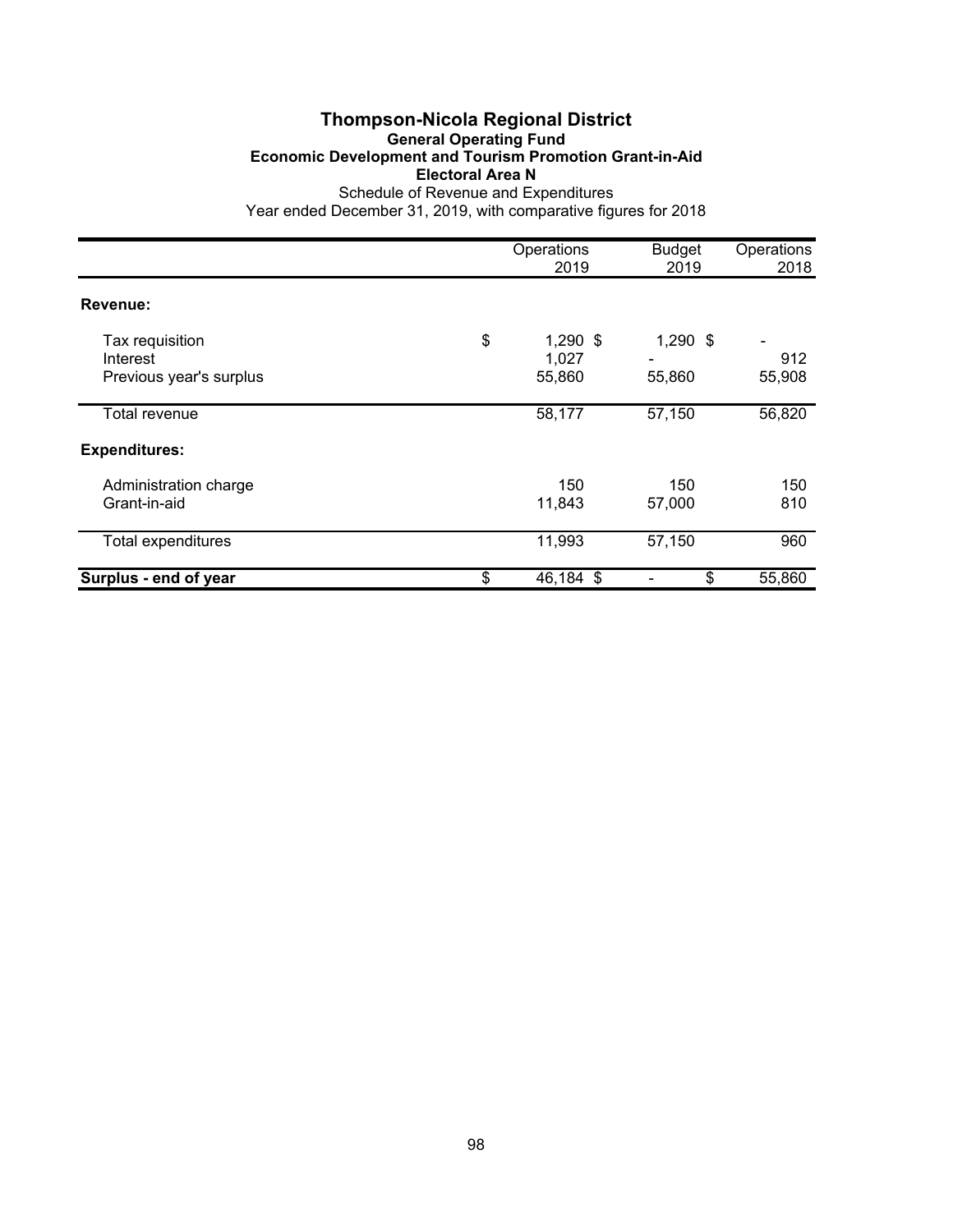### **Thompson-Nicola Regional District General Operating Fund Economic Development and Tourism Promotion Grant-in-Aid Electoral Area O** Schedule of Revenue and Expenditures

|                                                                         | Operations<br>2019                | <b>Budget</b><br>2019 | Operations<br>2018                            |
|-------------------------------------------------------------------------|-----------------------------------|-----------------------|-----------------------------------------------|
| Revenue:                                                                |                                   |                       |                                               |
| Tax requisition<br>Interest<br>Other revenue<br>Previous year's surplus | \$<br>8,808 \$<br>1,312<br>71,342 | 8,808 \$<br>71,342    | 15,000<br>1,064<br>8,618<br>65,280            |
| <b>Total revenue</b>                                                    | 81,462                            | 80,150                | 89,962                                        |
| <b>Expenditures:</b>                                                    |                                   |                       |                                               |
| Administration charge<br>Grant-in-aid<br>Capital purchases              | 150<br>7,080<br>6                 | 150<br>80,000         | 150<br>18,470<br>$\qquad \qquad \blacksquare$ |
| <b>Total expenditures</b>                                               | 7,236                             | 80,150                | 18,620                                        |
| Surplus - end of year                                                   | \$<br>74,226 \$                   | \$                    | 71,342                                        |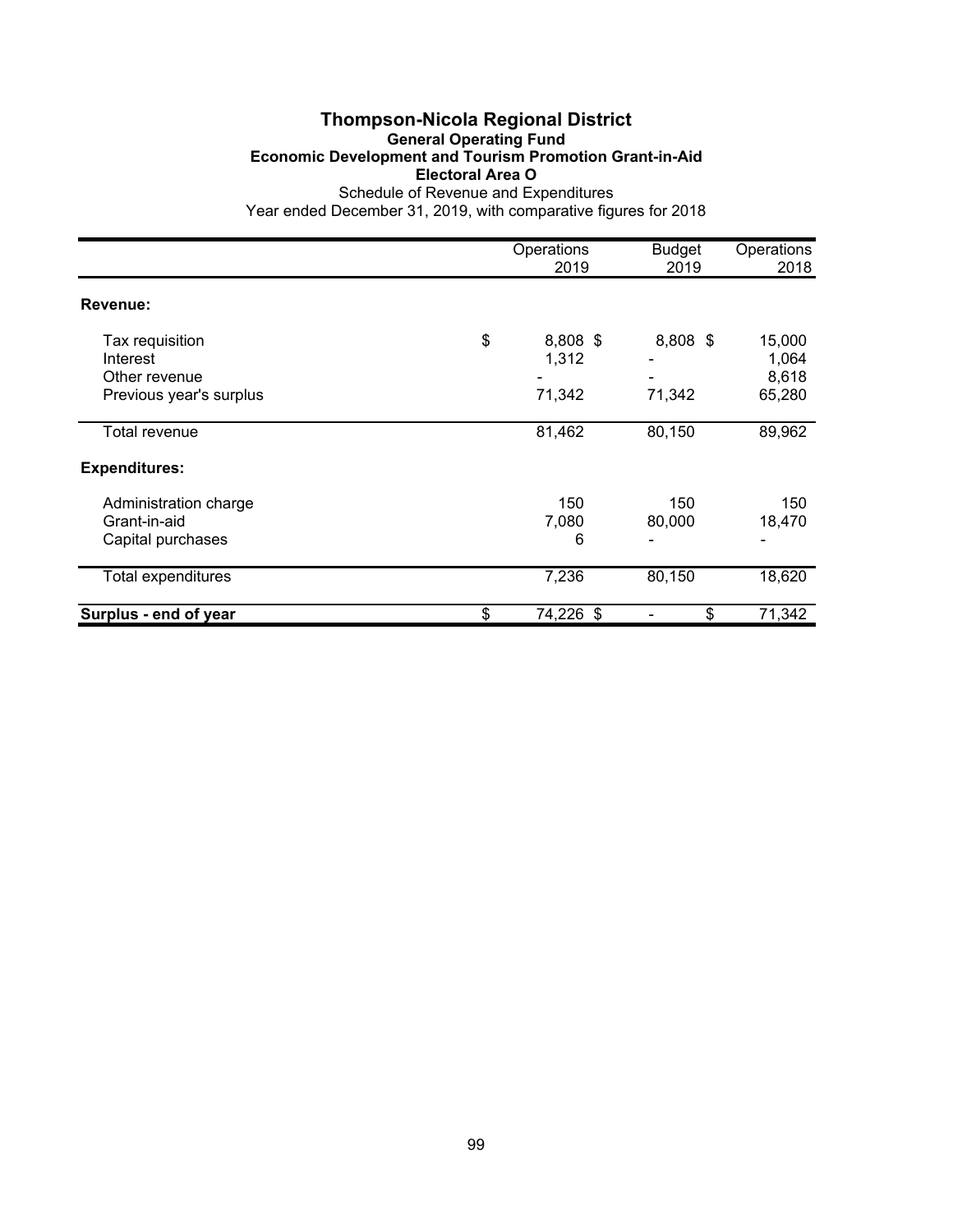### **Thompson-Nicola Regional District General Operating Fund Economic Development and Tourism Promotion Grant-in-Aid Electoral Area P** Schedule of Revenue and Expenditures

|                                            | Operations<br>2019     | <b>Budget</b><br>2019 | Operations<br>2018 |
|--------------------------------------------|------------------------|-----------------------|--------------------|
| Revenue:                                   |                        |                       |                    |
| Tax requisition<br>Previous year's surplus | \$<br>598 \$<br>11,552 | 598 \$<br>11,552      | 17,749             |
| Total revenue                              | 12,150                 | 12,150                | 17,749             |
| <b>Expenditures:</b>                       |                        |                       |                    |
| Administration charge<br>Grant-in-aid      | 150<br>7,025           | 150<br>12,000         | 150<br>6,047       |
| <b>Total expenditures</b>                  | 7,175                  | 12,150                | 6,197              |
| Surplus - end of year                      | \$<br>4,975 \$         | \$                    | 11,552             |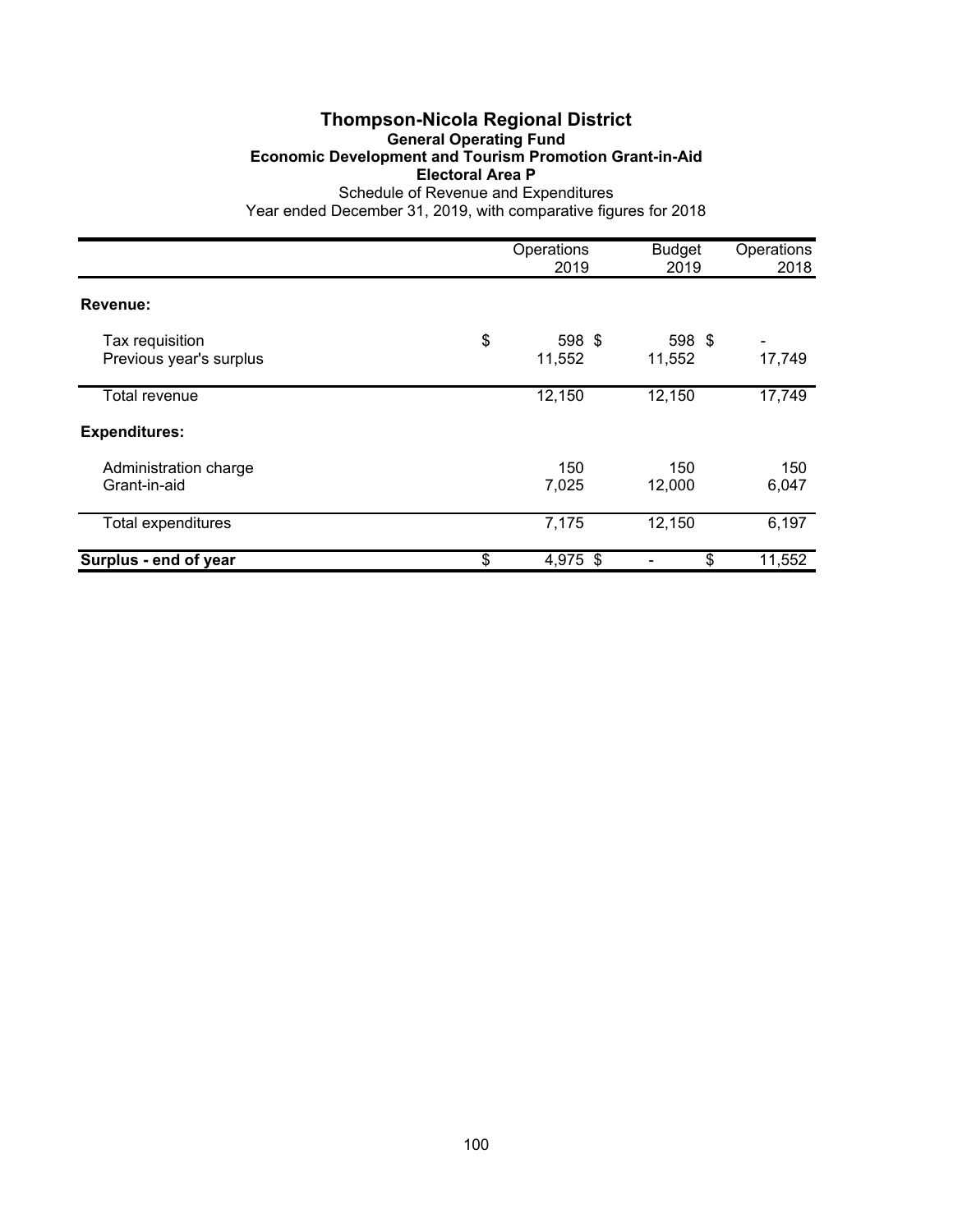### **Thompson-Nicola Regional District General Operating Fund Gold Country Communities Grant-in-Aid Local Service of Ashcroft, Cache Creek, Lytton, Clinton and Electoral Areas E, I, J, M and N** Schedule of Revenue and Expenditures Year ended December 31, 2019, with comparative figures for 2018

Operations Budget Operations<br>2019 2019 2018 2019 2019 2018 **Revenue:** Tax requisition <br>Government transfers and other grants <br>Government transfers and other grants <br>Government transfers and other grants Government transfers and other grants Total revenue 87,499 97,999 76,535 **Expenditures:** Administration charge 2,549 2,549 2,535 Grant-in-aid 84,950 84,950 74,000 Programs 10,500 - 10,500 - 10,500 - 10,500 - 10,500 - 10,500 - 10,500 - 10,500 - 10,500 - 10,500 - 10,500 - 10,500 - 10,500 - 10,500 - 10,500 - 10,500 - 10,500 - 10,500 - 10,500 - 10,500 - 10,500 - 10,500 - 10,500 - 10,500 Total expenditures 1990 87,499 97,999 76,535 **Surplus - end of year \$** 5 - \$ - \$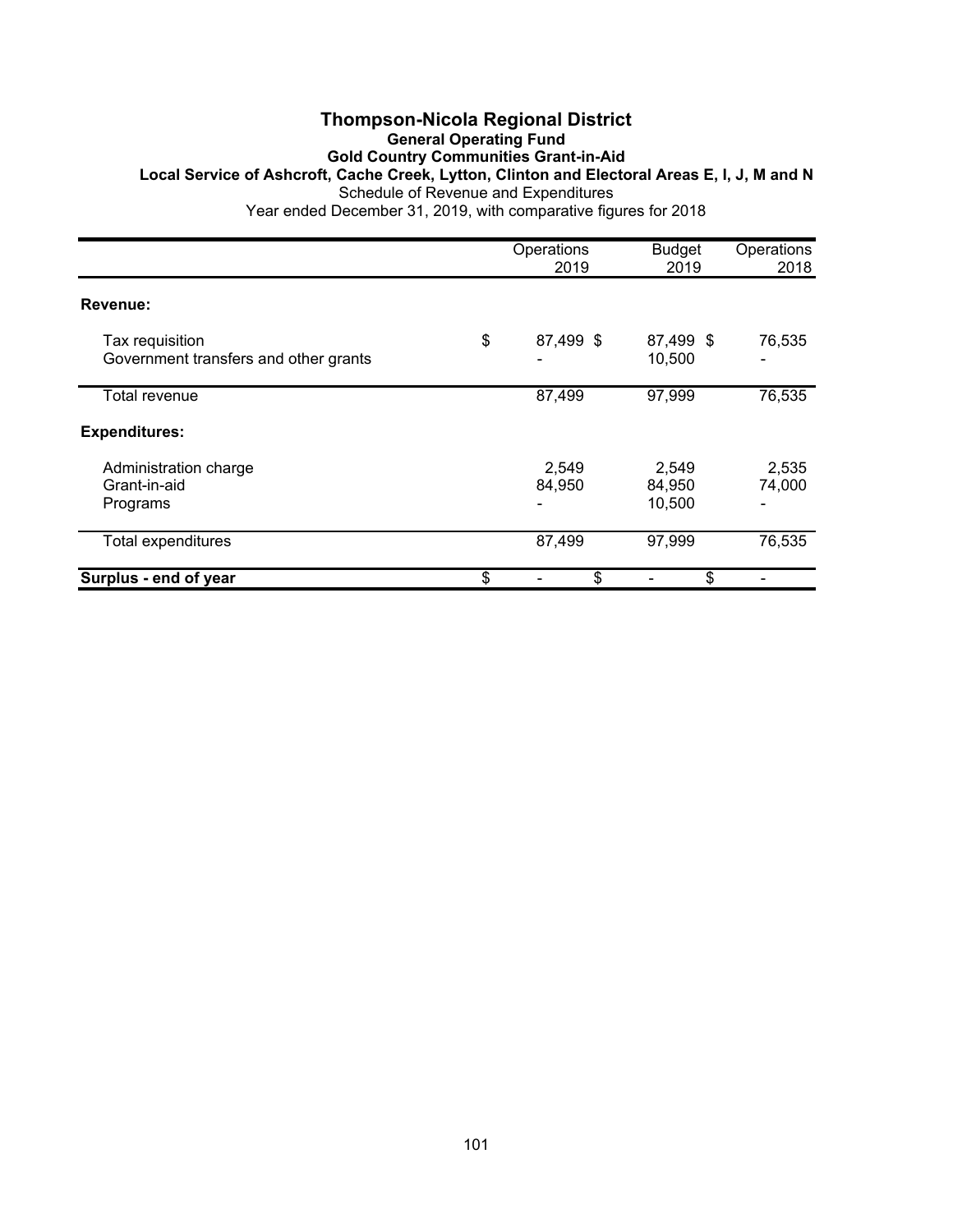# **Thompson-Nicola Regional District General Operating Fund Nicola Valley Aquatic Centre Grant-in-Aid Local Service Area of M and N**

|                                                              | Operations<br>2019         | <b>Budget</b><br>2019      | Operations<br>2018         |
|--------------------------------------------------------------|----------------------------|----------------------------|----------------------------|
| Revenue:                                                     |                            |                            |                            |
| Tax requisition<br>Interest                                  | \$<br>191,746 \$<br>3,494  | 191,746 \$                 | 188,654<br>2,499           |
| Total revenue                                                | 195,240                    | 191,746                    | 191,153                    |
| <b>Expenditures:</b>                                         |                            |                            |                            |
| Administration charge<br>Grant-in-aid<br>Transfer to reserve | 4,593<br>153,113<br>37,534 | 4,593<br>153,113<br>34,040 | 4,503<br>150,111<br>36,539 |
| Total expenditures                                           | 195,240                    | 191,746                    | 191,153                    |
| Surplus - end of year                                        | \$<br>\$                   | \$                         |                            |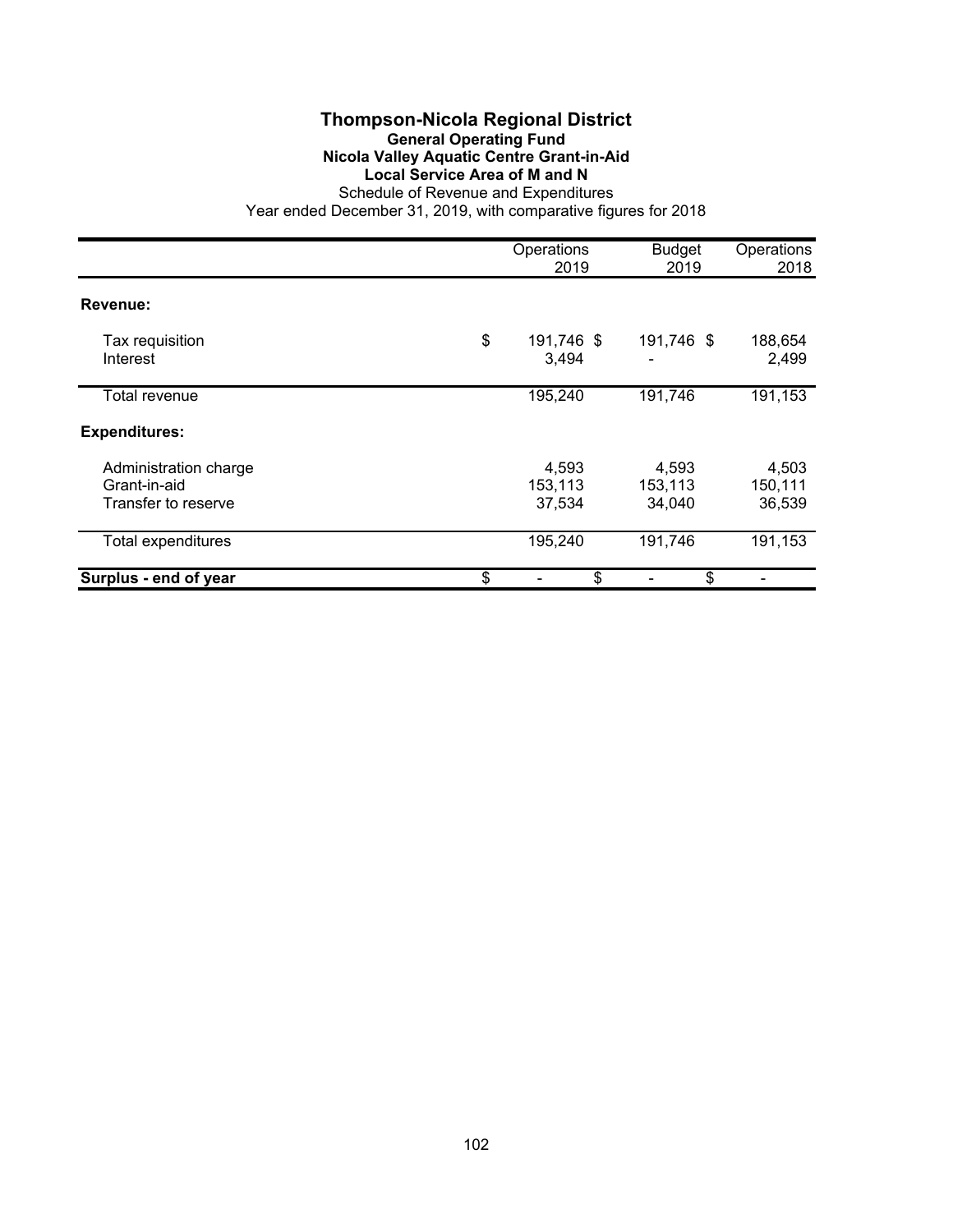## **Thompson-Nicola Regional District General Operating Fund North Thompson Sportsplex Specified Area of A**

|                                            | Operations<br>2019 | <b>Budget</b><br>2019 | Operations<br>2018 |
|--------------------------------------------|--------------------|-----------------------|--------------------|
| Revenue:                                   |                    |                       |                    |
| Tax requisition<br>Grants in lieu of taxes | \$<br>170,006 \$   | 170,006 \$            | 165,196<br>335     |
| Previous year's surplus                    | 335                | 334                   |                    |
| Total revenue                              | 170,341            | 170,340               | 165,531            |
| <b>Expenditures:</b>                       |                    |                       |                    |
| Administration charge<br>Grant-in-aid      | 4,961<br>165,380   | 4,961<br>165,379      | 4,812<br>160,384   |
| Total expenditures                         | 170,341            | 170,340               | 165,196            |
| Surplus - end of year                      | \$<br>\$           | \$                    | 335                |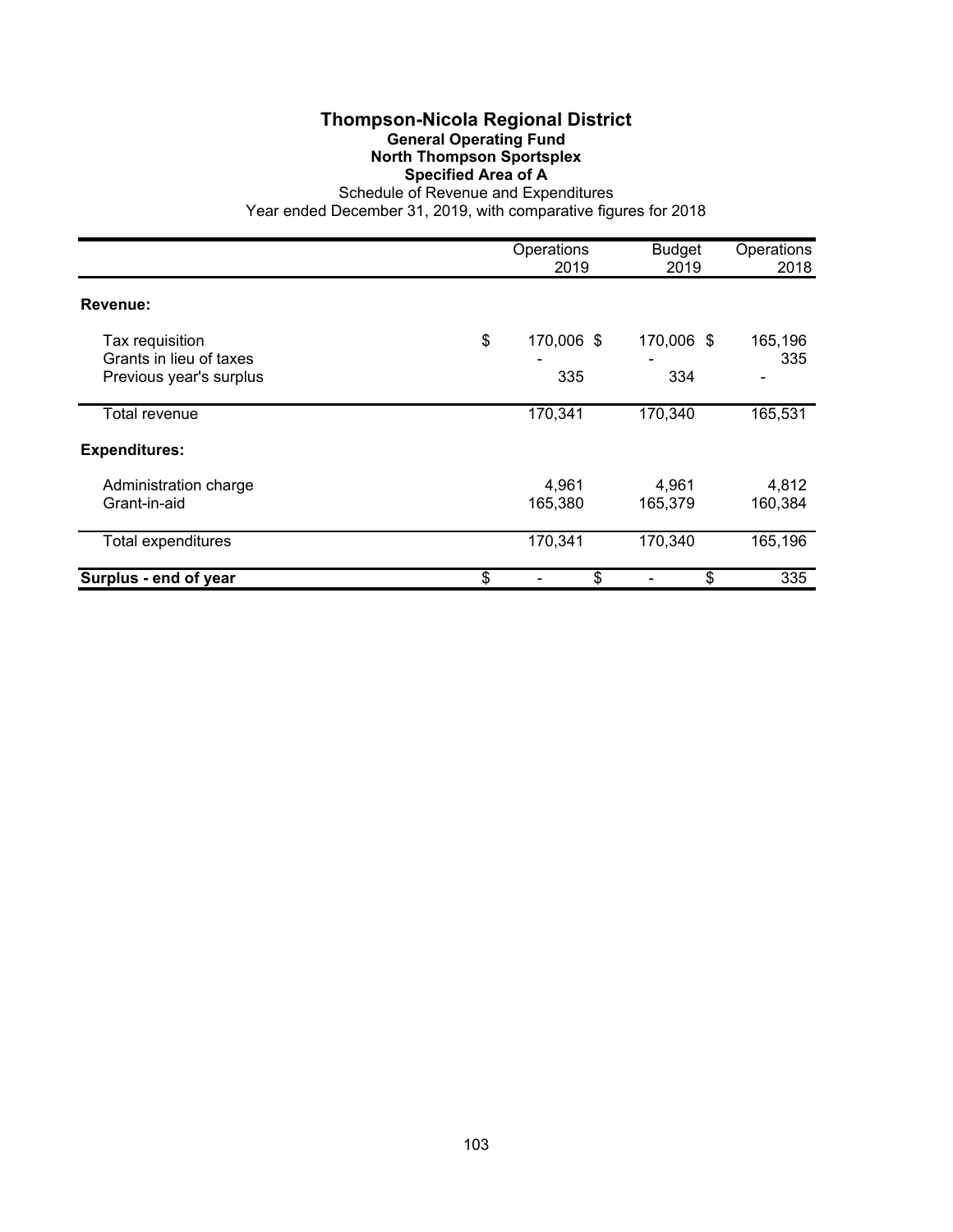## **Thompson-Nicola Regional District General Operating Fund Regional Parks All Member Municipalities**

Schedule of Revenue and Expenditures

|                                  | Operations<br>2019  | <b>Budget</b><br>2019 | Operations<br>2018 |
|----------------------------------|---------------------|-----------------------|--------------------|
| <b>Revenue:</b>                  |                     |                       |                    |
| Tax requisition                  | \$<br>21,917 \$     | 21,917 \$             | 26,784             |
| Interest                         | 4,337               |                       | 3,643              |
| Other revenue                    |                     |                       | 9,022              |
| <b>Transfer from TCA Surplus</b> | 1,911               |                       | 2,668              |
| Previous year's surplus          | 235,934             | 235,933               | 223,416            |
| Total revenue                    | 264,099             | 257,850               | 265,533            |
| <b>Expenditures:</b>             |                     |                       |                    |
| Administration charge            | 150                 | 150                   |                    |
| Amortization                     | 1,911               |                       | 2,668              |
| Insurance                        | 777                 | 1,200                 | 721                |
| Operating costs                  |                     | 4,500                 |                    |
| Programs                         | 39,500              | 252,000               | 26,210             |
| Total expenditures               | 42,338              | 257,850               | 29,599             |
| Surplus - end of year            | \$<br>221,761<br>\$ | \$                    | 235,934            |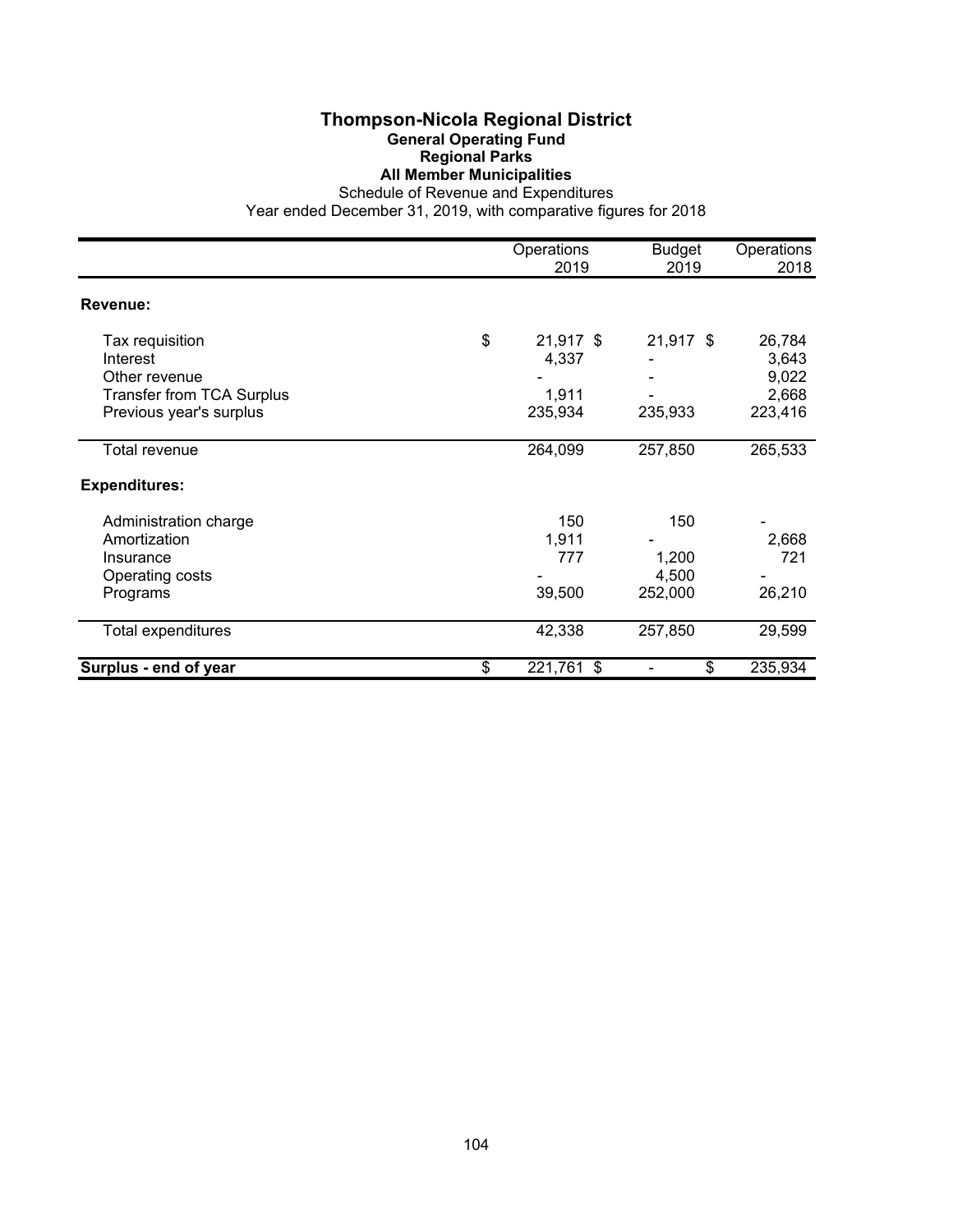## **Thompson-Nicola Regional District General Operating Fund Community Parks**

Summary of Revenue and Expenditures Year ended December 31, 2019, with comparative figures for 2018

|                                       | Operations<br>2019 | <b>Budget</b><br>2019          | Operations<br>2018 |
|---------------------------------------|--------------------|--------------------------------|--------------------|
| <b>Revenue:</b>                       |                    |                                |                    |
| Tax requisition                       | \$<br>375,969 \$   | 375,969 \$                     | 344,545            |
| Government transfers and other grants | 69,250             | 66,250                         | 25,267             |
| Interest                              | 4,758              |                                | 6,025              |
| Other revenue                         | 483                | 150                            | 2,325              |
| <b>Transfer from TCA Surplus</b>      | 48,319             |                                | 43,877             |
| Transfer from reserve                 | 197,905            | 197,905                        | 22,899             |
| Previous year's surplus               | 35,435             | 35,438                         | 86,349             |
| <b>Total revenue</b>                  | 732,119            | 675,712                        | 531,287            |
| <b>Expenditures:</b>                  |                    |                                |                    |
| Administration charge                 | 17,064             | 17,064                         | 9,476              |
| Amortization                          | 48,319             |                                | 43,877             |
| <b>Building costs</b>                 | 18,774             | 28,060                         | 24,816             |
| General                               | 986                | 1,000                          | 2,036              |
| Grant-in-aid                          | 148,000            | 152,700                        | 143,000            |
| Insurance                             | 3,177              | 3,910                          | 2,726              |
| Office supplies                       | 5                  |                                | 5                  |
| Operating costs                       | 71,145             | 79,320                         | 60,367             |
| Salaries and benefits                 | 59,077             | 60,106                         | 53,436             |
| Travel, meals and accommodations      | 1,094              | 1,850                          | 932                |
| Capital purchases                     | 280,945            | 331,702                        | 136,577            |
| Transfer to reserve                   | 4,758              |                                | 18,604             |
| Total expenditures                    | 653,344            | 675,712                        | 495,852            |
| Surplus - end of year                 | \$<br>78,775 \$    | \$<br>$\overline{\phantom{a}}$ | 35,435             |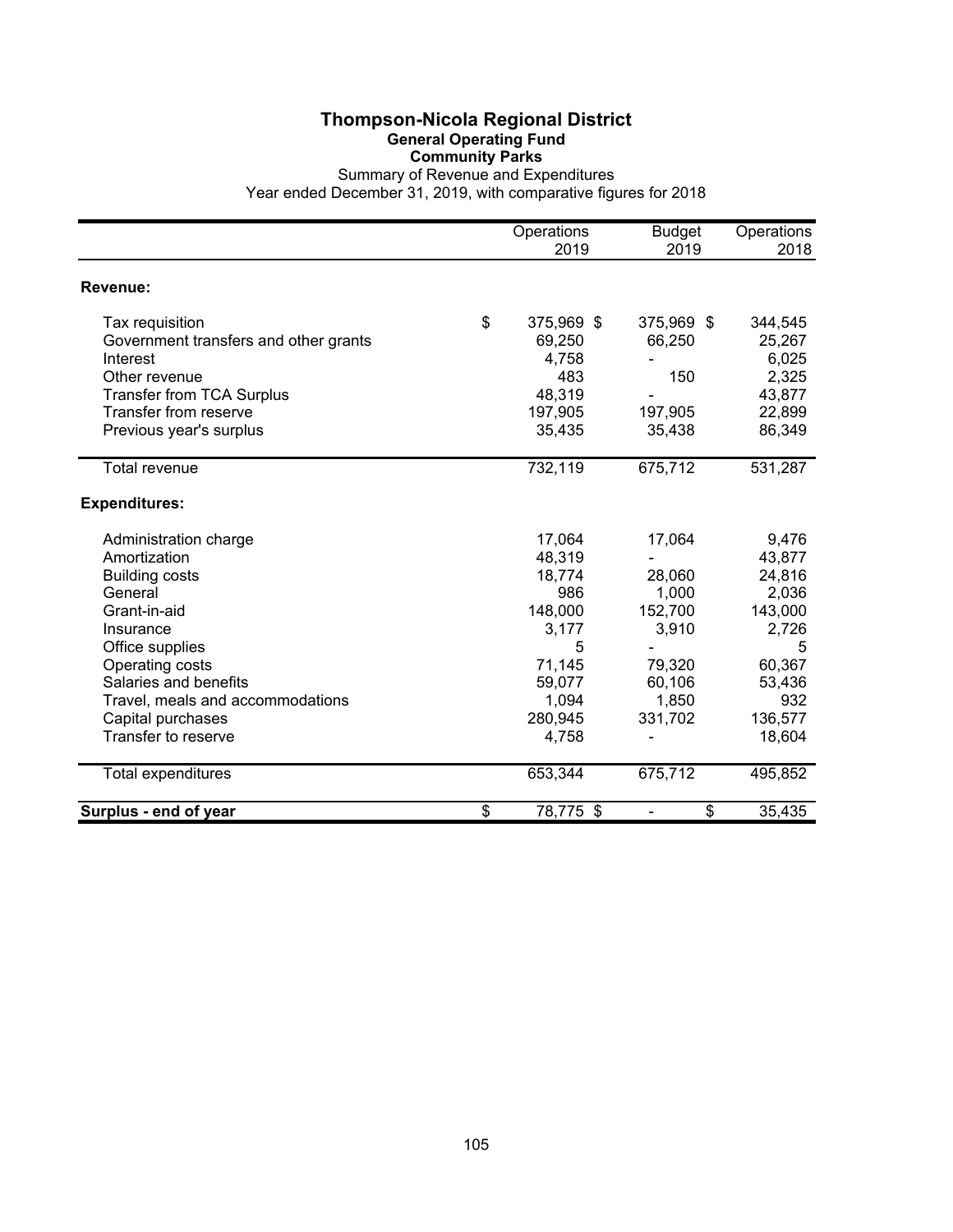## **Thompson-Nicola Regional District General Operating Fund Community Parks Electoral Area A**

Schedule of Revenue and Expenditures

|                                       | Operations<br>2019 | <b>Budget</b><br>2019          | Operations<br>2018 |
|---------------------------------------|--------------------|--------------------------------|--------------------|
| Revenue:                              |                    |                                |                    |
| Tax requisition                       | \$<br>103,208 \$   | 103,208 \$                     | 100,237            |
| Government transfers and other grants | 69,250             | 20,610                         | 23,971             |
| Interest                              | 3,245              |                                | 3,565              |
| Other revenue                         | 75                 |                                | 1,811              |
| <b>Transfer from TCA Surplus</b>      | 17,017             |                                | 13,781             |
| Transfer from reserve                 | 154,368            | 154,368                        | 22,899             |
| Previous year's surplus               | 12,086             | 12,086                         | 15,693             |
| <b>Total revenue</b>                  | 359,249            | 290,272                        | 181,957            |
| <b>Expenditures:</b>                  |                    |                                |                    |
| Administration charge                 | 8,175              | 8,175                          | 3,240              |
| Amortization                          | 17,017             |                                | 13,781             |
| <b>Building costs</b>                 | 5,533              | 6,480                          | 3,417              |
| General                               | 272                |                                | 1,573              |
| Insurance                             | 1,349              | 2,000                          | 924                |
| Office supplies                       | 2                  |                                | 5                  |
| Operating costs                       | 14,413             | 18,360                         | 17,325             |
| Salaries and benefits                 | 22,851             | 23,118                         | 20,024             |
| Travel, meals and accommodations      | 375                | 350                            | 467                |
| Capital purchases                     | 219,868            | 231,789                        | 92,050             |
| Transfer to reserve                   | 3,245              |                                | 17,065             |
| Total expenditures                    | 293,100            | 290,272                        | 169,871            |
| Surplus - end of year                 | \$<br>66,149 \$    | \$<br>$\overline{\phantom{a}}$ | 12,086             |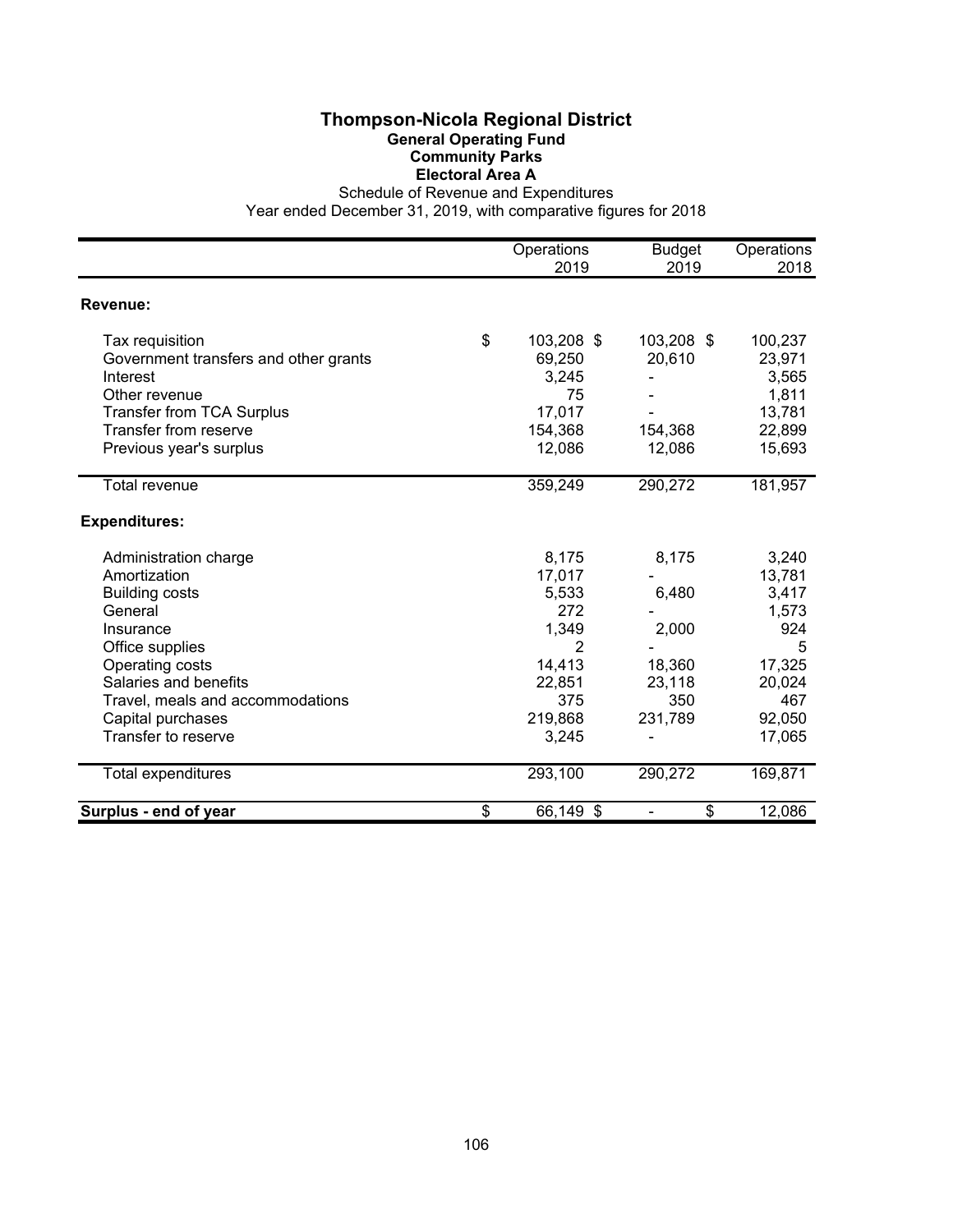## **Thompson-Nicola Regional District General Operating Fund Community Parks Electoral Area B**

Schedule of Revenue and Expenditures

|                                       | Operations<br>2019 | <b>Budget</b><br>2019              | Operations<br>2018 |
|---------------------------------------|--------------------|------------------------------------|--------------------|
| Revenue:                              |                    |                                    |                    |
| Tax requisition                       | \$<br>112,293 \$   | 112,293 \$                         | 93,572             |
| Government transfers and other grants |                    | 45,640                             | 1,296              |
| Interest                              | 1,513              |                                    | 2,460              |
| Other revenue                         | 405                | 150                                | 515                |
| <b>Transfer from TCA Surplus</b>      | 29,910             |                                    | 28,704             |
| Transfer from reserve                 | 43,537             | 43,537                             |                    |
| Previous year's surplus               | 13,617             | 13,617                             | 56,489             |
| <b>Total revenue</b>                  | 201,275            | 215,237                            | 183,036            |
| <b>Expenditures:</b>                  |                    |                                    |                    |
| Administration charge                 | 3,836              | 3,836                              | 1,481              |
| Amortization                          | 29,910             |                                    | 28,704             |
| <b>Building costs</b>                 | 13,242             | 21,580                             | 21,398             |
| General                               | 714                | 1,000                              | 466                |
| Insurance                             | 1,317              | 1,460                              | 1,292              |
| Office supplies                       | 2                  |                                    |                    |
| Operating costs                       | 51,753             | 48,960                             | 36,136             |
| Salaries and benefits                 | 36,226             | 36,988                             | 33,412             |
| Travel, meals and accommodations      | 719                | 1,500                              | 465                |
| Capital purchases                     | 61,076             | 99,913                             | 44,526             |
| Transfer to reserve                   | 1,513              |                                    | 1,539              |
| Total expenditures                    | 200,308            | 215,237                            | 169,419            |
| Surplus - end of year                 | \$<br>967 \$       | \$<br>$\qquad \qquad \blacksquare$ | 13,617             |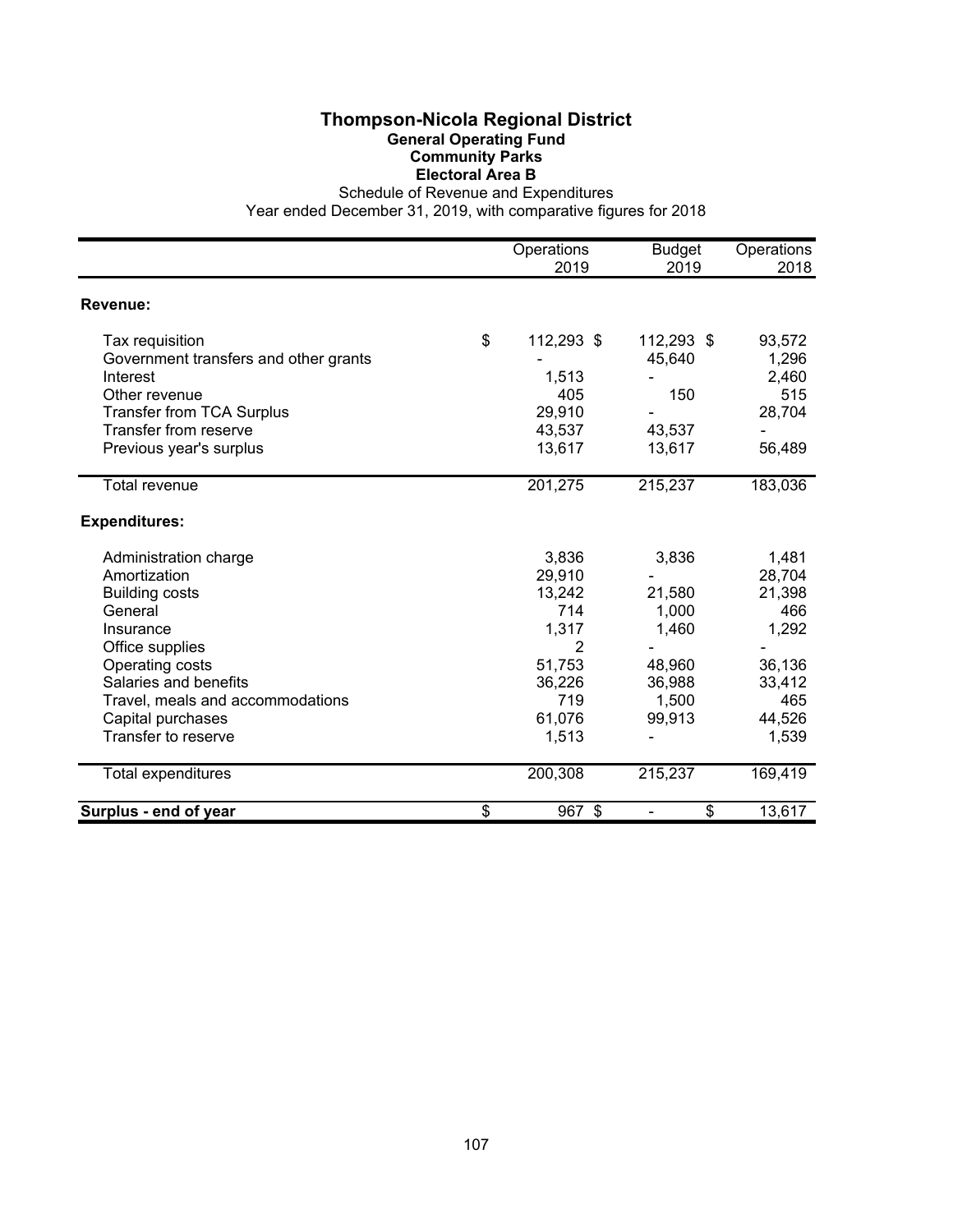### **Thompson-Nicola Regional District General Operating Fund Community Parks Electoral Area J**

Schedule of Revenue and Expenses

|                                       | Operations<br>2019 | <b>Budget</b><br>2019 | Operations<br>2018 |
|---------------------------------------|--------------------|-----------------------|--------------------|
| <b>Revenue:</b>                       |                    |                       |                    |
| Tax requisition                       | \$<br>$8,240$ \$   | $8,240$ \$            | 8,240              |
| Total revenue                         | 8,240              | 8,240                 | 8,240              |
| <b>Expenditures:</b>                  |                    |                       |                    |
| Administration charge<br>Grant-in-aid | 240<br>8,000       | 240<br>8,000          | 240<br>8,000       |
| Total expenditures                    | 8,240              | 8,240                 | 8,240              |
| Surplus - end of year                 | \$<br>\$           | \$                    |                    |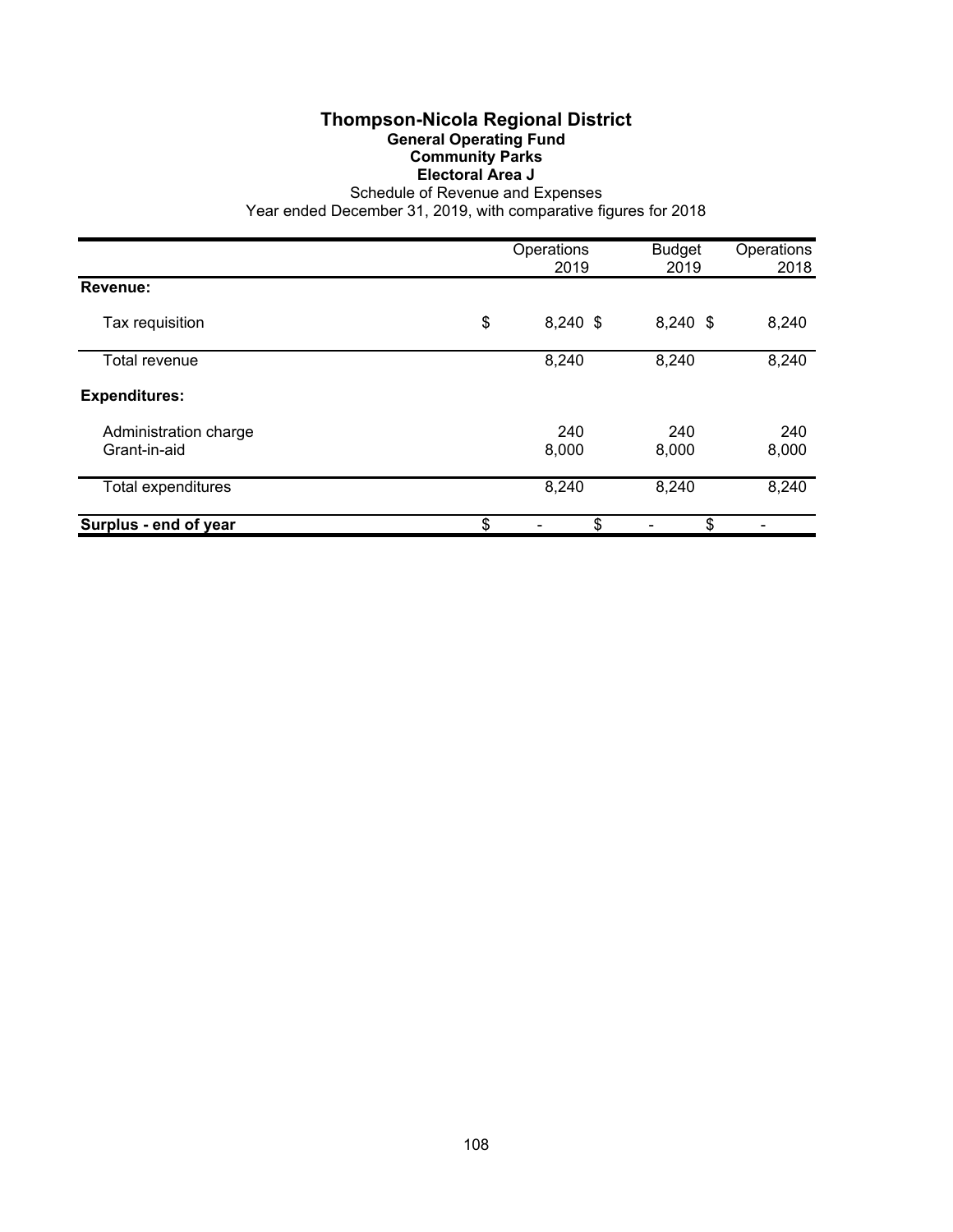#### **Thompson-Nicola Regional District General Operating Fund Community Parks Electoral Area L** Schedule of Revenue and Expenditures

|                                            | Operations<br>2019  | <b>Budget</b><br>2019 | Operations<br>2018 |
|--------------------------------------------|---------------------|-----------------------|--------------------|
| Name of Table for referencing: T60         |                     |                       |                    |
| Revenue:                                   |                     |                       |                    |
| Tax requisition<br>Previous year's surplus | \$<br>150 \$<br>700 | 150 \$<br>700         | 655<br>195         |
| Total revenue                              | 850                 | 850                   | 850                |
| <b>Expenditures:</b>                       |                     |                       |                    |
| Administration charge<br>Grant-in-aid      | 150                 | 150<br>700            | 150                |
| Total expenditures                         | 150                 | 850                   | 150                |
| Surplus - end of year                      | \$<br>700 \$        | \$                    | 700                |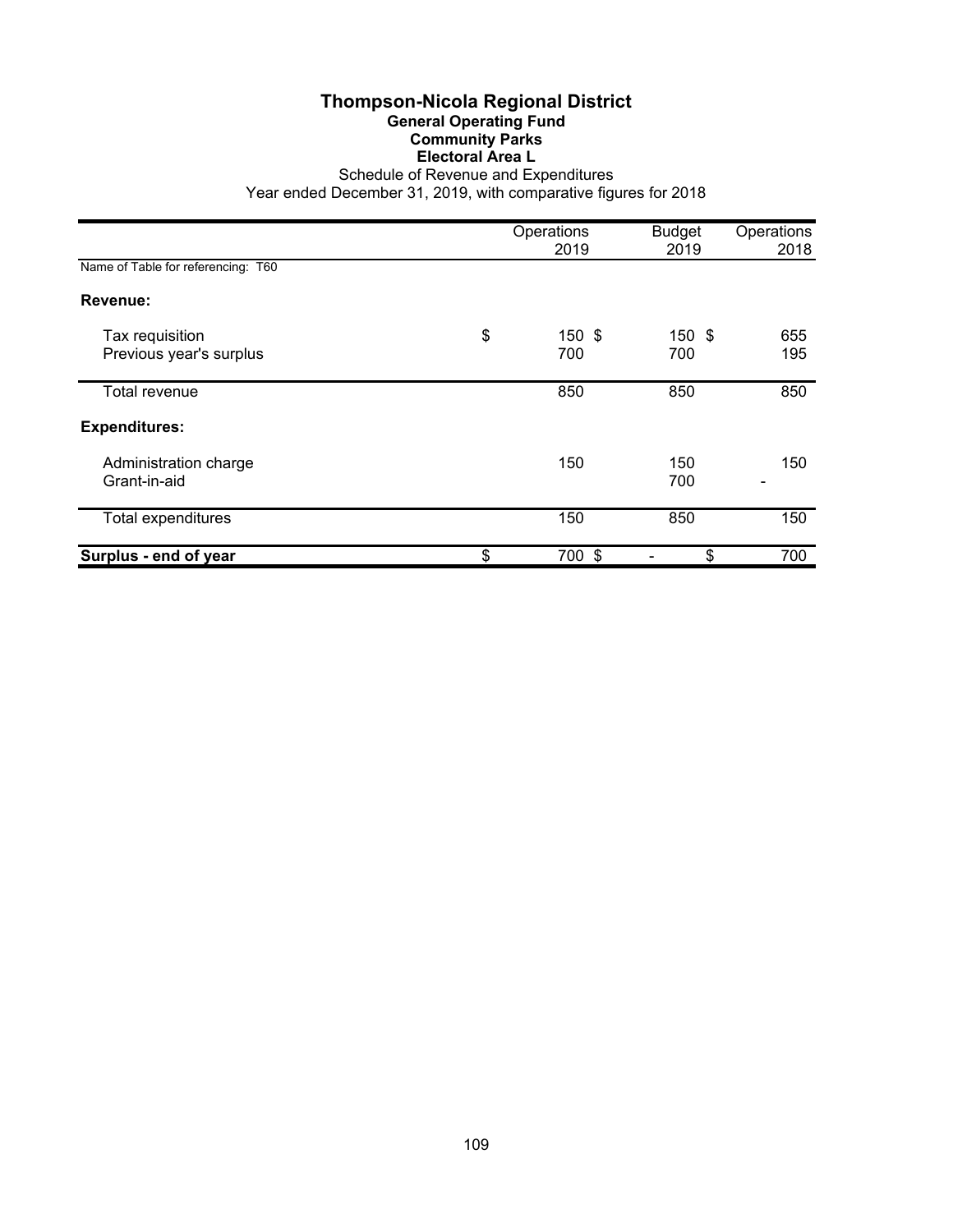## **Thompson-Nicola Regional District General Operating Fund Community Parks Electoral Area N**

Schedule of Revenue and Expenditures

|                                            | Operations<br>2019    | <b>Budget</b><br>2019 | Operations<br>2018 |
|--------------------------------------------|-----------------------|-----------------------|--------------------|
| Name of Table for referencing: S91         |                       |                       |                    |
| Revenue:                                   |                       |                       |                    |
| Tax requisition<br>Previous year's surplus | \$<br>165 \$<br>4,000 | 165 \$<br>4,000       | 165<br>4,000       |
| Total revenue                              | 4,165                 | 4,165                 | 4,165              |
| <b>Expenditures:</b>                       |                       |                       |                    |
| Administration charge<br>Grant-in-aid      | 165                   | 165<br>4,000          | 165<br>-           |
| Total expenditures                         | 165                   | 4,165                 | 165                |
| Surplus - end of year                      | \$<br>$4,000$ \$      | \$                    | 4,000              |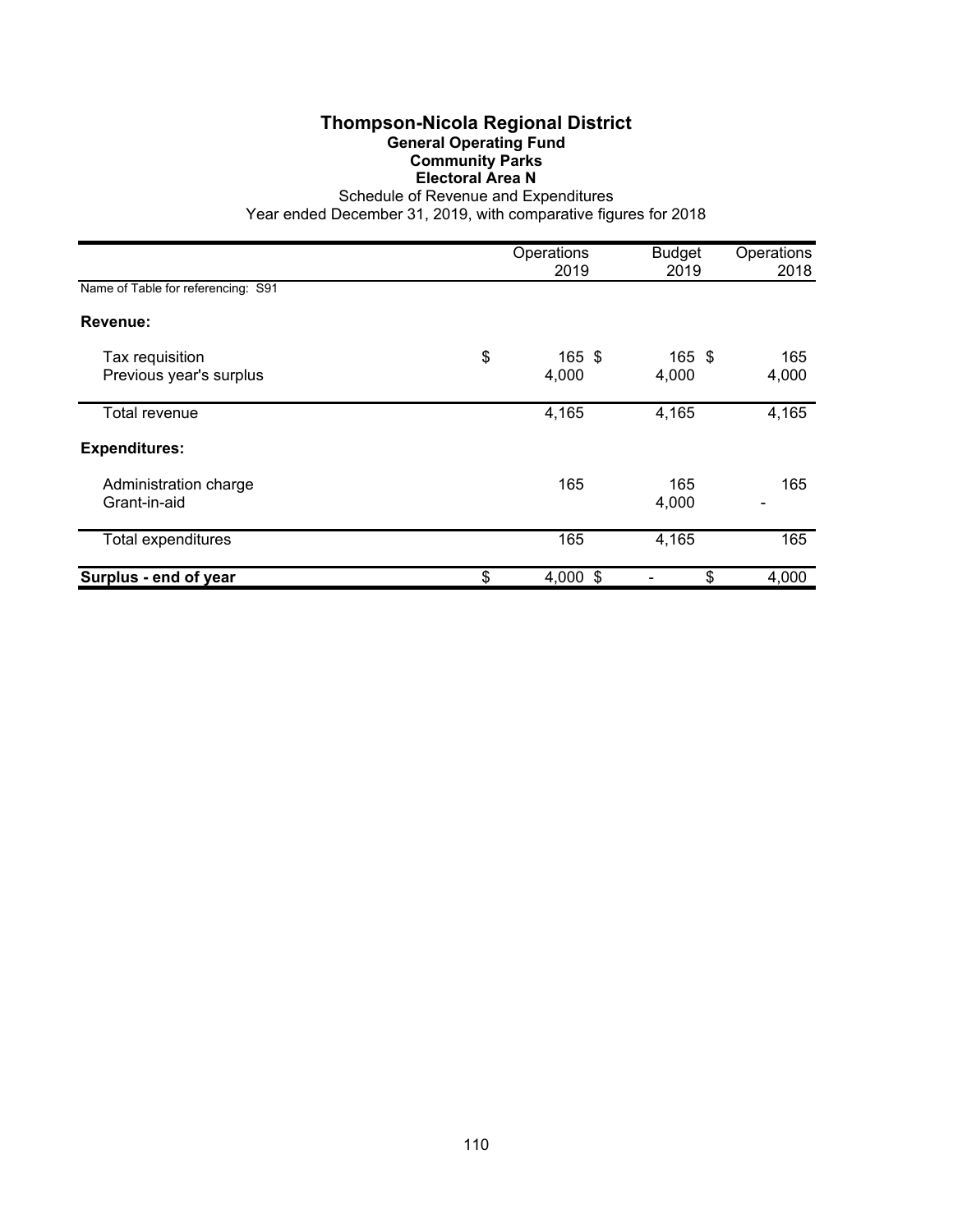## **Thompson-Nicola Regional District General Operating Fund Community Parks Specified Area of J (Tobiano)**

Schedule of Revenue and Expenditures

|                                       | Operations<br>2019 | <b>Budget</b><br>2019 | Operations<br>2018 |
|---------------------------------------|--------------------|-----------------------|--------------------|
| Revenue:                              |                    |                       |                    |
| Tax requisition                       | \$<br>144,200 \$   | 144,200 \$            | 139,050            |
| Total revenue                         | 144,200            | 144,200               | 139,050            |
| <b>Expenditures:</b>                  |                    |                       |                    |
| Administration charge<br>Grant-in-aid | 4,200<br>140,000   | 4,200<br>140,000      | 4,050<br>135,000   |
| Total expenditures                    | 144,200            | 144,200               | 139,050            |
| Surplus - end of year                 | \$<br>\$           | \$                    |                    |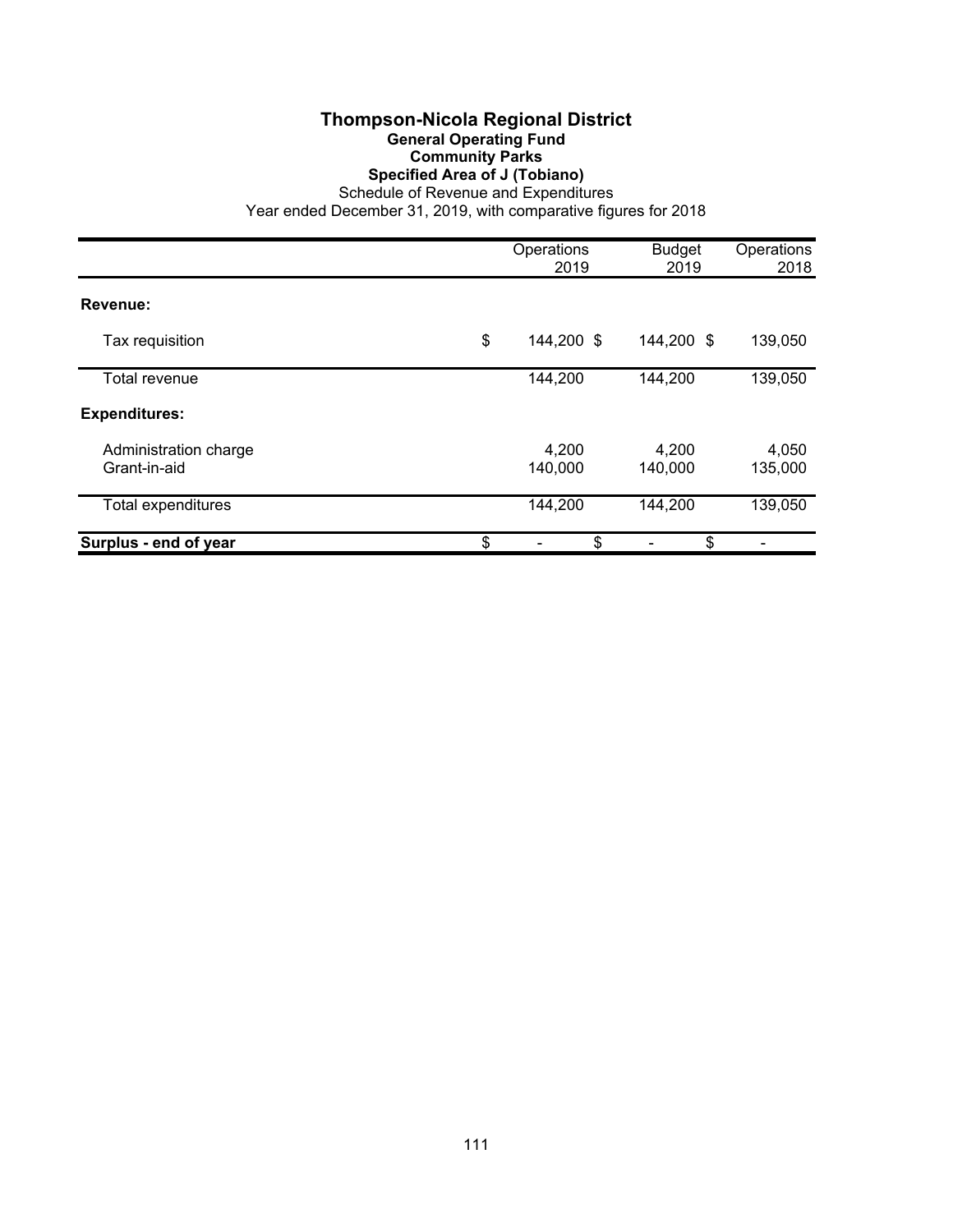#### **Thompson-Nicola Regional District General Operating Fund Community Parks**

**Electoral Area O and a Specified Area of P**

Schedule of Revenue and Expenditures

|                                                                                | Operations<br>2019               | <b>Budget</b><br>2019 | Operations<br>2018           |
|--------------------------------------------------------------------------------|----------------------------------|-----------------------|------------------------------|
| Revenue:                                                                       |                                  |                       |                              |
| Tax requisition<br><b>Transfer from TCA Surplus</b><br>Previous year's surplus | \$<br>7,713 \$<br>1,392<br>5,035 | 7,713 \$<br>5,035     | 2,626<br>1,392<br>9,974      |
| Total revenue                                                                  | 14,140                           | 12,748                | 13,992                       |
| <b>Expenditures:</b>                                                           |                                  |                       |                              |
| Administration charge<br>Amortization<br>Insurance<br>Operating costs          | 298<br>1,392<br>512<br>4,979     | 298<br>450<br>12,000  | 150<br>1,392<br>510<br>6,905 |
| <b>Total expenditures</b>                                                      | 7,181                            | 12,748                | 8,957                        |
| Surplus - end of year                                                          | \$<br>6,959 \$                   | \$                    | 5,035                        |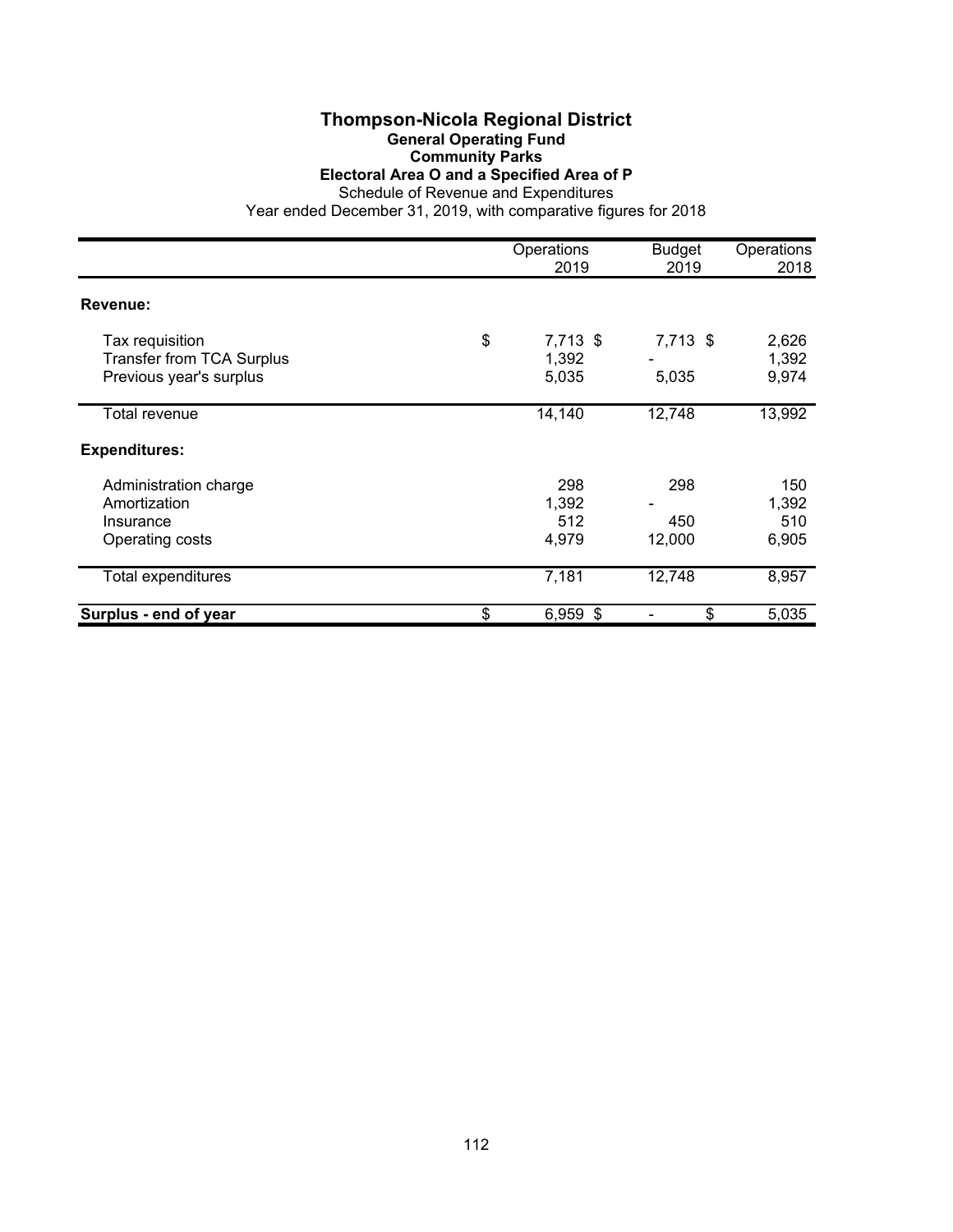#### **Thompson-Nicola Regional District General Operating Fund Community Halls** Summary of Revenue and Expenditures Year ended December 31, 2019, with comparative figures for 2018

|                                                  | Operations<br>2019 | <b>Budget</b><br>2019 | Operations<br>2018 |
|--------------------------------------------------|--------------------|-----------------------|--------------------|
| <b>Revenue:</b>                                  |                    |                       |                    |
| Tax requisition                                  | \$<br>154,312 \$   | 154,312 \$            | 154,515            |
| Grants in lieu of taxes                          |                    | 115                   | 209                |
| Government transfers and other grants            | 72,027             | 5,000                 | 123                |
| Interest                                         | 814                |                       | 1,541              |
| Other revenue                                    | 1,596              | 700                   | 1,649              |
| <b>Transfer from TCA Surplus</b>                 | 29,800             |                       | 28,471             |
| Transfer from reserve<br>Previous year's surplus | 7,685<br>66,834    | 7,685<br>66,834       | 67,544             |
|                                                  |                    |                       |                    |
| Total revenue                                    | 333,068            | 234,646               | 254,052            |
| <b>Expenditures:</b>                             |                    |                       |                    |
| Administration charge                            | 4,402              | 4,402                 | 5,029              |
| Amortization                                     | 29,800             |                       | 28,471             |
| <b>Building costs</b>                            | 9,334              | 17,950                | 9,720              |
| <b>Equipment costs</b>                           | 3,788              | 2,200                 | 5,912              |
| General                                          | 22                 | 1,780                 | 198                |
| Grant-in-aid                                     | 131,056            | 65,059                | 65,059             |
| Insurance                                        | 4,879              | 5,025                 | 5,424              |
| Operating costs                                  | 29,994             | 35,481                | 29,886             |
| Salaries and benefits                            | 11,989             | 12,518                | 10,912             |
| Travel, meals and accommodations                 | 1,024              |                       | 73                 |
| Capital purchases                                | 23,777             | 32,500                | 15,917             |
| Transfer to reserve                              | 58,545             | 57,731                | 10,617             |
| <b>Total expenditures</b>                        | 308,610            | 234,646               | 187,218            |
| Surplus - end of year                            | \$<br>24,458 \$    | \$                    | 66,834             |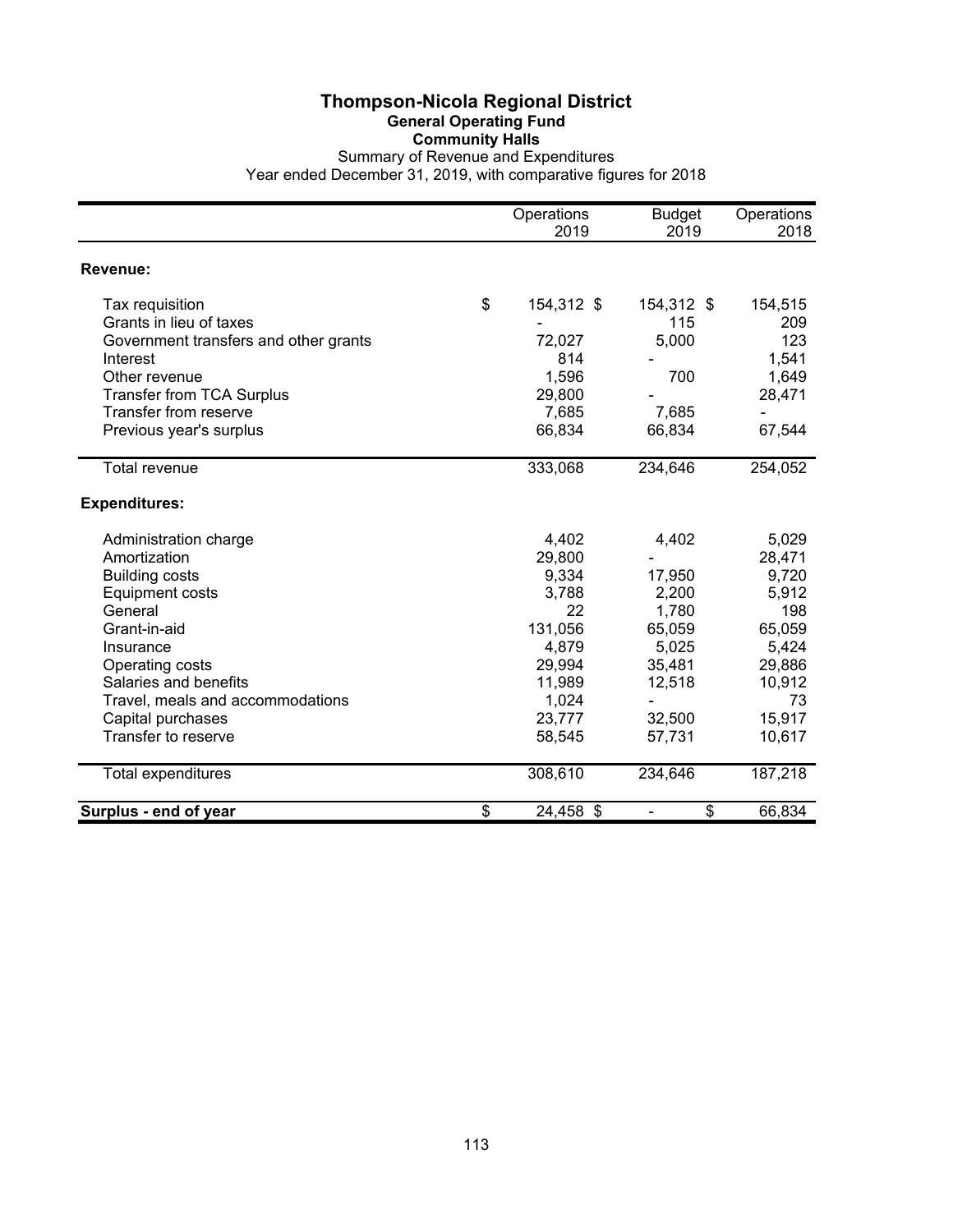## **Thompson-Nicola Regional District General Operating Fund Community Halls Electoral Area B**

Schedule of Revenue and Expenditures

|                                  | Operations      | <b>Budget</b> | Operations |
|----------------------------------|-----------------|---------------|------------|
|                                  | 2019            | 2019          | 2018       |
| Revenue:                         |                 |               |            |
| Tax requisition                  | \$<br>40,247 \$ | 40,247 \$     | 40,353     |
| Interest                         | 621             |               | 1,384      |
| Other revenue                    | 70              | 200           | 218        |
| <b>Transfer from TCA Surplus</b> | 5,805           |               | 5.181      |
| Previous year's surplus          | 47,911          | 47,911        | 56,652     |
| <b>Total revenue</b>             | 94,654          | 88,358        | 103,788    |
| <b>Expenditures:</b>             |                 |               |            |
| Administration charge            | 150             | 150           | 1,108      |
| Amortization                     | 5,805           |               | 5,181      |
| <b>Building costs</b>            | 7,378           | 10,200        | 8,185      |
| General                          | 19              | 1,780         | 196        |
| Grant-in-aid                     | 17,000          | 17,000        | 17,000     |
| Insurance                        | 673             | 725           | 668        |
| Office supplies                  | 2               |               |            |
| Operating costs                  | 473             | 2,450         | 798        |
| Salaries and benefits            | 3,228           | 3,322         | 3,037      |
| Travel, meals and accommodations | 596             |               |            |
| Capital purchases                |                 |               | 14,243     |
| Transfer to reserve              | 53,352          | 52,731        | 5,461      |
| Total expenditures               | 88,676          | 88,358        | 55,877     |
| Surplus - end of year            | \$<br>5,978 \$  | \$            | 47,911     |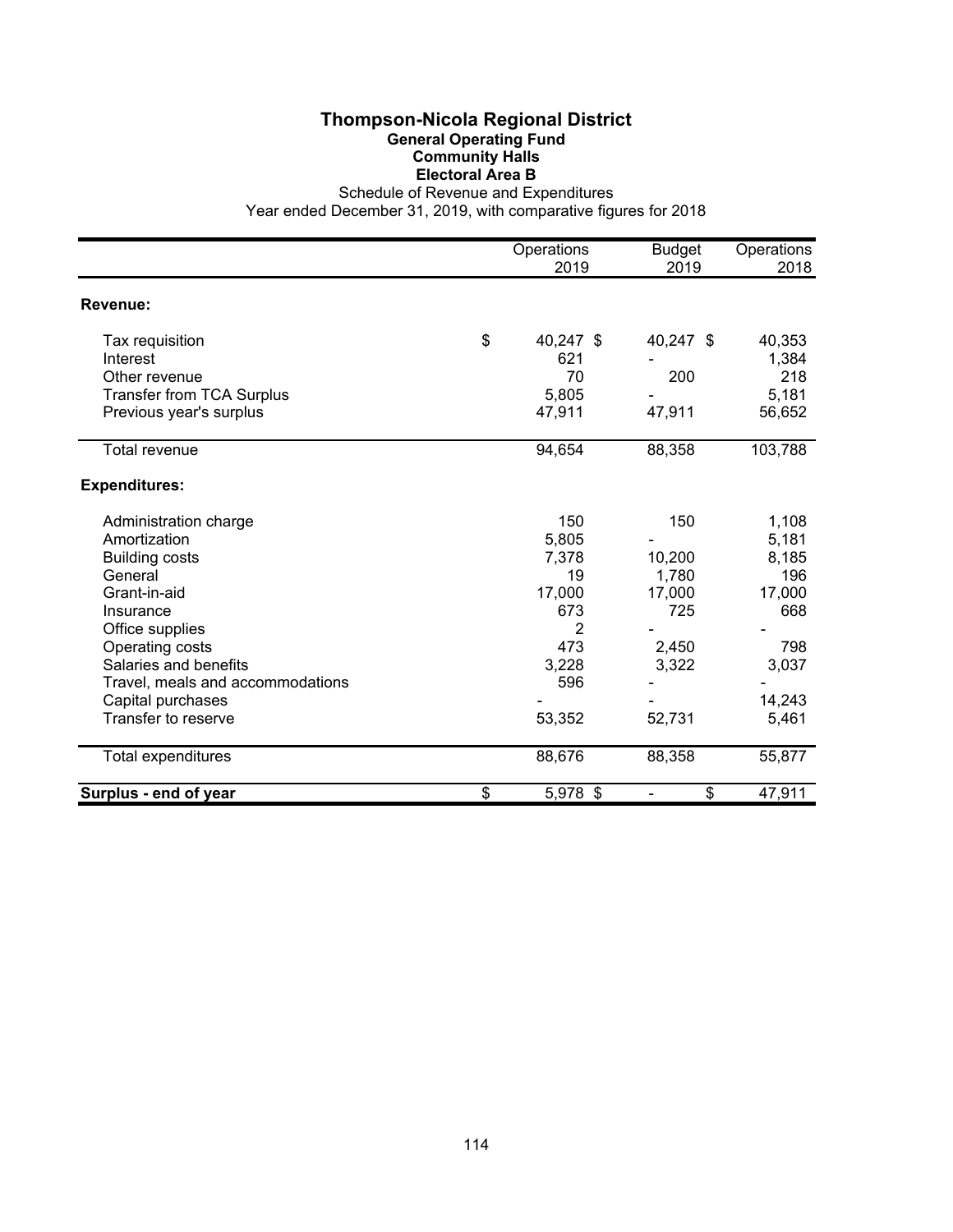## **Thompson-Nicola Regional District General Operating Fund Community Halls**

#### **Local Service Within a Portion of Areas L and P (Pritchard)**

Schedule of Revenue and Expenditures

|                                                                  | Operations<br>2019 | <b>Budget</b><br>2019 | Operations<br>2018 |
|------------------------------------------------------------------|--------------------|-----------------------|--------------------|
| Revenue:                                                         |                    |                       |                    |
| Tax requisition<br>Grants in lieu of taxes                       | \$<br>15,443 \$    | 15,443 \$             | 15,450             |
| Government transfers and other grants<br>Previous year's surplus | 53,619             | 7                     |                    |
| Total revenue                                                    | 69,069             | 15,450                | 15,457             |
| <b>Expenditures:</b>                                             |                    |                       |                    |
| Administration charge<br>Grant-in-aid                            | 450<br>68,619      | 450<br>15,000         | 450<br>15,000      |
| Total expenditures                                               | 69,069             | 15,450                | 15,450             |
| Surplus - end of year                                            | \$<br>\$           | \$                    |                    |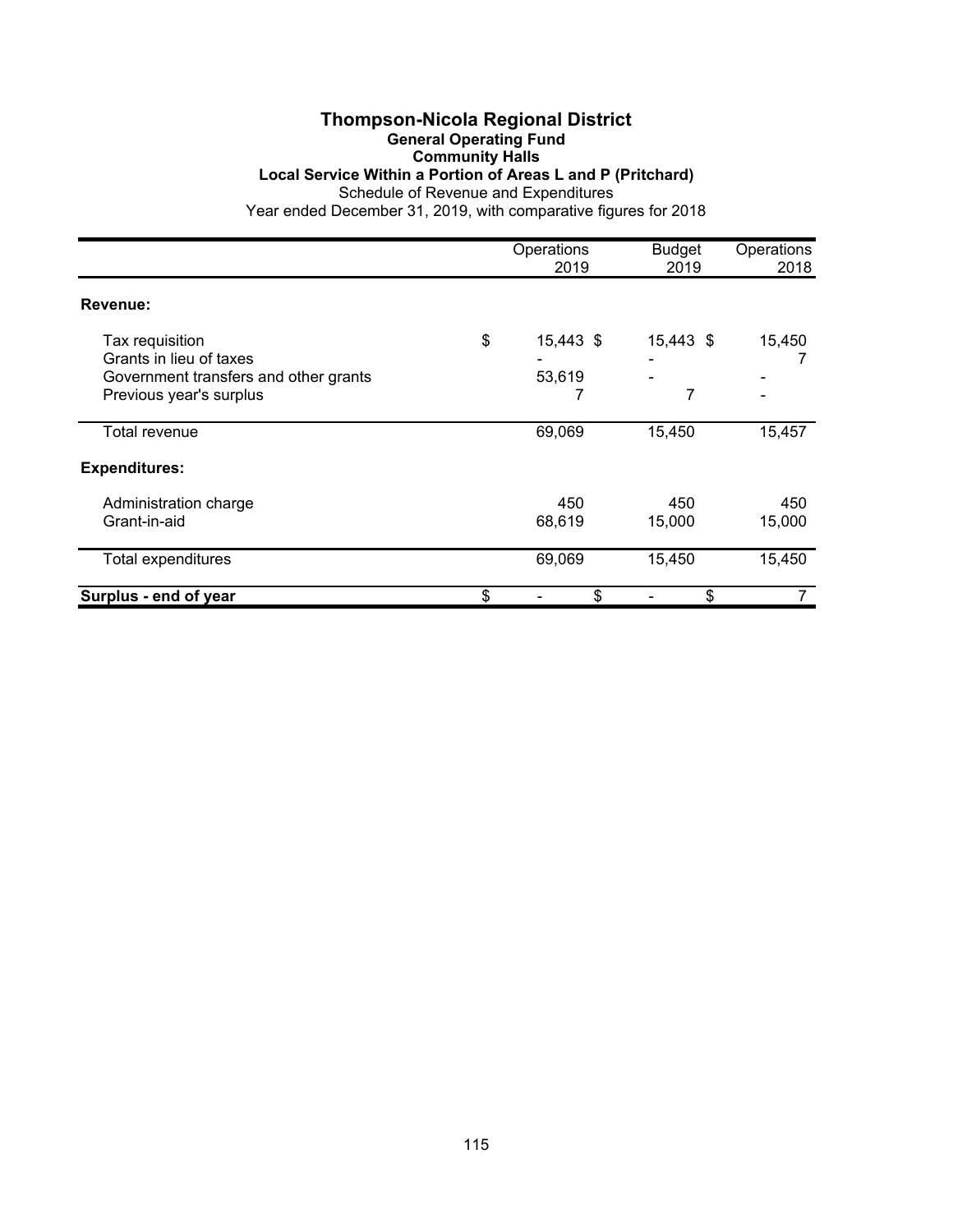## **Thompson-Nicola Regional District General Operating Fund Community Halls**

**Specified Areas A and B (Vavenby)** Schedule of Revenue and Expenditures

|                                  | Operations       | <b>Budget</b> | Operations |
|----------------------------------|------------------|---------------|------------|
|                                  | 2019             | 2019          | 2018       |
| Revenue:                         |                  |               |            |
| Tax requisition                  | \$<br>39,586 \$  | 39,586 \$     | 38,799     |
| Grants in lieu of taxes          |                  | 115           | 202        |
| Interest                         | 193              |               | 157        |
| Other revenue                    | 886              | 500           | 796        |
| Transfer from TCA Surplus        | 12,164           |               | 11,459     |
| Transfer from reserve            | 7,685            | 7,685         |            |
| Previous year's surplus          | 7,963            | 7,963         | 5,899      |
| Total revenue                    | 68,477           | 55,849        | 57,312     |
| <b>Expenditures:</b>             |                  |               |            |
| Administration charge            | 1,322            | 1,322         | 1,075      |
| Amortization                     | 12,164           |               | 11,459     |
| <b>Building costs</b>            | 1,400            | 2,750         | 1,535      |
| <b>Equipment costs</b>           | 3,788            | 2,200         | 5,912      |
| General                          |                  |               | 2          |
| Insurance                        | 1,644            | 1,850         | 2,623      |
| Operating costs                  | 12,522           | 16,031        | 12,087     |
| Salaries and benefits            | 8,761            | 9,196         | 7,875      |
| Travel, meals and accommodations | 428              |               | 73         |
| Capital purchases                | 17,747           | 17,500        | 1,551      |
| Transfer to reserve              | 5,193            | 5,000         | 5,157      |
| <b>Total expenditures</b>        | 64,970           | 55,849        | 49,349     |
| Surplus - end of year            | \$<br>$3,507$ \$ | \$            | 7,963      |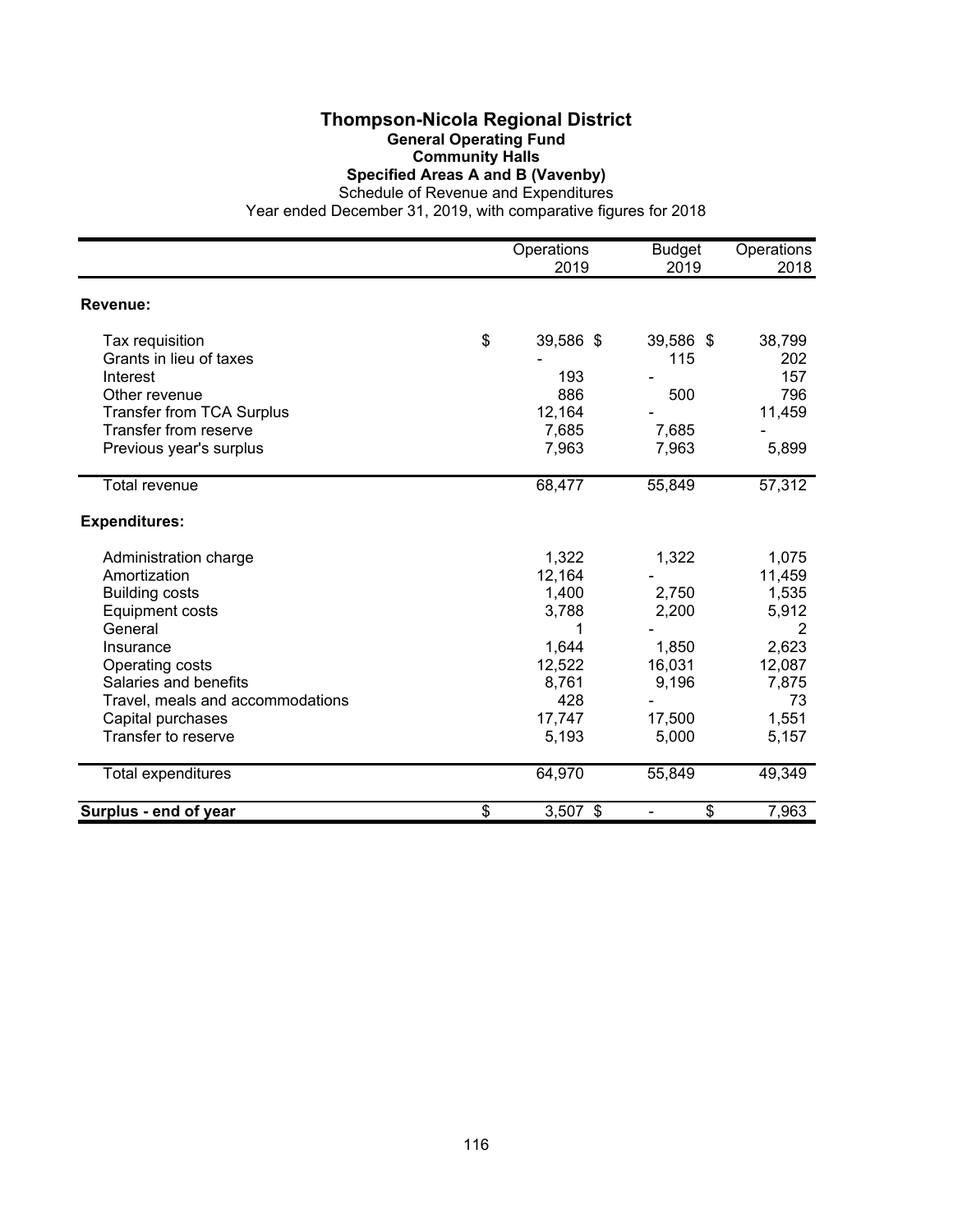#### **Thompson-Nicola Regional District General Operating Fund Community Halls Specified Area of O (Little Fort)**

Schedule of Revenue and Expenditures

|                                       | Operations<br>2019 | <b>Budget</b><br>2019 | Operations<br>2018 |
|---------------------------------------|--------------------|-----------------------|--------------------|
| Revenue:                              |                    |                       |                    |
| Tax requisition                       | \$<br>24,981 \$    | 24,981 \$             | 25,858             |
| Government transfers and other grants | 6,030              | 5,000                 | 123                |
| Other revenue                         | 640                |                       | 635                |
| <b>Transfer from TCA Surplus</b>      | 11,831             |                       | 11,831             |
| Previous year's surplus               | 10,952             | 10,953                | 4,992              |
| Total revenue                         | 54,434             | 40,934                | 43,439             |
| <b>Expenditures:</b>                  |                    |                       |                    |
| Administration charge                 | 1,484              | 1,484                 | 1,400              |
| Amortization                          | 11,831             |                       | 11,831             |
| <b>Building costs</b>                 | 556                | 5,000                 |                    |
| Insurance                             | 2,561              | 2,450                 | 2,133              |
| Operating costs                       | 17,000             | 17,000                | 17,000             |
| Capital purchases                     | 6,030              | 15,000                | 123                |
| Total expenditures                    | 39,462             | 40,934                | 32,487             |
| Surplus - end of year                 | \$<br>14,972 \$    | \$                    | 10,952             |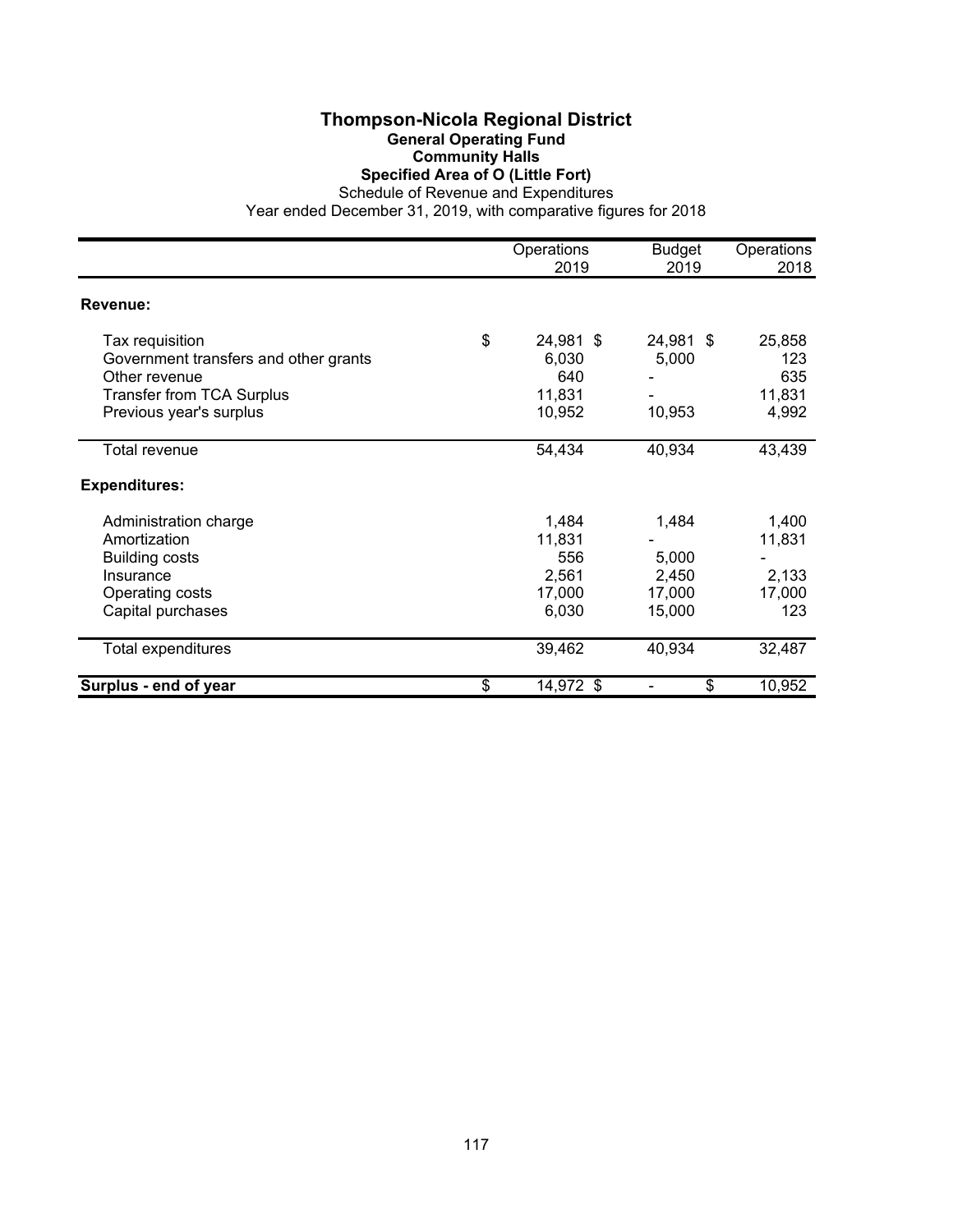### **Thompson-Nicola Regional District General Operating Fund Community Halls Specified Area of A (Upper Clearwater)**

Schedule of Revenue and Expenditures

|                                       | Operations<br>2019 | <b>Budget</b><br>2019 | Operations<br>2018 |
|---------------------------------------|--------------------|-----------------------|--------------------|
| Revenue:                              |                    |                       |                    |
| Tax requisition                       | \$<br>$5,000$ \$   | $5,000$ \$            | 5,000              |
| Total revenue                         | 5,000              | 5,000                 | 5,000              |
| <b>Expenditures:</b>                  |                    |                       |                    |
| Administration charge<br>Grant-in-aid | 150<br>4,850       | 150<br>4,850          | 150<br>4,850       |
| Total expenditures                    | 5,000              | 5,000                 | 5,000              |
| Deficit - end of year                 | \$<br>\$           | \$                    |                    |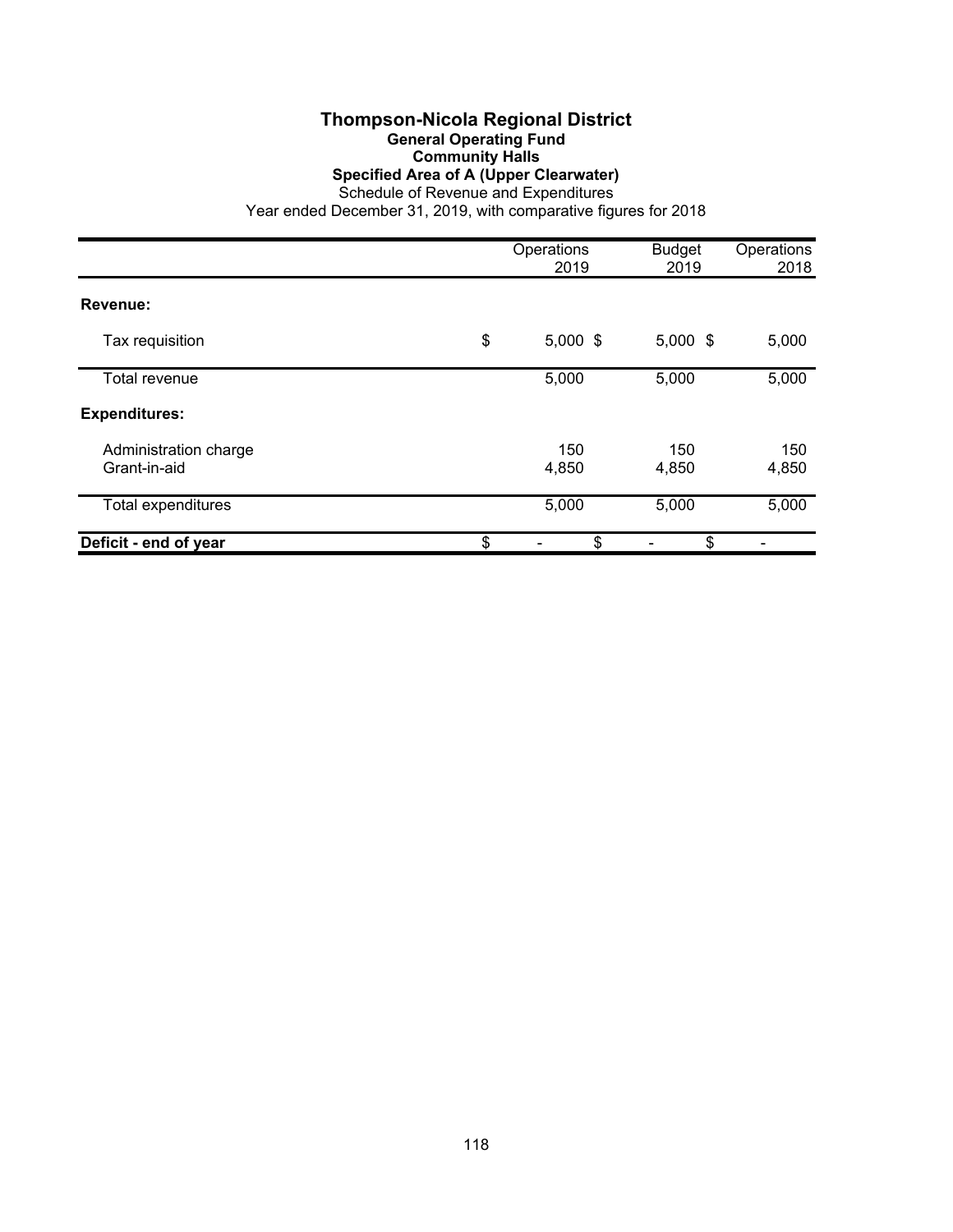## **Thompson-Nicola Regional District General Operating Fund Community Halls Specified Area of J (Savona)**

Schedule of Revenue and Expenditures

|                                                          | Operations<br>2019        | <b>Budget</b><br>2019 | Operations<br>2018 |
|----------------------------------------------------------|---------------------------|-----------------------|--------------------|
| Revenue:                                                 |                           |                       |                    |
| Tax requisition<br>Government transfers and other grants | \$<br>19,055 \$<br>12,378 | 19,055 \$             | 19,055             |
| Total revenue                                            | 31,433                    | 19,055                | 19,055             |
| <b>Expenditures:</b>                                     |                           |                       |                    |
| Administration charge<br>Grant-in-aid                    | 555<br>30,878             | 555<br>18,500         | 555<br>18,500      |
| Total expenditures                                       | 31,433                    | 19,055                | 19,055             |
| Surplus - end of year                                    | \$<br>\$                  | \$                    |                    |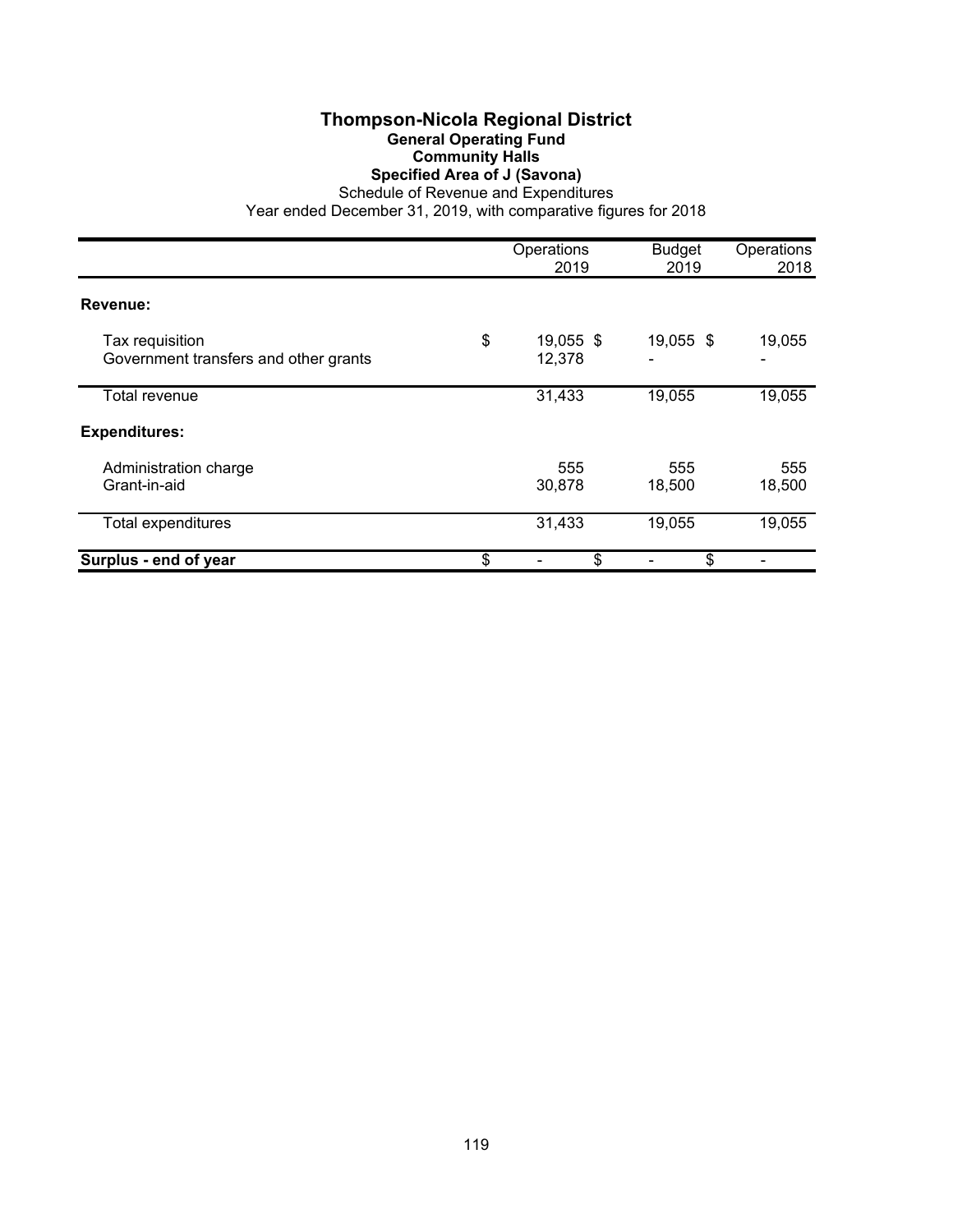#### **Thompson-Nicola Regional District General Operating Fund Community Halls Specified Area of A (Blackpool)**

Schedule of Revenue and Expenditures

|                                       | Operations<br>2019 | <b>Budget</b><br>2019 | Operations<br>2018 |
|---------------------------------------|--------------------|-----------------------|--------------------|
| Revenue:                              |                    |                       |                    |
| Tax requisition                       | \$<br>10,000 \$    | 10,000 \$             | 10,000             |
| Total revenue                         | 10,000             | 10,000                | 10,000             |
| <b>Expenditures:</b>                  |                    |                       |                    |
| Administration charge<br>Grant-in-aid | 291<br>9,709       | 291<br>9,709          | 291<br>9,709       |
| Total expenditures                    | 10,000             | 10,000                | 10,000             |
| Surplus - end of year                 | \$<br>\$           | \$                    |                    |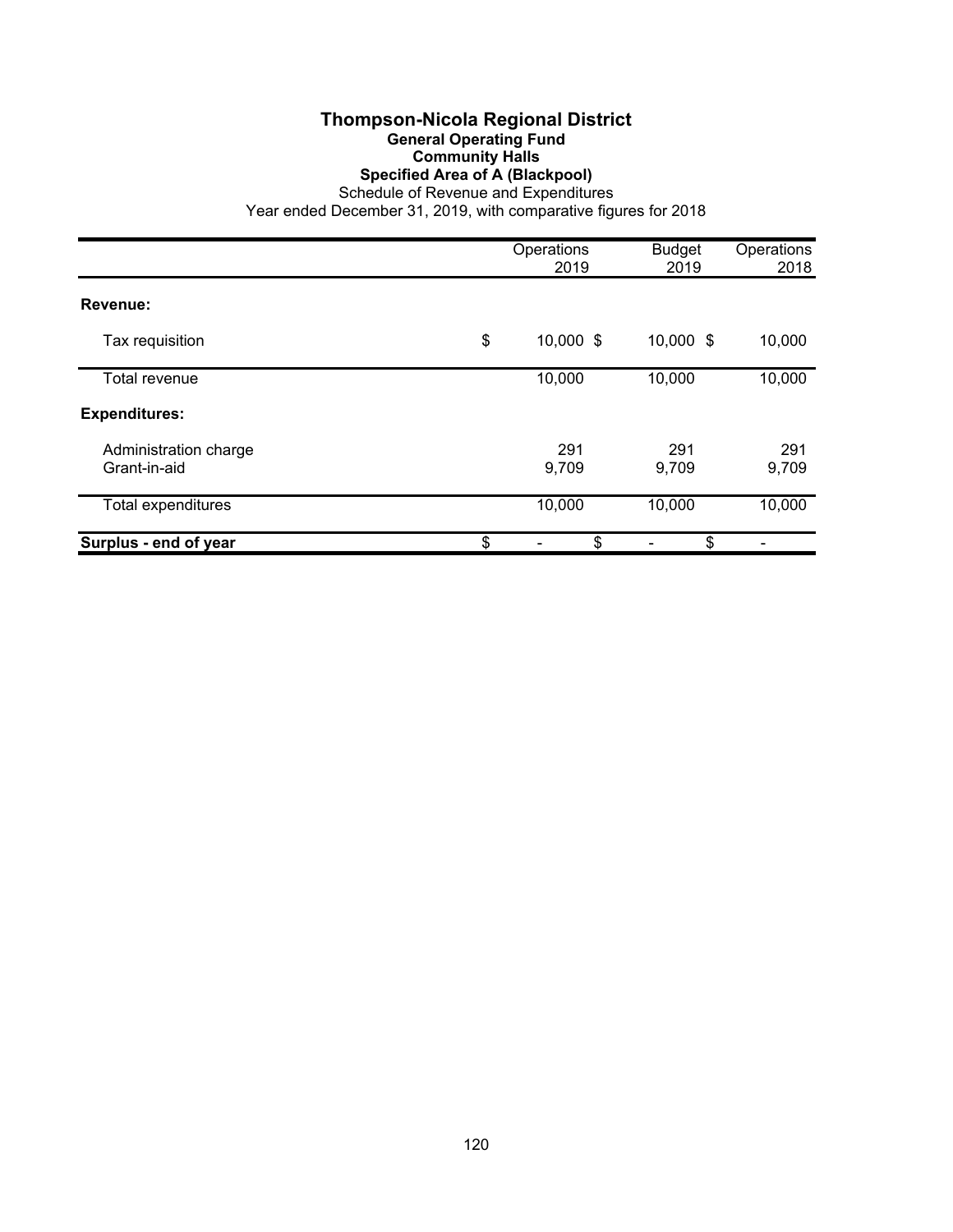# **Thompson-Nicola Regional District General Operating Fund**

**Recreation**

Summary of Revenue and Expenditures Year ended December 31, 2019, with comparative figures for 2018

|                                                                      | Operations<br>2019         | <b>Budget</b><br>2019 | Operations<br>2018 |
|----------------------------------------------------------------------|----------------------------|-----------------------|--------------------|
| Revenue:                                                             |                            |                       |                    |
| Tax requisition<br>Government transfers and other grants<br>Interest | \$<br>201,221 \$<br>16,674 | 201,221 \$<br>50,000  | 517,098<br>9,053   |
| <b>Transfer from TCA Surplus</b>                                     | 21,267                     |                       | 21,510             |
| Transfer from reserve                                                | 50,000                     |                       |                    |
| Previous year's surplus                                              | 35,010                     | 35,010                | 49,242             |
| Total revenue                                                        | 324,172                    | 286,231               | 596,903            |
| <b>Expenditures:</b>                                                 |                            |                       |                    |
| Administration charge                                                | 6,735                      | 6,735                 | 6,578              |
| Amortization                                                         | 21,267                     |                       | 21,510             |
| Grant-in-aid                                                         | 182,423                    | 215,656               | 179,172            |
| Insurance                                                            | 609                        | 650                   | 605                |
| Operating costs                                                      | 4,475                      | 4,475                 | 4,475              |
| Capital purchases                                                    | 50,000                     | 53,715                |                    |
| Transfer to reserve                                                  | 21,674                     | 5,000                 | 349,553            |
| Total expenditures                                                   | 287,183                    | 286,231               | 561,893            |
| Surplus - end of year                                                | \$<br>36,989 \$            | \$                    | 35,010             |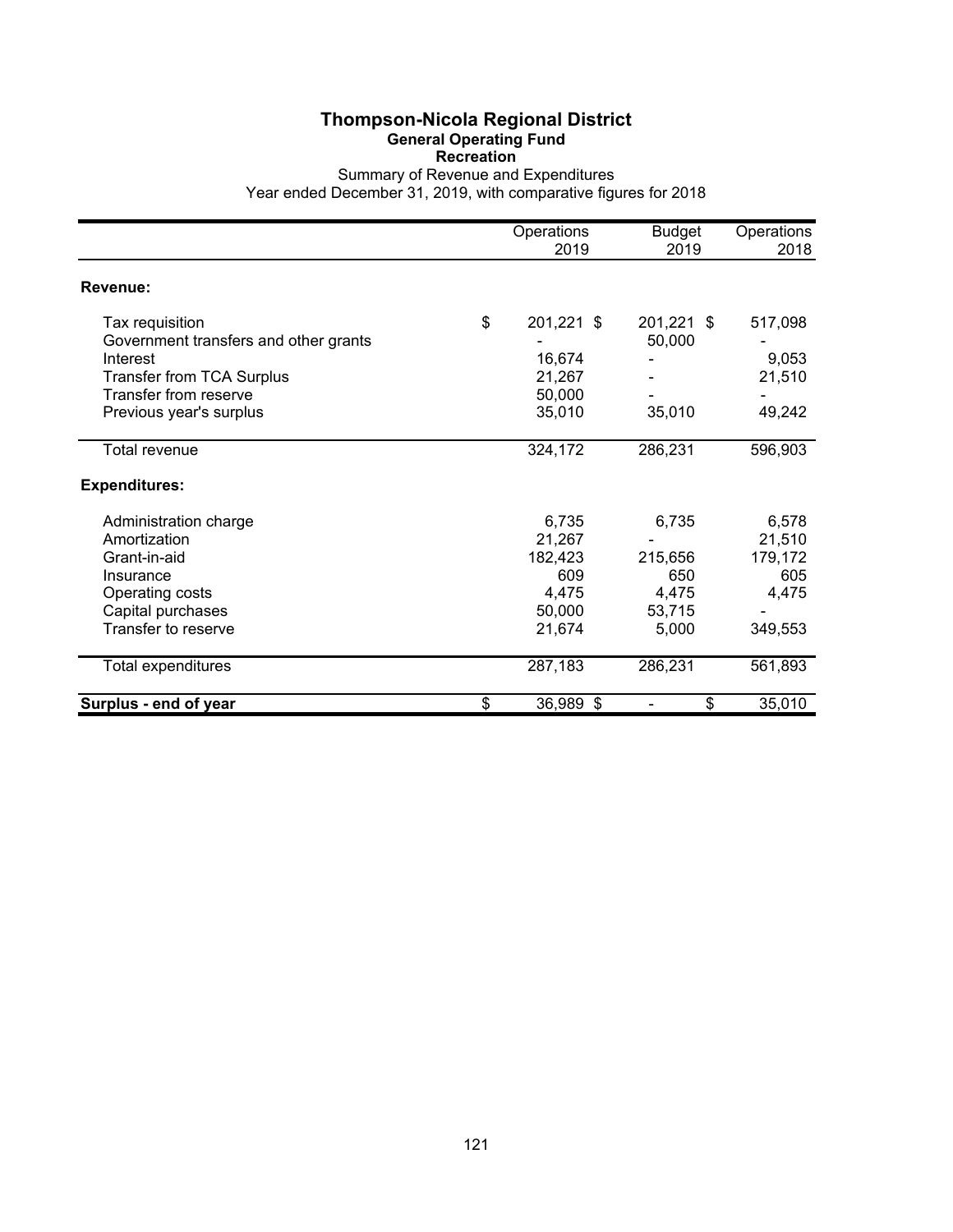#### **Thompson-Nicola Regional District General Operating Fund Recreation Electoral Area A**

Schedule of Revenue and Expenditures

|                             | Operations<br>2019       | <b>Budget</b><br>2019 | Operations<br>2018 |
|-----------------------------|--------------------------|-----------------------|--------------------|
| Revenue:                    |                          |                       |                    |
| Tax requisition<br>Interest | \$<br>11,275 \$<br>1,940 | 11,275 \$             | 60,184<br>902      |
| Transfer from reserve       | 50,000                   |                       |                    |
| Previous year's surplus     | 1,600                    | 1,600                 | 1,691              |
| Total revenue               | 64,815                   | 12,875                | 62,777             |
| <b>Expenditures:</b>        |                          |                       |                    |
| Administration charge       | 375                      | 375                   | 375                |
| Grant-in-aid                | 11,391                   | 12,500                | 10,900             |
| Capital purchases           | 50,000                   |                       |                    |
| Transfer to reserve         | 1,940                    |                       | 49,902             |
| Total expenditures          | 63,706                   | 12,875                | 61,177             |
| Surplus - end of year       | \$<br>1,109 \$           | \$                    | 1,600              |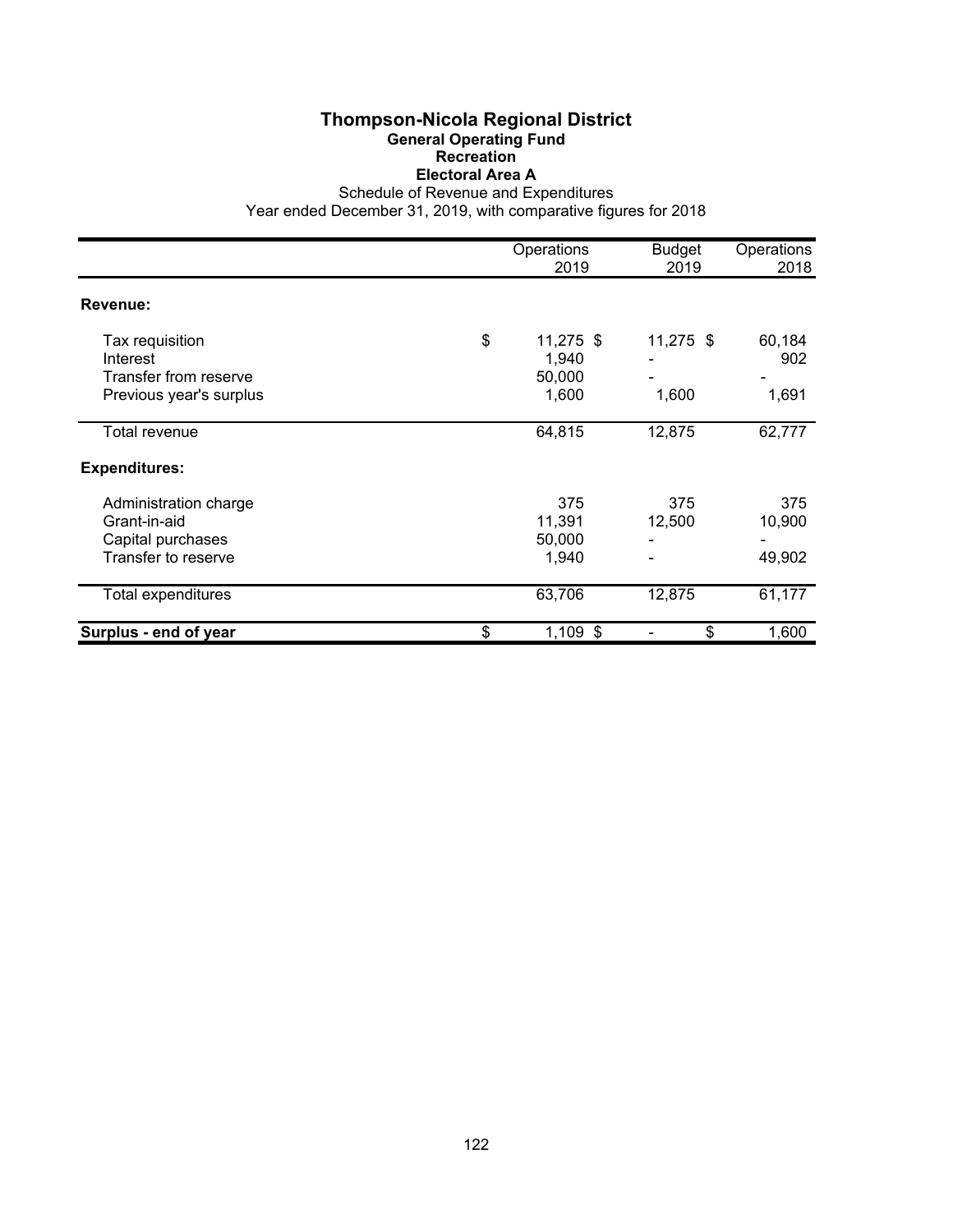### **Thompson-Nicola Regional District General Operating Fund Recreation Electoral Area B**

Schedule of Revenue and Expenditures

|                                                              | Operations<br>2019                  | <b>Budget</b><br>2019 | Operations<br>2018      |
|--------------------------------------------------------------|-------------------------------------|-----------------------|-------------------------|
| Revenue:                                                     |                                     |                       |                         |
| Tax requisition<br>Interest<br>Previous year's surplus       | \$<br>$11,275$ \$<br>1,175<br>1,599 | 11,275 \$<br>1,600    | 41,162<br>541<br>1,712  |
| Total revenue                                                | 14,049                              | 12,875                | 43,415                  |
| <b>Expenditures:</b>                                         |                                     |                       |                         |
| Administration charge<br>Grant-in-aid<br>Transfer to reserve | 375<br>11,750<br>1,175              | 375<br>12,500         | 375<br>10,900<br>30,541 |
| Total expenditures                                           | 13,300                              | 12,875                | 41,816                  |
| Surplus - end of year                                        | \$<br>749 \$                        | \$                    | 1,599                   |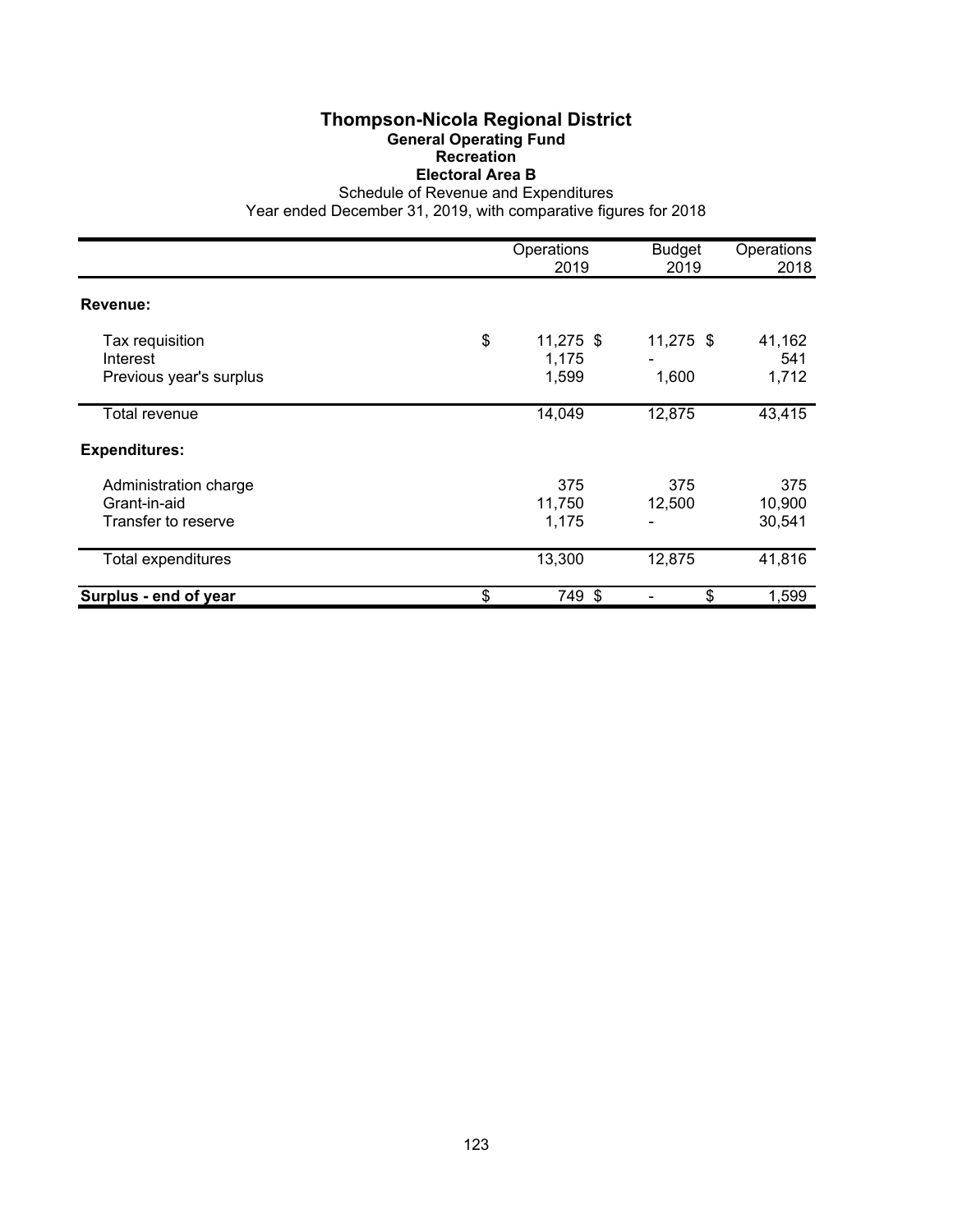### **Thompson-Nicola Regional District General Operating Fund Recreation Electoral Area E**

Schedule of Revenue and Expenditures

|                                                              | Operations<br>2019                  | <b>Budget</b><br>2019 | Operations<br>2018       |
|--------------------------------------------------------------|-------------------------------------|-----------------------|--------------------------|
| Revenue:                                                     |                                     |                       |                          |
| Tax requisition<br>Interest<br>Previous year's surplus       | \$<br>$11,275$ \$<br>3,164<br>1,600 | 11,275 \$<br>1,600    | 88,725<br>1,510<br>1,650 |
| Total revenue                                                | 16,039                              | 12,875                | 91,885                   |
| <b>Expenditures:</b>                                         |                                     |                       |                          |
| Administration charge<br>Grant-in-aid<br>Transfer to reserve | 375<br>12,500<br>3,164              | 375<br>12,500         | 375<br>10,900<br>79,010  |
| <b>Total expenditures</b>                                    | 16,039                              | 12,875                | 90,285                   |
| Surplus - end of year                                        | \$<br>\$                            | \$                    | 1,600                    |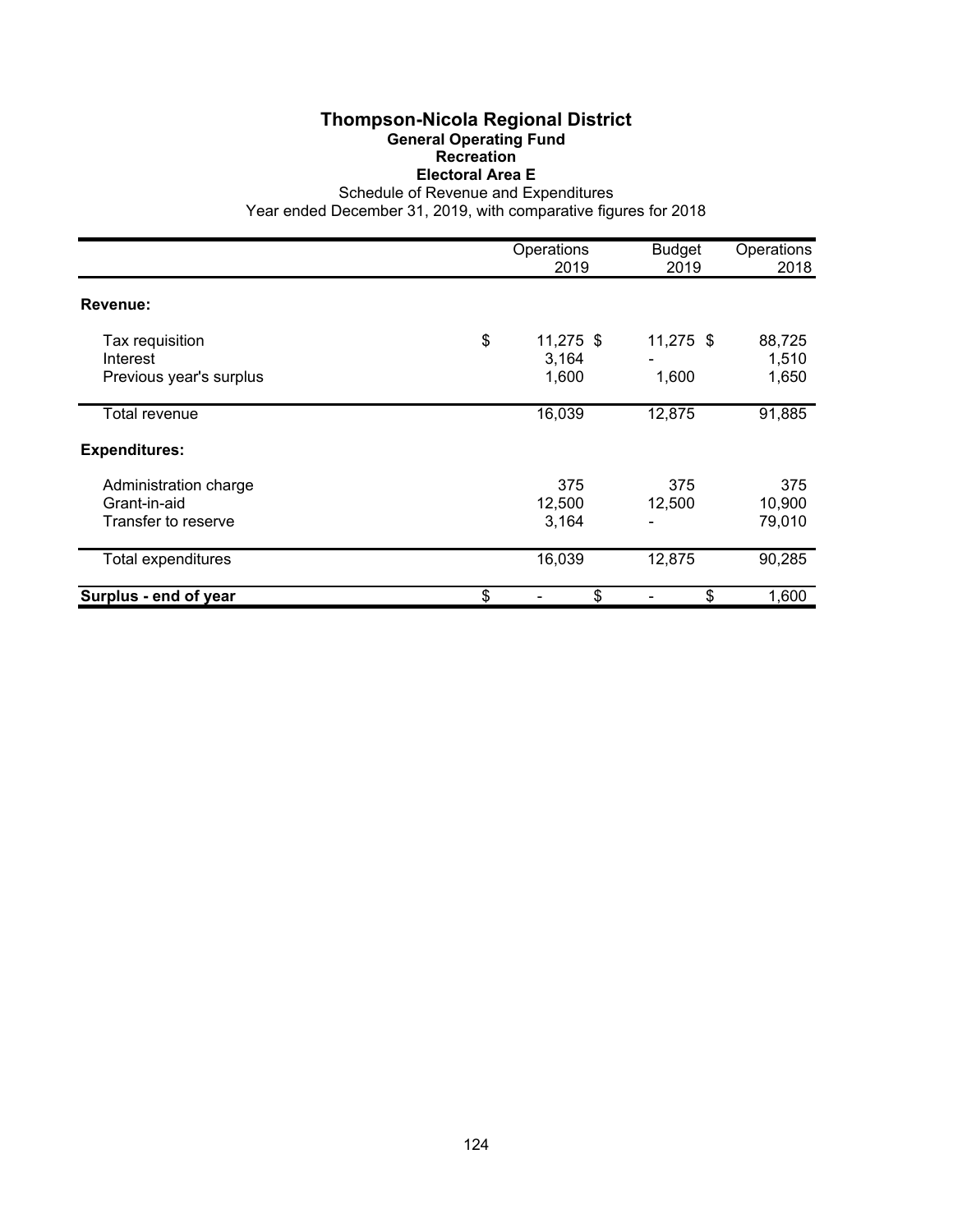## **Thompson-Nicola Regional District General Operating Fund Recreation Electoral Area I**

Schedule of Revenue and Expenditures

|                                                              | Operations<br>2019                | <b>Budget</b><br>2019 | Operations<br>2018      |
|--------------------------------------------------------------|-----------------------------------|-----------------------|-------------------------|
| Revenue:                                                     |                                   |                       |                         |
| Tax requisition<br>Interest<br>Previous year's surplus       | \$<br>11,825 \$<br>1,569<br>1,050 | 11,825 \$<br>1,050    | 38,925<br>853<br>5,950  |
| Total revenue                                                | 14,444                            | 12,875                | 45,728                  |
| <b>Expenditures:</b>                                         |                                   |                       |                         |
| Administration charge<br>Grant-in-aid<br>Transfer to reserve | 375<br>5,750<br>1,569             | 375<br>12,500         | 375<br>11,450<br>32,853 |
| Total expenditures                                           | 7,694                             | 12,875                | 44,678                  |
| Surplus - end of year                                        | \$<br>6,750 \$                    | \$                    | 1,050                   |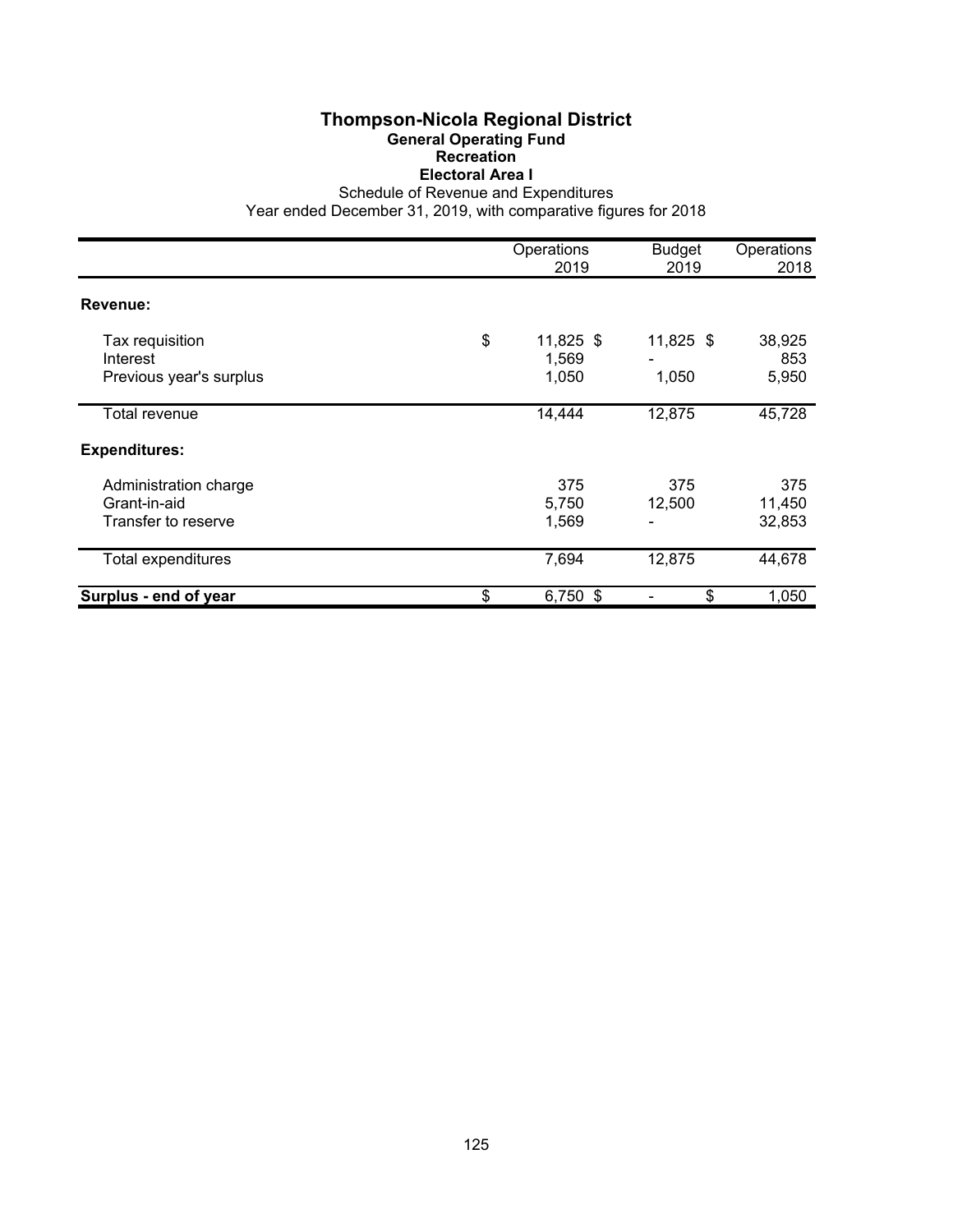#### **Thompson-Nicola Regional District General Operating Fund Recreation Electoral Area J**

Schedule of Revenue and Expenditures

|                             | Operations<br>2019      | <b>Budget</b><br>2019 | Operations<br>2018 |
|-----------------------------|-------------------------|-----------------------|--------------------|
| Revenue:                    |                         |                       |                    |
|                             |                         |                       |                    |
| Tax requisition<br>Interest | \$<br>$5,275$ \$<br>564 | $5,275$ \$            | 2,640<br>492       |
| Previous year's surplus     | 7,600                   | 7,600                 | 10,235             |
|                             |                         |                       |                    |
| Total revenue               | 13,439                  | 12,875                | 13,367             |
| <b>Expenditures:</b>        |                         |                       |                    |
| Administration charge       | 375                     | 375                   | 375                |
| Grant-in-aid                | 8,550                   | 12,500                | 4,900              |
| Transfer to reserve         | 564                     |                       | 492                |
| Total expenditures          | 9,489                   | 12,875                | 5,767              |
| Surplus - end of year       | \$<br>$3,950$ \$        | \$                    | 7,600              |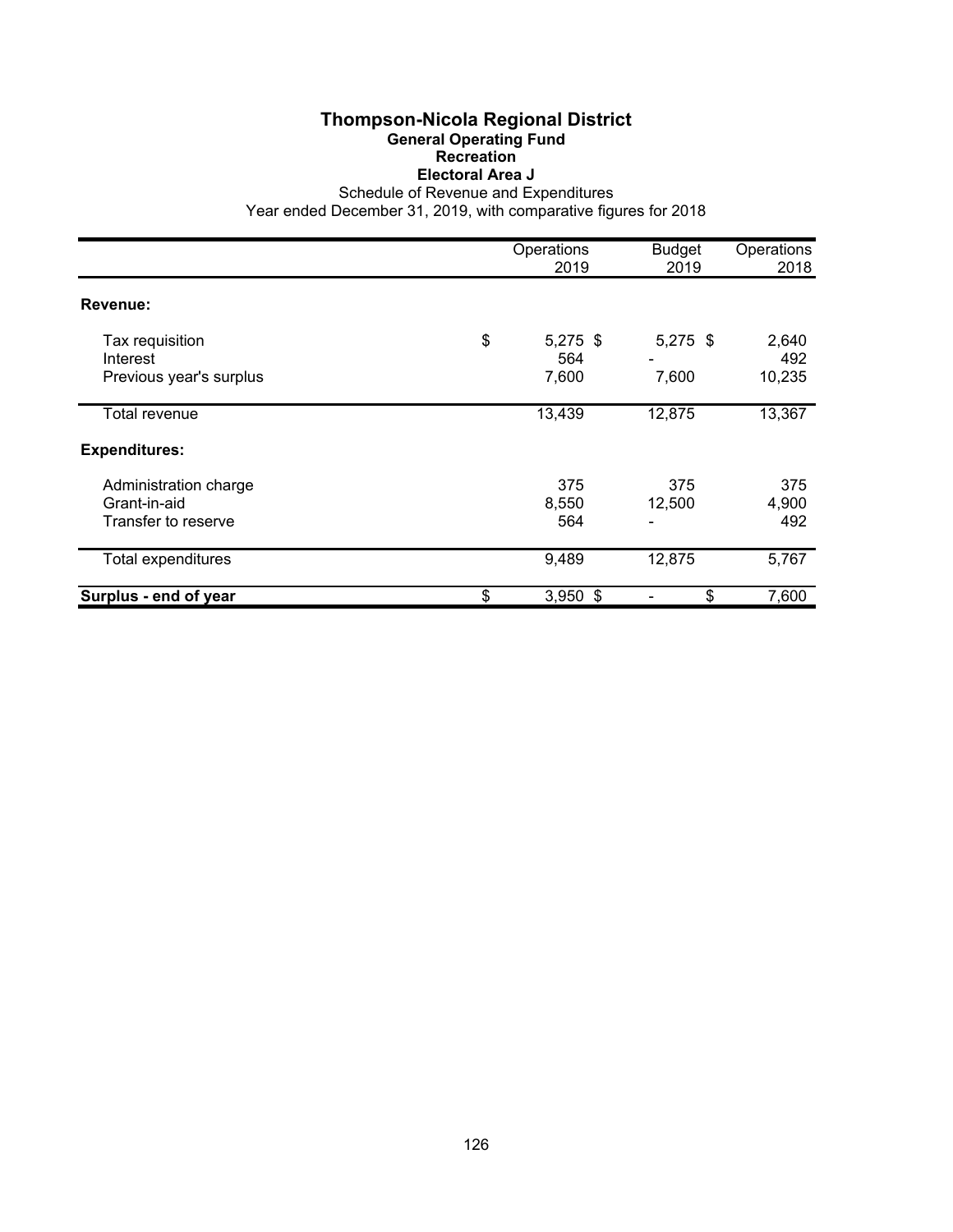## **Thompson-Nicola Regional District General Operating Fund Recreation Electoral Area L**

Schedule of Revenue and Expenditures

|                                                              | Operations<br>2019                | <b>Budget</b><br>2019 | Operations<br>2018       |
|--------------------------------------------------------------|-----------------------------------|-----------------------|--------------------------|
| Revenue:                                                     |                                   |                       |                          |
| Tax requisition<br>Interest<br>Previous year's surplus       | \$<br>11,025 \$<br>1,986<br>1,850 | 11,025 \$<br>1,850    | 33,993<br>1,361<br>1,882 |
| Total revenue                                                | 14,861                            | 12,875                | 37,236                   |
| <b>Expenditures:</b>                                         |                                   |                       |                          |
| Administration charge<br>Grant-in-aid<br>Transfer to reserve | 375<br>3,750<br>1,986             | 375<br>12,500<br>-    | 375<br>10,650<br>24,361  |
| Total expenditures                                           | 6,111                             | 12,875                | 35,386                   |
| Surplus - end of year                                        | \$<br>8,750 \$                    | \$                    | 1,850                    |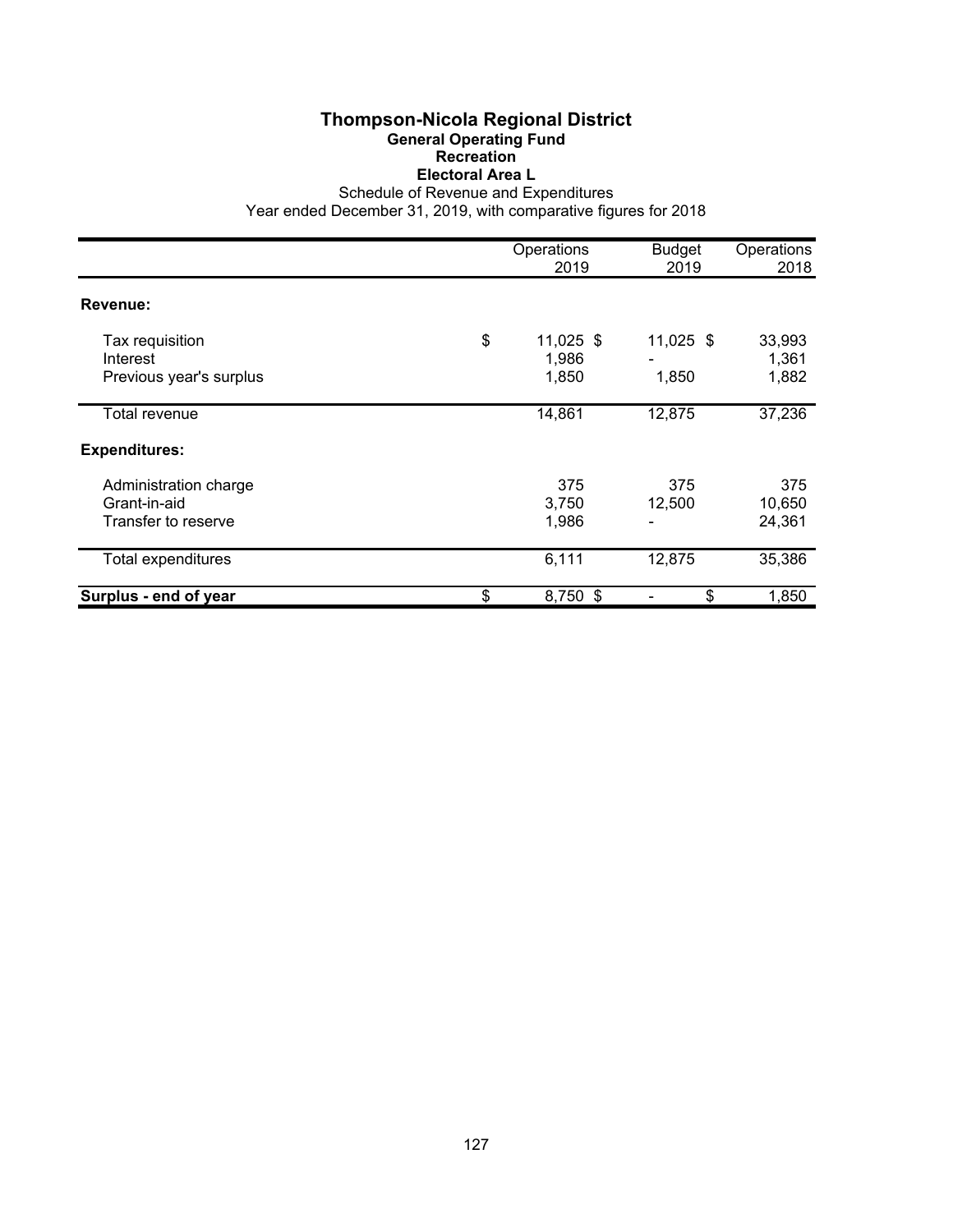#### **Thompson-Nicola Regional District General Operating Fund Recreation Electoral Area M**

Schedule of Revenue and Expenditures

|                                                              | Operations<br>2019               | <b>Budget</b><br>2019 | Operations<br>2018       |
|--------------------------------------------------------------|----------------------------------|-----------------------|--------------------------|
| Revenue:                                                     |                                  |                       |                          |
| Tax requisition<br>Interest<br>Previous year's surplus       | \$<br>8,815 \$<br>2,359<br>4,060 | 8,815 \$<br>4,060     | 70,618<br>1,033<br>5,757 |
| Total revenue                                                | 15,234                           | 12,875                | 77,408                   |
| <b>Expenditures:</b>                                         |                                  |                       |                          |
| Administration charge<br>Grant-in-aid<br>Transfer to reserve | 375<br>10,956<br>2,359           | 375<br>12,500         | 375<br>8,440<br>64,533   |
| Total expenditures                                           | 13,690                           | 12,875                | 73,348                   |
| Surplus - end of year                                        | \$<br>$1,544$ \$                 | \$                    | 4,060                    |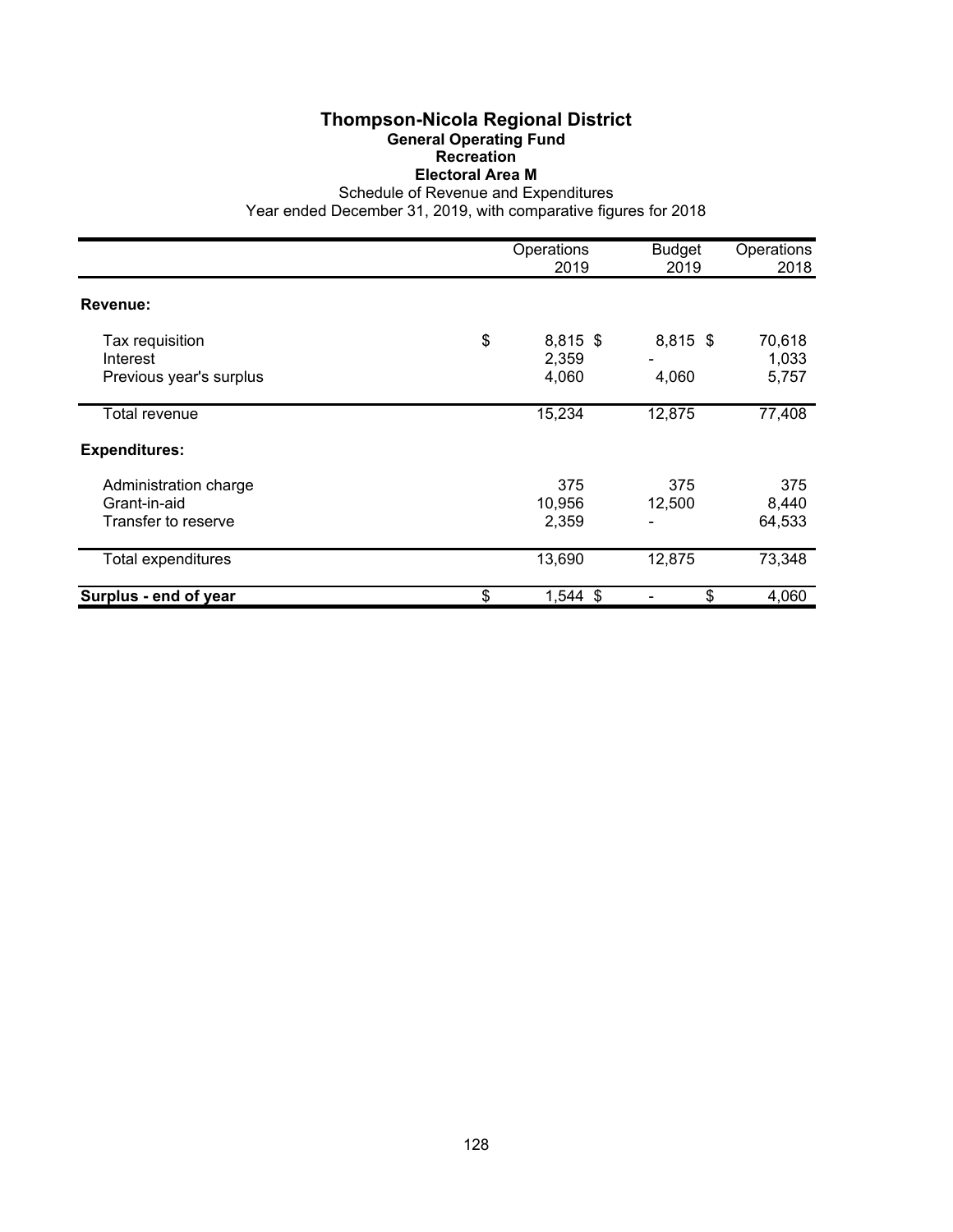## **Thompson-Nicola Regional District General Operating Fund Recreation Electoral Area N**

Schedule of Revenue and Expenditures

|                                                              | Operations<br>2019 |                             |                    | Operations<br>2018      |  |
|--------------------------------------------------------------|--------------------|-----------------------------|--------------------|-------------------------|--|
| Revenue:                                                     |                    |                             |                    |                         |  |
| Tax requisition<br>Interest<br>Previous year's surplus       | \$                 | $11,178$ \$<br>840<br>1,697 | 11,178 \$<br>1,697 | 27,725<br>410<br>5,150  |  |
| Total revenue                                                |                    | 13,715                      | 12,875             | 33,285                  |  |
| <b>Expenditures:</b>                                         |                    |                             |                    |                         |  |
| Administration charge<br>Grant-in-aid<br>Transfer to reserve |                    | 375<br>12,065<br>840        | 375<br>12,500      | 375<br>10,803<br>20,410 |  |
| Total expenditures                                           |                    | 13,280                      | 12,875             | 31,588                  |  |
| Surplus - end of year                                        | \$                 | 435 \$                      | \$                 | 1,697                   |  |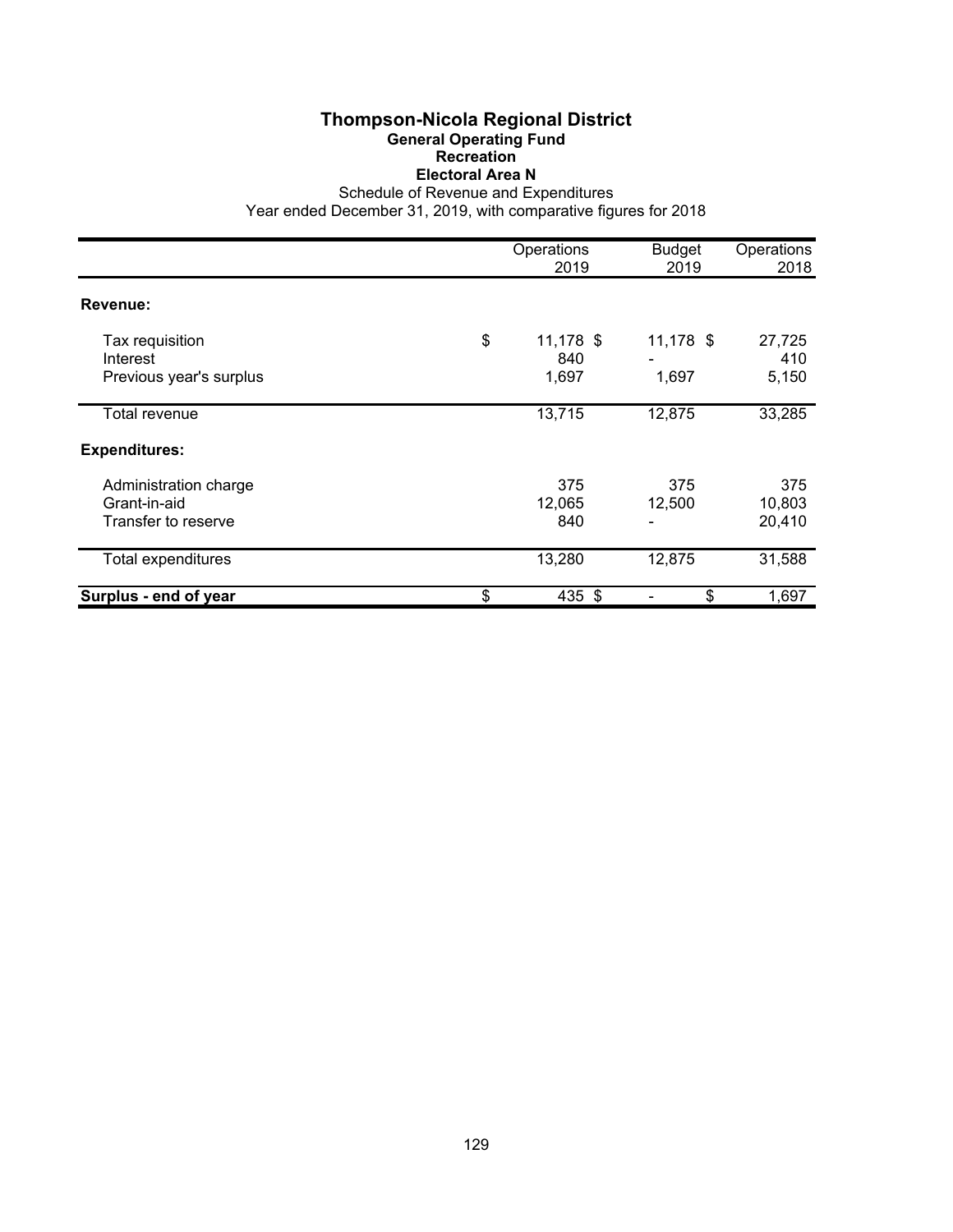### **Thompson-Nicola Regional District General Operating Fund Recreation Electoral Area O**

Schedule of Revenue and Expenditures

|                                       |    | Operations<br>2019 | <b>Budget</b><br>2019 | Operations<br>2018 |  |
|---------------------------------------|----|--------------------|-----------------------|--------------------|--|
| Revenue:                              |    |                    |                       |                    |  |
| Tax requisition<br>Interest           | \$ | $6,660$ \$<br>963  | 6,660 \$              | 16,875<br>590      |  |
| Previous year's surplus               |    | 6,215              | 6,215                 | 11,500             |  |
| Total revenue                         |    | 13,838             | 12,875                | 28,965             |  |
| <b>Expenditures:</b>                  |    |                    |                       |                    |  |
| Administration charge<br>Grant-in-aid |    | 375                | 375                   | 375                |  |
| Transfer to reserve                   |    | 6,700<br>963       | 12,500<br>-           | 6,285<br>16,090    |  |
| Total expenditures                    |    | 8,038              | 12,875                | 22,750             |  |
| Surplus - end of year                 | \$ | $5,800$ \$         | \$                    | 6,215              |  |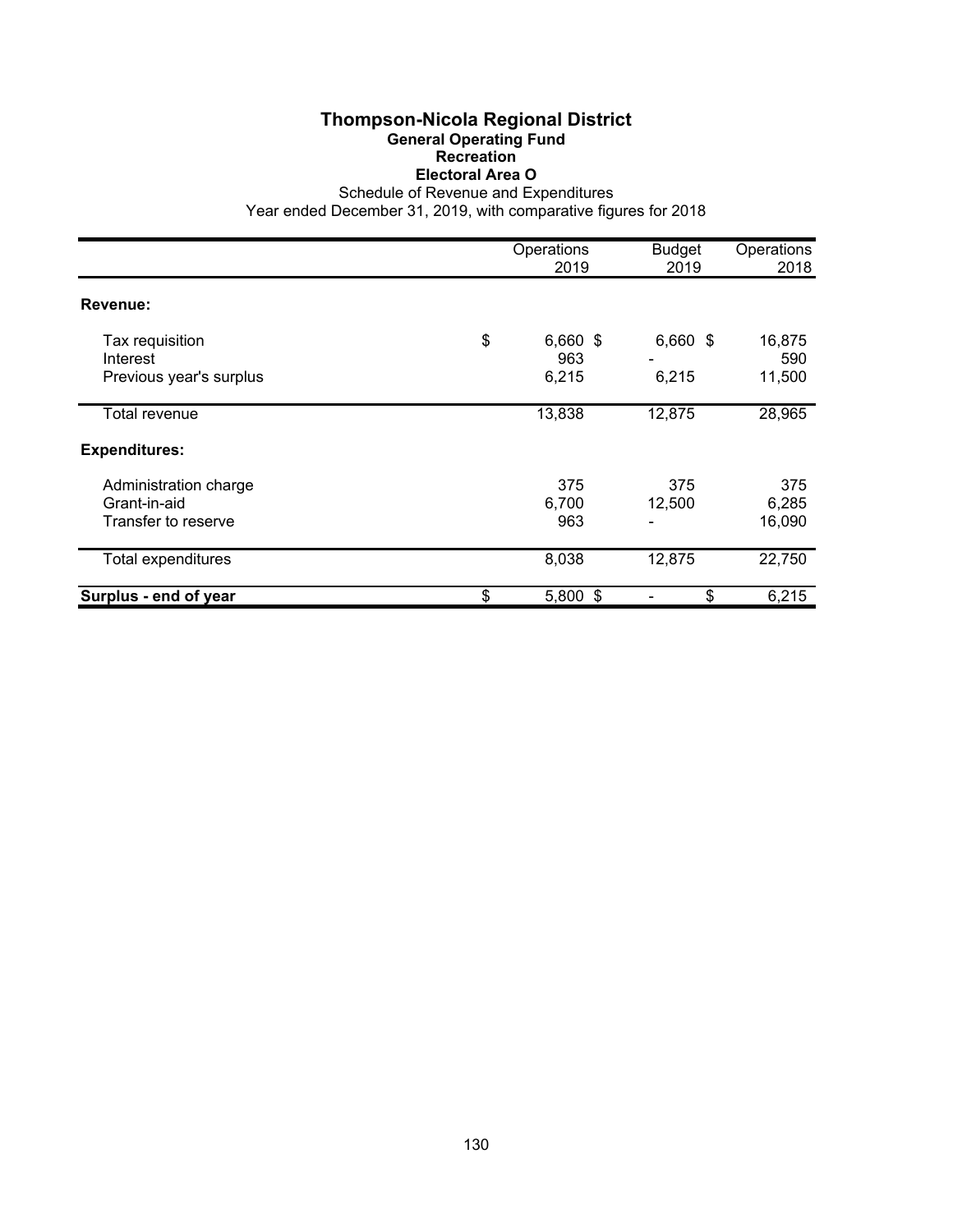### **Thompson-Nicola Regional District General Operating Fund Recreation Electoral Area P**

Schedule of Revenue and Expenditures

|                                                              | Operations<br>2019 | <b>Budget</b><br>2019 | Operations<br>2018 |                        |
|--------------------------------------------------------------|--------------------|-----------------------|--------------------|------------------------|
| Revenue:                                                     |                    |                       |                    |                        |
| Tax requisition<br>Interest                                  | \$                 | $5,441$ \$<br>2,115   | $5,441$ \$         | 41,219<br>1,361        |
| Previous year's surplus                                      |                    | 7,434                 | 7,434              | 1,656                  |
| Total revenue                                                |                    | 14,990                | 12,875             | 44,236                 |
| <b>Expenditures:</b>                                         |                    |                       |                    |                        |
| Administration charge<br>Grant-in-aid<br>Transfer to reserve |                    | 375<br>8,354<br>2,115 | 375<br>12,500      | 375<br>5,066<br>31,361 |
| Total expenditures                                           |                    | 10,844                | 12,875             | 36,802                 |
| Surplus - end of year                                        | \$                 | $4,146$ \$            | \$                 | 7,434                  |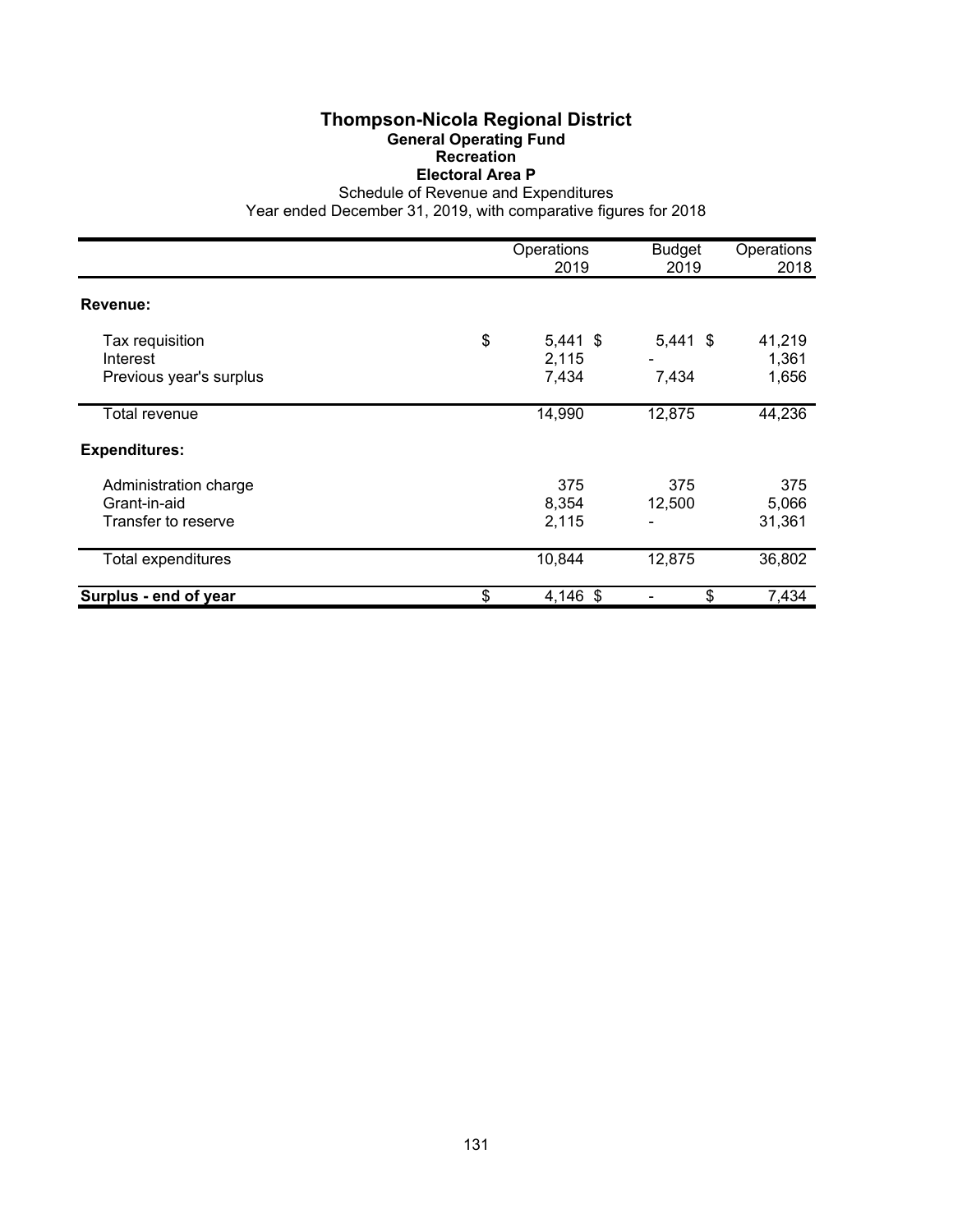# **Thompson-Nicola Regional District**

**General Operating Fund**

**Recreation**

**Specified Area of M (Lower Nicola)**

Schedule of Revenue and Expenditures

|                                                     | Operations<br>2019       | <b>Budget</b><br>2019 | Operations<br>2018 |
|-----------------------------------------------------|--------------------------|-----------------------|--------------------|
| Revenue:                                            |                          |                       |                    |
| Tax requisition<br><b>Transfer from TCA Surplus</b> | \$<br>7,059 \$<br>21,267 | 7,059 \$              | 5,282<br>21,510    |
| Previous year's surplus                             | 2,046                    | 2,046                 | 2,058              |
| Total revenue                                       | 30,372                   | 9,105                 | 28,850             |
| <b>Expenditures:</b>                                |                          |                       |                    |
| Administration charge                               | 265                      | 265                   | 214                |
| Amortization                                        | 21,267                   |                       | 21,510             |
| Insurance                                           | 609                      | 650                   | 605                |
| Operating costs                                     | 4,475                    | 4,475                 | 4,475              |
| Capital purchases                                   |                          | 3,715                 |                    |
| Total expenditures                                  | 26,616                   | 9,105                 | 26,804             |
| Surplus - end of year                               | \$<br>$3,756$ \$         | \$                    | 2,046              |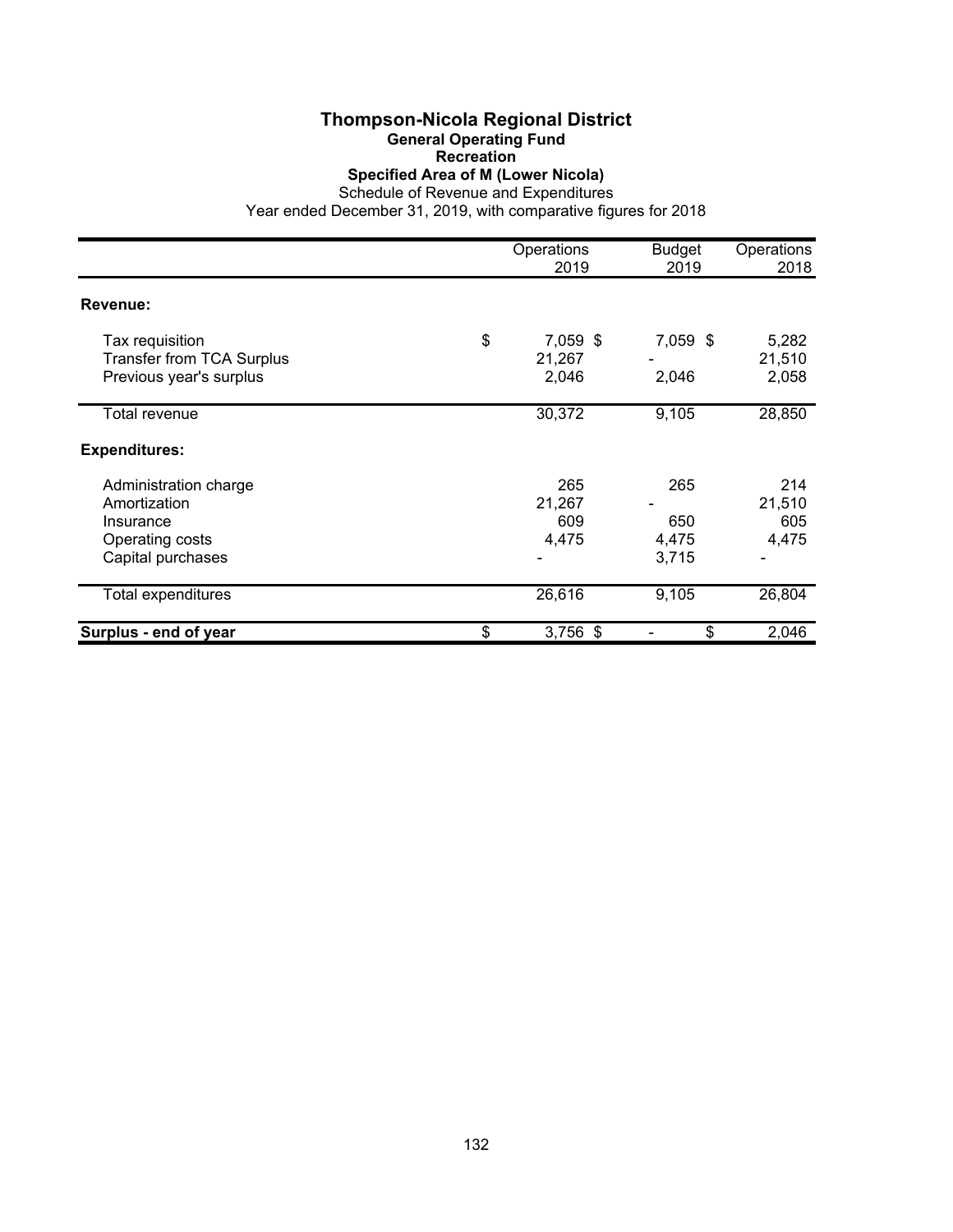# **Thompson-Nicola Regional District**

**General Operating Fund**

**Recreation**

**Specified Areas of M and N (Merritt)**

Schedule of Revenue and Expenditures

|                                                                                     | Operations<br>2019          | <b>Budget</b><br>2019              | Operations<br>2018 |
|-------------------------------------------------------------------------------------|-----------------------------|------------------------------------|--------------------|
| Revenue:                                                                            |                             |                                    |                    |
| Tax requisition<br>Government transfers and other grants<br>Previous year's surplus | \$<br>100,118 \$<br>(1,742) | 100,118 \$<br>50,000<br>(1,742)    | 89,750<br>-        |
| Total revenue                                                                       | 98,376                      | 148,376                            | 89,750             |
| <b>Expenditures:</b>                                                                |                             |                                    |                    |
| Administration charge<br>Grant-in-aid<br>Capital purchases<br>Transfer to reserve   | 2,720<br>90,656<br>5,000    | 2,720<br>90,656<br>50,000<br>5,000 | 2,614<br>88,878    |
| Total expenditures                                                                  | 98,376                      | 148,376                            | 91,492             |
| Surplus (deficit) - end of year                                                     | \$<br>\$                    | \$                                 | (1, 742)           |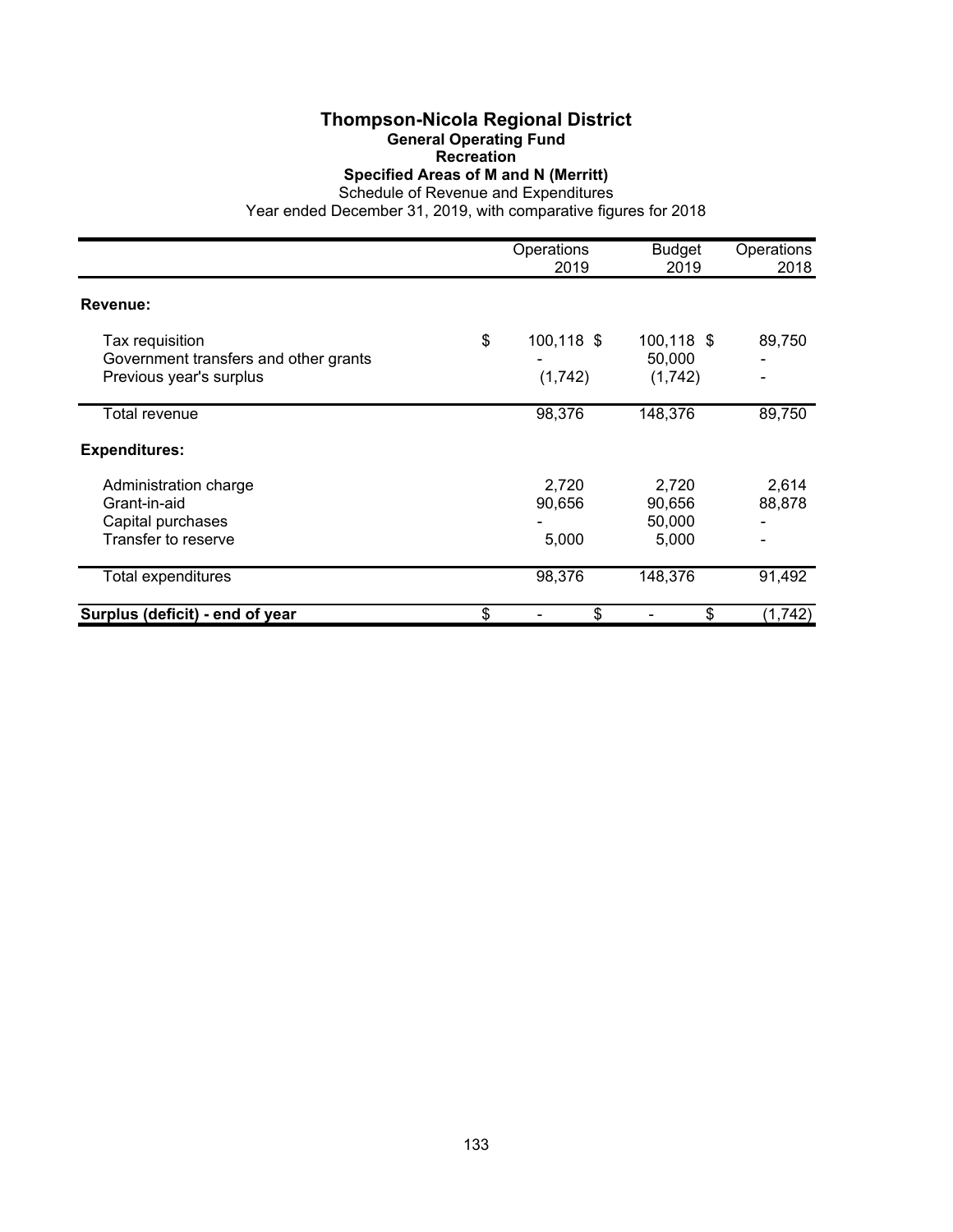#### **Thompson-Nicola Regional District General Operating Fund Crime Stoppers Program All Member Municipalities (except Kamloops)**

Schedule of Revenue and Expenditures

|                                                  | Operations<br>2019       | <b>Budget</b><br>2019  | Operations<br>2018 |
|--------------------------------------------------|--------------------------|------------------------|--------------------|
| Revenue:                                         |                          |                        |                    |
| Tax requisition<br>Previous year's surplus       | \$<br>20,675 \$<br>5,000 | 20,675 \$<br>5,000     | 25,750             |
| Total revenue                                    | 25,675                   | 25,675                 | 25,750             |
| <b>Expenditures:</b>                             |                          |                        |                    |
| Administration charge<br>General<br>Grant-in-aid | 675<br>20,000            | 675<br>5,000<br>20,000 | 750<br>20,000      |
| Total expenditures                               | 20,675                   | 25,675                 | 20,750             |
| Surplus - end of year                            | \$<br>$5,000$ \$         | \$                     | 5,000              |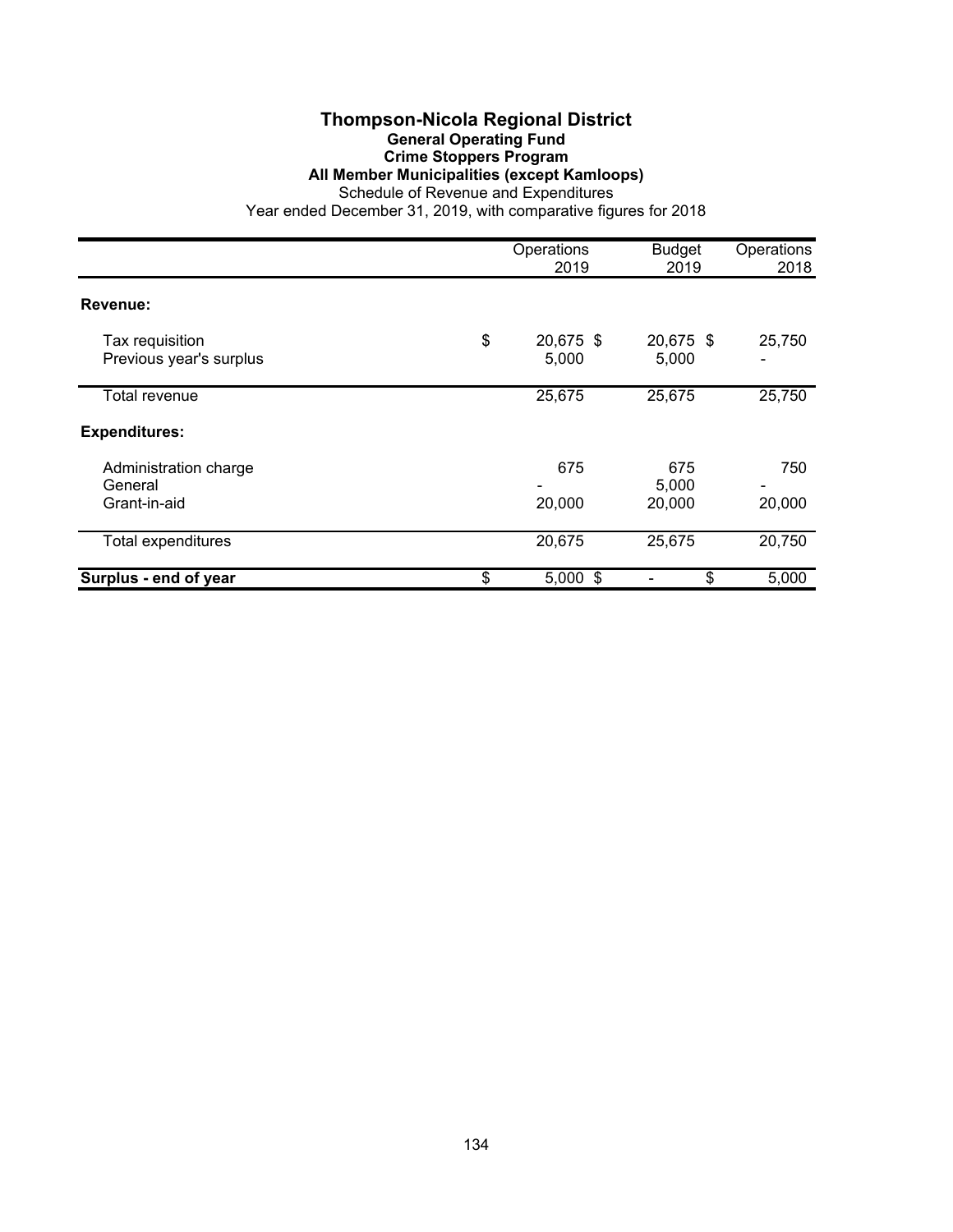## **Thompson-Nicola Regional District General Operating Fund**

**Television**

Summary of Revenue and Expenditures

|                                   | Operations<br>2019 | <b>Budget</b><br>2019          | Operations<br>2018 |
|-----------------------------------|--------------------|--------------------------------|--------------------|
| Revenue:                          |                    |                                |                    |
| Tax requisition                   | \$<br>$30,196$ \$  | 30,196 \$                      | 28,620             |
| Grants in lieu of taxes           |                    |                                | 4                  |
| Interest                          | 38                 |                                | 33                 |
| Other revenue                     |                    |                                | 7                  |
| <b>Transfer from TCA Surplus</b>  |                    |                                | 25                 |
| Previous year's surplus (deficit) | 7,115              | 7,114                          | 4,174              |
| <b>Total revenue</b>              | 37,349             | 37,310                         | 32,863             |
| <b>Expenditures:</b>              |                    |                                |                    |
| Administration charge             | 739                | 739                            | 987                |
| Amortization                      |                    |                                | 25                 |
| <b>Building costs</b>             | 1,154              | 2,500                          | 1,050              |
| General                           | 37                 |                                | 2                  |
| Grant-in-aid                      | 19,630             | 19,630                         | 19,025             |
| Insurance                         | 652                | 700                            | 647                |
| Office supplies                   | 2                  |                                |                    |
| Operating costs                   | 3,485              | 3,120                          | 2,750              |
| Programs                          |                    | 1,301                          |                    |
| Salaries and benefits             | 1,038              | 1,107                          | 1,125              |
| Travel, meals and accommodations  | 455                |                                | 104                |
| Transfer to reserve               | 8,251              | 8,213                          | 33                 |
| Total expenditures                | 35,443             | 37,310                         | 25,748             |
| Surplus - end of year             | \$<br>1,906 \$     | \$<br>$\overline{\phantom{0}}$ | 7,115              |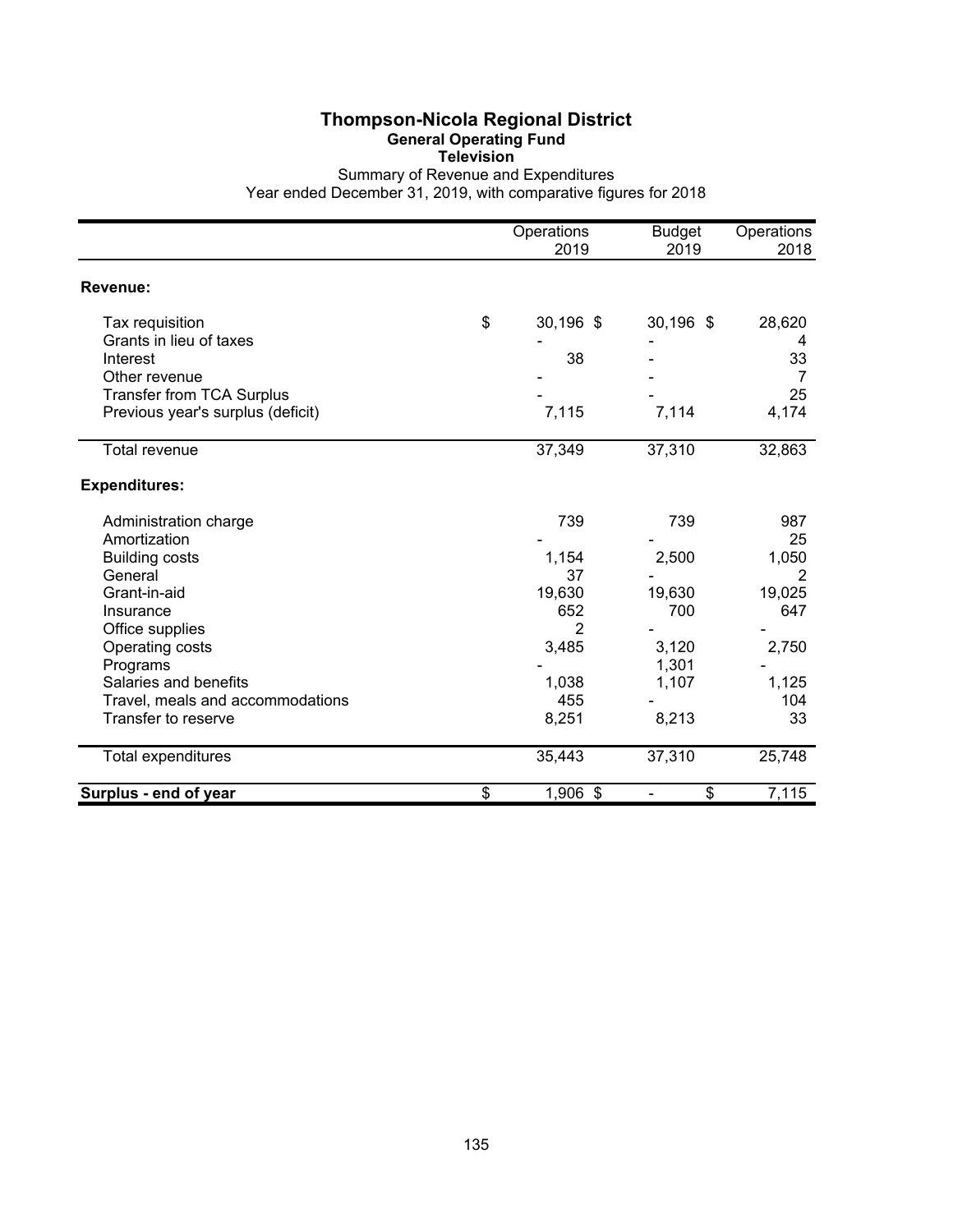#### **Thompson-Nicola Regional District General Operating Fund Television Electoral Area A**

Schedule of Revenue and Expenditures

|                                                                                | Operations | 2019 | <b>Budget</b><br>2019 | Operations<br>2018 |
|--------------------------------------------------------------------------------|------------|------|-----------------------|--------------------|
| Revenue:                                                                       |            |      |                       |                    |
| Tax requisition<br><b>Transfer from TCA Surplus</b><br>Previous year's surplus | \$         | \$   | \$                    | (685)<br>25<br>685 |
| Total revenue                                                                  |            |      |                       | 25                 |
| <b>Expenditures:</b>                                                           |            |      |                       |                    |
| Amortization                                                                   |            |      |                       | 25                 |
| Total expenditures                                                             |            |      |                       | 25                 |
| Surplus - end of year                                                          | \$         | \$   | \$                    |                    |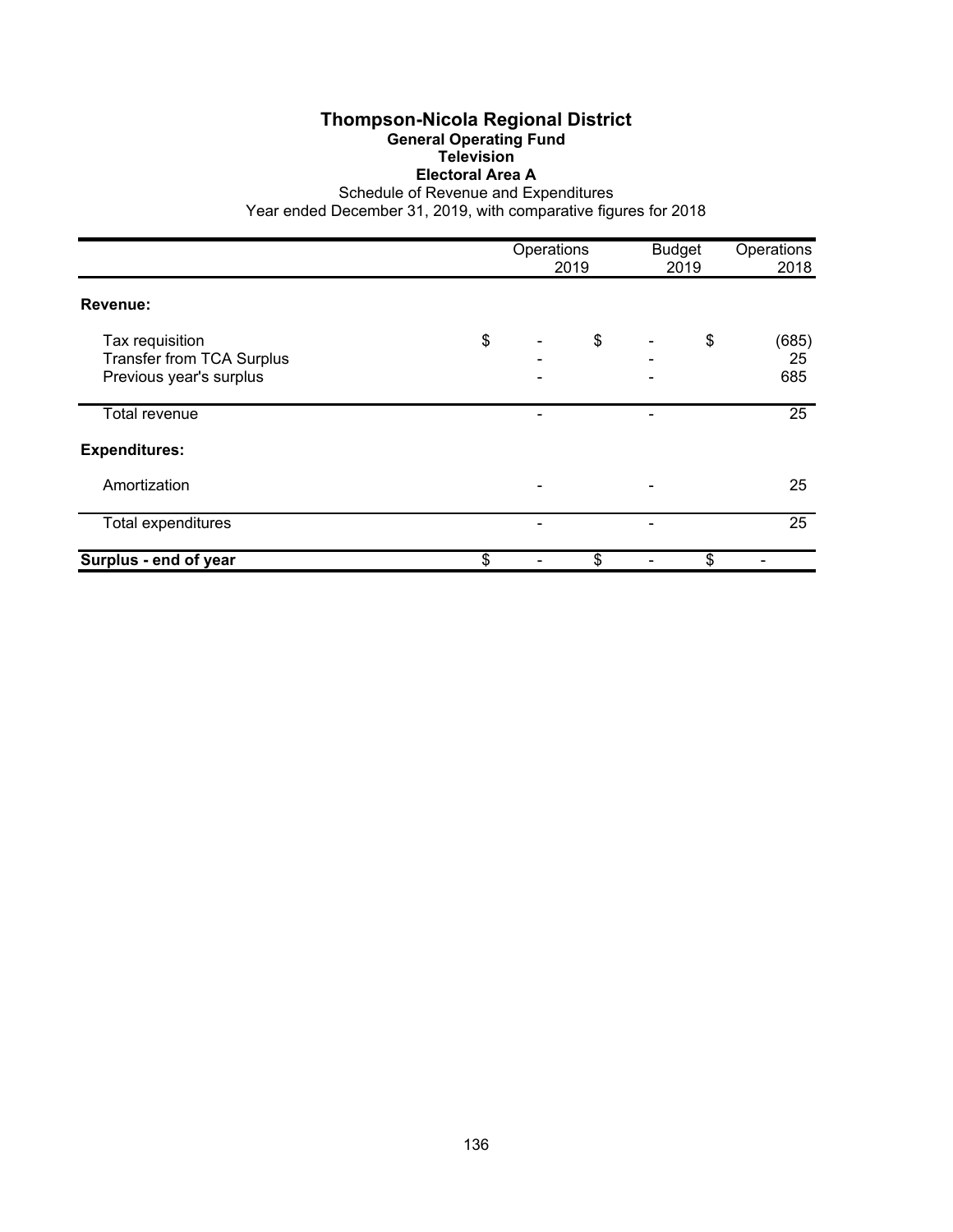#### **Thompson-Nicola Regional District General Operating Fund Television Electoral Area B**

Schedule of Revenue and Expenditures

|                                  | Operations<br>2019 | <b>Budget</b><br>2019 | Operations<br>2018 |
|----------------------------------|--------------------|-----------------------|--------------------|
|                                  |                    |                       |                    |
| Revenue:                         |                    |                       |                    |
| Tax requisition                  | \$<br>$9,980$ \$   | $9,980$ \$            | 9,759              |
| Interest                         | 38                 |                       | 33                 |
| Other revenue                    |                    |                       |                    |
| Previous year's surplus          | 7,111              | 7,111                 | 3,439              |
| Total revenue                    | 17,129             | 17,091                | 13,238             |
| <b>Expenditures:</b>             |                    |                       |                    |
| Administration charge            | 150                | 150                   | 416                |
| <b>Building costs</b>            | 1,154              | 2,500                 | 1,050              |
| General                          | 37                 |                       | 2                  |
| Insurance                        | 652                | 700                   | 647                |
| Office supplies                  | 2                  |                       |                    |
| Operating costs                  | 3,485              | 3,120                 | 2,750              |
| Programs                         |                    | 1,301                 |                    |
| Salaries and benefits            | 1,038              | 1,107                 | 1,125              |
| Travel, meals and accommodations | 455                |                       | 104                |
| Transfer to reserve              | 8,251              | 8,213                 | 33                 |
| Total expenditures               | 15,224             | 17,091                | 6,127              |
| Surplus - end of year            | \$<br>1,905 \$     | \$                    | 7,111              |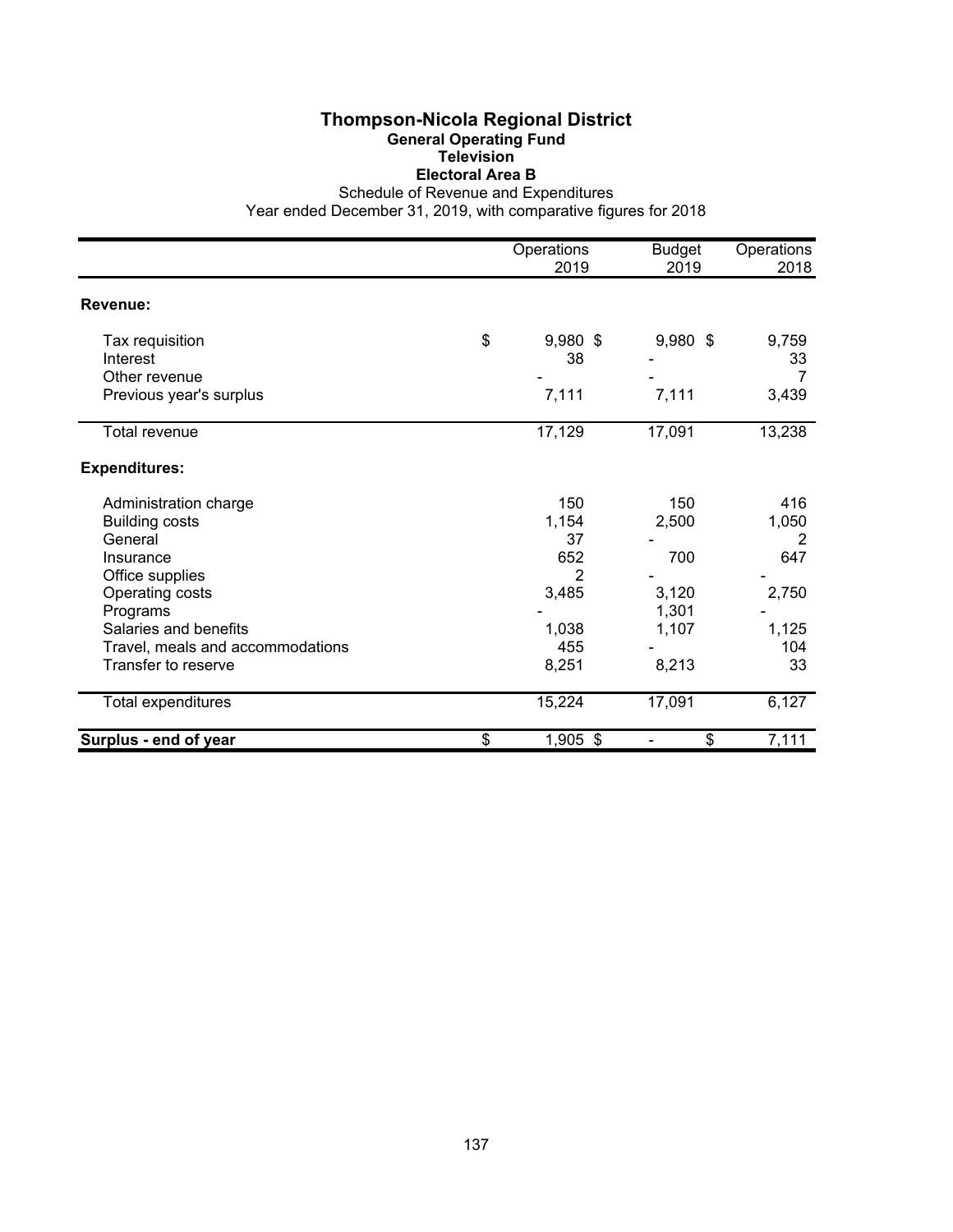## **Thompson-Nicola Regional District**

**General Operating Fund**

**Television**

## **Electoral Area O and a Specified Area of P**

Schedule of Revenue and Expenditures

|                                            | Operations<br>2019    |    | <b>Budget</b><br>2019 |    | Operations<br>2018 |
|--------------------------------------------|-----------------------|----|-----------------------|----|--------------------|
| Revenue:                                   |                       |    |                       |    |                    |
| Tax requisition<br>Previous year's surplus | \$<br>$\qquad \qquad$ | \$ |                       | \$ | (50)<br>50         |
|                                            |                       |    |                       |    |                    |
| Surplus - end of year                      |                       | \$ |                       | \$ |                    |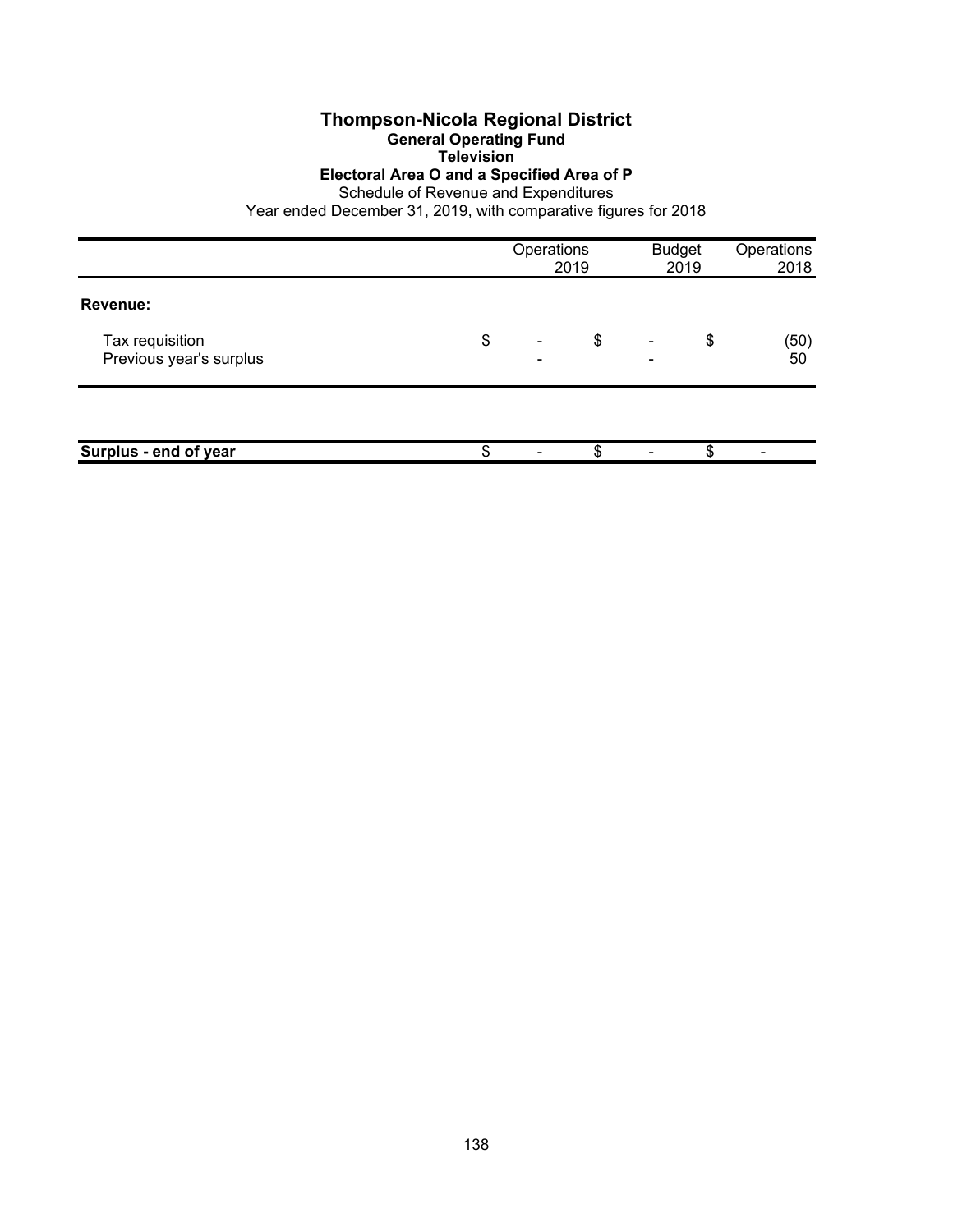# **Thompson-Nicola Regional District**

**General Operating Fund**

#### **Television Lytton and a Specified Area of I**

Schedule of Revenue and Expenditures

|                                                    | Operations<br>2019   | <b>Budget</b><br>2019 | Operations<br>2018 |
|----------------------------------------------------|----------------------|-----------------------|--------------------|
| Revenue:                                           |                      |                       |                    |
| Tax requisition                                    | \$<br>8,469 \$       | 8,469 \$              | 8,472              |
| Grants in lieu of taxes<br>Previous year's surplus | 4                    | 3                     | 4                  |
| Total revenue                                      | 8,473                | 8,472                 | 8,476              |
| <b>Expenditures:</b>                               |                      |                       |                    |
| Administration charge<br>Grant-in-aid              | 247<br>8,225         | 247<br>8,225          | 247<br>8,225       |
| Total expenditures                                 | 8,472                | 8,472                 | 8,472              |
| Surplus - end of year                              | \$<br>1 <sup>°</sup> | \$                    | 4                  |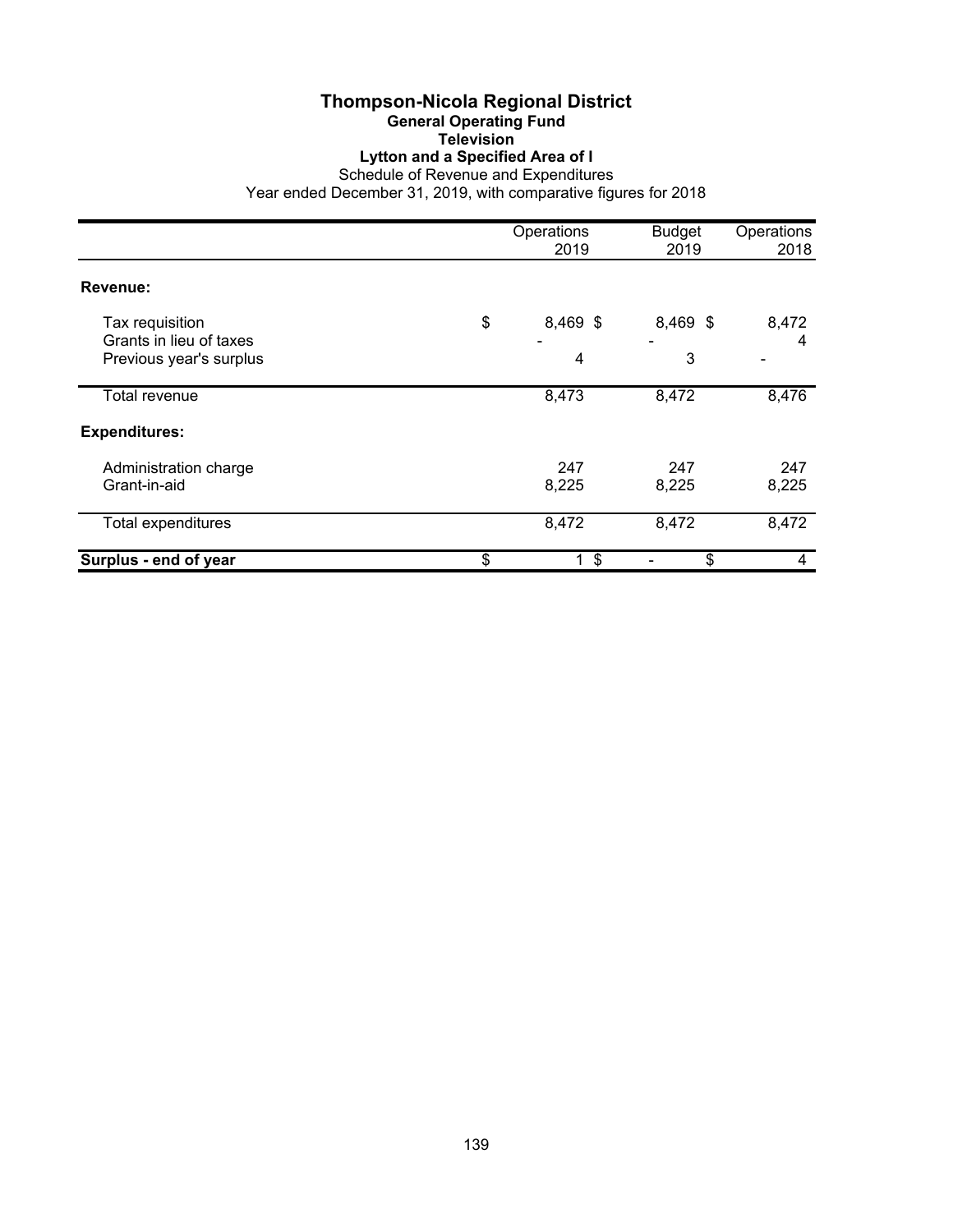## **Thompson-Nicola Regional District General Operating Fund**

**Television Specified Area of I (Spences Bridge)**

Schedule of Revenue and Expenditures

|                                       | Operations<br>2019 |              | Operations<br>2018 |  |
|---------------------------------------|--------------------|--------------|--------------------|--|
| Revenue:                              |                    |              |                    |  |
| Tax requisition                       | \$<br>5,459 \$     | 5,459 \$     | 5,459              |  |
| Total revenue                         | 5,459              | 5,459        | 5,459              |  |
| <b>Expenditures:</b>                  |                    |              |                    |  |
| Administration charge<br>Grant-in-aid | 159<br>5,300       | 159<br>5,300 | 159<br>5,300       |  |
| Total expenditures                    | 5,459              | 5,459        | 5,459              |  |
| Surplus - end of year                 | \$<br>\$           | \$           |                    |  |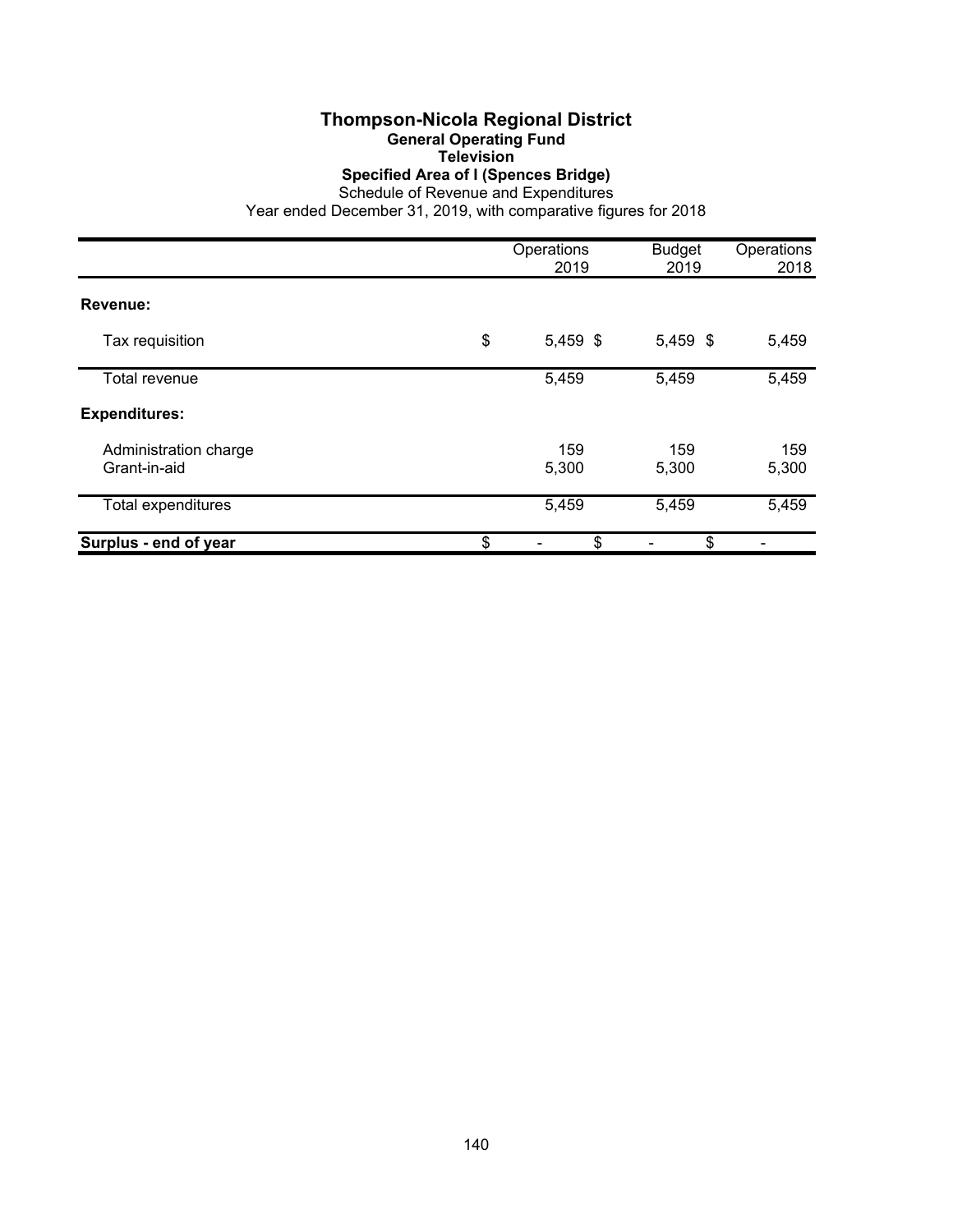#### **Thompson-Nicola Regional District General Operating Fund Television Specified Area of M and J (Mamit Lake)**

Schedule of Revenue and Expenditures

|                                       | Operations<br>2019 | <b>Budget</b><br>2019 | Operations<br>2018 |
|---------------------------------------|--------------------|-----------------------|--------------------|
| Revenue:                              |                    |                       |                    |
| Tax requisition                       | \$<br>$6,288$ \$   | $6,288$ \$            | 5,665              |
| Total revenue                         | 6,288              | 6,288                 | 5,665              |
| <b>Expenditures:</b>                  |                    |                       |                    |
| Administration charge<br>Grant-in-aid | 183<br>6,105       | 183<br>6,105          | 165<br>5,500       |
| Total expenditures                    | 6,288              | 6,288                 | 5,665              |
| Surplus - end of year                 | \$<br>\$           | \$                    |                    |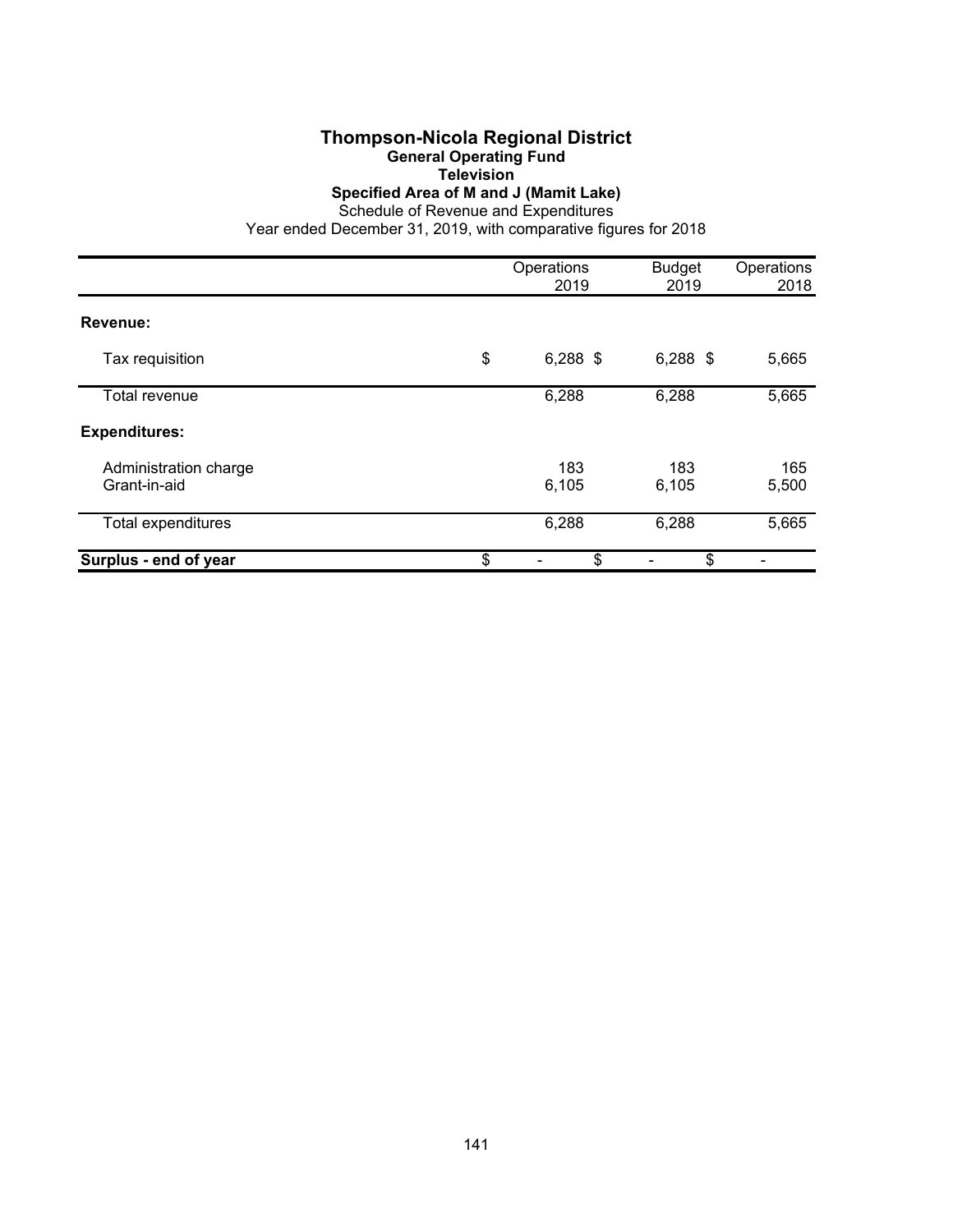### **Thompson-Nicola Regional District General Operating Fund Thompson-Nicola Regional District Library System All Member Municipalities**

Schedule of Revenue and Expenditures

|                                          | Operations         | <b>Budget</b>                | Operations      |
|------------------------------------------|--------------------|------------------------------|-----------------|
|                                          | 2019               | 2019                         | 2018            |
| <b>Revenue:</b>                          |                    |                              |                 |
| Tax requisition                          | \$<br>6,730,853 \$ | 6,730,853 \$                 | 6,676,770       |
| Grants in lieu of taxes                  | 97,951             | 70,000                       | 96,207          |
| Government transfers and other grants    | 388,047            | 350,000                      | 412,671         |
| Interest                                 | 11,204             | $\qquad \qquad \blacksquare$ | 9,775           |
| Other revenue                            | 122,472            | 125,547                      | 117,243         |
| Loss (gain) on sale of assets            | 1,873              |                              |                 |
| <b>Transfer from TCA Surplus</b>         | 1,131,497          |                              | 1,030,662       |
| Transfer from reserve                    |                    | 750,000                      |                 |
| Previous year's surplus                  | 1,022,763          | 1,022,763                    | 1,803,110       |
| Total revenue                            | 9,506,660          | 9,049,163                    | 10,146,438      |
| <b>Expenditures:</b>                     |                    |                              |                 |
| Personnel                                |                    |                              |                 |
| Salaries and benefits                    | 4,450,608          | 4,900,000                    | 4,487,650       |
| Staff development                        | 34,340             | 53,200                       | 18,415          |
| Total personnel                          | 4,484,948          | 4,953,200                    | 4,506,065       |
| Buildings, equipment and furniture       |                    |                              |                 |
| <b>Building costs</b>                    |                    |                              |                 |
| Amortization                             | 1,131,497          |                              | 1,030,662       |
| Capital purchases                        | 100,000            | 1,021,000                    | 237,285         |
| Rent and leases                          | 17,172             | 20,000                       | 17,326          |
| Repairs & maintenance                    | 245,716            | 225,000                      | 447,039         |
| <b>Equipment costs</b>                   |                    |                              |                 |
| Equipment rental                         | 1,791              | 6,500                        | 2,999           |
| Information systems maintenance          | 290,088            | 452,690                      | 320,509         |
| Furniture and equipment                  | 61,115             | 110,000                      | 133,015         |
| Janitorial                               | 115,058            | 112,000                      | 110,565         |
| <b>Utilities</b>                         | 397,162            | 419,286                      | 419,789         |
| Total buildings, equipment and furniture | 2,359,599          | 2,366,476                    | 2,719,189       |
| Library materials                        | 768,018            | 769,367                      | 729,774         |
| <b>General Operation</b>                 |                    |                              |                 |
| Advertising                              | 18,553             | 20,000                       | 12,813          |
| Postage and shipping                     | 94,049             | 94,000                       | 99,956          |
| Insurance                                | 68,919             | 75,000                       | 66,302          |
| General                                  | 68,098             | 104,000                      | 73,866          |
| Outside office costs                     | 40,259             | 42,500                       | 40,378          |
| Programs                                 | 93,844             | 71,120                       | 38,738          |
| Telephone                                | 78,616             | 54,000                       | 84,969          |
| Meals and accommodations                 | 30,006             | 34,500                       | 31,046          |
| Travel and vehicle costs                 | 58,676             | 40,000                       | 30,804          |
| Transfer to reserve                      | 436,204            | 425,000                      | 689,775         |
| Total general operation                  | 987,224            | 960,120                      | 1,168,647       |
| <b>Total expenditures</b>                | 8,599,789          | 9,049,163                    | 9,123,675       |
| Surplus - end of year                    | \$<br>906,871 \$   |                              | \$<br>1,022,763 |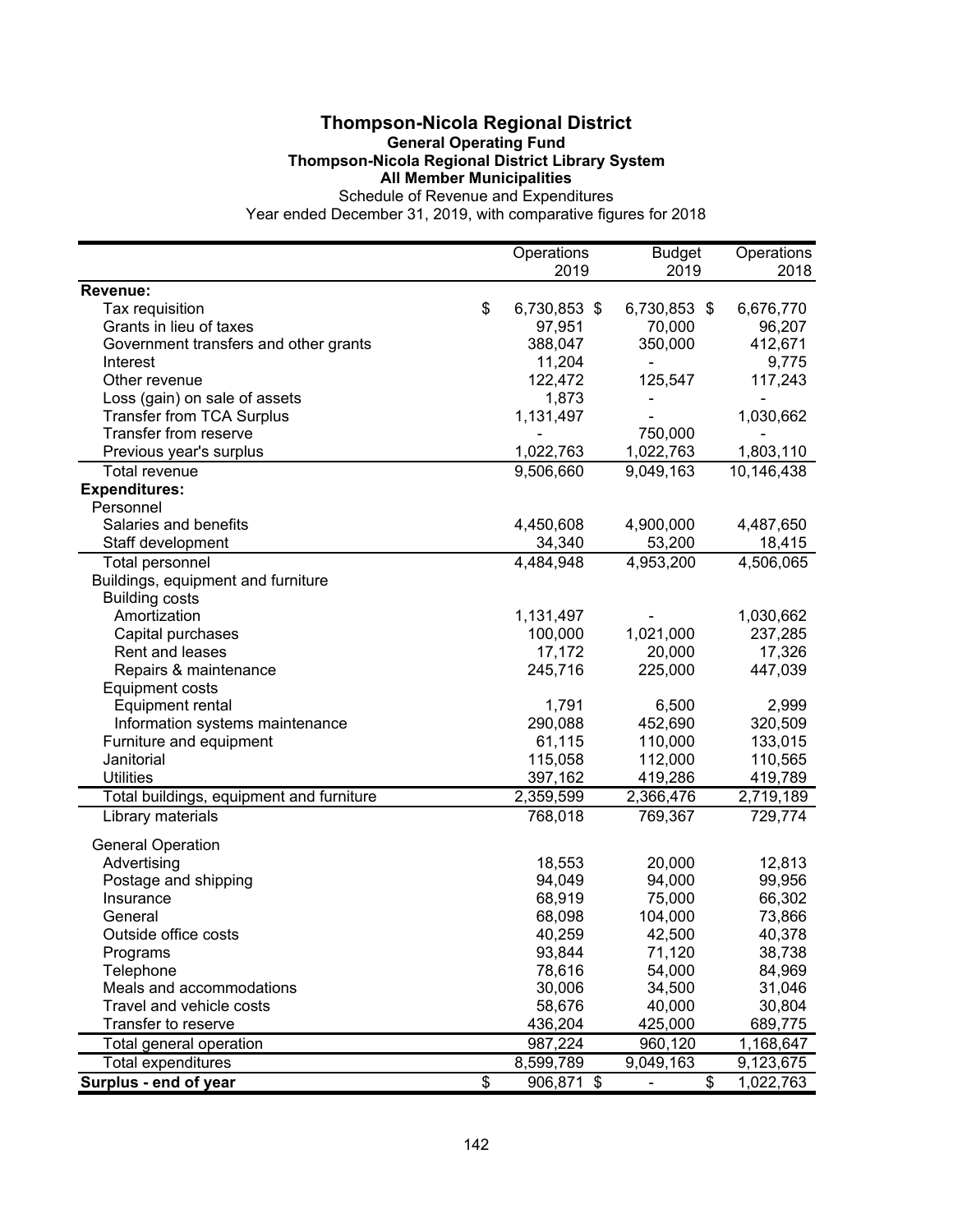## **Thompson-Nicola Regional District General Operating Fund Nicola Valley Archives Electoral Areas M and N**

Schedule of Revenue and Expenditures

|                                       | Operations<br>2019 | <b>Budget</b><br>2019 | Operations<br>2018 |
|---------------------------------------|--------------------|-----------------------|--------------------|
| Revenue:                              |                    |                       |                    |
| Tax requisition                       | \$<br>12,999 \$    | 12,999 \$             | 12,999             |
| Total revenue                         | 12,999             | 12,999                | 12,999             |
| <b>Expenditures:</b>                  |                    |                       |                    |
| Administration charge<br>Grant-in-aid | 379<br>12,620      | 379<br>12,620         | 379<br>12,620      |
| <b>Total expenditures</b>             | 12,999             | 12,999                | 12,999             |
| Surplus - end of year                 | \$<br>\$           | \$                    |                    |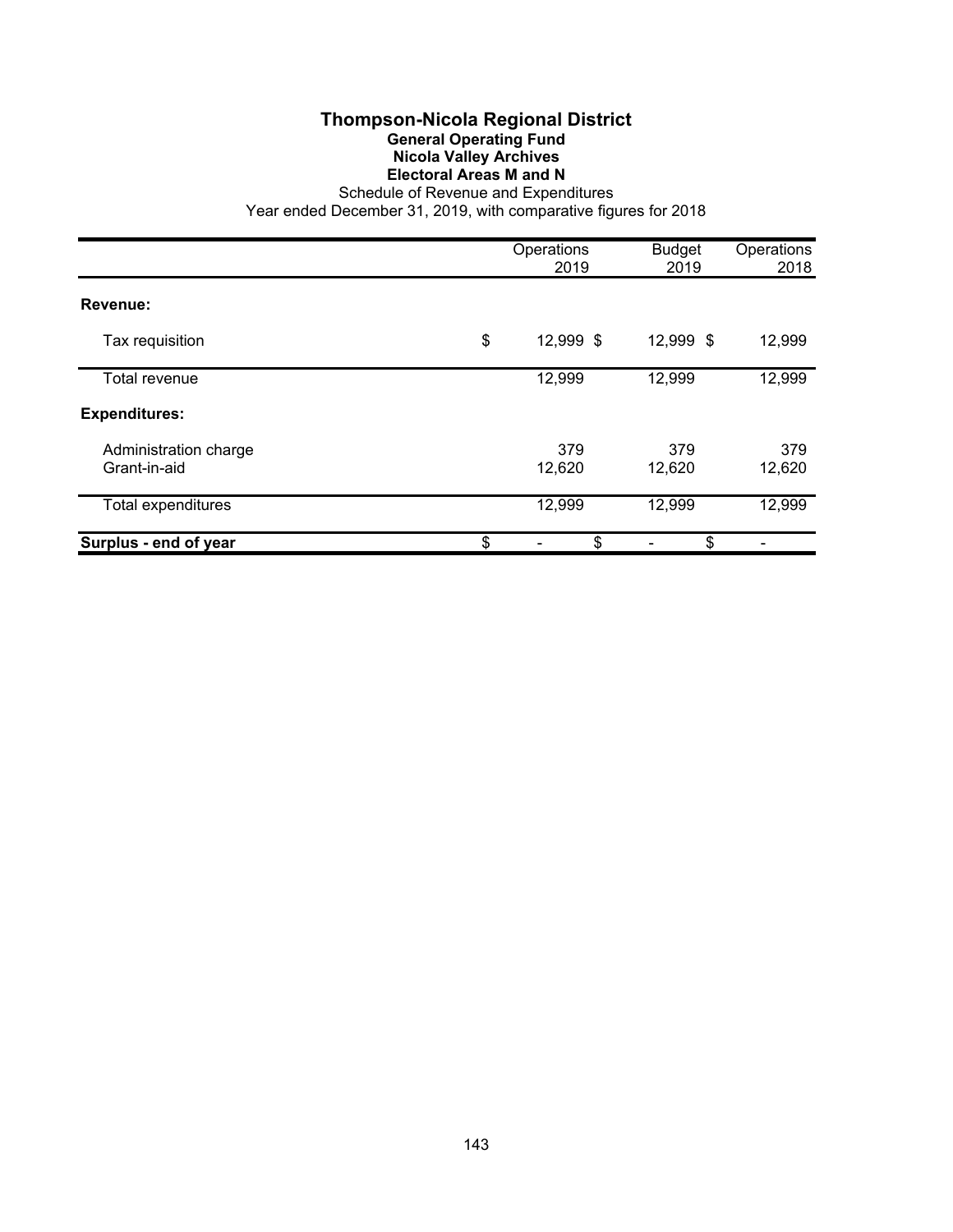# **Thompson-Nicola Regional District**

**Waterworks Operating Fund**

Schedules of Revenue and Expenditures Index Year ended December 31, 2019, with comparative figures for 2018

### Waterworks Services: Summary **Page 7** Number 2014 19:30 Number 2014

| Black Pines - Local Service in Portion of Area P    | Page 145 |
|-----------------------------------------------------|----------|
| Blue River - Local Service in Portion of Area B     | Page 146 |
| Del Oro - Local Service in Portion of Area L        | Page 147 |
| Evergreen - Local Service in Portion of Area P      | Page 148 |
| Loon Lake - Local Service in Portion of Area E      | Page 149 |
| Maple Mission - Local Service in Portion of Area O  | Page 150 |
| Pritchard - Local Service in Portion of Area P      | Page 151 |
| Savona - Local Service in Portion of Area J         | Page 152 |
| Spences Bridge - Local Service in Portion of Area I | Page 153 |
| Vavenby - Local Service in Portion of Area A        | Page 154 |
| Walhachin - Specified Area of I                     | Page 155 |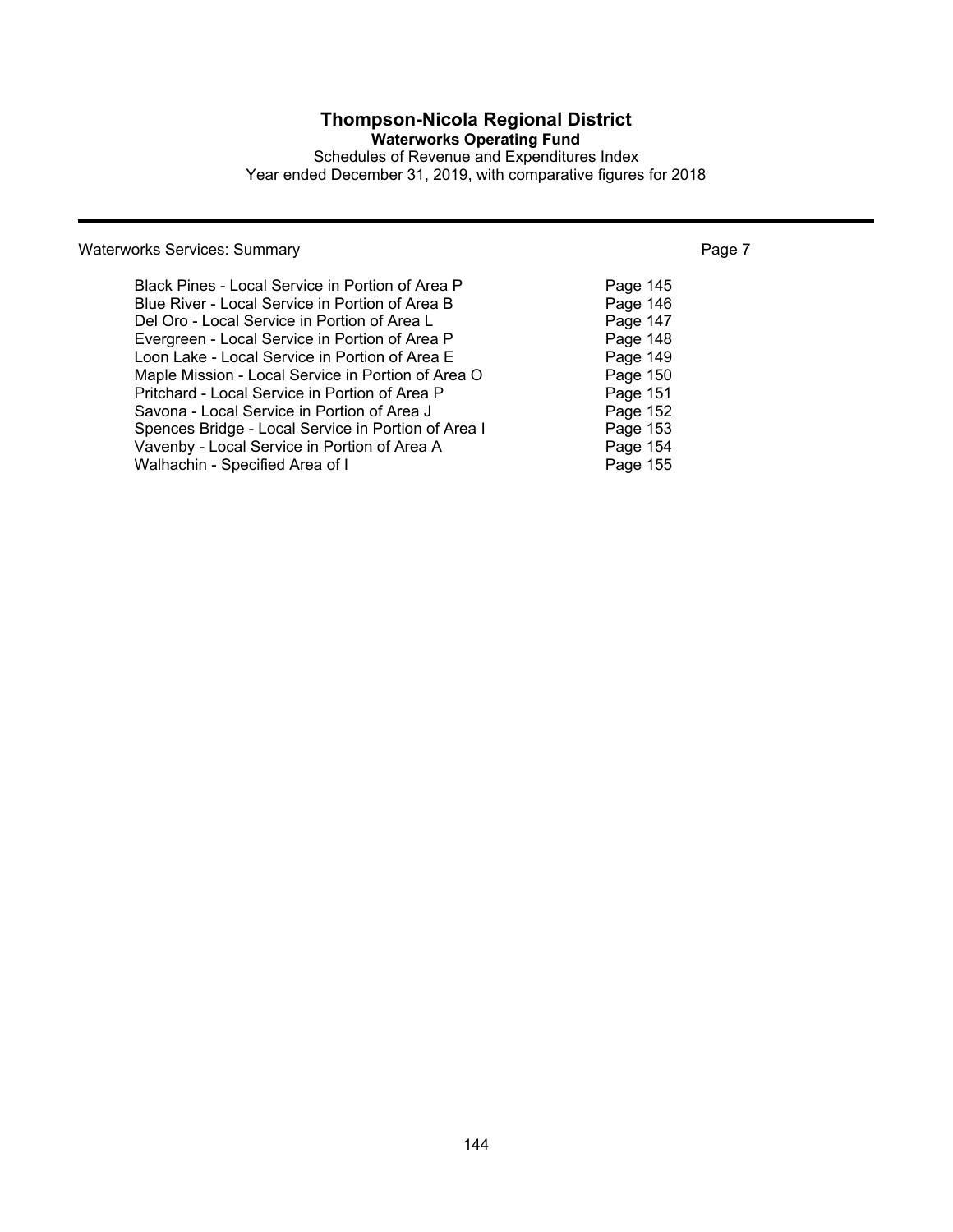### **Thompson-Nicola Regional District Waterworks Operating Fund Black Pines - Local Service in Portion of Area P**

Schedule of Revenue and Expenditures Year ended December 31, 2019, with comparative figures for 2018

Operations Budget Operations 2019 2019 2018 **Revenue:** Parcel taxes **8 7,560 \$ 7,560 \$ 7,560 \$ 7,560** Government transfers and other grants<br>
Water and sewer tolls
126,368
1,045,983
58,512
48,421
43,200
49,104 Water and sewer tolls Interest 700 225 539 Other revenue 27,373 487,273 100 Transfer from TCA Surplus 22,232 - 22,232 22,232 Previous year's surplus (9,199) (9,199) 3,376 Total revenue 223,455 1,575,042 141,423 **Expenditures:** Advertising 145<br>
Administration charge 1.500<br>
Administration charge 1.500<br>
296 1.500<br>
1.500 1.500 Administration charge Amortization 22,232 - 22,232 Building costs 2,053 2,575 2,158 Dues, licences and fees 670 and the state of the 320 670 and 431 Engineering services and the services of the services of the services of the services of the services of the services of the services of the services of the services of the services of the services of the services of the s Equipment costs 6 and 10,690 and 147 General 2,017 19,382 - Insurance 1,558 1,775 1,538 Operating costs 1,512 1,503 1,423 Telephone 931 615 632 Capital purchases 126,556 1,505,983 85,867<br>
Indirect administration 1,505,983 85,867<br>
6,515 7,560 7,560 Indirect administration Direct labour 12,114 12,114 11,653 Transfer to reserve 8,865 9,836 Total expenditures 194,671 1,575,042 150,622 **Surplus (deficit) - end of year \$** 28,784 \$ - \$ (9,199)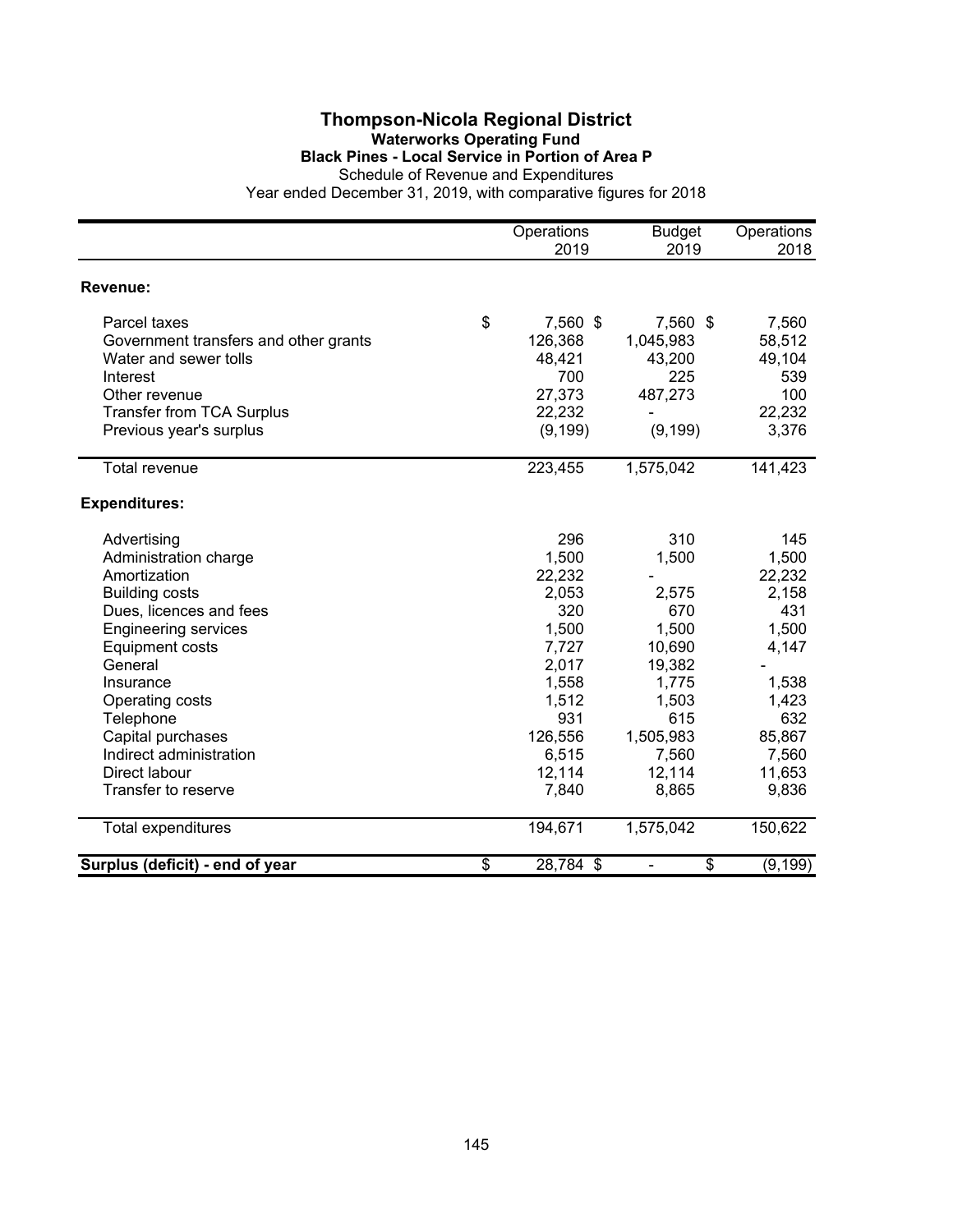### **Thompson-Nicola Regional District Waterworks Operating Fund Blue River - Local Service in Portion of Area B**

Schedule of Revenue and Expenditures

|                                       | Operations<br>2019 | <b>Budget</b><br>2019 | Operations<br>2018 |
|---------------------------------------|--------------------|-----------------------|--------------------|
| Revenue:                              |                    |                       |                    |
| Parcel taxes                          | \$<br>36,241 \$    | 34,801 \$             | 36,819             |
| Grants in lieu of taxes               |                    |                       | 828                |
| Government transfers and other grants | 20,750             | 24,791                | 14,399             |
| Water and sewer tolls                 | 152,399            | 150,300               | 150,063            |
| Interest                              | 765                | 500                   | 302                |
| Other revenue                         | 1,941              |                       | 350                |
| <b>Transfer from TCA Surplus</b>      | 44,643             |                       | 43,995             |
| Previous year's surplus (deficit)     | 48,456             | 48,456                | 39,701             |
| <b>Total revenue</b>                  | 305,195            | 258,848               | 286,457            |
| <b>Expenditures:</b>                  |                    |                       |                    |
| Advertising                           | 311                | 822                   | 102                |
| Administration charge                 | 7,500              | 7,500                 | 7,500              |
| Amortization                          | 44,643             |                       | 43,995             |
| Debenture payments                    | 2,306              | 2,401                 | 2,802              |
| <b>Building costs</b>                 | 14,933             | 22,495                | 14,961             |
| Dues, licences and fees               | 219                | 812                   | 223                |
| <b>Engineering services</b>           | 7,500              | 7,500                 | 7,500              |
| <b>Equipment costs</b>                | 51,153             | 29,101                | 18,872             |
| General                               | 10,882             | 57,027                | 6,313              |
| Insurance                             | 3,234              | 3,568                 | 3,150              |
| Operating costs                       | 4,638              | 4,689                 | 3,924              |
| Telephone                             | 847                | 914                   | 846                |
| Capital purchases                     | 20,750             | 24,791                | 15,235             |
| Indirect administration               | 27,922             | 32,400                | 32,400             |
| Direct labour                         | 54,045             | 54,045                | 51,990             |
| Transfer to reserve                   | 11,048             | 10,783                | 28,188             |
| Total expenditures                    | 261,931            | 258,848               | 238,001            |
| Surplus - end of year                 | \$<br>43,264 \$    | \$                    | 48,456             |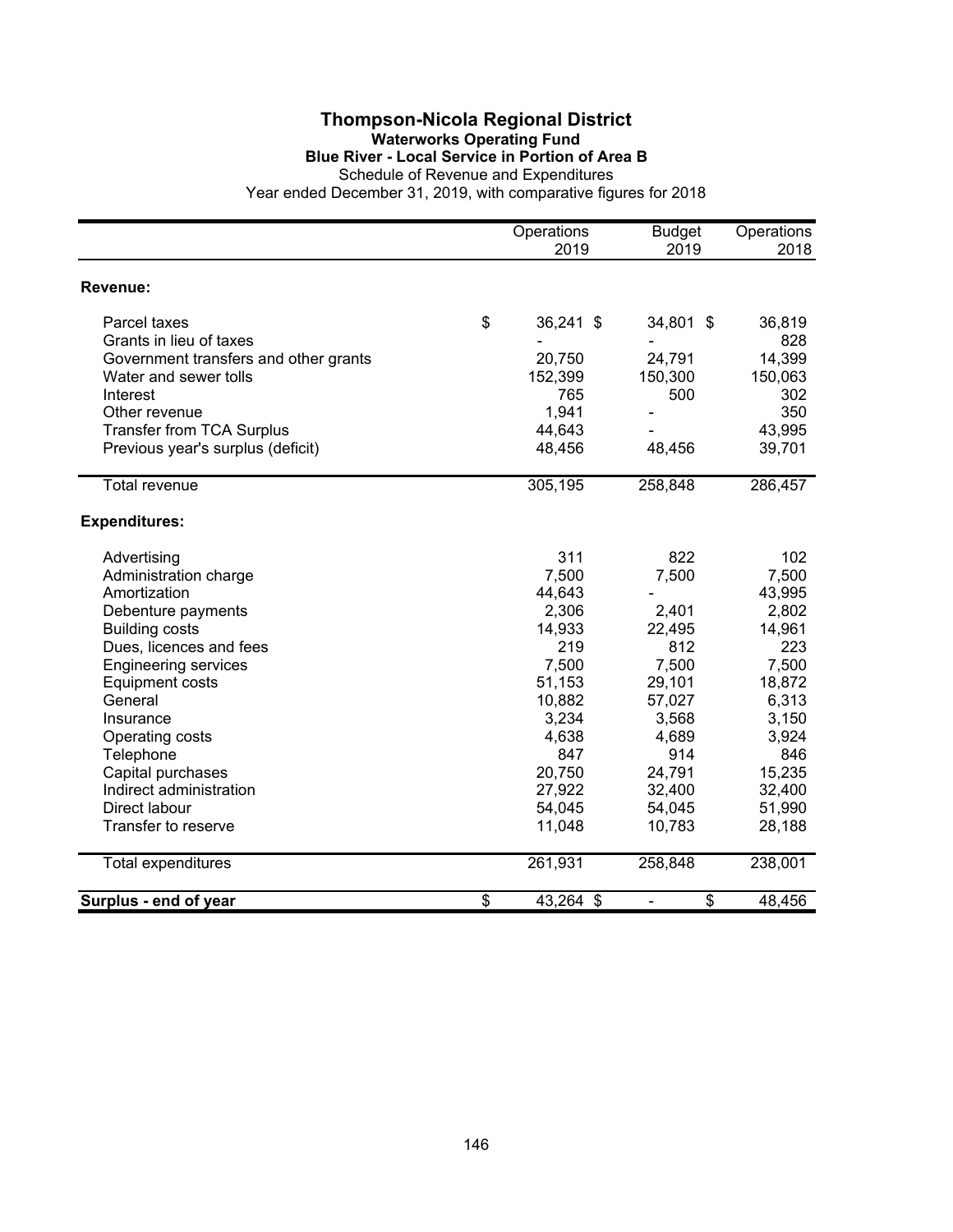#### **Thompson-Nicola Regional District Waterworks Operating Fund Del Oro - Local Service in Portion of Area L**

Schedule of Revenue and Expenditures

|                                       | Operations      | <b>Budget</b> | Operations |
|---------------------------------------|-----------------|---------------|------------|
|                                       | 2019            | 2019          | 2018       |
| Revenue:                              |                 |               |            |
| Parcel taxes                          | \$<br>8,955 \$  | 8,955 \$      | 8,955      |
| Government transfers and other grants | 10,149          | 23,048        | 3,476      |
| Water and sewer tolls                 | 46,655          | 45,360        | 45,901     |
| Interest                              | 611             | 150           | 388        |
| Other revenue                         | 100             |               | 300        |
| <b>Transfer from TCA Surplus</b>      | 17,485          |               | 17,082     |
| Previous year's surplus               | 19,790          | 19,789        | 14,081     |
| Total revenue                         | 103,745         | 97,302        | 90,183     |
| <b>Expenditures:</b>                  |                 |               |            |
| Advertising                           | 404             | 355           | 294        |
| Administration charge                 | 1,000           | 1,000         | 1,000      |
| Amortization                          | 17,485          |               | 17,082     |
| Debenture payments                    | 1,215           | 1,215         | 1,215      |
| <b>Building costs</b>                 | 3,036           | 3,749         | 3,143      |
| Dues, licences and fees               | 356             | 411           | 381        |
| <b>Engineering services</b>           | 1,500           | 1,500         | 1,500      |
| <b>Equipment costs</b>                | 16,431          | 10,150        | 3,842      |
| General                               | 2,545           | 19,630        | 16         |
| Insurance                             | 1,541           | 1,756         | 1,521      |
| Operating costs                       | 1,524           | 3,715         | 2,095      |
| Telephone                             | 570             | 670           | 627        |
| Capital purchases                     | 10,149          | 23,048        | 3,800      |
| Indirect administration               | 6,670           | 7,740         | 7,740      |
| Direct labour                         | 13,045          | 13,045        | 12,549     |
| Transfer to reserve                   | 9,779           | 9,318         | 13,588     |
| Total expenditures                    | 87,250          | 97,302        | 70,393     |
| Surplus - end of year                 | \$<br>16,495 \$ | \$            | 19,790     |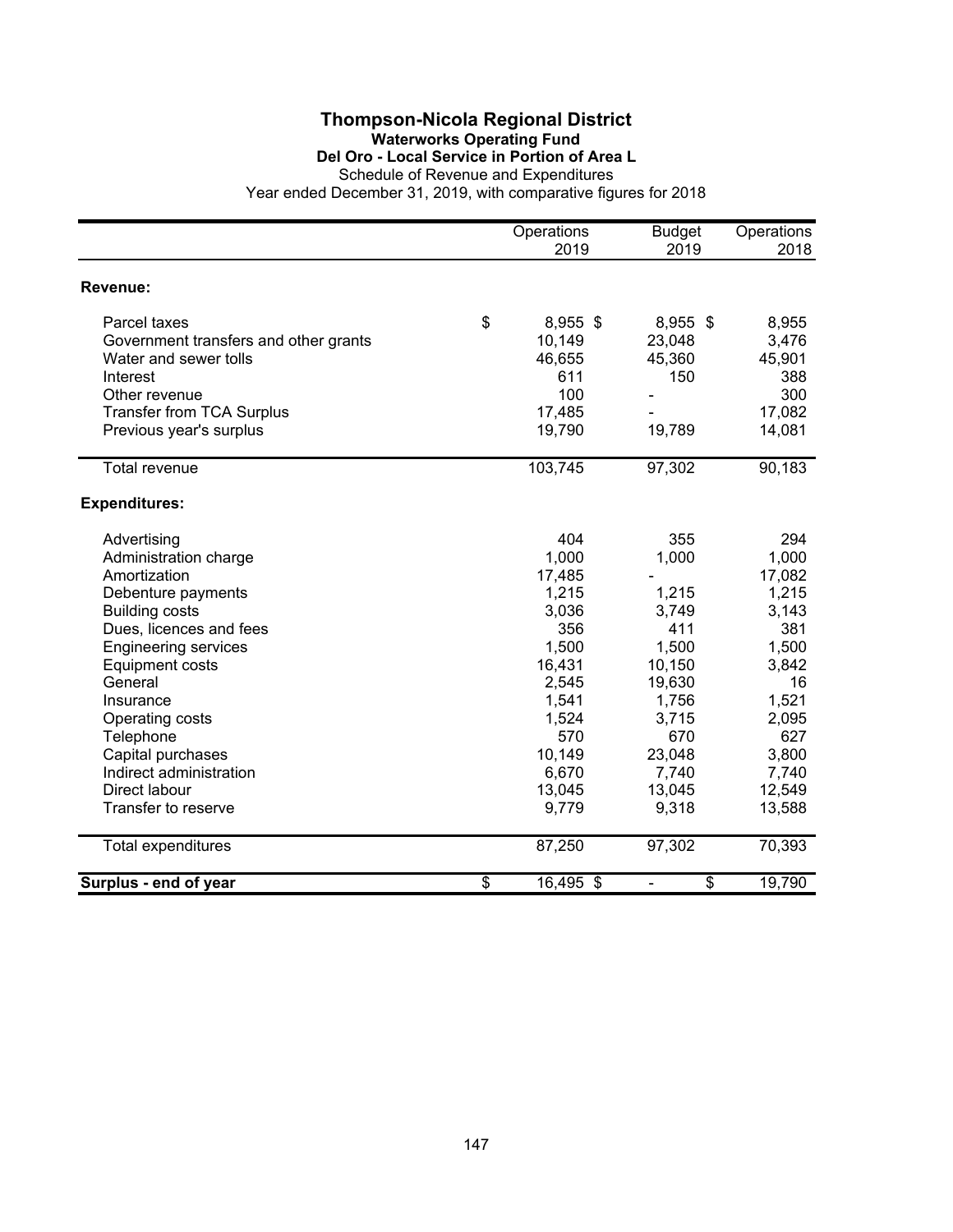#### **Thompson-Nicola Regional District Waterworks Operating Fund Evergreen - Local Service in Portion of Area P**

Schedule of Revenue and Expenditures

|                                       | Operations<br>2019 | <b>Budget</b><br>2019 | Operations<br>2018 |
|---------------------------------------|--------------------|-----------------------|--------------------|
| <b>Revenue:</b>                       |                    |                       |                    |
| Parcel taxes                          | \$<br>2,880 \$     | 2,880 \$              | 5,011              |
| Government transfers and other grants | 1,717              | 8,048                 | 3,095              |
| Water and sewer tolls                 | 20,550             | 20,250                | 20,685             |
| Interest                              | 61                 |                       | 17                 |
| Other revenue                         |                    |                       | 295                |
| <b>Transfer from TCA Surplus</b>      | 9,053              |                       | 8,931              |
| Previous year's surplus               | 17,344             | 17,343                | 15,154             |
| <b>Total revenue</b>                  | 51,605             | 48,521                | 53,188             |
| <b>Expenditures:</b>                  |                    |                       |                    |
| Advertising                           | 202                | 193                   | 134                |
| Administration charge                 | 500                | 500                   | 500                |
| Amortization                          | 9,053              |                       | 8,931              |
| Debenture payments                    |                    |                       | 2,131              |
| <b>Building costs</b>                 | 2,692              | 2,780                 | 2,161              |
| Dues, licences and fees               | 150                | 117                   | 163                |
| <b>Engineering services</b>           | 500                | 500                   | 500                |
| <b>Equipment costs</b>                | 7,795              | 10,150                | 5,666              |
| General                               | 9,594              | 14,159                | (2)                |
| Insurance                             | 1,006              | 1,115                 | 987                |
| Operating costs                       | 305                | 653                   | 352                |
| Telephone                             | 557                | 710                   | 632                |
| Capital purchases                     | 1,717              | 8,048                 | 3,338              |
| Indirect administration               | 2,482              | 2,880                 | 2,880              |
| Direct labour                         | 4,970              | 4,970                 | 4,781              |
| Transfer to reserve                   | 1,807              | 1,746                 | 2,690              |
| <b>Total expenditures</b>             | 43,330             | 48,521                | 35,844             |
| Surplus - end of year                 | \$<br>8,275 \$     | \$                    | 17,344             |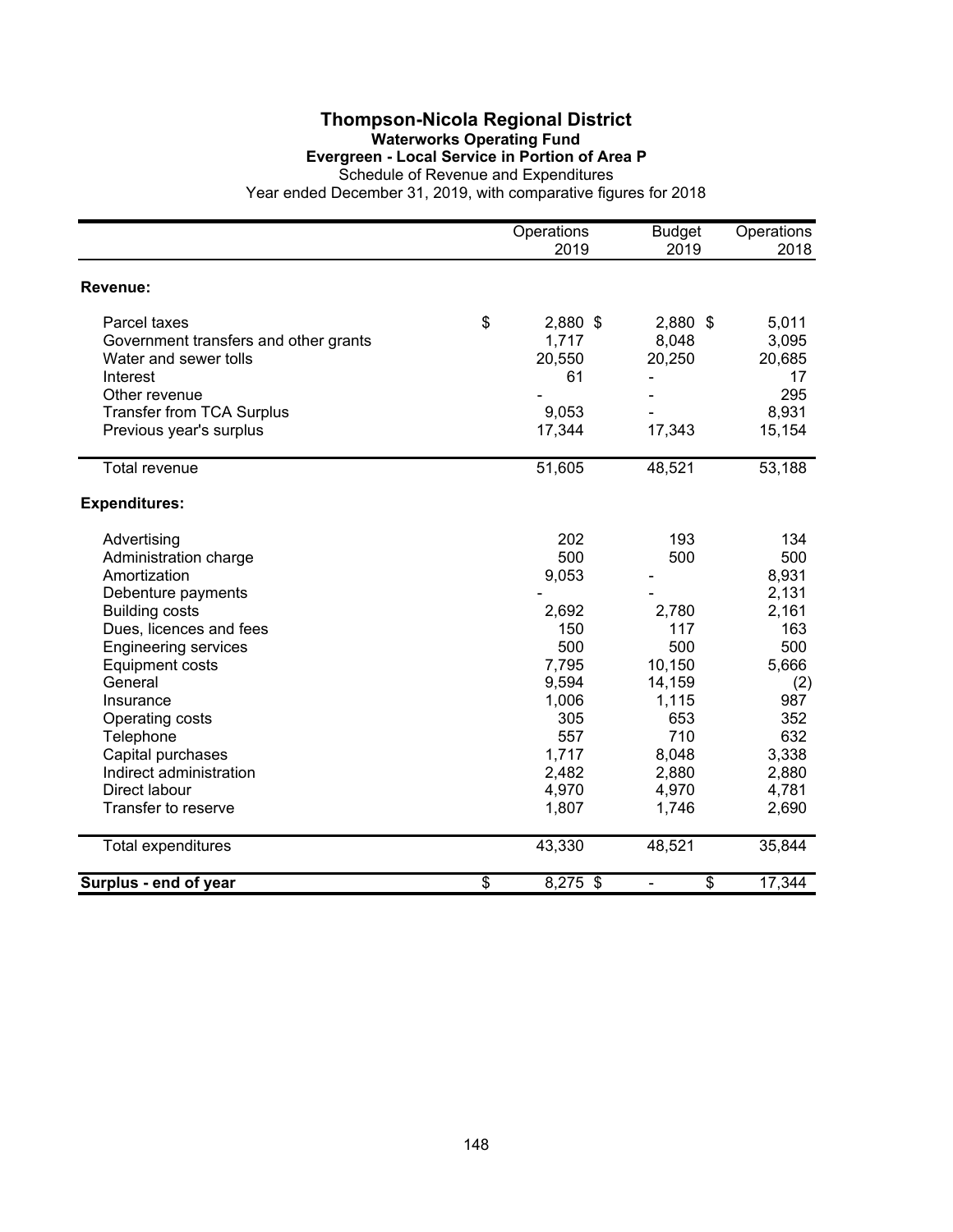#### **Thompson-Nicola Regional District Waterworks Operating Fund Loon Lake - Local Service in Portion of Area E**

Schedule of Revenue and Expenditures

|                                       |                 | Operations<br>2019 | <b>Budget</b><br>2019 | Operations<br>2018 |
|---------------------------------------|-----------------|--------------------|-----------------------|--------------------|
|                                       |                 |                    |                       |                    |
| Revenue:                              |                 |                    |                       |                    |
| Parcel taxes                          | \$              | 9,360 \$           | 9,360 \$              | 9,360              |
| Government transfers and other grants |                 | 11,577             | 23,048                | 3,095              |
| Water and sewer tolls                 |                 | 32,584             | 31,500                | 32,535             |
| Interest                              |                 | 369                | 500                   | 218                |
| Other revenue                         |                 | 750                |                       | 700                |
| <b>Transfer from TCA Surplus</b>      |                 | 10,061             |                       | 9,572              |
| Previous year's surplus               |                 | 14,185             | 14,185                | 13,154             |
| <b>Total revenue</b>                  |                 | 78,886             | 78,593                | 68,634             |
|                                       |                 |                    |                       |                    |
| <b>Expenditures:</b>                  |                 |                    |                       |                    |
| Advertising                           |                 | 187                | 310                   | 210                |
| Administration charge                 |                 | 1,500              | 1,500                 | 1,500              |
| Amortization                          |                 | 10,061             |                       | 9,572              |
| <b>Building costs</b>                 |                 | 1,521              | 2,000                 | 1,606              |
| Dues, licences and fees               |                 | 244                | 280                   | 257                |
| <b>Engineering services</b>           |                 | 1,500              | 1,500                 | 1,500              |
| <b>Equipment costs</b>                |                 | 17,180             | 7,815                 | 3,889              |
| General                               |                 | 2,254              | 14,930                |                    |
| Insurance                             |                 | 1,778              | 1,895                 | 1,762              |
| Operating costs                       |                 | 844                | 1,745                 | 888                |
| Telephone                             |                 | 1,410              | 935                   | 910                |
| Capital purchases                     |                 | 11,577             | 23,048                | 3,338              |
| Indirect administration               |                 | 8,066              | 9,360                 | 9,360              |
| Direct labour                         |                 | 10,871             | 10,871                | 10,458             |
| Transfer to reserve                   |                 | 2,773              | 2,404                 | 9,199              |
| Total expenditures                    |                 | 71,766             | 78,593                | 54,449             |
| Surplus - end of year                 | $\overline{\$}$ | 7,120 \$           | \$                    | 14,185             |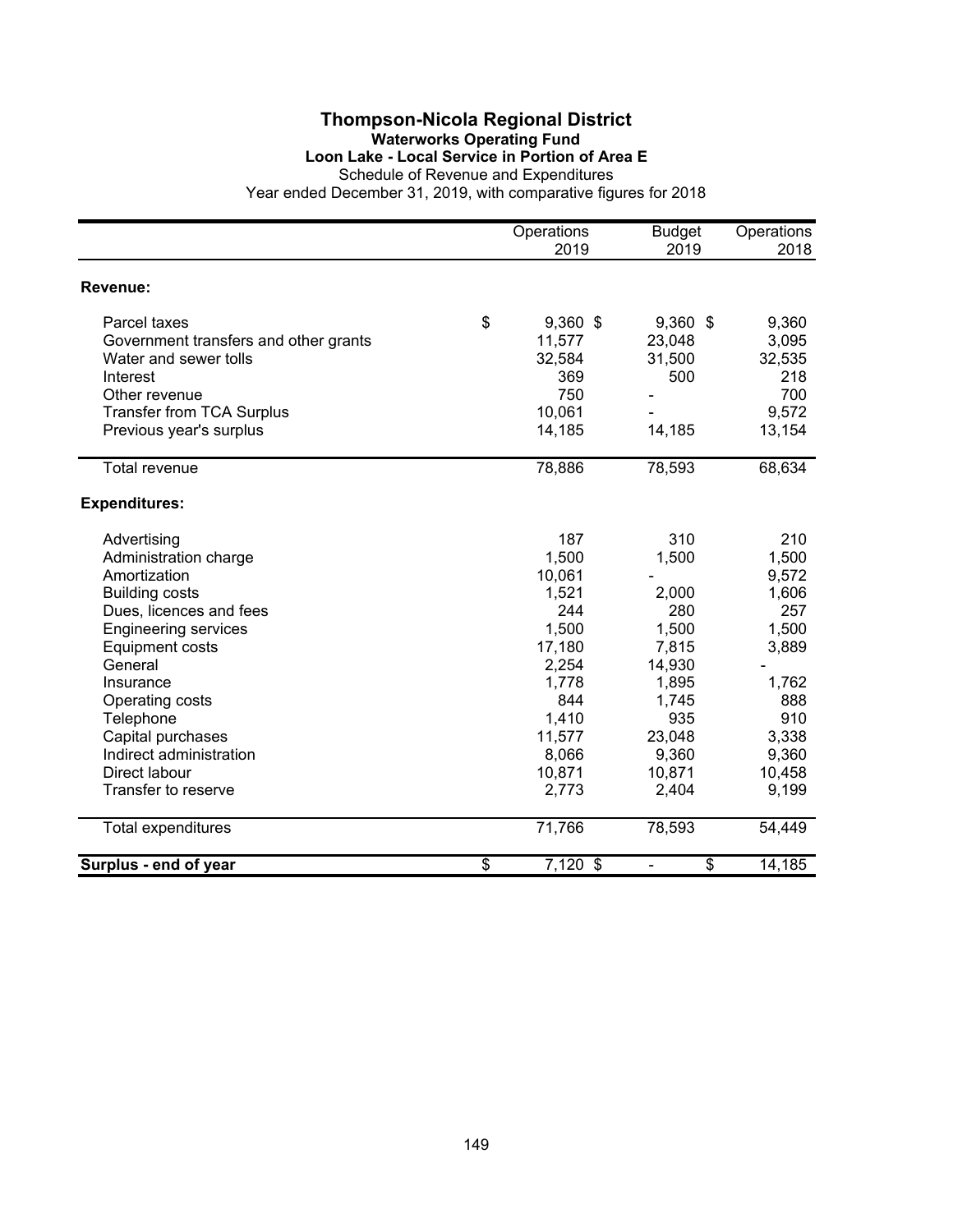#### **Thompson-Nicola Regional District Waterworks Operating Fund Maple Mission - Local Service in Portion of Area O** Schedule of Revenue and Expenditures

Year ended December 31, 2019, with comparative figures for 2018

|                                                                                                                                                                                                                                                                                                                               | Operations<br>2019                                                                                                         | <b>Budget</b><br>2019                                                                                              | Operations<br>2018                                                                                                    |
|-------------------------------------------------------------------------------------------------------------------------------------------------------------------------------------------------------------------------------------------------------------------------------------------------------------------------------|----------------------------------------------------------------------------------------------------------------------------|--------------------------------------------------------------------------------------------------------------------|-----------------------------------------------------------------------------------------------------------------------|
| Revenue:                                                                                                                                                                                                                                                                                                                      |                                                                                                                            |                                                                                                                    |                                                                                                                       |
| Parcel taxes<br>Government transfers and other grants<br>Water and sewer tolls<br>Interest<br><b>Transfer from TCA Surplus</b><br>Previous year's surplus                                                                                                                                                                     | \$<br>6,888 \$<br>6,710<br>22,891<br>1,378<br>27,269<br>12,286                                                             | 6,888 \$<br>13,048<br>21,114<br>1,000<br>12,286                                                                    | 6,888<br>2,714<br>21,745<br>1,266<br>26,980<br>10,705                                                                 |
| <b>Total revenue</b>                                                                                                                                                                                                                                                                                                          | 77,422                                                                                                                     | 54,336                                                                                                             | 70,298                                                                                                                |
| <b>Expenditures:</b>                                                                                                                                                                                                                                                                                                          |                                                                                                                            |                                                                                                                    |                                                                                                                       |
| Advertising<br>Administration charge<br>Amortization<br><b>Building costs</b><br>Dues, licences and fees<br><b>Engineering services</b><br><b>Equipment costs</b><br>General<br>Insurance<br>Operating costs<br>Programs<br>Telephone<br>Capital purchases<br>Indirect administration<br>Direct labour<br>Transfer to reserve | 187<br>500<br>27,269<br>1,159<br>219<br>1,500<br>9,308<br>1,604<br>1,226<br>171<br>857<br>6,710<br>4,343<br>5,280<br>3,517 | 160<br>500<br>1,715<br>152<br>1,500<br>8,440<br>12,362<br>1,375<br>750<br>875<br>13,048<br>5,040<br>5,280<br>3,139 | 102<br>500<br>26,980<br>991<br>223<br>1,500<br>5,671<br>1,203<br>97<br>924<br>878<br>1,952<br>5,040<br>5,080<br>6,871 |
| Total expenditures                                                                                                                                                                                                                                                                                                            | 63,850                                                                                                                     | 54,336                                                                                                             | 58,012                                                                                                                |
| Surplus - end of year                                                                                                                                                                                                                                                                                                         | \$<br>13,572 \$                                                                                                            | \$                                                                                                                 | 12,286                                                                                                                |

150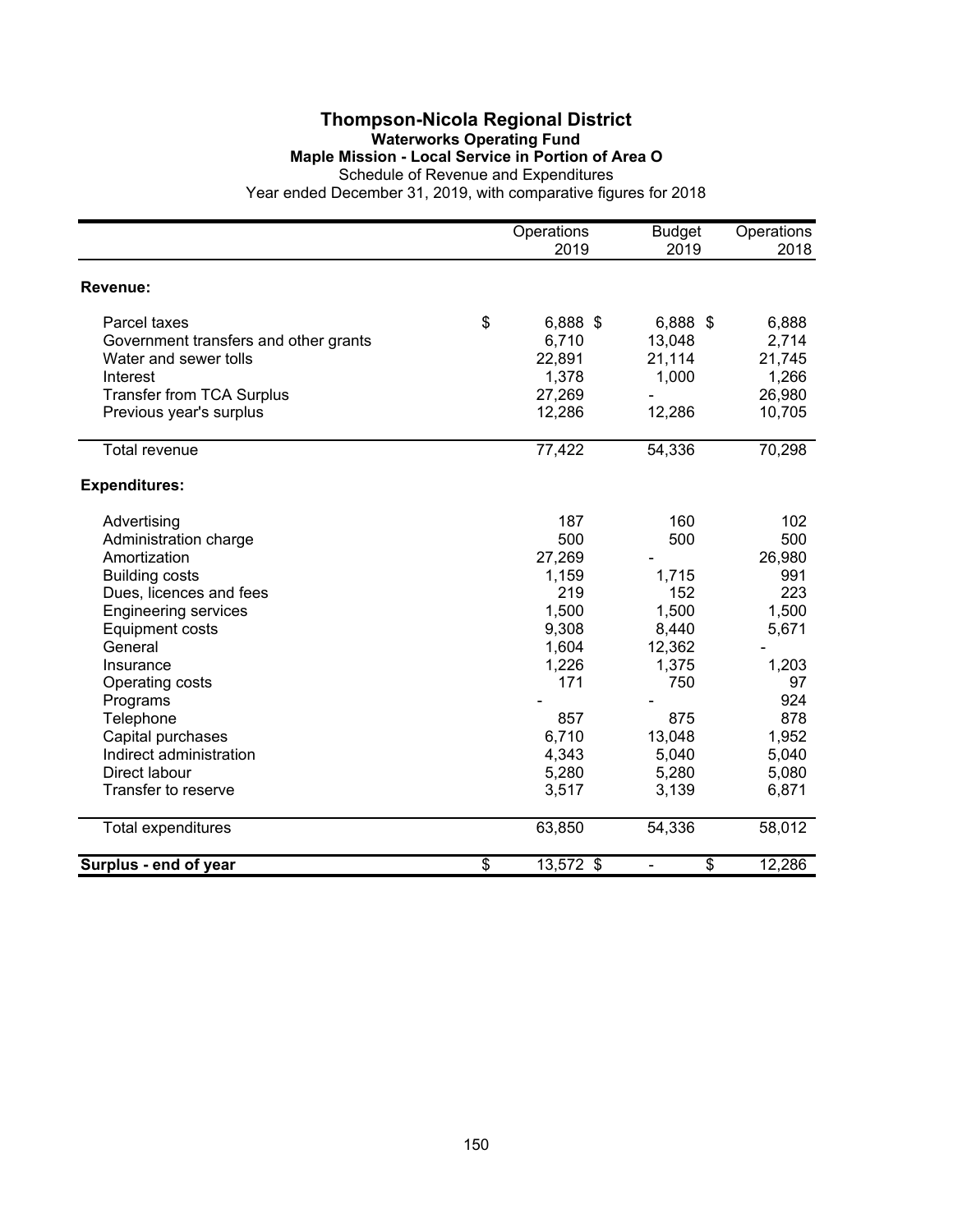#### **Thompson-Nicola Regional District Waterworks Operating Fund Pritchard - Local Service in Portion of Area P**

Schedule of Revenue and Expenditures

|                                       | Operations<br>2019 | <b>Budget</b><br>2019 | Operations<br>2018 |
|---------------------------------------|--------------------|-----------------------|--------------------|
| Revenue:                              |                    |                       |                    |
| Parcel taxes                          | \$<br>35,280 \$    | 35,100 \$             | 35,280             |
| Government transfers and other grants | 25,988             | 4,048                 | 23,314             |
| Water and sewer tolls                 | 122,833            | 114,048               | 115,302            |
| Interest                              | 1,220              | 350                   | 1,875              |
| Other revenue                         | 350                |                       | 350                |
| <b>Transfer from TCA Surplus</b>      | 23,006             |                       | 22,343             |
| Previous year's surplus               | 47,199             | 47,199                | 70,521             |
| <b>Total revenue</b>                  | 255,876            | 200,745               | 268,985            |
| <b>Expenditures:</b>                  |                    |                       |                    |
| Advertising                           | 1,304              | 1,550                 | 2,518              |
| Administration charge                 | 5,000              | 5,000                 | 5,000              |
| Amortization                          | 23,006             |                       | 22,343             |
| <b>Building costs</b>                 | 4,558              | 3,660                 | 3,213              |
| Dues, licences and fees               | 374                | 520                   | 394                |
| <b>Engineering services</b>           | 5,000              | 5,000                 | 5,000              |
| <b>Equipment costs</b>                | 23,330             | 38,555                | 37,012             |
| General                               | 6,189              | 34,000                | 5,031              |
| Insurance                             | 1,491              | 1,675                 | 1,456              |
| Operating costs                       | 1,578              | 4,620                 | 2,289              |
| Telephone                             | 1,229              | 1,220                 | 1,089              |
| Capital purchases                     | 25,988             | 4,048                 | 23,805             |
| Indirect administration               | 30,248             | 35,100                | 35,280             |
| Direct labour                         | 49,075             | 49,075                | 47,209             |
| Transfer to reserve                   | 17,592             | 16,722                | 30,147             |
| Total expenditures                    | 195,962            | 200,745               | 221,786            |
| Surplus - end of year                 | \$<br>59,914 \$    | \$<br>$\blacksquare$  | 47,199             |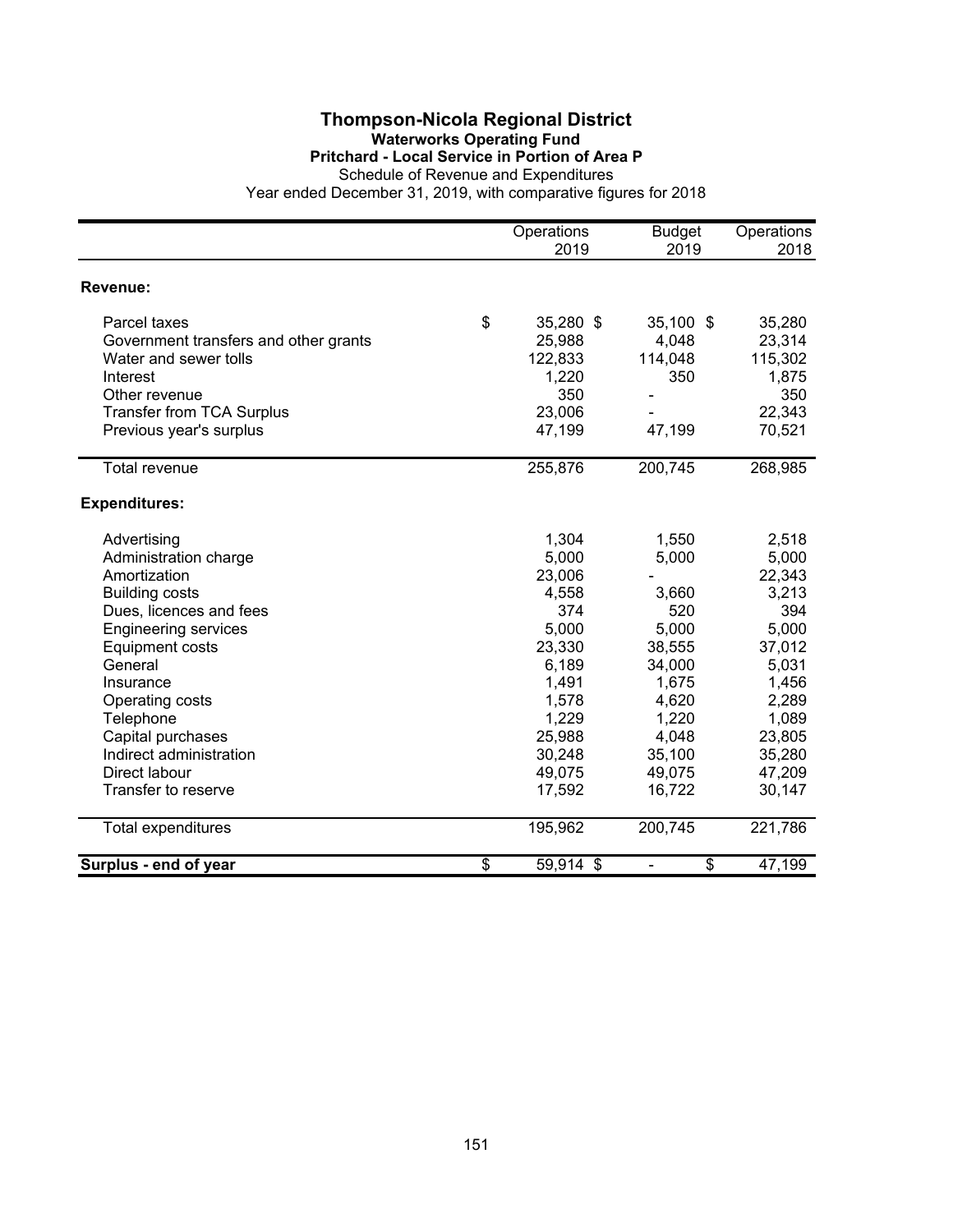### **Thompson-Nicola Regional District Waterworks Operating Fund Savona - Local Service in Portion of Area J**

Schedule of Revenue and Expenditures Year ended December 31, 2019, with comparative figures for 2018

|                                       | Operations<br>2019 | <b>Budget</b><br>2019 | Operations<br>2018 |
|---------------------------------------|--------------------|-----------------------|--------------------|
| <b>Revenue:</b>                       |                    |                       |                    |
| Parcel taxes                          | \$<br>126,606 \$   | 123,546 \$            | 62,460             |
| Government transfers and other grants | 9,725              | 19,307                | 144,845            |
| Water and sewer tolls                 | 189,135            | 176,602               | 184,954            |
| Interest                              | 2,913              | 500                   | 4,190              |
| Other revenue                         | 854                |                       | 848                |
| <b>Transfer from TCA Surplus</b>      | 94,081             |                       | 88,952             |
| Previous year's surplus               | 46,029             | 46,029                | 107,445            |
| <b>Total revenue</b>                  | 469,343            | 365,984               | 593,694            |
| <b>Expenditures:</b>                  |                    |                       |                    |
| Advertising                           | 1,150              | 2,540                 | 2,307              |
| Administration charge                 | 1,500              | 1,500                 | 1,500              |
| Amortization                          | 94,081             |                       | 88,952             |
| Bank charges                          |                    |                       | 6,482              |
| Debenture payments                    | 64,615             | 64,686                | 8,509              |
| <b>Building costs</b>                 | 17,176             | 22,145                | 15,883             |
| Dues, licences and fees               | 1,946              | 2,540                 | 1,004              |
| <b>Engineering services</b>           | 5,000              | 5,000                 | 5,000              |
| <b>Equipment costs</b>                | 9,181              | 20,510                | 18,592             |
| General                               | 3,006              | 27,433                | 10,741             |
| Insurance                             | 3,735              | 4,265                 | 3,631              |
| Operating costs                       | 8,610              | 11,365                | 10,084             |
| Telephone                             | 2,006              | 1,220                 | 1,179              |
| Capital purchases                     | 9,725              | 19,307                | 194,929            |
| Indirect administration               | 50,724             | 58,860                | 59,400             |
| Direct labour                         | 94,113             | 94,113                | 90,534             |
| Transfer to reserve                   | 32,913             | 30,500                | 28,938             |
| Total expenditures                    | 399,481            | 365,984               | 547,665            |
| Surplus - end of year                 | \$<br>69,862 \$    | \$                    | 46,029             |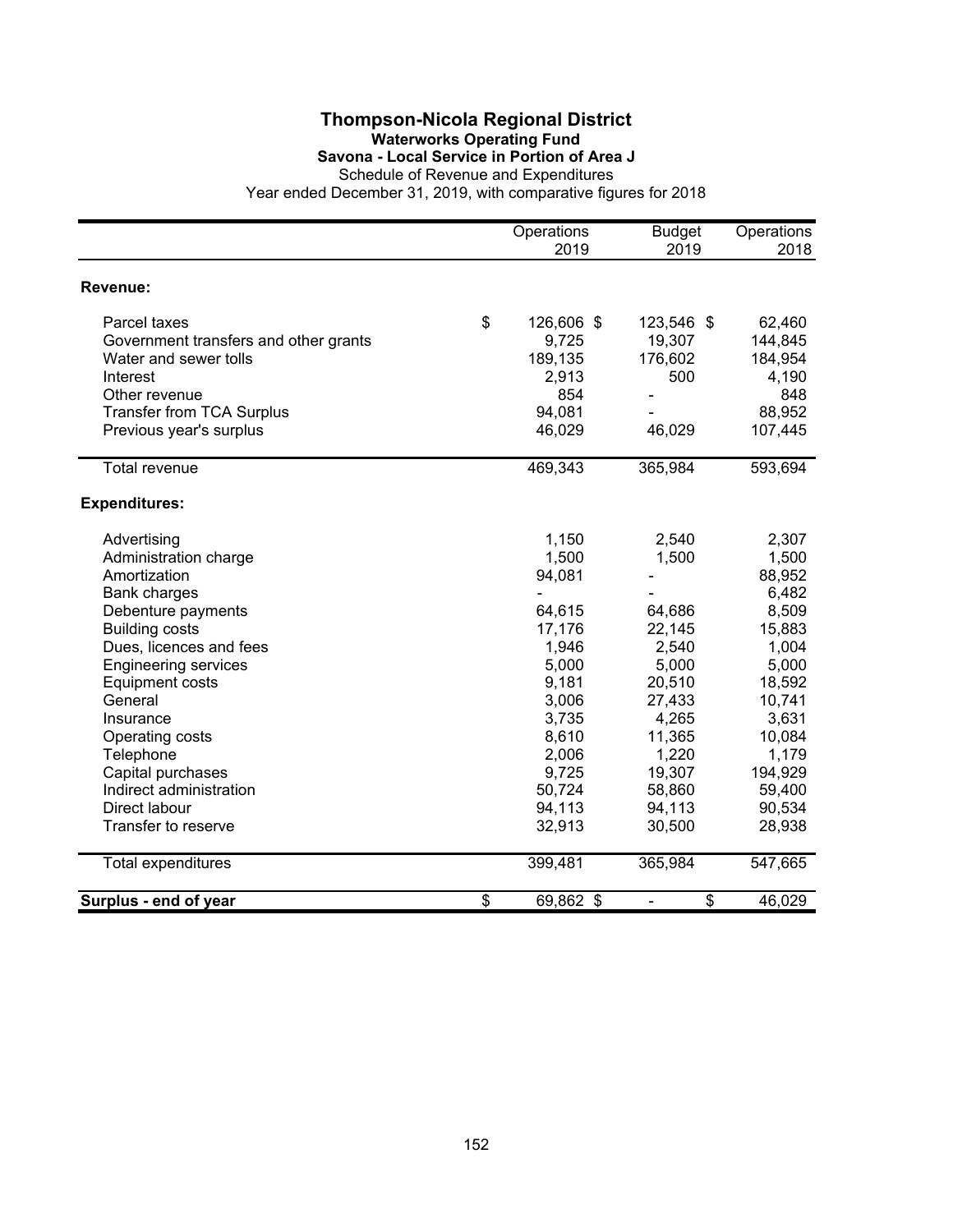#### **Thompson-Nicola Regional District Waterworks Operating Fund Spences Bridge - Local Service in Portion of Area I** Schedule of Revenue and Expenditures

|                                       | Operations<br>2019 | <b>Budget</b><br>2019 | Operations<br>2018 |
|---------------------------------------|--------------------|-----------------------|--------------------|
| Revenue:                              |                    |                       |                    |
| Parcel taxes                          | \$<br>74,660 \$    | 74,660 \$             | 74,660             |
| Government transfers and other grants |                    |                       | 1,905              |
| Water and sewer tolls                 | 80,829             | 79,214                | 80,764             |
| Interest                              | 571                | 500                   | 554                |
| Other revenue                         | 19,724             |                       | 24,930             |
| <b>Transfer from TCA Surplus</b>      | 49,238             |                       | 53,479             |
| Previous year's surplus (deficit)     | 25,224             | 25,224                | 27,684             |
| <b>Total revenue</b>                  | 250,246            | 179,598               | 263,976            |
| <b>Expenditures:</b>                  |                    |                       |                    |
| Advertising                           | 196                | 615                   | 271                |
| Administration charge                 | 5,000              | 5,000                 | 5,000              |
| Amortization                          | 49,238             |                       | 53,479             |
| <b>Bank charges</b>                   | 236                |                       | 728                |
| Debenture payments                    | 54,498             | 54,500                | 54,498             |
| <b>Building costs</b>                 | 15,511             | 15,450                | 23,262             |
| Dues, licences and fees               | 3,731              | 3,030                 | 4,597              |
| <b>Engineering services</b>           | 5,355              | 1,500                 | 1,500              |
| <b>Equipment costs</b>                | 18,865             | 15,000                | 4,988              |
| General                               | 7,914              | 24,423                | 30,000             |
| Insurance                             | 1,663              | 1,640                 | 1,540              |
| Operating costs                       | 4,181              | 4,160                 | 3,935              |
| Telephone                             | 545                | 2,560                 | 1,579              |
| Capital purchases                     |                    |                       | 2,282              |
| Indirect administration               | 17,373             | 20,160                | 20,160             |
| Direct labour                         | 31,060             | 31,060                | 29,879             |
| Transfer to reserve                   | 571                | 500                   | 1,054              |
| Total expenditures                    | 215,937            | 179,598               | 238,752            |
| Surplus - end of year                 | \$<br>34,309 \$    | \$                    | 25,224             |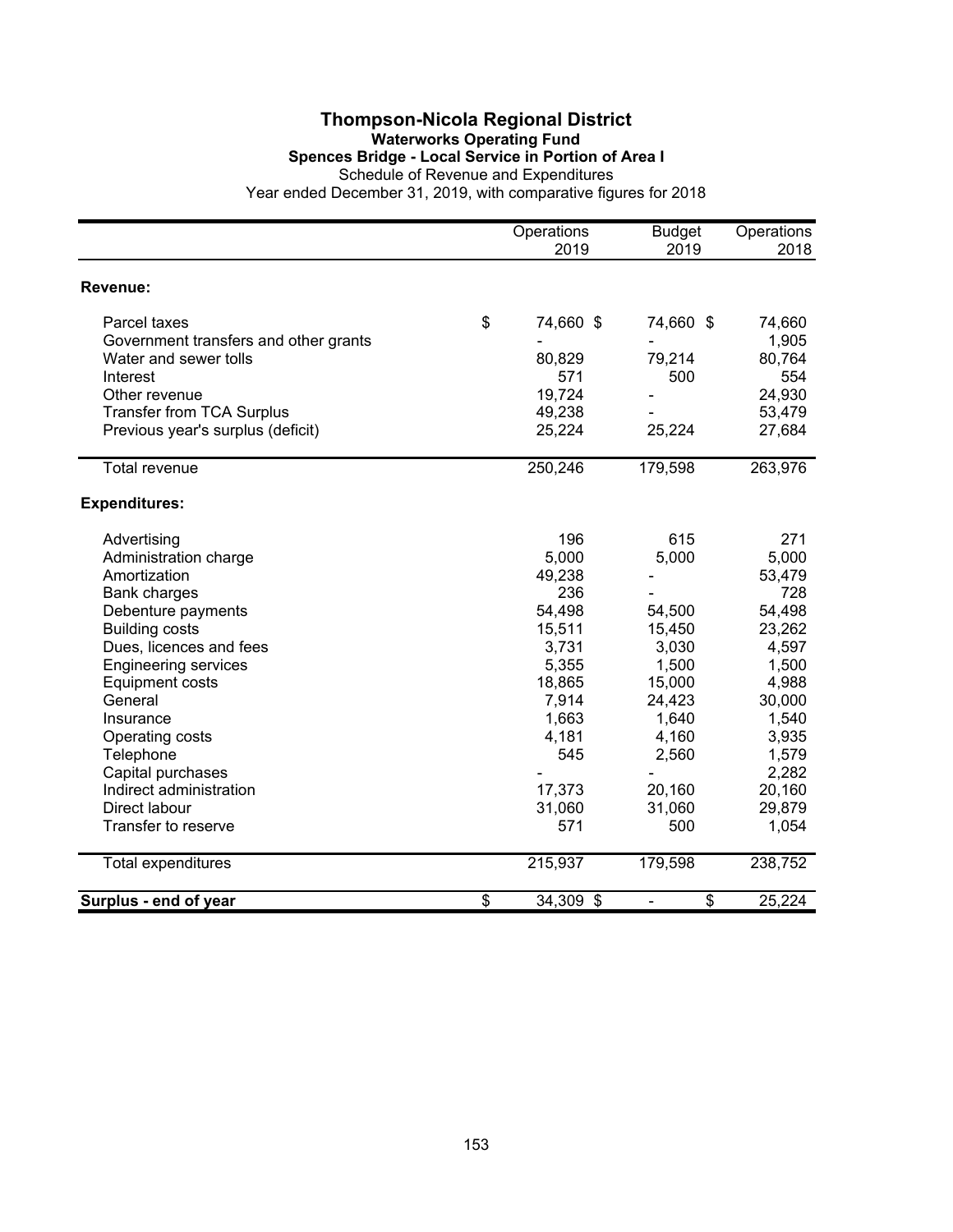### **Thompson-Nicola Regional District Waterworks Operating Fund Vavenby - Local Service in Portion of Area A**

Schedule of Revenue and Expenditures

|                                                                | Operations<br>2019 | <b>Budget</b><br>2019 | Operations<br>2018 |  |
|----------------------------------------------------------------|--------------------|-----------------------|--------------------|--|
| Revenue:                                                       |                    |                       |                    |  |
|                                                                |                    |                       |                    |  |
| Parcel taxes                                                   | \$<br>39,390 \$    | 38,257 \$             | 43,765             |  |
| Grants in lieu of taxes                                        | 23,276             | 50,038                | 655<br>26,628      |  |
| Government transfers and other grants<br>Water and sewer tolls | 101,796            | 91,800                | 98,520             |  |
| Interest                                                       | 601                |                       | 357                |  |
| Other revenue                                                  | 150                | 57,112                | 200                |  |
| <b>Transfer from TCA Surplus</b>                               | 28,905             |                       | 26,301             |  |
| Previous year's surplus                                        | 760                | 760                   | 10,438             |  |
|                                                                |                    |                       |                    |  |
| Total revenue                                                  | 194,878            | 237,967               | 206,864            |  |
| <b>Expenditures:</b>                                           |                    |                       |                    |  |
| Advertising                                                    | 1,577              | 1,015                 | 2,140              |  |
| Administration charge                                          | 5,000              | 5,000                 | 5,000              |  |
| Amortization                                                   | 28,905             |                       | 26,301             |  |
| Debenture payments                                             | 15,217             | 15,217                | 16,792             |  |
| <b>Building costs</b>                                          | 10,333             | 8,500                 | 9,055              |  |
| Dues, licences and fees                                        | 886                | 810                   | 724                |  |
| <b>Engineering services</b>                                    | 5,000              | 5,000                 | 5,000              |  |
| Equipment costs                                                | 30,336             | 22,610                | 29,943             |  |
| General                                                        | (1)                | 3,913                 | 481                |  |
| Insurance                                                      | 2,409              | 2,620                 | 2,343              |  |
| Operating costs                                                | 8,613              | 6,700                 | 8,564              |  |
| Telephone                                                      | 585                | 915                   | 811                |  |
| Capital purchases                                              | 23,276             | 107,150               | 27,167             |  |
| Indirect administration                                        | 19,855             | 23,040                | 23,760             |  |
| Direct labour                                                  | 34,477             | 34,477                | 33,166             |  |
| Transfer to reserve                                            | 1,601              | 1,000                 | 14,857             |  |
| Total expenditures                                             | 188,069            | 237,967               | 206,104            |  |
| Surplus - end of year                                          | \$<br>6,809 \$     | \$                    | 760                |  |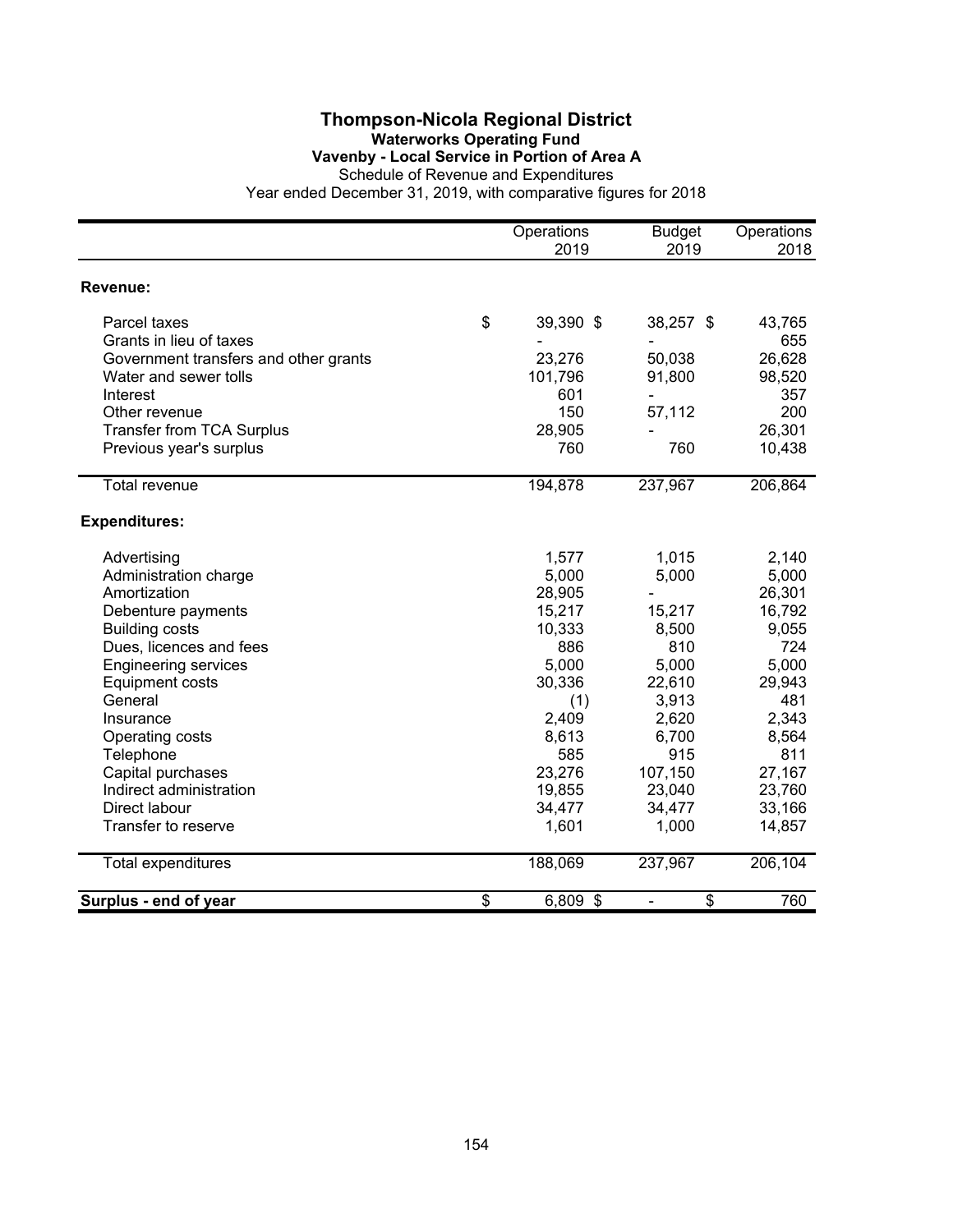### **Thompson-Nicola Regional District Waterworks Operating Fund Walhachin - Specified Area of I**

Schedule of Revenue and Expenditures Year ended December 31, 2019, with comparative figures for 2018

|                                       | Operations<br>2019 | <b>Budget</b><br>2019 | Operations<br>2018 |  |
|---------------------------------------|--------------------|-----------------------|--------------------|--|
| <b>Revenue:</b>                       |                    |                       |                    |  |
| Parcel taxes                          | \$<br>38,872 \$    | 38,872 \$             | 38,873             |  |
| Government transfers and other grants | 53,597             | 55,431                | 41,772             |  |
| Water and sewer tolls                 | 27,876             | 26,068                | 27,408             |  |
| Interest                              | 207                | 200                   | 200                |  |
| Other revenue                         | 700                |                       | 786                |  |
| <b>Transfer from TCA Surplus</b>      | 48,422             |                       | 45,790             |  |
| Previous year's surplus               | 15,552             | 15,552                | 12,526             |  |
| <b>Total revenue</b>                  | 185,226            | 136,123               | 167,355            |  |
| <b>Expenditures:</b>                  |                    |                       |                    |  |
| Advertising                           | 384                | 1,000                 | 278                |  |
| Administration charge                 | 1,000              | 1,000                 | 1,000              |  |
| Amortization                          | 48,422             |                       | 45,790             |  |
| <b>Bank charges</b>                   | 1,725              |                       | 5,000              |  |
| Debenture payments                    | 24,344             | 24,344                | 26,370             |  |
| <b>Building costs</b>                 | 6,105              | 6,500                 | 4,563              |  |
| Dues, licences and fees               | 440                | 1,000                 | 374                |  |
| <b>Engineering services</b>           | 1,000              | 1,000                 | 1,000              |  |
| <b>Equipment costs</b>                | 14,891             | 10,150                | 6,373              |  |
| General                               | 938                | 7,911                 |                    |  |
| Insurance                             | 1,575              | 1,780                 | 1,555              |  |
| Operating costs                       | 873                | 1,700                 | 493                |  |
| Telephone                             | 934                | 900                   | 889                |  |
| Capital purchases                     | 53,597             | 55,431                | 41,853             |  |
| Indirect administration               | 6,230              | 7,200                 | 7,200              |  |
| Direct labour                         | 9,007              | 9,007                 | 8,665              |  |
| Transfer to reserve                   | 7,207              | 7,200                 | 400                |  |
| Total expenditures                    | 178,672            | 136,123               | 151,803            |  |
| Surplus - end of year                 | \$<br>$6,554$ \$   | \$                    | 15,552             |  |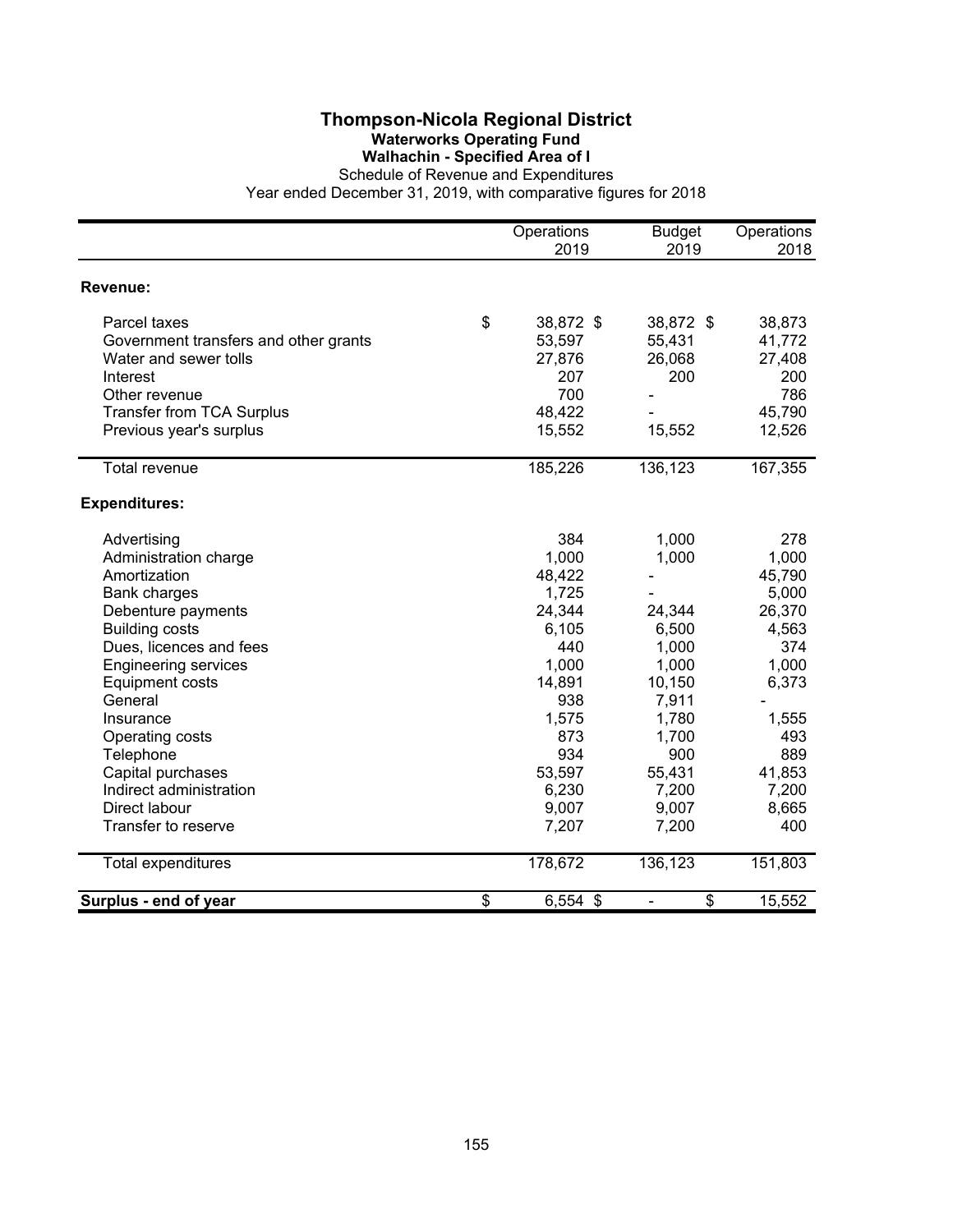# **Thompson-Nicola Regional District**

**Sewerage Operating Fund**

Schedules of Revenue and Expenditures Index Year ended December 31, 2019, with comparative figures for 2018

Sewer Services: Summary **Page 11** 

| Paul Lake - Local Service in Portion of Area P              | Page 157 |
|-------------------------------------------------------------|----------|
| Pritchard - Local Service in Portion of Area P              | Page 158 |
| Septage Disposal - Local Service within a Portion of Area A | Page 159 |
| Septage Disposal - Local Service of Area B                  | Page 160 |
| Septage Disposal - Local Service of Area O                  | Page 161 |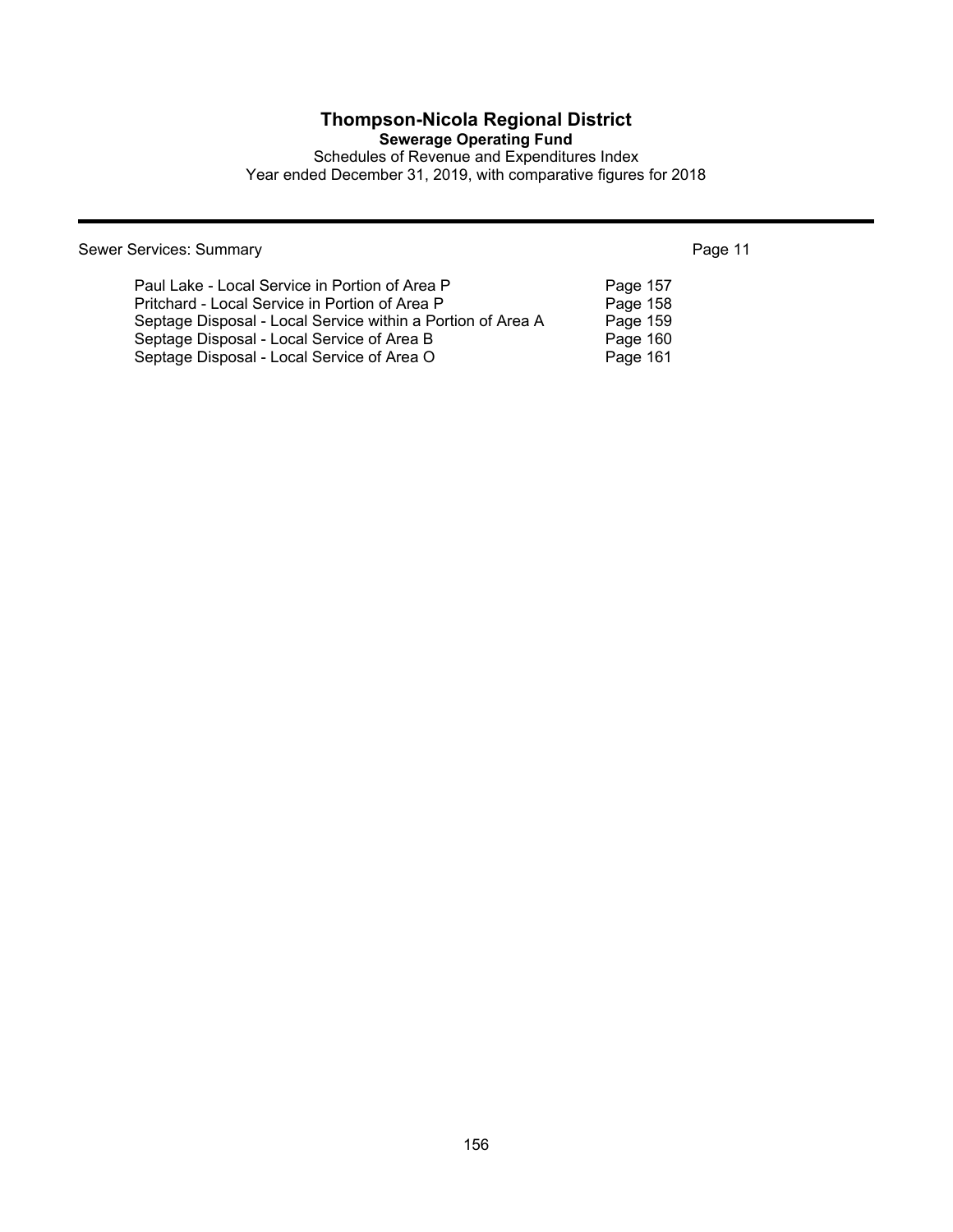# **Thompson-Nicola Regional District Sewerage Operating Fund**

**Paul Lake - Local Service in Portion of Area P**

Schedule of Revenue and Expenditures

|                                       | Operations<br>2019 | <b>Budget</b><br>2019              | Operations<br>2018 |
|---------------------------------------|--------------------|------------------------------------|--------------------|
| Revenue:                              |                    |                                    |                    |
| Parcel taxes                          | \$<br>74,227 \$    | 74,227 \$                          | 80,852             |
| Government transfers and other grants | 28,949             | 23,734                             | 10,248             |
| Interest                              | 2,932              | 1,400                              | 2,854              |
| <b>Transfer from TCA Surplus</b>      | 28,420             |                                    | 28,312             |
| Previous year's surplus               | 32,831             | 32,831                             | 31,026             |
| <b>Total revenue</b>                  | 167,359            | 132,192                            | 153,292            |
| <b>Expenditures:</b>                  |                    |                                    |                    |
| Administration charge                 | 1,000              | 1,000                              | 1,000              |
| Amortization                          | 28,420             |                                    | 28,312             |
| <b>Building costs</b>                 | 3,800              | 4,235                              | 4,137              |
| Dues, licences and fees               | 1,025              | 600                                | 1,852              |
| <b>Engineering services</b>           | 4,000              | 4,000                              | 4,000              |
| <b>Equipment costs</b>                | 4,511              | 12,000                             | 3,628              |
| General                               | 1,142              | 6,000                              | 170                |
| Insurance                             | 3,283              | 3,750                              | 3,236              |
| Operating costs                       | 14,687             | 20,300                             | 5,481              |
| Telephone                             | 669                | 675                                | 638                |
| Capital purchases                     | 28,949             | 23,734                             | 10,410             |
| Indirect administration               | 16,288             | 18,900                             | 19,080             |
| Direct labour                         | 35,098             | 35,098                             | 33,763             |
| Transfer to reserve                   | 3,432              | 1,900                              | 4,754              |
| <b>Total expenditures</b>             | 146,304            | 132,192                            | 120,461            |
| Surplus - end of year                 | \$<br>21,055 \$    | \$<br>$\qquad \qquad \blacksquare$ | 32,831             |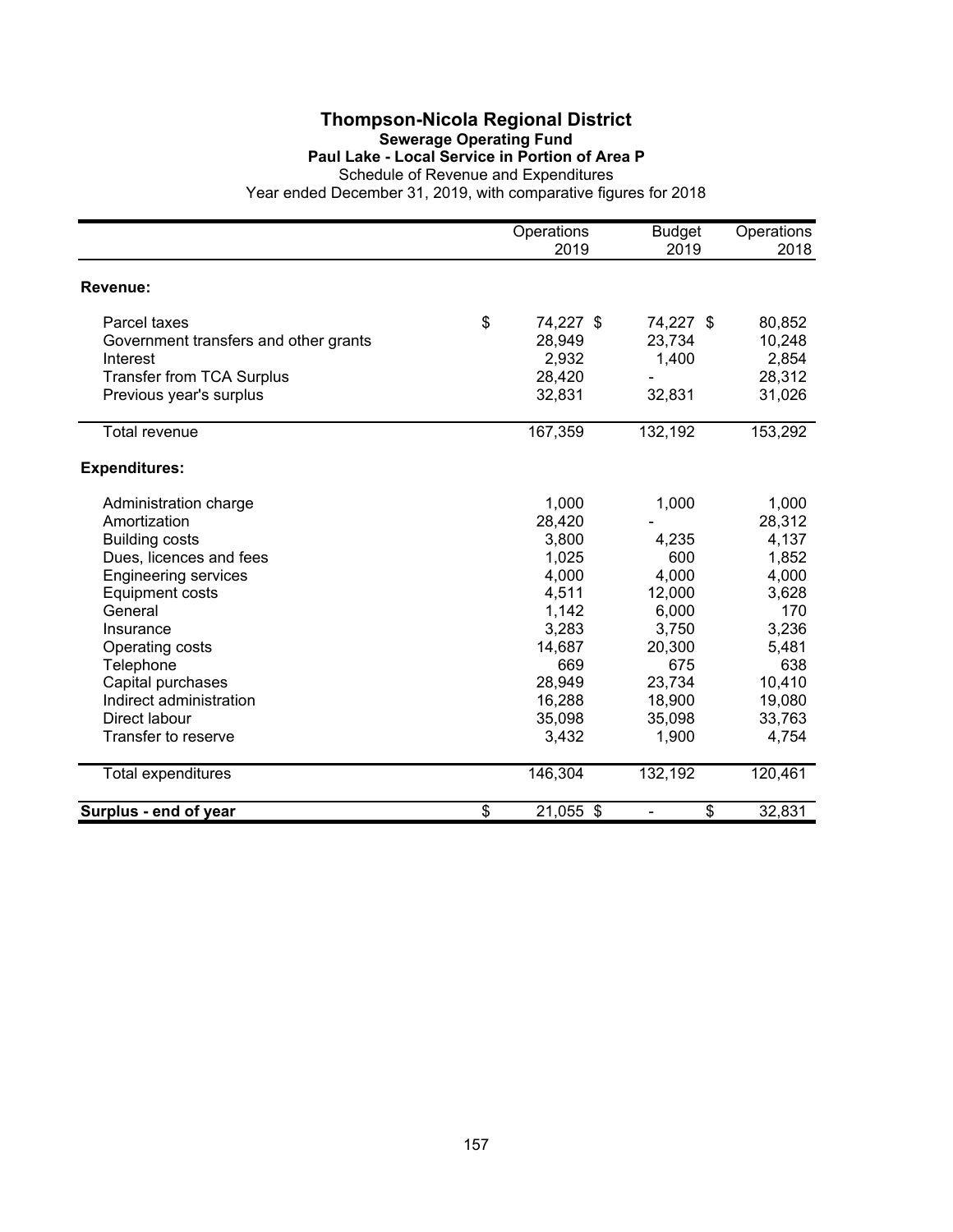#### **Thompson-Nicola Regional District Sewerage Operating Fund Pritchard - Local Service in Portion of Area P**

Schedule of Revenue and Expenditures

|                                       | Operations<br>2019 | <b>Budget</b><br>2019              | Operations<br>2018 |  |
|---------------------------------------|--------------------|------------------------------------|--------------------|--|
| Revenue:                              |                    |                                    |                    |  |
| Parcel taxes                          | \$<br>60,730 \$    | 60,550 \$                          | 60,730             |  |
| Government transfers and other grants | 42,342             | 60,336                             | 39,742             |  |
| Water and sewer tolls                 | 127,765            | 118,692                            | 121,565            |  |
| Interest                              | 1,279              | 500                                | 1,249              |  |
| <b>Transfer from TCA Surplus</b>      | 90,498             |                                    | 88,243             |  |
| Previous year's surplus               | 24,334             | 24,334                             | 30,051             |  |
| Total revenue                         | 346,948            | 264,412                            | 341,580            |  |
| <b>Expenditures:</b>                  |                    |                                    |                    |  |
| Administration charge                 | 4,000              | 4,000                              | 4,000              |  |
| Amortization                          | 90,498             |                                    | 88,243             |  |
| Debenture payments                    | 24,443             | 25,630                             | 25,628             |  |
| <b>Building costs</b>                 | 15,753             | 14,500                             | 16,718             |  |
| Dues, licences and fees               | 393                | 150                                | 297                |  |
| <b>Engineering services</b>           | 4,000              | 4,000                              | 4,000              |  |
| <b>Equipment costs</b>                | 15,739             | 25,760                             | 15,786             |  |
| General                               | 5,247              | 10,075                             | 2,246              |  |
| Insurance                             | 6,419              | 7,555                              | 6,754              |  |
| Operating costs                       | 33,495             | 23,700                             | 27,155             |  |
| Telephone                             | 772                | 1,025                              | 909                |  |
| Capital purchases                     | 42,345             | 60,336                             | 42,597             |  |
| Indirect administration               | 30,093             | 34,920                             | 35,100             |  |
| Direct labour                         | 47,833             | 47,833                             | 46,014             |  |
| Transfer to reserve                   | 5,707              | 4,928                              | 1,799              |  |
| Total expenditures                    | 326,737            | 264,412                            | 317,246            |  |
| Surplus - end of year                 | \$<br>20,211 \$    | \$<br>$\qquad \qquad \blacksquare$ | 24,334             |  |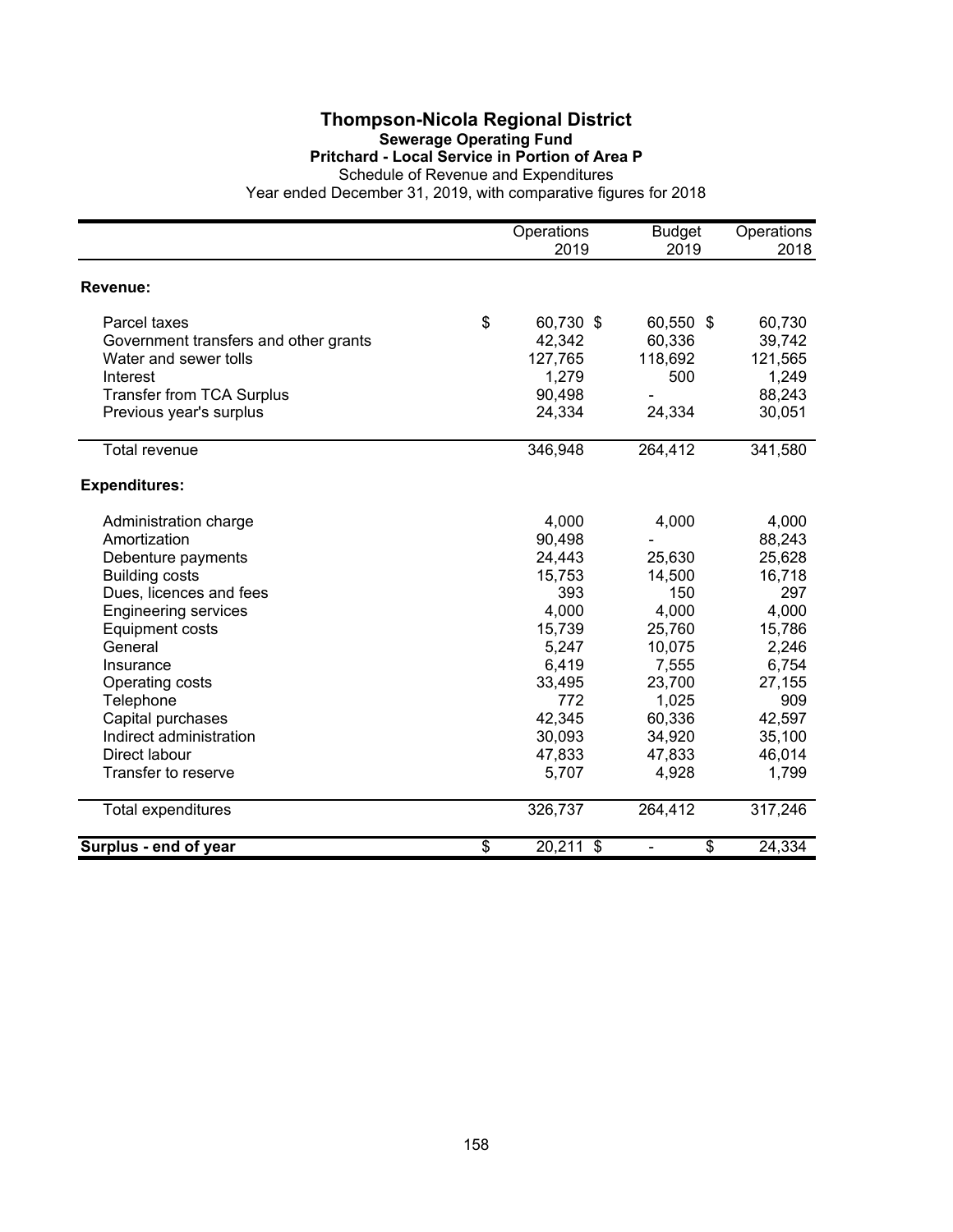### **Thompson-Nicola Regional District Sewerage Operating Fund Septage Disposal - Local Service within a Portion of Area A** Schedule of Revenue and Expenditures

|                                                           | Operations<br>2019 | <b>Budget</b><br>2019 | Operations<br>2018 |
|-----------------------------------------------------------|--------------------|-----------------------|--------------------|
| Revenue:                                                  |                    |                       |                    |
| Tax requisition<br>Grants in lieu of taxes                | \$<br>\$           | \$                    | 12,215<br>8        |
| Government transfers and other grants<br>Sale of services | (4)                | 27,963                | 348,582<br>3,060   |
| Other revenue<br>Previous year's surplus                  | 6,358              | 25,000<br>6,358       | 41,090<br>8,725    |
| <b>Total revenue</b>                                      | 6,354              | 59,321                | 413,680            |
| <b>Expenditures:</b>                                      |                    |                       |                    |
| Administration charge                                     | 303                | 303                   | 530                |
| General                                                   | (1)                |                       |                    |
| Insurance<br>Operating costs                              | 350                | 6,055                 | 570<br>10,640      |
| Capital purchases                                         | 3,750              | 27,963                | 395,582            |
| Other operating expenses                                  |                    | 25,000                |                    |
| Total expenditures                                        | 4,402              | 59,321                | 407,322            |
| Surplus - end of year                                     | \$<br>1,952 \$     | \$                    | 6,358              |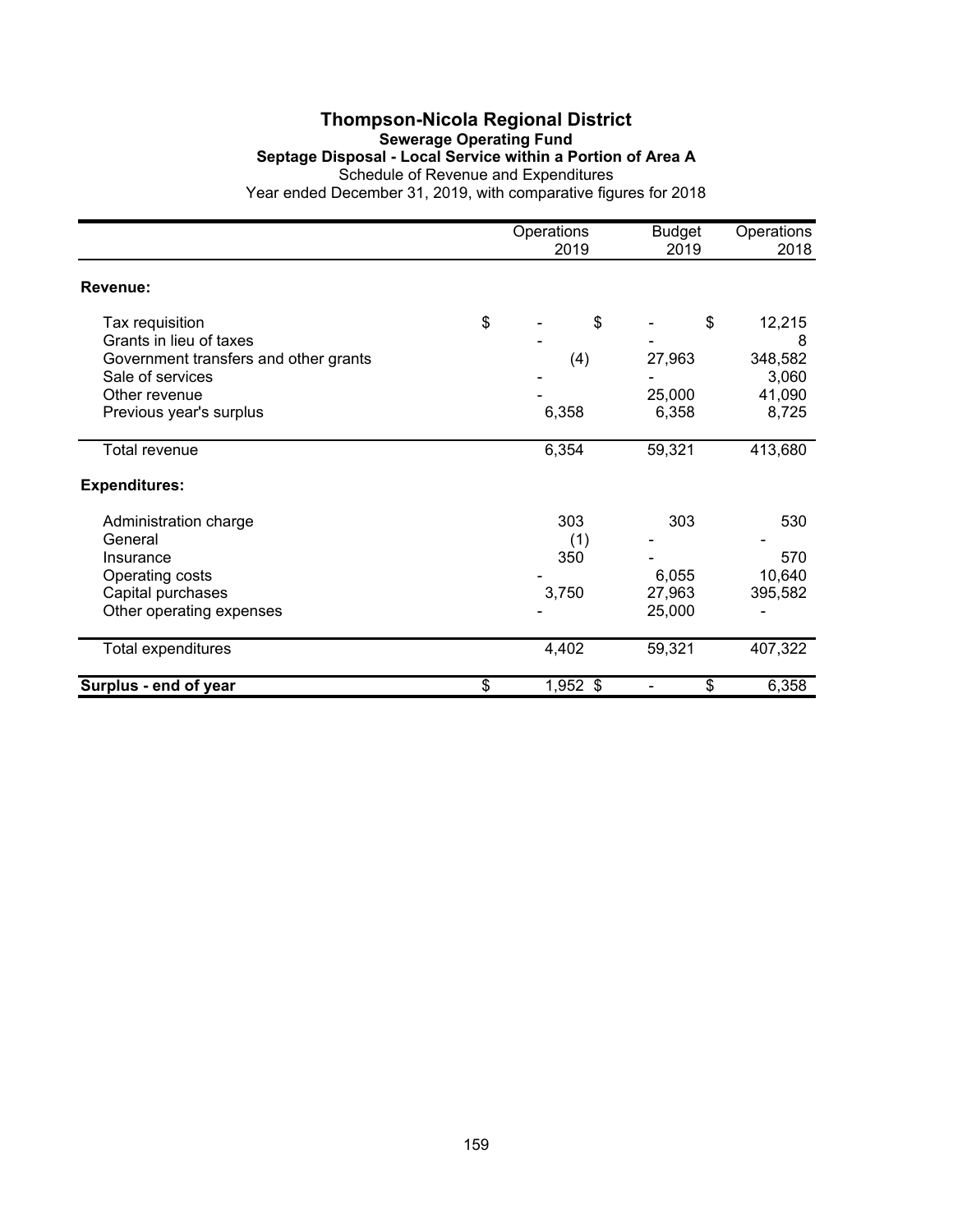### **Thompson-Nicola Regional District Sewerage Operating Fund Septage Disposal - Local Service of Area B**

Schedule of Revenue and Expenditures

|                                                                | Operations<br>2019 |  |    | <b>Budget</b><br>2019 | Operations<br>2018   |
|----------------------------------------------------------------|--------------------|--|----|-----------------------|----------------------|
| Revenue:                                                       |                    |  |    |                       |                      |
| Tax requisition<br>Previous year's surplus                     | \$                 |  | \$ | \$                    | 716<br>25,040        |
| Total revenue                                                  |                    |  |    |                       | 25,756               |
| <b>Expenditures:</b>                                           |                    |  |    |                       |                      |
| Administration charge<br>Development cost charges<br>Insurance |                    |  |    |                       | 153<br>25,033<br>570 |
| Total expenditures                                             |                    |  |    |                       | 25,756               |
| Surplus - end of year                                          | \$                 |  | \$ | \$                    |                      |